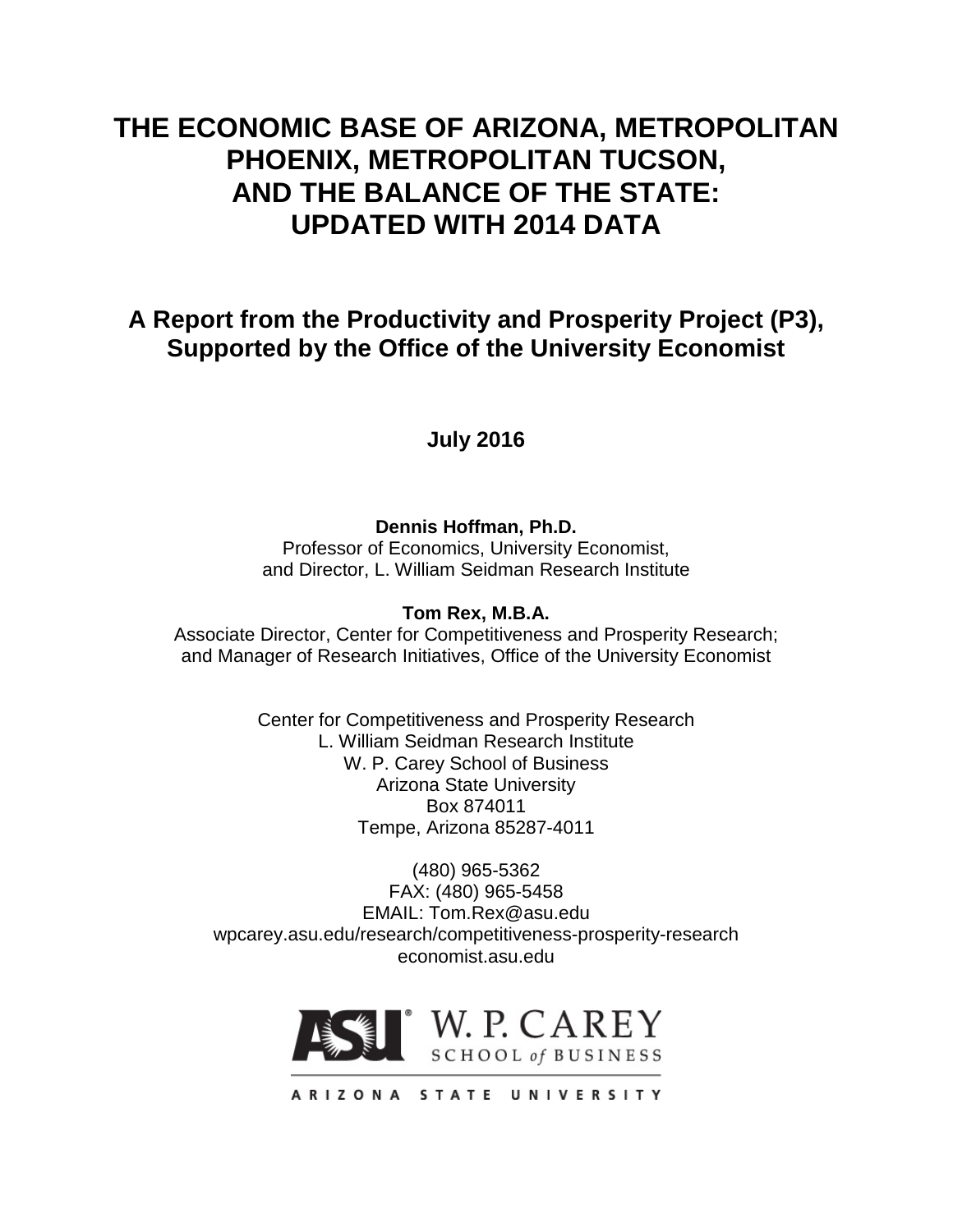# **TABLE OF CONTENTS**

| Preface: Introduction to Regional Economics                                                    | 1  |
|------------------------------------------------------------------------------------------------|----|
| Summary                                                                                        | 4  |
| Introduction to Economic Base Studies                                                          | 9  |
| Introduction to Economic Clusters                                                              | 14 |
| <b>Estimates of Traded Shares</b>                                                              | 17 |
| Arizona Data From the U.S. Cluster Mapping Project                                             | 21 |
| 2014 Economic Base Study                                                                       | 24 |
| Changes in the Economic Base Between 2004 and 2014                                             | 45 |
| Appendix A: Economic Base Study Based on Bureau of Economic Analysis Data                      | 58 |
| Appendix B: Clusters and Subclusters Defined by the Institute for Strategy and Competitiveness | 69 |

# **LIST OF TABLES**

| S-1. Traded Clusters With Excess Employment in Arizona and Subregions in 2014, Summary         | 5              |
|------------------------------------------------------------------------------------------------|----------------|
| S-2. Change in Differential Employment in Arizona and Subregions Between 2004 and 2014,        | $\overline{7}$ |
| Summary                                                                                        |                |
| 1. Number of Clusters, Subclusters, and Industries                                             | 16             |
| 2. Estimates of Traded Share by Sector                                                         | 18             |
| 3. Estimates of Traded Share by Subsector in Arizona                                           | 19             |
| 4. Employment in Arizona in the Nation's 15 Largest Traded Clusters in 2013                    | 22             |
| 5. Base Study Totals in 2014                                                                   | 27             |
| 6. Largest Traded Clusters Based on Employment in 2014                                         | 29             |
| 7. Largest Traded Subclusters Based on Employment in 2014                                      | 30             |
| 8. Leading Traded Clusters Based on Excess Employment in Arizona and Subregions in 2014        | 31             |
| 9. Leading Traded Subclusters Based on Excess Employment in Arizona and Subregions in          | 32             |
| 2014                                                                                           |                |
| 10. Nontraded Clusters in 2014                                                                 | 35             |
| 11. Largest Nontraded Subclusters Based on Employment in 2014                                  | 36             |
| 12. Traded Clusters With Excess Employment in Arizona in 2014                                  | 37             |
| 13. Traded Clusters With Excess Employment in Metropolitan Phoenix in 2014                     | 39             |
| 14. Traded Clusters With Excess Employment in Metropolitan Tucson in 2014                      | 41             |
| 15. Traded Clusters With Excess Employment in the Balance of Arizona in 2014                   | 43             |
| 16. Change in Base Study Totals Between 2004 and 2014                                          | 46             |
| 17. Excess or Deficit Employment in Traded Clusters With Large Changes in Arizona Between      | 47             |
| 2004 and 2014                                                                                  |                |
| 18. Excess or Deficit Employment in Traded Clusters With Large Changes in Metropolitan         | 51             |
| Phoenix Between 2004 and 2014                                                                  |                |
| 19. Excess or Deficit Employment in Traded Clusters With Large Changes in Metropolitan         | 54             |
| Tucson Between 2004 and 2014                                                                   |                |
| 20. Excess or Deficit Employment in Traded Clusters With Large Changes in the Balance of       | 56             |
| Arizona Between 2004 and 2014                                                                  |                |
| A-1. Location Quotients by Sector Based on BEA Employment in Arizona and Subregions            | 59             |
| A-2. Location Quotients by Sector Based on Earnings and Gross Product Adjusted for the Cost of | 66             |
| Living in Arizona and Subregions in 2014                                                       |                |
|                                                                                                |                |

# **LIST OF CHARTS**

| A-1. Overall Location Quotients Based on BEA Employment in Arizona and Subregions | 60 |
|-----------------------------------------------------------------------------------|----|
| A-2. Comparison of Overall Location Quotients in Arizona and Subregions in 2014   | 67 |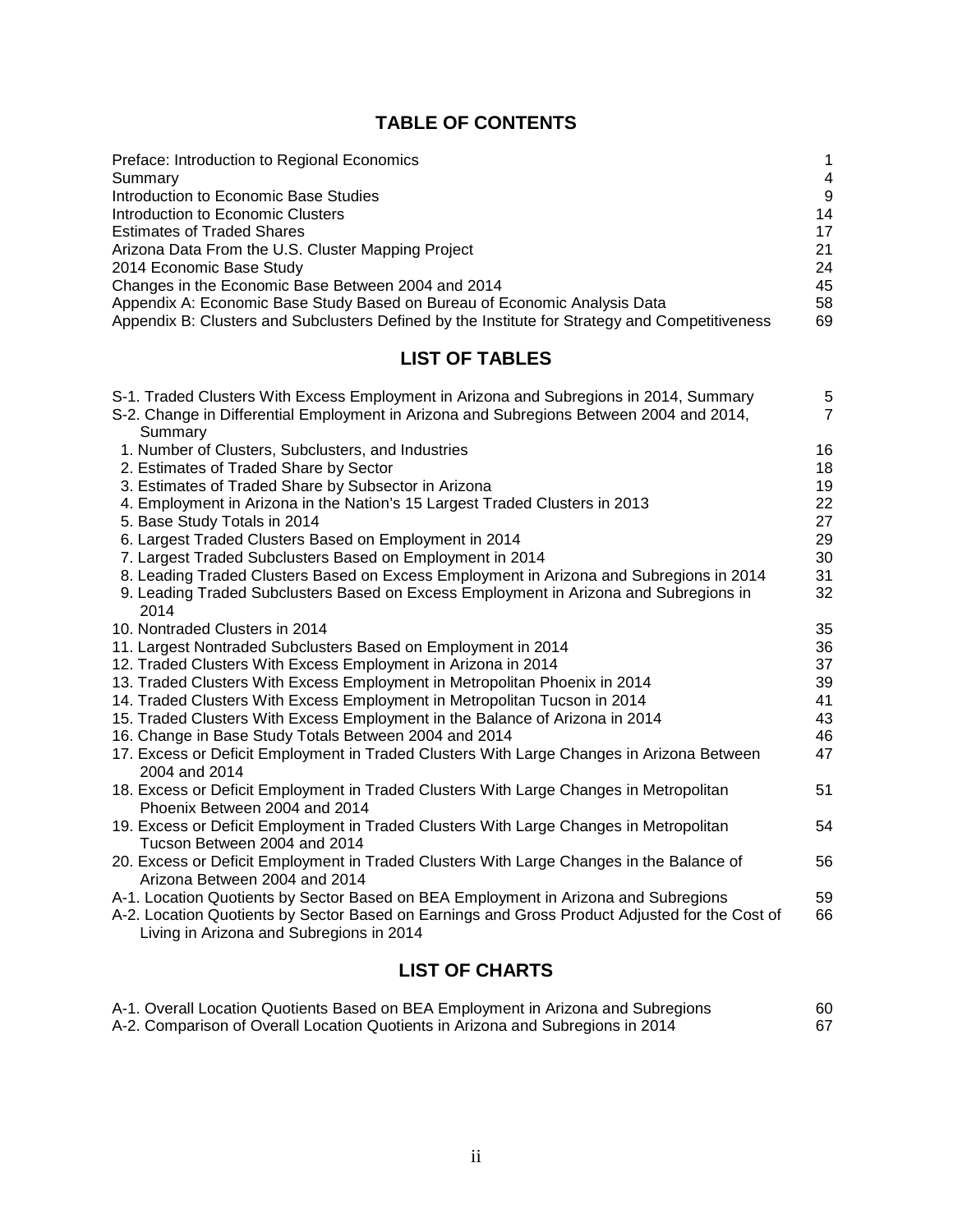### **PREFACE: INTRODUCTION TO REGIONAL ECONOMICS**

At a subnational level, a region can be defined in various ways, such as a grouping of states, a single state, a metropolitan area, or a labor market area. Regional economics, sometimes referred to as "spatial economics," has been described as addressing the question of "what is where, and why — and so what?"<sup>[1](#page-2-0)</sup> Regional economics has three "foundation stones:"

- Natural resource advantages. The unequal distribution of climate, minerals, soil, topography, and most other natural features helps to explain the location of many kinds of economic activity. In economic terms, this is "imperfect factor mobility." The complete or partial immobility of land and other productive factors is one essential part of any explanation of what is where. Such immobility lies at the heart of the comparative advantage that various regions enjoy for specialization in production and trade.
- Economies of spatial concentration. In economic terms, this is "imperfect divisibility." Economies of scale can result from the concentration of an economic activity in a particular location. Such concentrations have been described as clusters, discussed later in this paper.
- Costs of transportation and communication. Such costs vary by location. In economic terms, this is "imperfect mobility of goods and services."

As the distribution of economic activity over space changes, there are important consequences for individuals and for communities. For example, electronics manufacturing used to be a dominant economic activity in the Phoenix area. As it has shrunk in size, at a disproportionate rate relative to the nation, it has had a substantial impact on workers — many of whom have had to move from the Phoenix area to find work — and on the communities in which the manufacturing facilities were located. Empty buildings and reduced consumer consumption put a strain on city finances. The impacts have been especially large due to the high average wage paid by the electronics manufacturers and by the lower wages paid by companies that eventually occupied the empty space.

A key concept in regional economics is the distinction between "traded" economic activities and other economic activities.

# **Traded Economic Activities**

Goods and services sold to customers (individuals or businesses) who are not residents of a region are referred to as "traded" economic activities. Synonyms for "traded" include "tradable," "export," and "basic."<sup>[2](#page-2-1)</sup> The sale of goods and services to customers from outside the region imports money into the regional economy that would otherwise not be present. Importing money into a regional economy is a necessity since "leakages" of money from the regional economy inevitably occur. Since no region produces all of the goods desired by its residents, money leaves the region when purchases of goods manufactured in other regions are made. Expenditures by residents while visiting another region is another form of leakage.

<span id="page-2-0"></span> $\overline{a}$ <sup>1</sup> The discussion in this paragraph is from Edgar M. Hoover and Frank Giarratani, *An Introduction to Regional Economics*, [http://www.rri.wvu.edu/webbook/giarratani/chapterone.htm.](http://www.rri.wvu.edu/webbook/giarratani/chapterone.htm)

<span id="page-2-1"></span> $2$  The definition of "export" in this situation applies to any sale to a customer from outside the region and is not limited to international exports.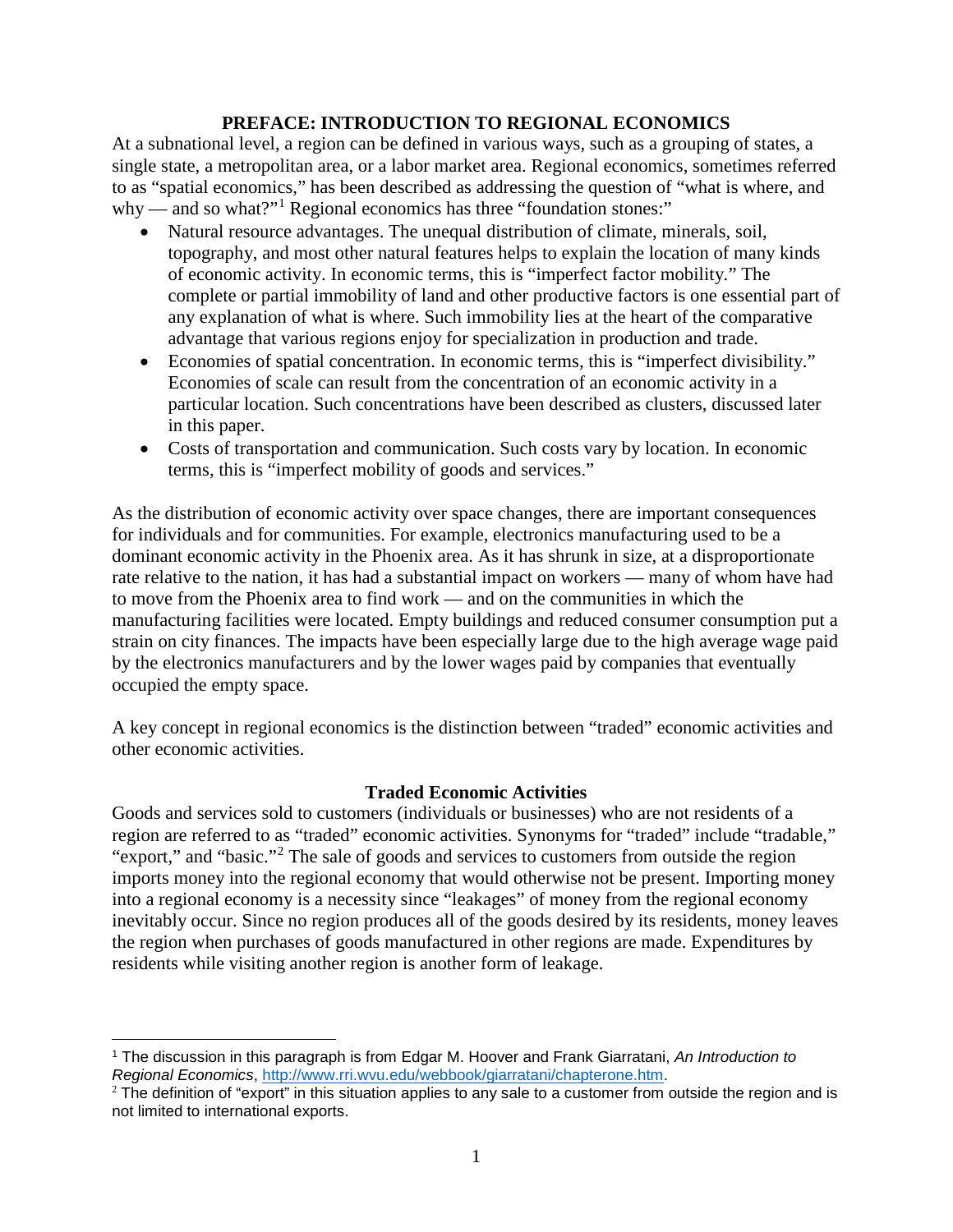Few economic activities sell wholly to customers outside the region or entirely to regional residents, but in many cases, customers are predominantly from either the region or from other regions. Many manufacturing, mining, and agricultural activities have a high percentage of sales made to customers from outside the region. For example, a high percentage of the aerospace goods manufactured in Arizona are sold to customers outside the state. Other activities that import money into a region include tourism and some services, such as call centers of a national company that serve a market area greater than the region.

A few traded activities, such as a copper mine, are location specific but most traded activities can locate anywhere since their customers are spread out across the country or the globe. Traded activities tend to concentrate geographically in relatively few regions. For example, hightechnology activities are disproportionately found in a handful of locations, such as the Silicon Valley and Boston. This concentration is due to factors other than customer location, as discussed in the "Introduction to Economic Clusters" section of this paper.

In contrast to traded activities, nontraded (or "local") economic activities are location specific since they sell their goods and services to regional customers (which consist of local companies as well as individuals). Local economic activities do not display geographic concentrations across the country. Instead, their presence largely is proportional to a region's size, as defined by purchasing power.

While an integral part of a regional economy, nontraded activities do not import money into the regional economy. Their presence in the region is due to traded activities — the expenditures made locally by companies selling traded goods and services and by the employees of these businesses. In this way, traded activities "drive" the regional economy while nontraded activities respond to the growth occurring in traded activities.

To illustrate the relationship between traded and nontraded activities, consider the extreme case of a community that is wholly dependent on one traded activity. In some mining towns, the output of the mine is the sole traded product. No one lived in the area until the mine began to hire workers. While the mine is operating, a variety of nontraded activities spring up to serve those employed at the mine. When the mine closes, the mine's employees leave the town to find jobs elsewhere and the businesses engaged in nontraded activities immediately lose many of their customers. A community cannot survive by selling goods and services to each other because of leakages of local monies. Some former mining towns have survived by attracting other traded activities, such as tourism. Otherwise, without a means of importing money into the community to offset the leakages, the nontraded businesses in a former mining town eventually shut down, resulting in a ghost town.

<span id="page-3-1"></span>Regional economic development interests do not need to be concerned about attracting companies to serve local residents and businesses. If an unmet demand is present, a company will fill the opening without any intervention from local governments or economic development agencies. [3](#page-3-0) [4](#page-3-1) Regional economic development focuses on traded activities since communities

<span id="page-3-0"></span> $\overline{a}$ <sup>3</sup> This assumes that the unmet demand is large enough to result in a profitable operation. Residents of small communities often have to travel to other communities to make purchases because the unmet demand in the community is inadequate to attract a merchant to the community.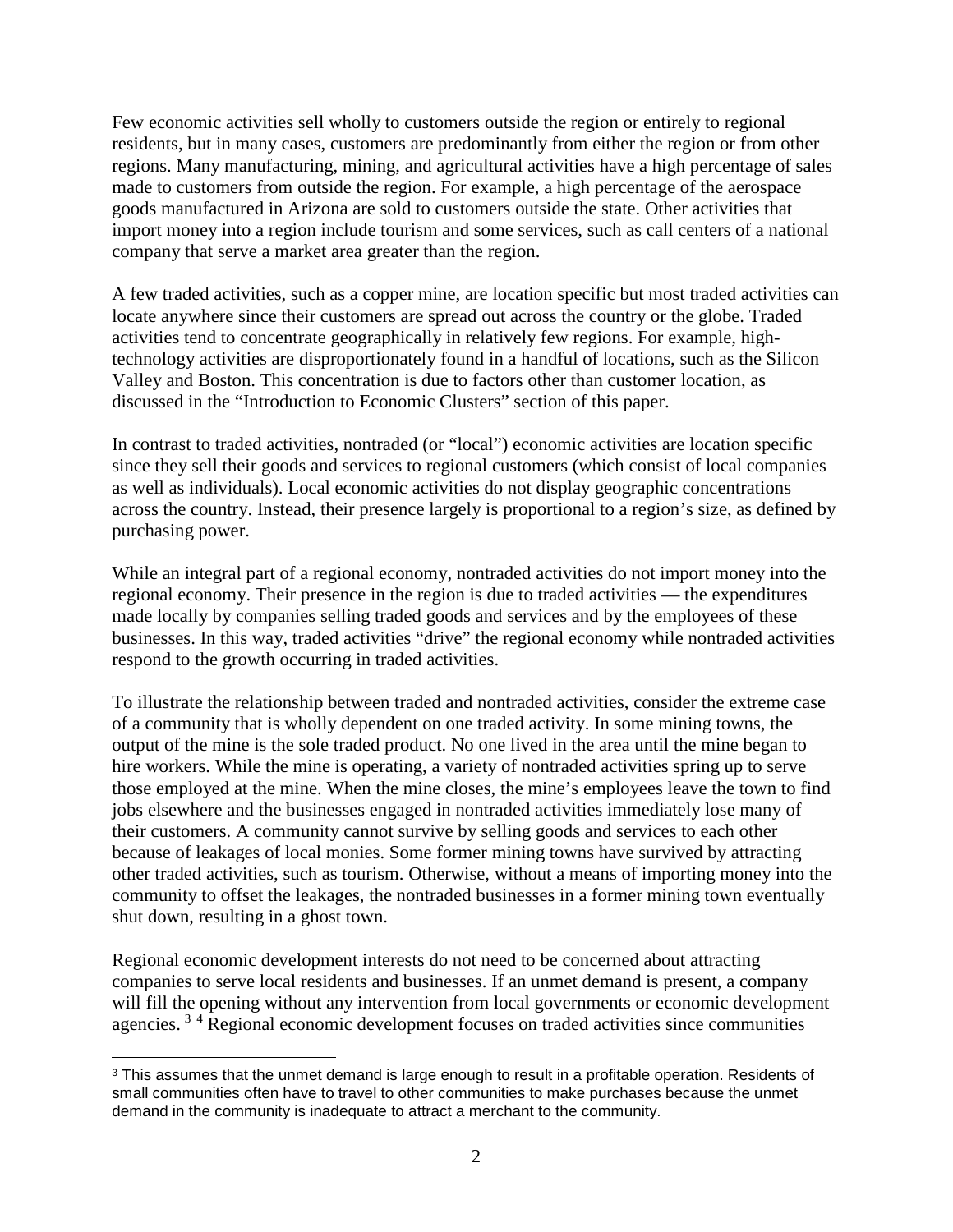located outside the region — elsewhere in the same state, in other states, or in other nations are competing to become the home of these traded activities.

#### **Discussion**

Every regional economy has both traded and untraded economic activities; each type of activity is integral. For example, in a smaller region, the addition of a specialized retailer "plugs a leak." That is, consumers of the specialized product can buy it locally, keeping their money within the regional economy. This has the same effect on regional dollars as a traded activity with an equivalent sales volume moving into the region. However, there is a key distinction between traded and untraded activities: the capacity for growth in a regional economy is severely limited unless growth in traded activities occurs. In addition, most traded activities pay considerably higher wages than most nontraded activities, and more generally have a larger "footprint" on the region than a nontraded activity with the same number of employees.

The inherent emphasis in a regional economy on traded activities should not be confused with "mercantilism," or what more accurately is called "neomercantilism." Generally associated with national economies rather than regional economies, neomercantilism emphasizes exports (generally, international exports), usually through the use of protectionist policies.

In Arizona, construction and real estate have been misidentified as driving activities. In reality, only a small portion of these activities are traded — construction and real estate largely respond to growth in the traded portion of the economy. Due to the state's historically high growth rate and the high cyclicality of the growth rate, growth-related activities such as construction and real estate make up relatively large shares of the economy and are highly cyclical. As long as the state's traded activities continue to grow at an above-average pace, construction and real estate will remain disproportionately large pieces of the Arizona economy. At times, due to cyclicality and artificial booms as in the mid-2000s, construction and real estate temporarily appear to drive the economy, but they should not be considered to be traded activities.

As seen in this paper, Arizona's economy performed poorly in the decade from 2004 through 2014, which is a period running from the middle of the expansionary phase of one economic cycle to a similar point in the next cycle. Relative to population, Arizona's employment — in both traded and nontraded activities — fell more than the national average. As a result, the prosperity of the state declined relative to the national average.

During this decade, the state disproportionately lost economic activity in high-paying traded activities such as electronics and gained a lesser number of traded jobs that had a lower average wage. However, the causes of the poor performance in traded activities cannot be determined with any certainty. What is known is that the quality of the workforce is the most important location factor and that Arizona has declined relative to the nation on this measure.<sup>[5](#page-4-0)</sup>

 $\overline{a}$ <sup>4</sup> However, cities within a metropolitan area compete with each other to attract companies serving the local population in order to receive the tax benefits of the economic activity. This competition is unhealthy from the perspective of the metro area.

<span id="page-4-0"></span><sup>5</sup> See the Office of the University Economist report, "Overview of Economic Competitiveness: Business and Individual Location Factors, With a Focus on Arizona," November 2014, [https://wpcarey.asu.edu/sites/default/files/uploads/center-competitiveness-and-prosperity](https://wpcarey.asu.edu/sites/default/files/uploads/center-competitiveness-and-prosperity-research/competitiveness11-14.pdf)[research/competitiveness11-14.pdf.](https://wpcarey.asu.edu/sites/default/files/uploads/center-competitiveness-and-prosperity-research/competitiveness11-14.pdf)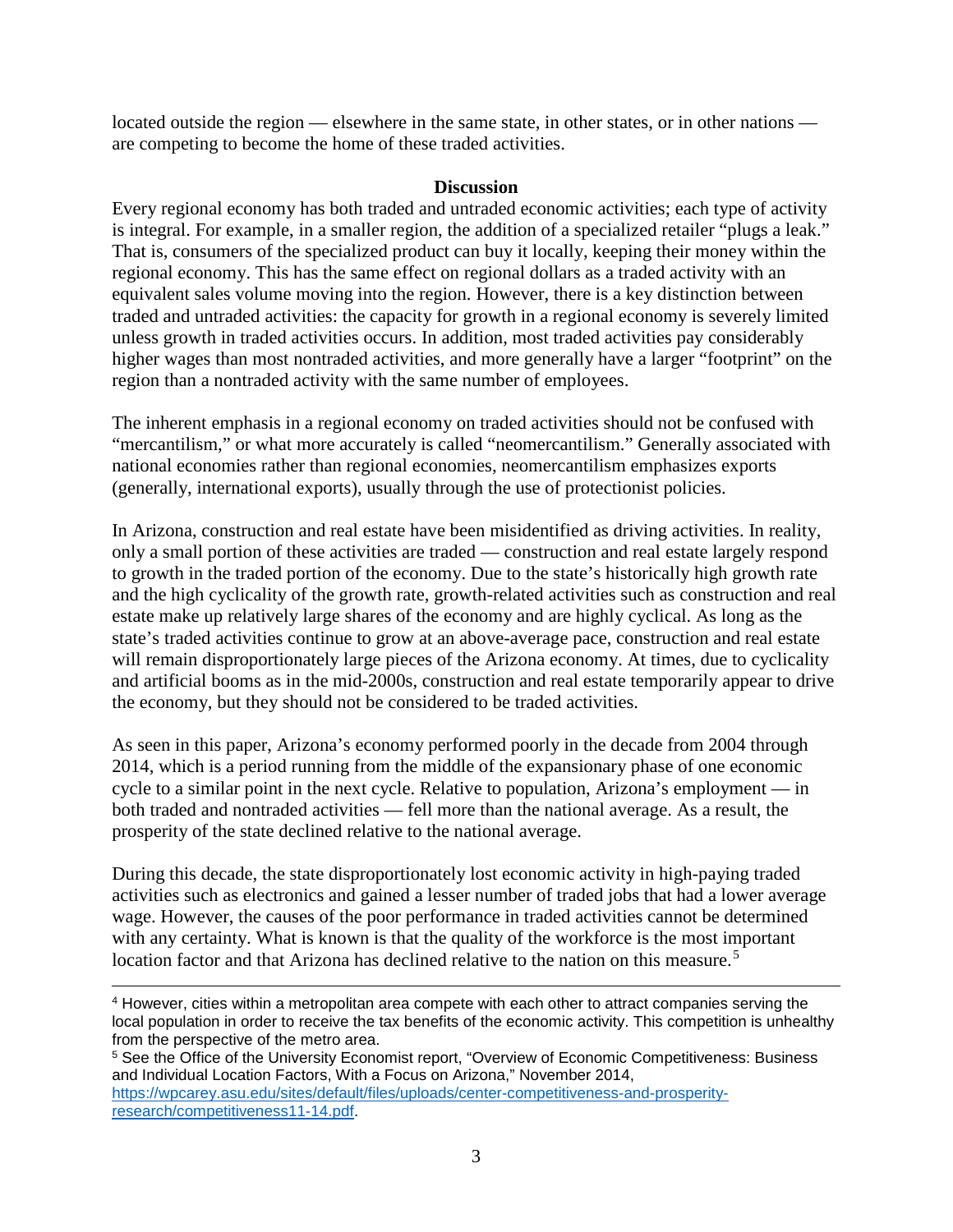#### **SUMMARY**

Arizona's economic base in 2014 was reasonably diverse, with four economic clusters of particular importance: aerospace vehicles and defense, financial services, metal mining, and hospitality and tourism. Considerable changes in the economic base occurred between 2004 and 2014. In particular, financial services and insurance services continued to gain in importance, while the high-technology clusters of information technology and analytical instruments and aerospace vehicles and defense contracted. Business services also declined significantly.

"Traded" economic activities — those that import money into a regional economy by selling goods and services to customers outside the region — form the economic base. They "drive" the economy and are responsible for the prosperity of a region. Nontraded activities respond to the growth occurring in traded activities and would not exist if traded activities were not present. Only about one-third of the total employment in 2014 was in traded activities: 33.8 percent nationally and 32.0 percent in Arizona.

The traded activities, which are defined by industry, have been organized into economic clusters by the Institute for Strategy and Competitiveness (ISC) at the Harvard Business School. According to the ISC, "A cluster is a geographic concentration of related companies, organizations, and institutions in a particular field that can be present in a region, state, or nation. Clusters arise because they raise a company's productivity, which is influenced by local assets and the presence of like firms, institutions, and infrastructure that surround it."

Using a dataset of nonfarm, private-sector wage and salary employment by industry, the ISC has defined 51 traded clusters, with most of these clusters divided into subclusters. In this paper, two additional traded clusters — farming and federal government — are defined, using data from a different dataset. The ISC also defines 16 nontraded ("local") clusters, to which state and local government has been added.

Employment is used by the ISC and in this paper because it is the only measure available by industry. However, employment is an inferior economic measure since does not take into account the wages paid or the number of hours worked. If data were available, the results of a base study using a dollar-denominated measure such as gross product would be considerably different from the results using employment. For example, a cluster with a low average wage, such as tourism, would be of less importance based on a dollar measure than on employment.

Traded activities of disproportionate size — defined as per capita employment greater than the national average — are of particular importance to a regional economy. Overall economic activity on a per capita basis was 11.5 percent lower than the national average in Arizona in 2014, which contributes to the state's low incomes. This subpar per capita activity is particularly an issue outside the two major metro areas, but even in the Phoenix area per capita activity was 8 percent below the national average in 2014.

"Differential" employment is calculated as the amount that is greater ("excess employment") or lesser ("employment deficit") than what would exist if the per capita figure was equal to the U.S. average. Based on excess employment, the clusters driving the economy in Arizona and its subregions are detailed in Table S-1.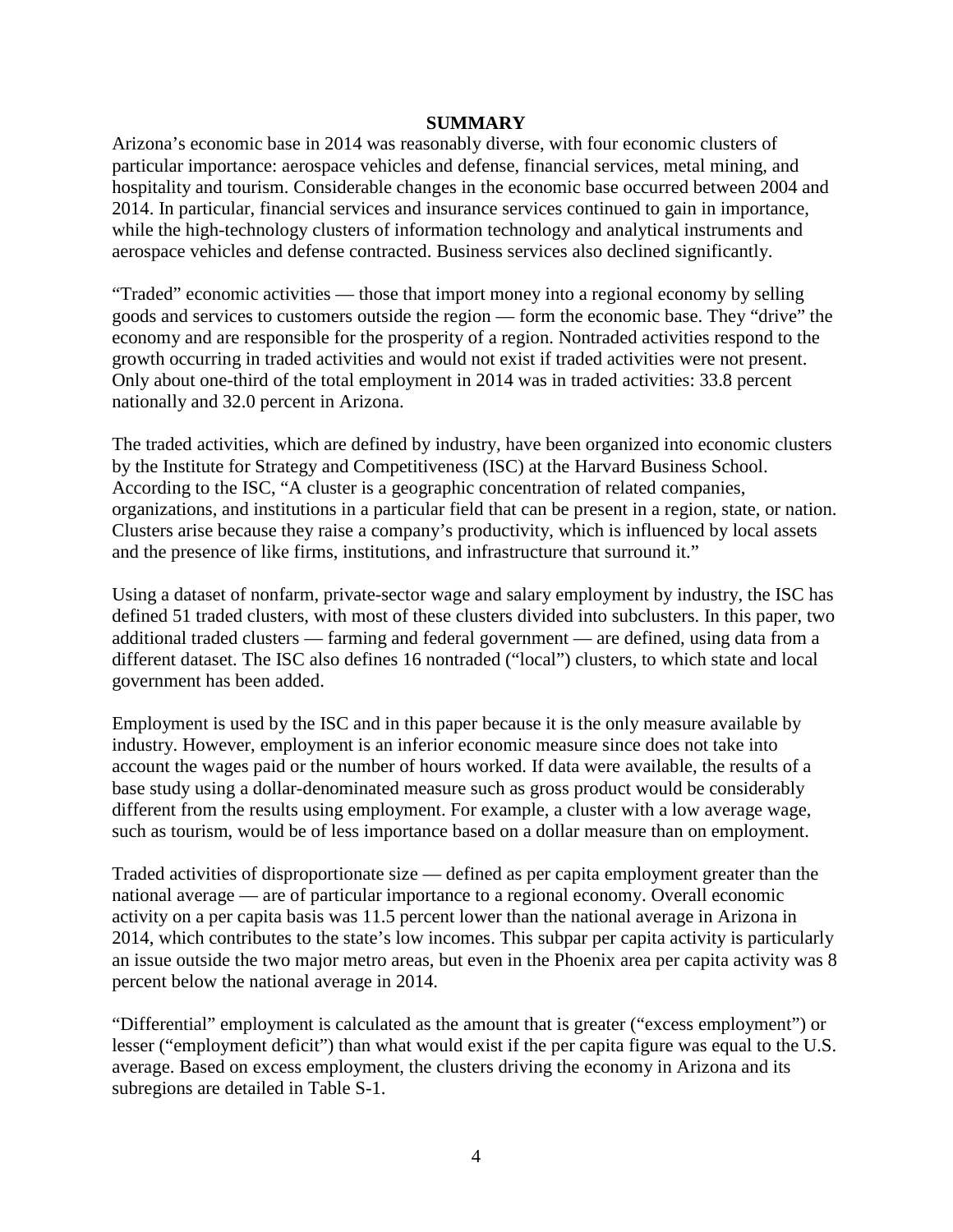## **TABLE S-1 TRADED CLUSTERS WITH EXCESS EMPLOYMENT IN ARIZONA AND SUBREGIONS IN 2014, SUMMARY**

|                                                     |                | <b>Excess Employment</b> |               |                |
|-----------------------------------------------------|----------------|--------------------------|---------------|----------------|
|                                                     |                | <b>Metro</b>             | <b>Metro</b>  | <b>Balance</b> |
|                                                     | <b>Arizona</b> | <b>Phoenix</b>           | <b>Tucson</b> | of State       |
| Aerospace Vehicles & Defense                        | 11,950         | 5,575                    | 8,035         |                |
| <b>Hospitality &amp; Tourism</b>                    | 9,942          | 4,065                    | 1,395         | 4,482          |
| <b>Financial Services</b>                           | 9,523          | 17,214                   |               |                |
| <b>Metal Mining</b>                                 | 8,907          | 329                      | 2,174         | 6,405          |
| <b>Transportation &amp; Logistics</b>               | 5,348          | 11,206                   |               |                |
| <b>Electric Power Generation &amp; Transmission</b> | 2,034          | 2,174                    |               | 324            |
| <b>Insurance Services</b>                           | 2,026          | 6,351                    |               |                |
| <b>Medical Devices</b>                              | 892            |                          |               | 2,746          |
| Information Technology & Analytical Instruments     |                | 3,398                    |               |                |
| <b>Communications Equipment &amp; Services</b>      |                | 1,526                    |               |                |
| <b>Furniture</b>                                    |                | 183                      |               |                |
| <b>Federal Government</b>                           |                |                          | 5,827         | 12,505         |
| <b>Biopharmaceuticals</b>                           |                |                          | 517           |                |
| Farming                                             |                |                          |               | 5,007          |
| <b>Construction Products &amp; Services</b>         |                |                          |               | 1,272          |
| Agricultural Inputs & Services                      |                |                          |               | 403            |
| Nonmetal Mining                                     |                |                          |               | 181            |
| Coal Mining                                         |                |                          |               | 47             |

Sources: U.S. Department of Commerce, Census Bureau, *County Business Patterns* (nonfarm, privatesector employment) and U.S. Department of Commerce, Bureau of Economic Analysis (farm and government employment). Cluster definitions are from the Institute for Strategy and Competitiveness, Harvard Business School. Excess employment was calculated using per capita employment. The population estimate for the nation came from the U.S. Department of Commerce, Census Bureau. The population estimates for Arizona and its subregions came from the Arizona Department of Administration, Office of Employment and Population Statistics.

Only eight of 53 traded clusters were of disproportionate size in Arizona in 2014 based on per capita employment. The aerospace vehicles and defense cluster provided the greatest excess employment in Arizona, with excesses in each of its three subclusters: missiles and space vehicles, aircraft, and search and navigation equipment. Excesses were present in each of the two large metro areas.

Excess employment in hospitality and tourism ranked second, disproportionately coming from the accommodation and tourism services subclusters. Each of the subregions provided an excess. However, the average wage is this cluster is far less than in the other leading clusters. Financial services ranked third, with its excess entirely in the credit intermediation subcluster in the Phoenix area. Metal mining ranked fourth, with excess employment in each of the subregions. The excess in the transportation and logistics cluster was predominantly in the air transportation subcluster in the Phoenix area. Lesser amounts of excess employment were present in the electric power generation and transmission, insurance services, and medical devices clusters.

The Phoenix area had excess employment in 10 traded clusters, led by financial services (predominantly in the credit intermediation subcluster). Large excesses also were present in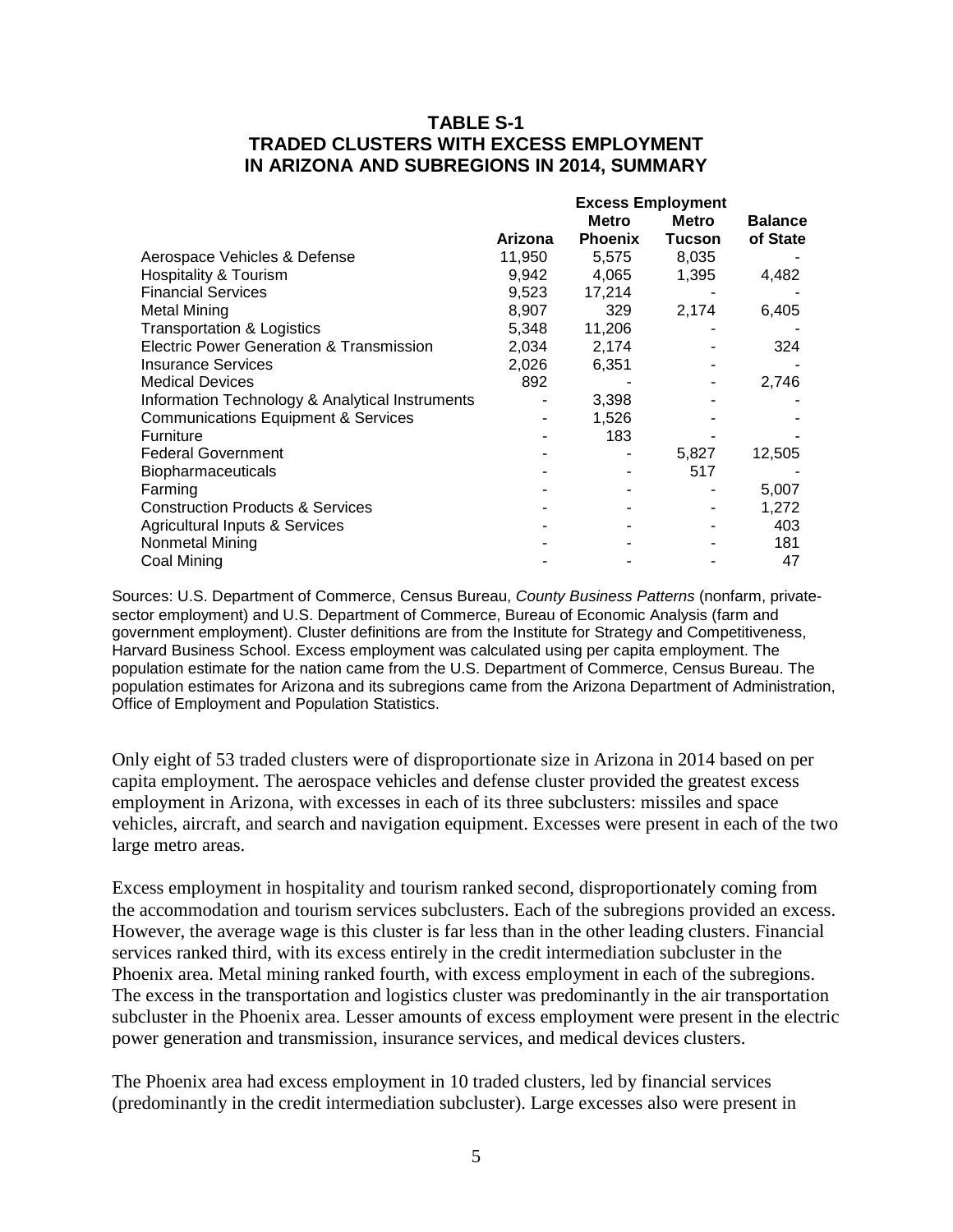transportation and logistics (primarily in the air transportation subcluster), insurance services (mostly in the insurance carriers subcluster), and aerospace vehicles and defense (in all three subclusters, but particularly aircraft). Moderate excess employment was present in hospitality and tourism (particularly in tourism services, but also in other subclusters) and information technology and analytical instruments (predominantly in the semiconductors subcluster). Lesser excess employment was present in electric power generation and transmission, communications equipment and services (only in the communications equipment subcluster), metal mining, and furniture clusters.

Only five traded clusters generated excess employment in the Tucson area. Aerospace vehicles and defense provided the greatest excess employment, mostly in the missiles and space vehicles subcluster, but also in the other subclusters. The next highest excess employment was provided by the federal government. Excess employment was lower in metal mining, hospitality and tourism (only in the accommodations subcluster), and biopharmaceuticals (in the diagnostic substances subcluster).

Unlike the metro areas, the balance of the state consists of multiple local economies, with the composition of the economies varying geographically. Most of the local economies are driven by only one or a few economic activities. Taken as a whole, the balance of the state had excess employment in 10 traded clusters, led by the federal government, metal mining, and farming. Excess employment was moderate in hospitality and tourism (in various subclusters but especially accommodation), and medical devices. A lesser amount of excess employment was present in construction products and services, agricultural inputs and services, electric power generation and transmission, nonmetal mining, and coal mining.

Per capita employment in both traded clusters and local clusters declined nationally between 2004 and 2014, with larger decreases in Arizona. Employment in the traded clusters as a share of total employment fell nationally and in Arizona. In addition, significant changes in the composition of Arizona's economic base occurred during these 10 years; the largest changes in differential employment are shown in Table S-2.

The business services cluster had provided excess employment in 2004 but a large employment deficit was present in 2014. Large declines occurred in the corporate headquarters and computer services subclusters. Excess employment decreased in the tourism and hospitality cluster, with the gambling facilities and accommodation subclusters experiencing the largest declines. Excess employment also fell in two high-technology clusters. Most of the subclusters in the information technology and analytical instruments cluster experienced a drop in differential employment. Much of the decline in the aerospace vehicles and defense cluster occurred in the aircraft subcluster, but excess employment in the missiles and space vehicles cluster also decreased. In addition, high-technology subclusters were largely responsible for the drop in the distribution and electronic commerce cluster.

Partially offsetting these declines were gains in differential employment in various traded clusters. The largest increase in Arizona occurred in the education and knowledge creation cluster, but this cluster still had a significant employment deficit in 2014. Public schools are not included in this cluster. Excess employment increased in the financial services cluster (entirely in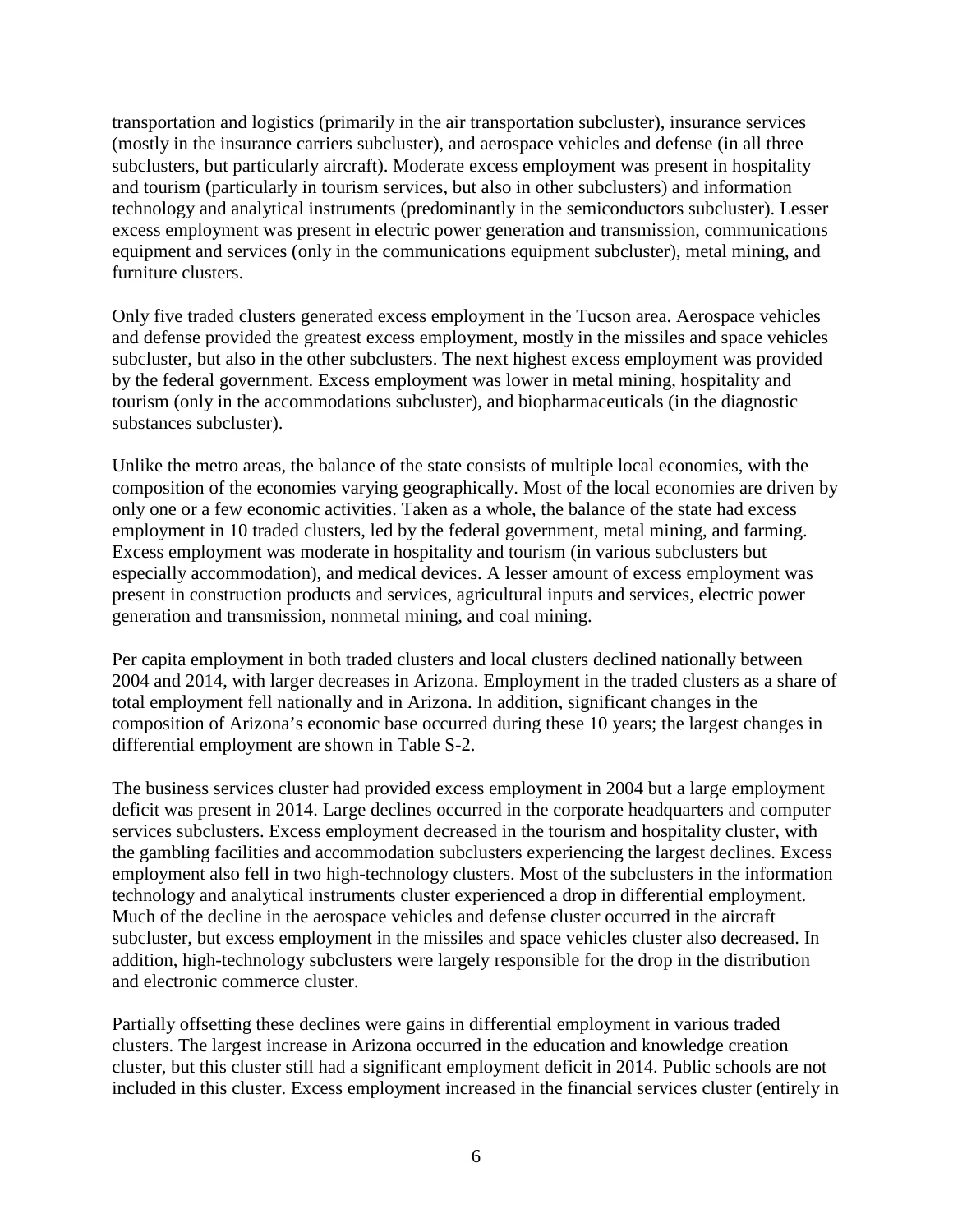### **TABLE S-2 CHANGE IN DIFFERENTIAL EMPLOYMENT IN ARIZONA AND SUBREGIONS BETWEEN 2004 AND 2014, SUMMARY**

|                                                   | <b>Change in Differential Employment</b> |                |               |                |
|---------------------------------------------------|------------------------------------------|----------------|---------------|----------------|
|                                                   | <b>Metro</b>                             |                | <b>Metro</b>  | <b>Balance</b> |
|                                                   | Arizona                                  | <b>Phoenix</b> | <b>Tucson</b> | of State       |
| Top Five Traded Clusters In Each Region           |                                          |                |               |                |
| Education and Knowledge Creation*                 | 8,919                                    | 10,278         | $-1,446$      | 87             |
| <b>Financial Services</b>                         | 7,875                                    | 5,012          | 1,586         | 1,277          |
| <b>Insurance Services</b>                         | 5,967                                    | 2,260          | 1,357         | 2,350          |
| <b>Communications Equipment &amp; Services</b>    | 5,080                                    | 4,487          | 315           | 279            |
| <b>Metal Mining</b>                               | 4,392                                    | 651            | 1,057         | 2,684          |
| <b>Transportation &amp; Logistics</b>             | 3,632                                    | 2,862          | 381           | 389            |
| <b>Federal Government</b>                         | $-2,652$                                 | --5,404        | 2,692         | 59             |
| Automotive                                        | 2,950                                    | 719            | 1,612         | 620            |
| <b>Biopharmaceuticals</b>                         | 1,962                                    | 721            | 1,230         | 11             |
| <b>Construction Products &amp; Services</b>       | 561                                      | -704           | $-1,268$      | 2,533          |
| <b>Medical Devices</b>                            | 2,295                                    | 60             | 167           | 2,068          |
| Bottom Five Traded Clusters In Each Region**      |                                          |                |               |                |
| <b>Business Services</b>                          | $-34,359$                                | $-30,655$      | $-4,577$      | 874            |
| Distribution and Electronic Commerce              | $-9,557$                                 | -7,531         | $-1,838$      | -189           |
| <b>Hospitality and Tourism</b>                    | $-8,746$                                 | $-6,190$       | $-3,135$      | 579            |
| Information Technology and Analytical Instruments | -7,899                                   | $-6,422$       | $-1,840$      | 363            |
| Oil and Gas Production and Transportation         | $-7,098$                                 | -4,820         | -970          | $-1,307$       |
| <b>Federal Government</b>                         | $-2,652$                                 | $-5,404$       | 2,692         | 59             |
| Aerospace Vehicles and Defense                    | -6,645                                   | $-2,438$       | -4,123        | -84            |

Notes:

- Several of these clusters did not provide excess employment in 2014 in one or more of the regions.
- The top five and bottom five differentials in each region are shown in **bold**.

\* The education portion of the cluster includes only the private sector.

\*\* In the balance of the state, only one cluster had a decrease of more than 500.

Sources: U.S. Department of Commerce, Census Bureau, *County Business Patterns* (nonfarm, privatesector employment) and U.S. Department of Commerce, Bureau of Economic Analysis (farm and government employment). Cluster definitions are from the Institute for Strategy and Competitiveness, Harvard Business School. Excess employment was calculated using per capita employment. The population estimate for the nation came from the U.S. Department of Commerce, Census Bureau. The population estimates for Arizona and its subregions came from the Arizona Department of Administration, Office of Employment and Population Statistics.

the credit intermediation subcluster) and in the insurance services cluster (primarily in the insurance carriers subcluster). However, the gains in these two clusters did not offset the losses in the two high-tech clusters, and the average wage in these clusters is less than in the high-tech clusters. A sizable advance also occurred in the communications equipment and services cluster, but a small employment deficit remained in 2014. Metal mining also posted strong growth, but further gains should not be expected in this very cyclical cluster.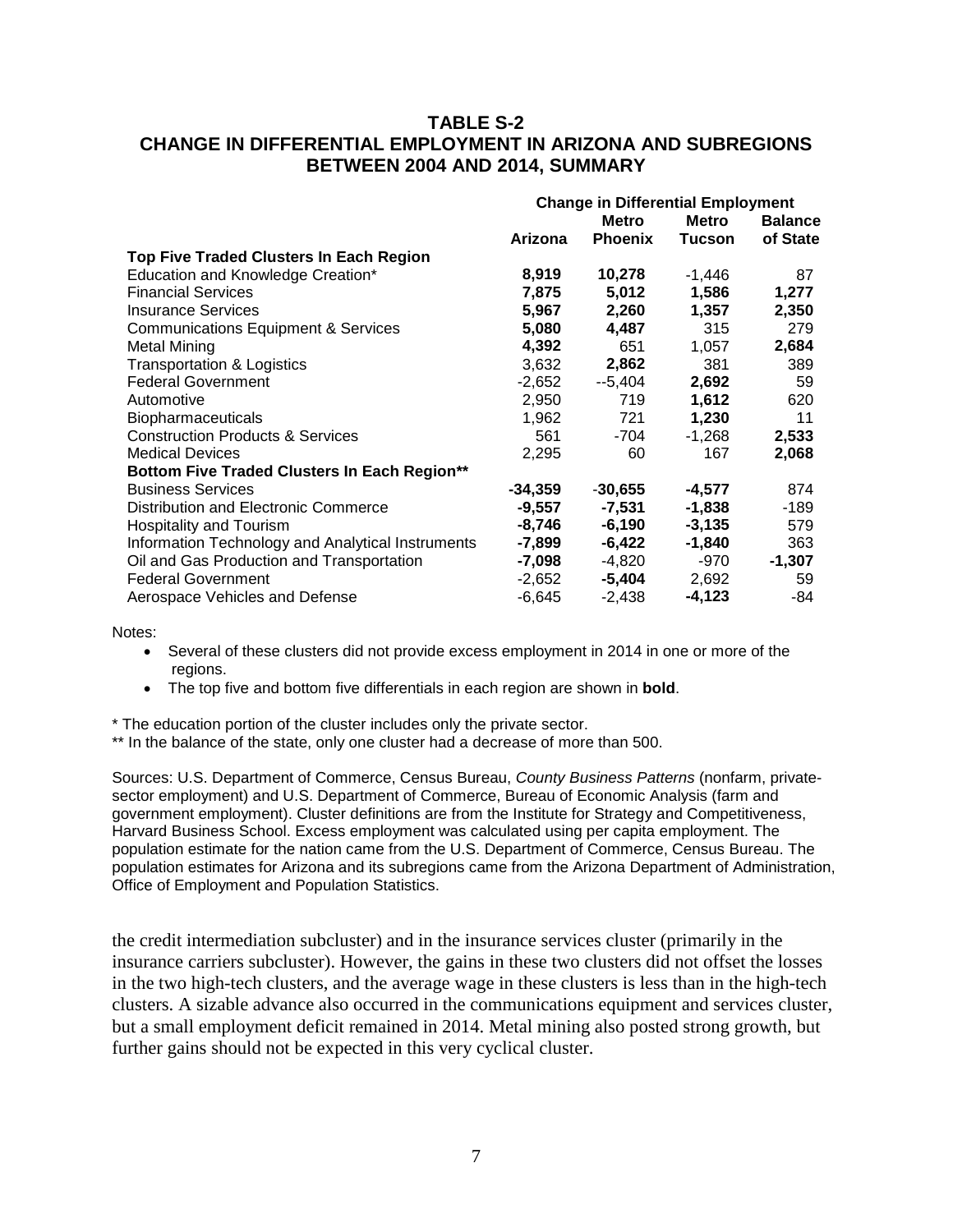The changes over the decade in the economic base in the Phoenix area were similar to those for the state. The decline in the aerospace vehicles and defense cluster was particularly severe in the Tucson area, which did not experience significant gains in the communications equipment and services or education and knowledge creation clusters. Metro Tucson did have a large gain in the federal government cluster — compared to drop in Metro Phoenix — and in the biopharmaceuticals cluster.

The traded clusters fared better over the decade in the balance of the state than in the two large metro areas. Only one cluster had a sizable decline in the balance of the state. The medical devices and construction products and services clusters had the largest gains.

#### **Commentary**

Though a relatively small number of traded clusters provide excess employment, Arizona's economy is reasonably diverse. Reports that the economy lacks diversity are primarily based on the relatively large size of growth-related activities such as construction and real estate and the very high cyclicality of those activities. However, only a small portion of these activities are traded — construction and real estate respond to growth in the traded portion of the economy. They do not drive the economy, except temporarily during an artificial boom as in the mid-2000s. As long as the state's traded activities continue to grow at an above-average pace, construction and real estate will remain disproportionately large pieces of the Arizona economy.

Further diversification of the economy will have little effect on moderating the state's severe economic cycles since most economic activities follow the same cycle. The severity of economic cycles is a common feature of states with rapid overall growth rates. While economic diversification would be of significant benefit to most rural areas, such factors as geographic remoteness, small population size, and limited educational attainment of the residents limit opportunities for diversification in much of rural Arizona.

Instead of concentrating on diversification, the economic development focus in Arizona should be on higher-quality growth — not just job gains in traded sectors that pay well, but gains in higher-wage occupations within such clusters. In a number of clusters, including financial services and insurance services, the average wage in Arizona is far below the national average, suggesting that Arizona's growth has disproportionately consisted of lower-wage occupations. The disproportionately large loss of high-paying high-technology jobs in Arizona is troubling.

Another significant issue is the relatively low number of traded-sector jobs relative both to the number of residents and as a percentage of all jobs. While Arizona's age distribution somewhat above-average shares of both children and senior citizens — contributes to its belowaverage number of jobs per capita, the number of jobs is subpar even relative to the working-age population. The state's low labor force participation rate is a significant contributor to the state's low incomes. Low educational attainment across much of the state outside of the two large metro areas and in certain segments of the population even within the Phoenix and Tucson areas likely is a significant contributor to the state's low workforce participation.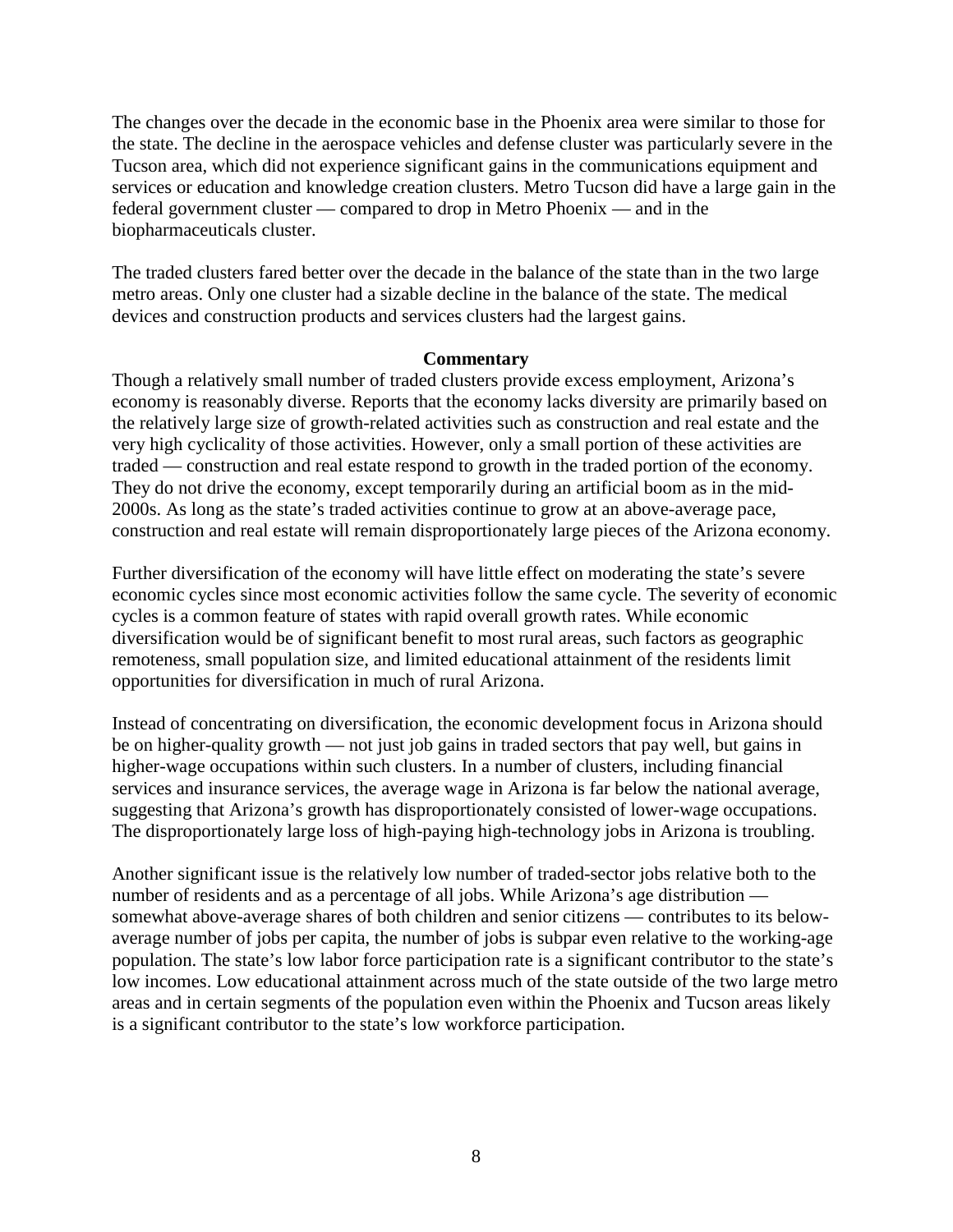#### **INTRODUCTION TO ECONOMIC BASE STUDIES**

An economic base study identifies leading economic activities in a region. For this report, base studies were conducted for Arizona and for three geographic subregions of the state: Metropolitan Phoenix (Maricopa and Pinal counties), Metropolitan Tucson (Pima County), and the balance of the state (the sum of the state's other 12 counties). While the balance of the state consists of a number of diverse areas that are in many ways independent of each other, the balance of the state was not further subdivided geographically in this report due to data limitations.

In order to conduct an economic base study, measures of economic activity must be available for components of the overall economy. The North American Industry Classification System (NAICS) hierarchically divides economic activity into sectors, subsectors, industry groups, and industries. While an economic base study can be undertaken using any level of the NAICS, utilizing the most-detailed industry data produces the most precise and useful results.

Any one of several economic measures, such as employment or gross product, conceptually could be used in a base study. Since employment is available by industry for states and counties, it generally is the economic measure used in base studies. However, employment is an inferior measure of economic activity because it does not consider the number of hours worked or the hourly wage. A broader dollar measure such as gross product would be better, but the NAICS detail available for such measures is limited to sectors or subsectors for state and substate areas.

### **Traditional Economic Base Studies**

An economic base study differs from a simple examination of the composition of a regional economy (using employment or another economic measure) by considering the importance of an economic activity in a regional economy relative to its significance in a geographically broader economy — usually the national economy is used for the comparison.

In order to determine the importance of economic activities in a regional economy relative to their significance in a broader economy, a "location quotient" is calculated for each economic activity. Typically, a base study compares the shares of total economic activity by sector, subsector, industry group, and/or industry in a region to those in the nation. A location quotient is calculated by dividing the share in the region by the national share. For example, if a sector's employment makes up 11 percent of the total employment in a region but 10 percent nationally, the location quotient (LQ) is 1.1 (11 divided by 10). If a location quotient is greater than 1, then "excess" — that is, above average — employment exists in that sector in the region.

The standard method of calculating location quotients is less than desirable if the overall level of economic activity in a region is much different from the national average after adjusting for the size differential, as measured by population. In Arizona, overall per capita employment is considerably lower than the national average — by 11 percent based on the broadest measure of employment in 2014. In a case such as this, location quotients based on sectoral shares present a misleading picture of the concentration of an economic activity in a regional economy — an activity's share of the regional economy may be above average but its per capita activity may be below the national average.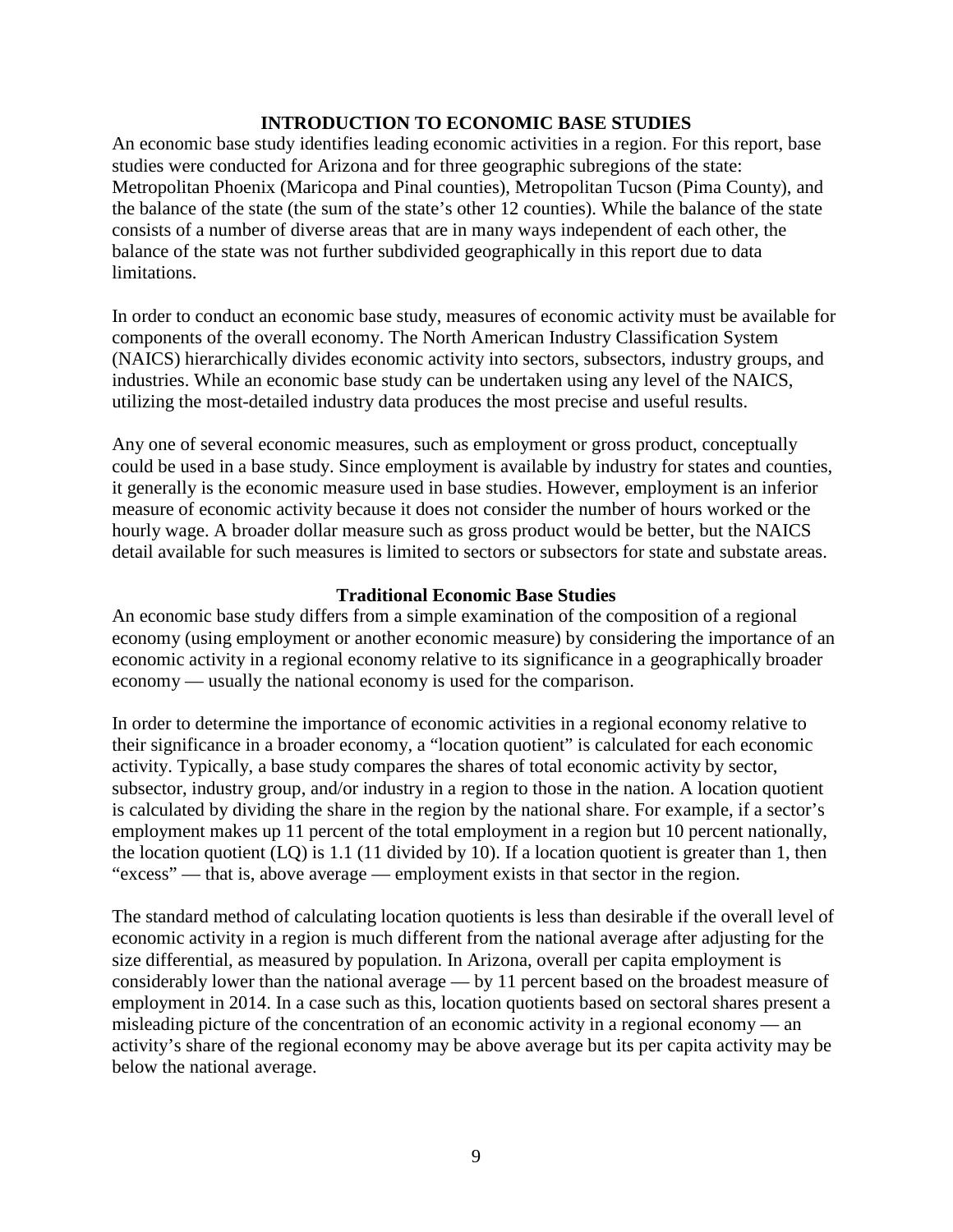Thus, an alternative means of calculating location quotients is to compare per capita economic activity in a region to the national per capita figure. For example, if a sector's employment per 1,000 residents is 10 regionally, but 11 nationally, the location quotient is 0.91 (10 divided by 11). A location quotient less than 1 indicates that economic activity in the region is less than average and that a "deficit" of employment exists in that activity in the region.

The magnitude of the employment "differential" — the excess or deficit — is quantified by subtracting from the region's employment the regional employment divided by the location quotient. The existence of excess employment indicates an unusually strong concentration in that economic activity.

A location quotient greater than 1 can result from an above-average level of sales to customers from outside the region or from local conditions that cause above-average sales to regional residents. In the Arizona desert, for example, activities related to air conditioners (sales, maintenance and repair) have excesses because of climate-induced high levels of expenditures by local residents.

Historically, base studies have focused on employment excesses (economic activities with a location quotient greater than 1) without considering whether an economic activity primarily serves regional residents or primarily sells to customers located outside the region. This serious omission was necessitated by a lack of information regarding the nature of an economic activity's customers. Thus, information relative to the traded portion of economic activities is a key addition to a traditional economic base study. The "Introduction to Economic Clusters" section that follows discusses a source that distinguishes between traded and local economic activities.

An economic activity can be traded but not have an excess or can have an excess but not be traded. The most important activities to a regional economy are those that are traded and have an excess.

# **Economic Data Used in Base Studies**

All economic data produced by the federal government are subject to disclosure restrictions, which are in place to prevent data on a particular company from being released or otherwise ascertained. These restrictions result in considerable data being withheld from publication for subnational geographies and create serious limitations to conducting economic analyses.

Two federal government sources of economic data are discussed in this subsection: the U.S. Department of Commerce's Bureau of Economic Analysis (BEA) and the U.S. Department of Commerce's Census Bureau, which produces *County Business Patterns*.

# **BEA**

The BEA provides a variety of economic data for the nation, states, metropolitan areas, and counties. [6](#page-11-0) However, estimates are provided only to the subsectoral level by state; by county and metropolitan area, the estimates largely are limited to sectors. While this lack of detail is a

<span id="page-11-0"></span> $\overline{a}$ <sup>6</sup> See [http://www.bea.gov/regional/index.htm.](http://www.bea.gov/regional/index.htm)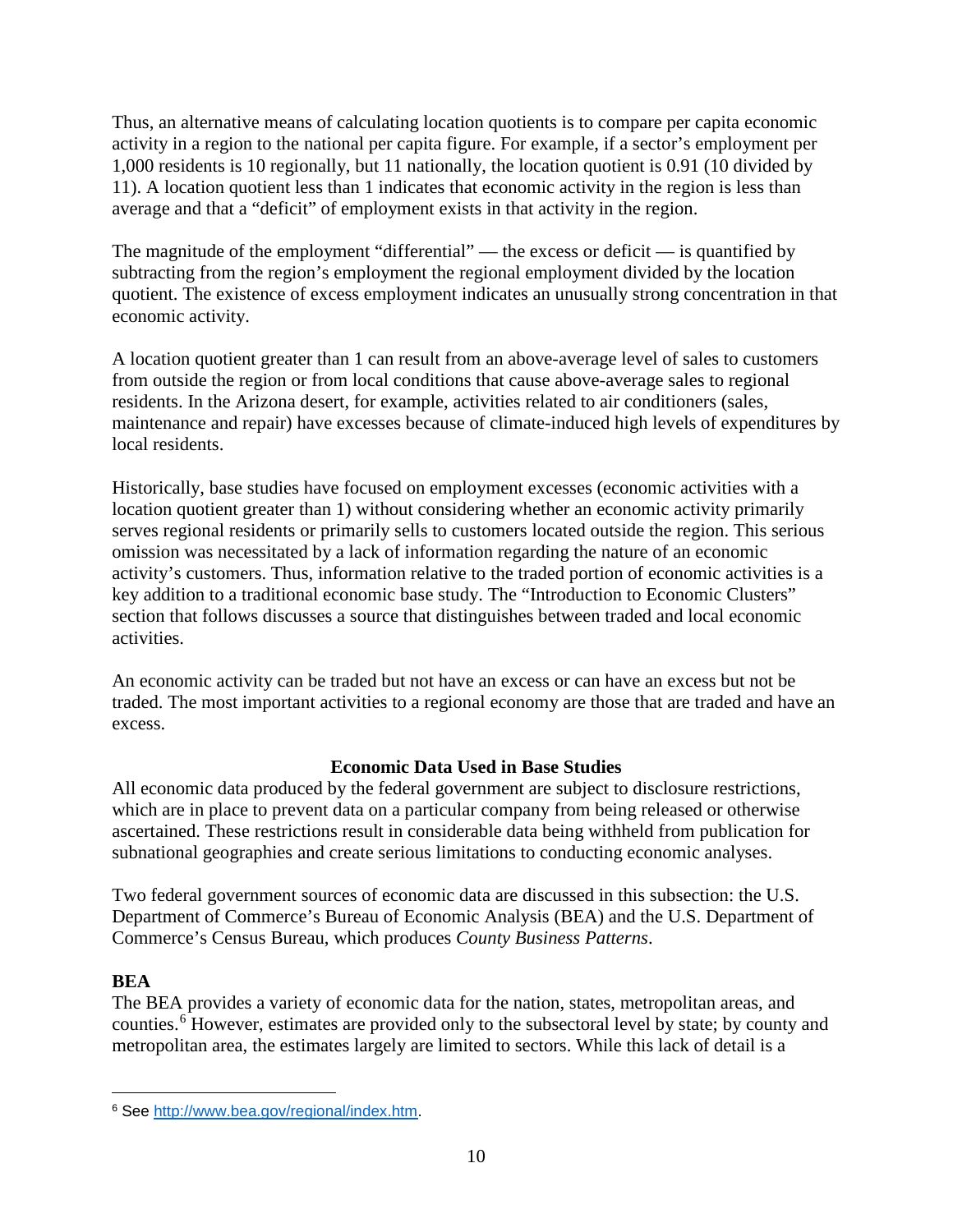serious disadvantage from the perspective of economic base studies, the BEA data have some advantages:

- Data are available for all sectors.
- The employment data include proprietors as well as wage and salary workers.
- Several economic measures are available, including gross product, earnings, and employment.

In the BEA's dataset, some estimates by county are not disclosed, even at the sectoral level. Because of numerous withholdings in the less-populous counties, the balance of the state was calculated as the difference between Arizona and the two large metropolitan areas. Still, a few figures had to be estimated. While the subsectoral figures were forced to sum to the sectoral total, and the sectoral figures were controlled to the overall total, the estimated values are subject to considerable error.

Economic base study results using BEA data are presented in Appendix A for Arizona and each of its three subregions. Separate base studies were conducted using total employment, earnings, and gross product.

# *County Business Patterns*

Because base studies are much more insightful if data are available by industry, most base studies use the data reported in *County Business Patterns* (CBP).<sup>[7](#page-12-0)</sup> The latest version of *County Business Patterns*, released in April 2016, reports data for 2014. CBP provides the number of establishments (physical locations at which work is performed), employment, payroll, and the number of establishments in each of several employment-size categories (less than 5, 5 to 9, 10) to 19, 20 to 49, 50 to 99, 100 to 249, 250 to 499, 500 to 999, and 1,000 or more). These data are available for each level of the NAICS — sector, subsector, industry group, and industry — for counties, metropolitan areas, states, and the nation.

Only wage and salary employees are included in CBP; proprietors are not counted. Employment is expressed as of the week including March 12. No distinction is made between full-time and part-time workers. Payroll is provided for the calendar year and for the first quarter (to better align with the March 12 employment date). Certain economic activities are not within the scope of CBP, including most of the agriculture sector, the government sector, the rail transportation subsector, and the private households subsector.

Some establishments are not assigned to a county in CBP, being placed in a "statewide" category. Thus, the balance of the state includes these geographically unassigned activities as well as the establishments physically located in the 12 counties other than Maricopa, Pima, and Pinal.

More than three-fourths of the geographically unassigned employment in Arizona in 2014 was in one industry: NAICS code 561330, professional employer organizations. Establishments in this industry provide human resource management services to client businesses. Such establishments frequently provide contract workers to the client company, with the workers technically an

<span id="page-12-0"></span> $\overline{a}$ <sup>7</sup> See [http://www.census.gov/econ/cbp/.](http://www.census.gov/econ/cbp/)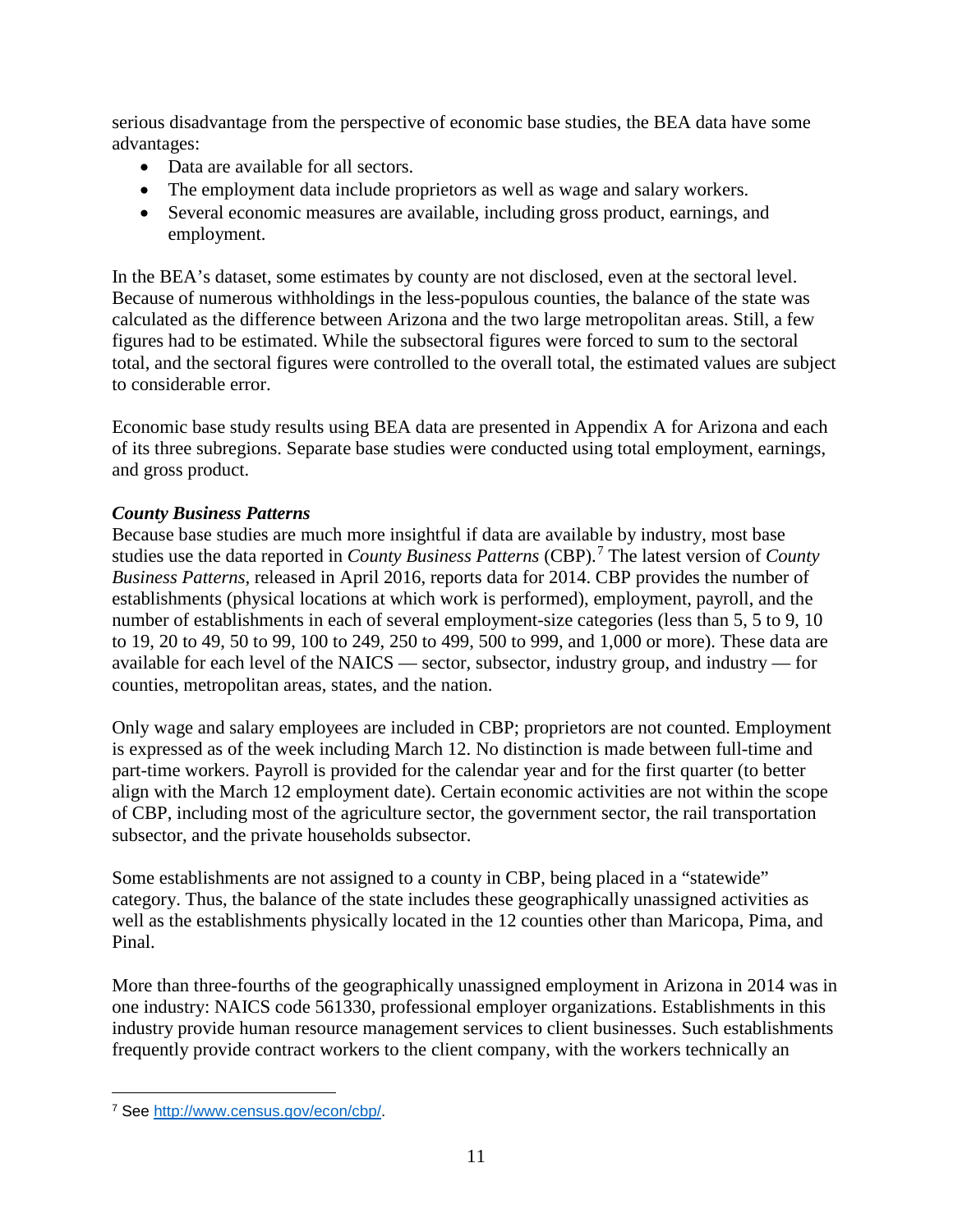employee of the professional employer organization. It is in this situation when a professional employer organization is not assigned to a county in CBP. In this base study, NAICS industry 561330 was subtracted from the totals in order to compare the totals for Metro Phoenix, Metro Tucson, and the balance of the state.

**Imputation of Withheld Employment Data.** While the number of establishments is not subject to the federal disclosure restriction, much of the employment and payroll data below the national level are withheld from publication in *County Business Patterns*. In some cases, the withheld data can be calculated directly from published values. For example, values may be provided for the industry group and for each of the other industries within the group. The missing value can thus be calculated as the difference between the industry group total and the sum of the other industries. In other cases, the missing data must be estimated. For example, the data may be withheld for more than one industry within an industrial group, or the industry group total may be withheld as well.

Generally, when data are withheld by the federal government, it is not feasible to estimate the missing values with any degree of accuracy. However, when an employment value is withheld in CBP, an employment range (0 to 19; 20 to 99; 100 to 249; 250 to 499; 500 to 999; 1,000 to 2,499; 2,500 to 4,999; etc.) is provided in its place. The availability of this employment range causes most economic base studies to use the employment data from *County Business Patterns*. Most base studies use the midpoint of the range when an employment value is not disclosed.

However, the use of the midpoint results in a biased estimate since on average the missing value is less than the midpoint. For this report, a better estimate of the missing value was calculated using the frequency distribution of establishments by employment size and average employment in each of the employment-size categories by sector. Moreover, the estimated value was controlled to the value for the next higher industrial level — for example, within an industry group, the sum of employment by industry was forced to sum to the industry group total. In addition, the estimated values for Metro Phoenix, Metro Tucson, and the balance of the state were controlled to the state total for every industry. This detailed technique for estimating a withheld employment value — referred to as an imputation in this paper — is quite time consuming.

**Payroll Data.** Because of the conceptual limitations of employment, the payroll data reported in *County Business Patterns* are an attractive alternative to use in a base study. However, even when both employment and payroll are reported in CBP, the calculation of payroll per employee (average wage) is problematic since the two measures are not directly linked. Employment is expressed as of the week of March 12, while payroll is provided for the first quarter and for the calendar year total. Unless employment is stable over time, dividing payroll by employment does not provide an accurate measure of the average wage.

Conceptually, the use of first quarter payroll should provide a more reliable estimate of the average wage than the use of the annual data, since employment on March 12 is likely to be closer to average employment in the first quarter than annual average employment. However, some businesses provide annual bonuses, which generally are included in the payroll figures of either the first quarter or fourth quarter. Depending on whether bonuses were present in the first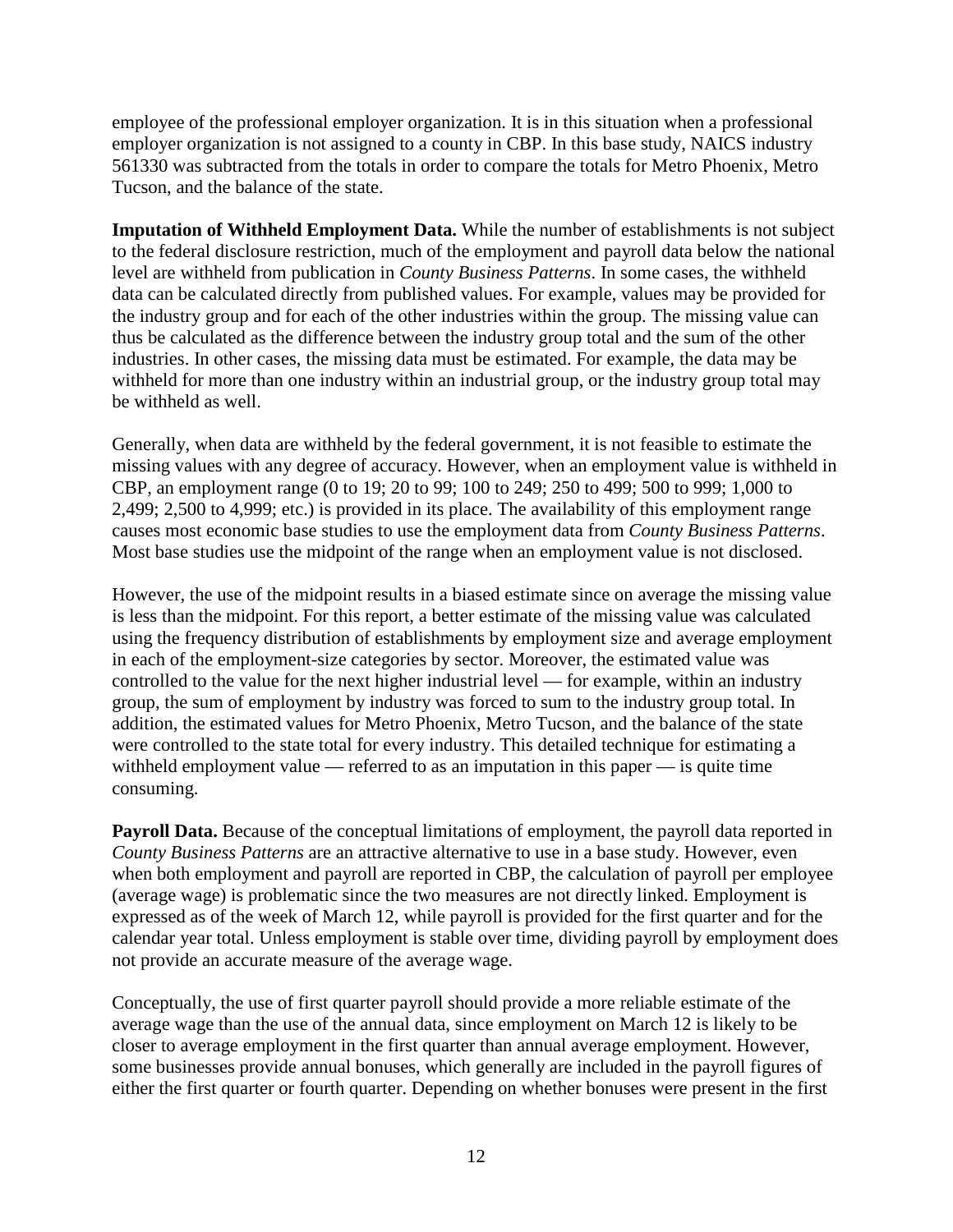quarter and changes in employment before and after March 12, in some industries the calculated average wage is higher using the first quarter figures (with the quarterly payroll annualized by multiplying by four) than the annual payroll. In other industries, the average wage is higher using the annual payroll figure. In some industries, the difference in the two averages is considerable.

The lack of a direct link between the employment and payroll figures is not the greatest shortcoming to using payroll in the base study. The larger problem is the numerous instances in which the payroll data are withheld. Since the Census Bureau does not provide a range for a missing payroll figure as it does for employment, it is not possible to accurately estimate undisclosed payroll data. For this study, an estimate of the average wage, based on first quarter payroll, was made for each industry. These should be viewed as rough estimates. The estimated values were not controlled to the next higher NAICS level; the figure for the balance of the state was calculated as the difference between the Arizona figure and the figures for the two populous metro areas.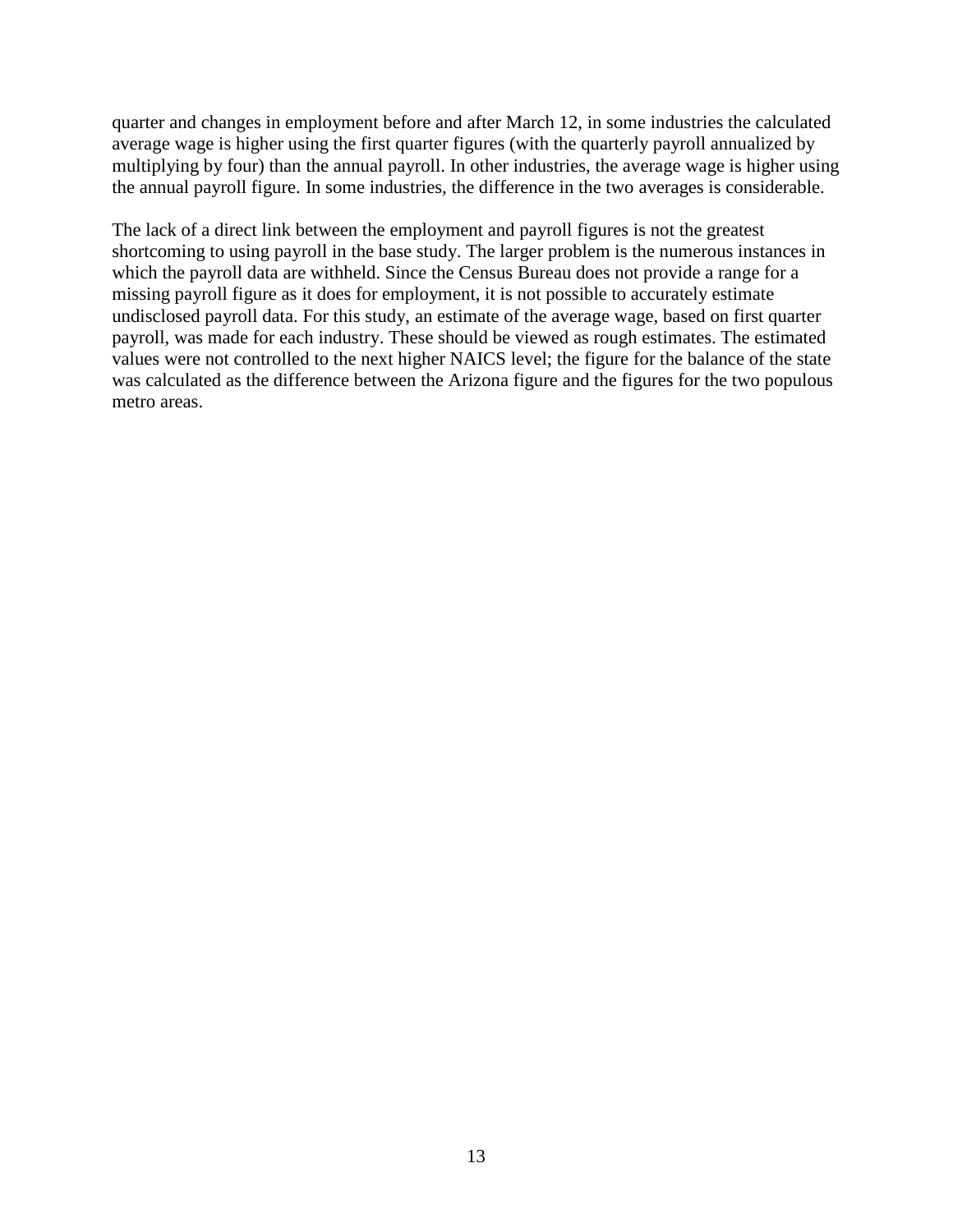### **INTRODUCTION TO ECONOMIC CLUSTERS**

The Institute for Strategy and Competitiveness (ISC) at the Harvard Business School, directed by Professor Michael Porter, is a leading research unit on economic clusters. According to the ISC, "A cluster is a geographic concentration of related companies, organizations, and institutions in a particular field that can be present in a region, state, or nation. Clusters arise because they raise a company's productivity, which is influenced by local assets and the presence of like firms, institutions, and infrastructure that surround it."[8](#page-15-0) The ISC states that clusters increase productivity and operational efficiency, stimulate and enable innovation, and facilitate commercialization and new business formation.

The U.S. Cluster Mapping Project is a national economic development initiative led by the ISC.<sup>[9](#page-15-1)</sup> According to the ISC, "The U.S. Cluster Mapping Project aims to strengthen U.S. competitiveness by helping clusters and regions understand and improve their economic composition and performance. While much national economic debate has focused on macroeconomic challenges, most of the critical drivers of U.S. competitiveness are regional, and clusters are a central part of this framework."

While all of the ISC's cluster data are available online, easy access to large quantities of data is not available. Users can access the ISC's cluster data by state, metropolitan/micropolitan area, county, and the BEA's economic areas. In addition, users can specify a custom geography that consists of an aggregation of counties. This custom option was used to create data for Arizona's balance of the state (the 12 counties other than Maricopa, Pima, and Pinal).

*County Business Patterns* is the primary data source used in the U.S. Cluster Mapping Project. When the cluster mapping website was accessed, 2013 data were the latest available. Two significant differences in methodology are present between the Cluster Mapping Project and the base studies discussed in this report:

- In the Cluster Mapping Project, the CBP data are not supplemented by data from the BEA. Thus, the project's data are limited to the private sector, excluding most of the agriculture sector and certain other activities.
- When employment values are not disclosed in CBP, the Cluster Mapping Project simply uses the midpoint of the published range.

On average, use of the midpoint overstates employment; the sum of the cluster estimates made by the ISC in 2013 was between 0.7-and-0.9 percent too high in Arizona, Metro Phoenix, and Metro Tucson relative to the published total in *County Business Patterns*. However, the overstatement in the balance of the state was 10.3 percent. Thus, the ISC's use of the midpoint results in a much more substantial error when data withholdings are numerous, as in the state's less-populous counties.

While overall the use of the midpoint results in an overstatement of employment, an underestimate may occur for any given undisclosed value. The magnitude of the numeric errors

<span id="page-15-0"></span> $\overline{a}$ <sup>8</sup> From [http://www.isc.hbs.edu/competitiveness-economic-development/frameworks-and-key](http://www.isc.hbs.edu/competitiveness-economic-development/frameworks-and-key-concepts/Pages/clusters.aspx)[concepts/Pages/clusters.aspx.](http://www.isc.hbs.edu/competitiveness-economic-development/frameworks-and-key-concepts/Pages/clusters.aspx)

<span id="page-15-1"></span><sup>9</sup> The Institute's website is [http://www.isc.hbs.edu.](http://www.isc.hbs.edu/) A link to the Cluster Mapping Project is available from this website; the direct address is [http://www.clustermapping.us/.](http://www.clustermapping.us/)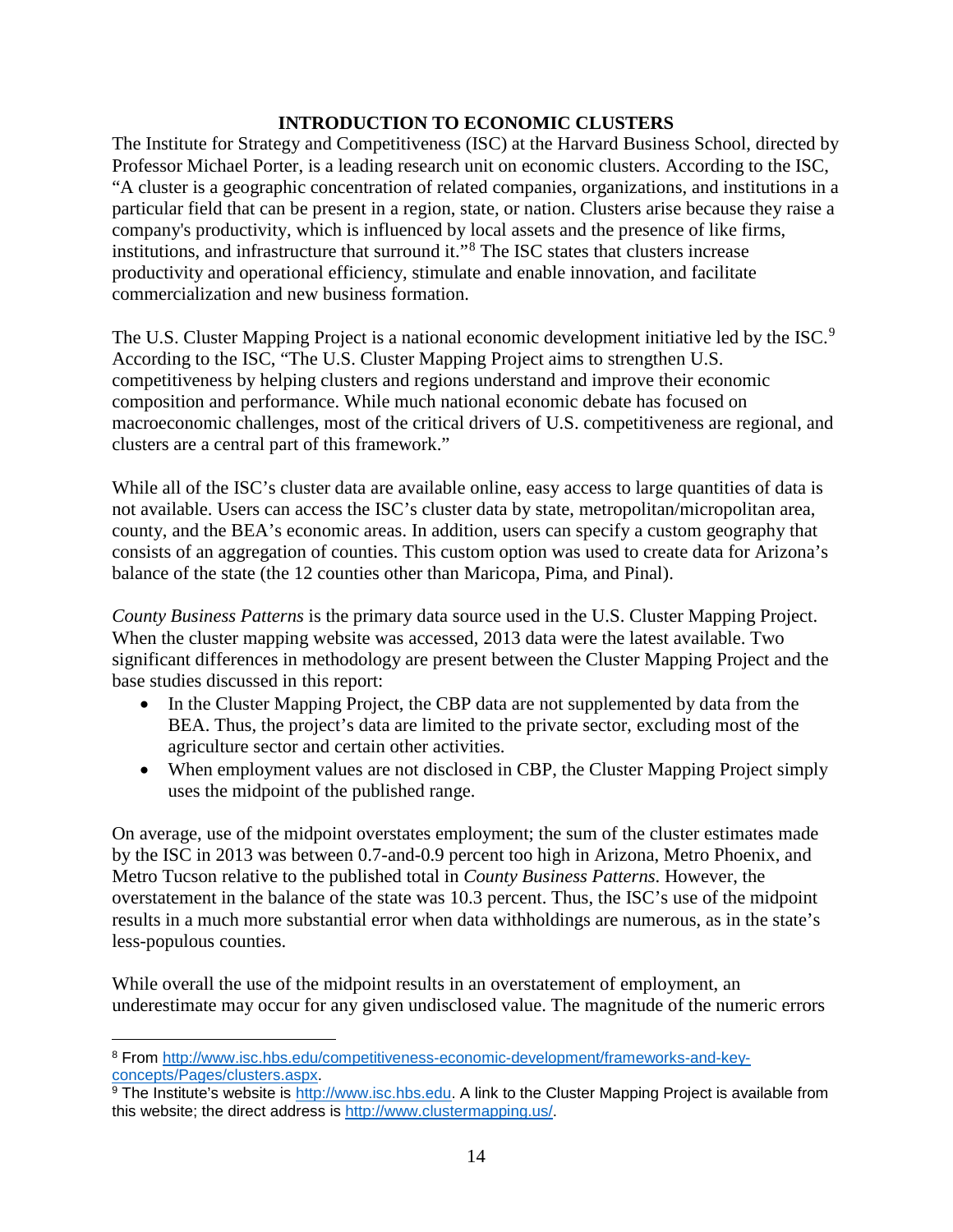resulting from the use of the midpoint generally is small, but significant errors can occur in large industries for which employment is not disclosed. For example, instead of the midpoint of 7,500 employees for an undisclosed value between 5,000 and 9,999 for the guided missile and space vehicle manufacturing industry in Metro Tucson, the imputed value was 8,472 in 2014. On a percentage basis, the difference between the midpoint and the more-detailed imputation can be quite large when the numeric employment value is small. Given the amount of time needed to generate imputed values and the very large number of geographic areas reported by the ISC, it is not feasible to calculate imputed values for the U.S. Cluster Mapping Project.

#### **Traded Versus Local Clusters**

There is no definitive way to determine the traded nature of economic activities, as discussed in the next section, "Estimates of Traded Shares." The ISC categorized each industry as being either traded or local, though it acknowledges that an industry may have both elements. This categorization was made using three criteria, all related to employment specialization and concentration across regions of the United States. If an industry met the requirement for tradability on all three criteria, it was considered to be traded; if it did not meet any of the three requirements, it was designated as nontraded. Further research was conducted on those industries meeting one or two of the criteria.

The ISC recognizes that the methodology it employed is not the only way to distinguish between traded and local industries. Thus, their categorization does not match that of others, as discussed in the next section.

The 2007 version of the NAICS identified 1,088 industries. The ISC categorized 778 industries as being traded and aggregated these traded industries into 51 clusters. Of these 51 clusters, 42 are divided into 207 subclusters. Most of the nine traded clusters that are not subdivided are associated with mining and other natural resources. The remaining 310 industries were organized into 16 nontraded clusters, each of which is divided into subclusters. The total number of nontraded subclusters is 100. Table 1 provides a summary of the number of clusters, subclusters, and industries.

No industry was included in more than one cluster, though an industry may have connections to more than one cluster. The grouping of the industries was based on "co-location patterns and other regional data to find inter-industry linkages."[10](#page-16-0)

While 71.5 percent of the industries are part of a traded cluster, traded clusters accounted for only 36 percent of the nation's nonfarm private-sector wage and salary employment in 2013. Traded clusters accounted for 50 percent of income since, on average, the traded clusters pay higher wages than nontraded clusters. More than 96 percent of the nation's patents are associated with a traded cluster.

Nationally, the ISC reported employment of 118.3 million in 2013, of which 42.6 million was in traded clusters. The size of the 51 traded clusters varied considerably, from nearly 11 million employees (in the business services cluster, which was responsible for more than one-fourth of

<span id="page-16-0"></span> $\overline{a}$ <sup>10</sup> "Categorization of Traded and Local Industries in the US Economy," available from [http://clustermapping.us/content/cluster-mapping-methodology.](http://clustermapping.us/content/cluster-mapping-methodology)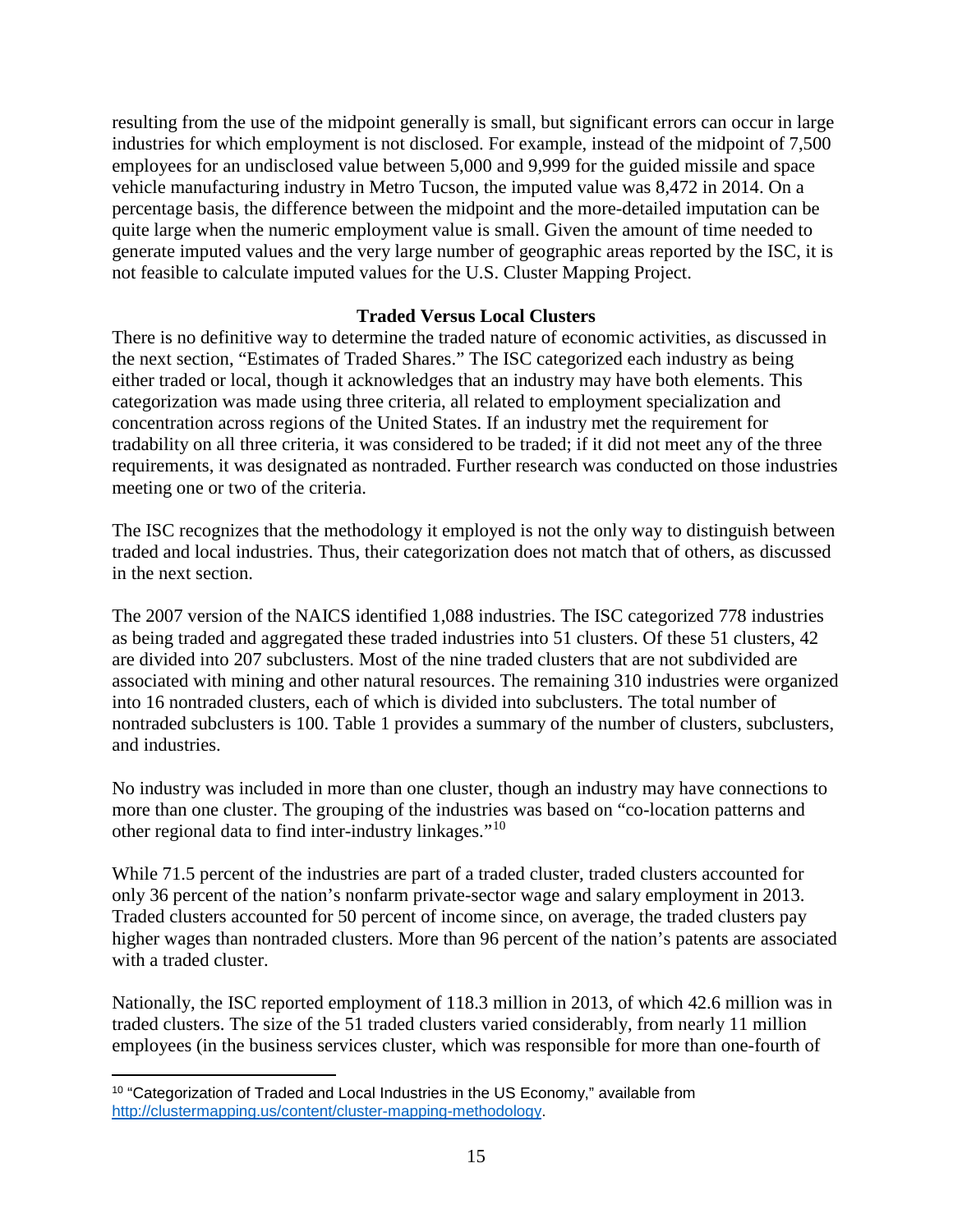## **TABLE 1 NUMBER OF CLUSTERS, SUBCLUSTERS, AND INDUSTRIES**

|                         |                 |                  |                  | <b>Industries Per</b><br><b>Cluster</b> |          | <b>Industries Per</b><br><b>Subcluster</b> |          |
|-------------------------|-----------------|------------------|------------------|-----------------------------------------|----------|--------------------------------------------|----------|
|                         | <b>Clusters</b> | Sub-<br>clusters | Indus-<br>tries* | Average                                 | Range    | Average                                    | Range    |
| Total                   | 67              | 307              | 1.088            | 16.2                                    | $3 - 62$ | 3.5                                        | $1 - 22$ |
| Traded                  | 51              |                  | 778              | 15.2                                    | $3 - 62$ |                                            |          |
| No Subclusters          | 9               |                  | 52               | 5.8                                     | $3 - 13$ |                                            |          |
| <b>With Subclusters</b> | 42              | 207              | 726              | 17.3                                    | $4 - 62$ | 3.5                                        | $1 - 15$ |
| Nontraded               | 16              | 100              | 310              | 19.4                                    | $5 - 52$ | 3.1                                        | $1 - 22$ |

\* Using the 2007 version of the North American Industry Classification System.

Source: Institute for Strategy and Competitiveness, Harvard Business School.

the total of the traded clusters) to less than 15,000. Four clusters accounted for more than half of the traded cluster total, while 27 clusters combined for less than 10 percent of the traded total. Seven subclusters employed more than 1 million nationally in 2013, led by the 3.3 million in business support services.

The national size of the 16 nontraded clusters ranged from 16.6 million employees (in health services) to 500,000 in 2013. Eighteen of the nontraded subclusters employed more than 1 million, led by hospitality establishments at 10.4 million and hospitals at 5.8 million. Employment for each cluster and subcluster is provided in Appendix B.

The U.S. Cluster Mapping Project reports wage data, but these figures are not reliable at a subnational level due to the withholding of wages in a significant number of industries.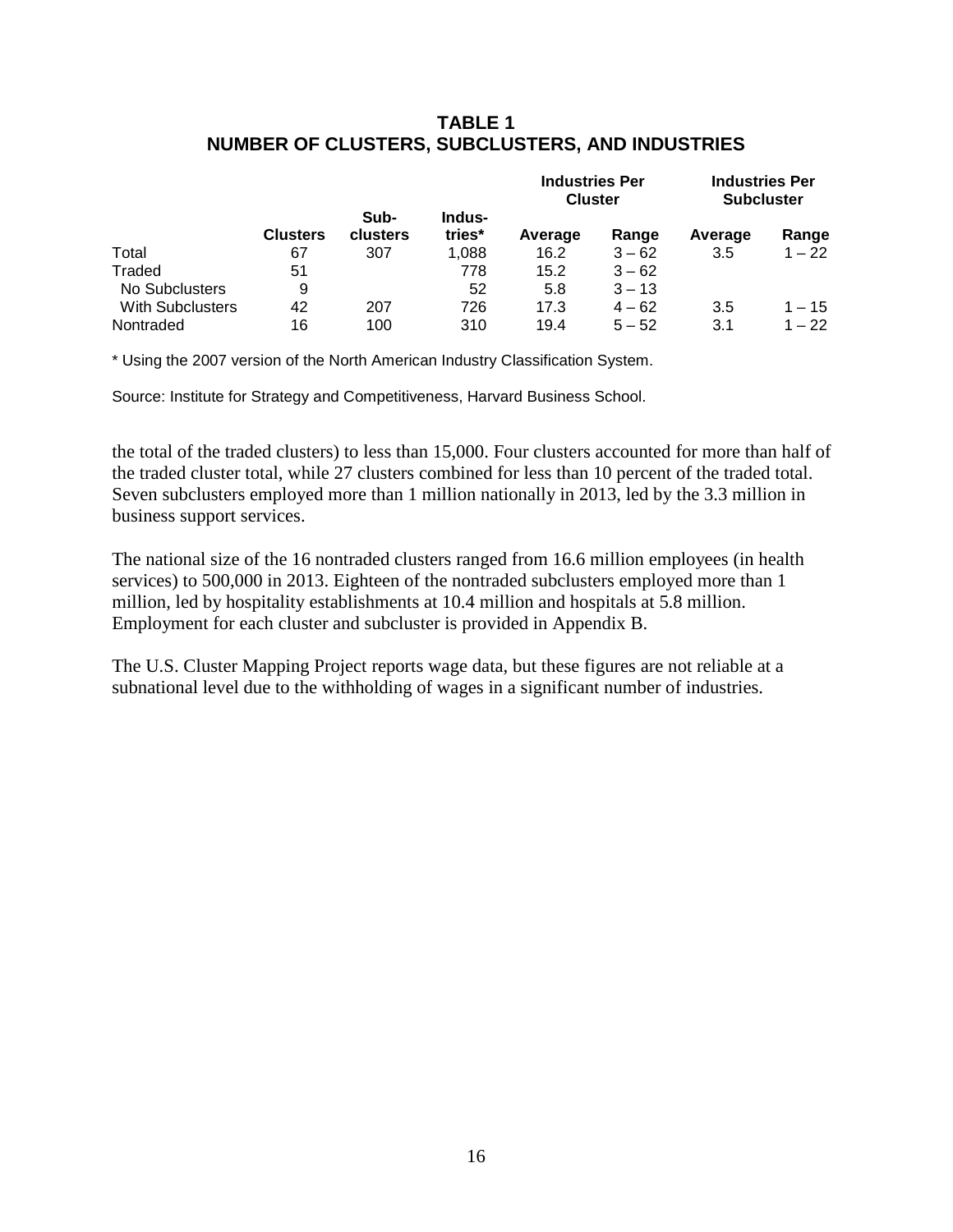#### **ESTIMATES OF TRADED SHARES**

It is not possible to directly estimate the traded portion of economic activity as measured, for example, by sector or industry, since data are not available by company or by industry to indicate the percentage of sales that are made to local residents and companies versus the portion made to out-of-state customers, tourists, and others who are not local residents. The lack of data regarding tradability has resulted in most economic base studies giving little attention to this concept, instead focusing on excess activity and equating the presence of excess activity to export activity. To the extent that tradability is discussed in base studies, it has been limited to the use of judgment to differentiate economic activities as, for example, primarily traded, partially traded, or largely not traded.

The Institute for Strategy and Competitiveness used a more sophisticated means of assigning tradability by industry, using 2009 data, but their designations still were influenced by judgment and resulted in each industry being designated as either wholly traded or entirely nontraded. By aggregating the industry data, an estimate of the traded share by sector was produced (see Table 2).

An earlier effort to determine tradability was published by the Institute for International Economics (IIE).<sup>[11](#page-18-0)</sup> Like the ISC, employment specialization and concentration across regions of the United States was used to determine tradability, but the data and methodology used differed from that of the ISC.

Estimates of traded shares are embedded within economic models. The Regional Economic Models, Inc. (REMI) model for Arizona provides traded shares by sector and for most subsectors. The Minnesota IMPLAN Group (IMPLAN) model for Arizona provides traded shares by sector, for most subsectors, and for selected industry groups and industries. In both models, certain subsectors (and industry groups and industries in IMPLAN) are combined before the traded share is calculated. The traded shares calculated from these economic models are based on a measure of production. In order to be more consistent with the age of the data used by the ISC and IIE, the traded shares from the models discussed in this section are based on data from several years ago.

At the sectoral level, the correlation in the traded shares from the two economic models is high, exceeding 0.8. Still, as seen in Table 2, some notable differences in estimates of traded share exist at the sectoral level, with the extremes in the transportation and warehousing sector and the agriculture sector. Only three sectors in Arizona — the classic export sectors of agriculture, mining, and manufacturing — are considered to be at least 65 percent traded in each model.

The correlations in the traded shares are not as high between the ISC and IIE or between these sources and the two economic models, ranging from 0.58 to 0.76. In several sectors agriculture, mining, manufacturing, wholesale trade, information, finance and insurance, professional and technical services, and management of companies — the estimated traded shares from ISC and IIE exceed those from the two models.

<span id="page-18-0"></span> $11$  J. Bradford Jensen and Lori G. Kletzer, "Tradable Services: Understanding the Scope and Impact of Services Outsourcing," September 2005.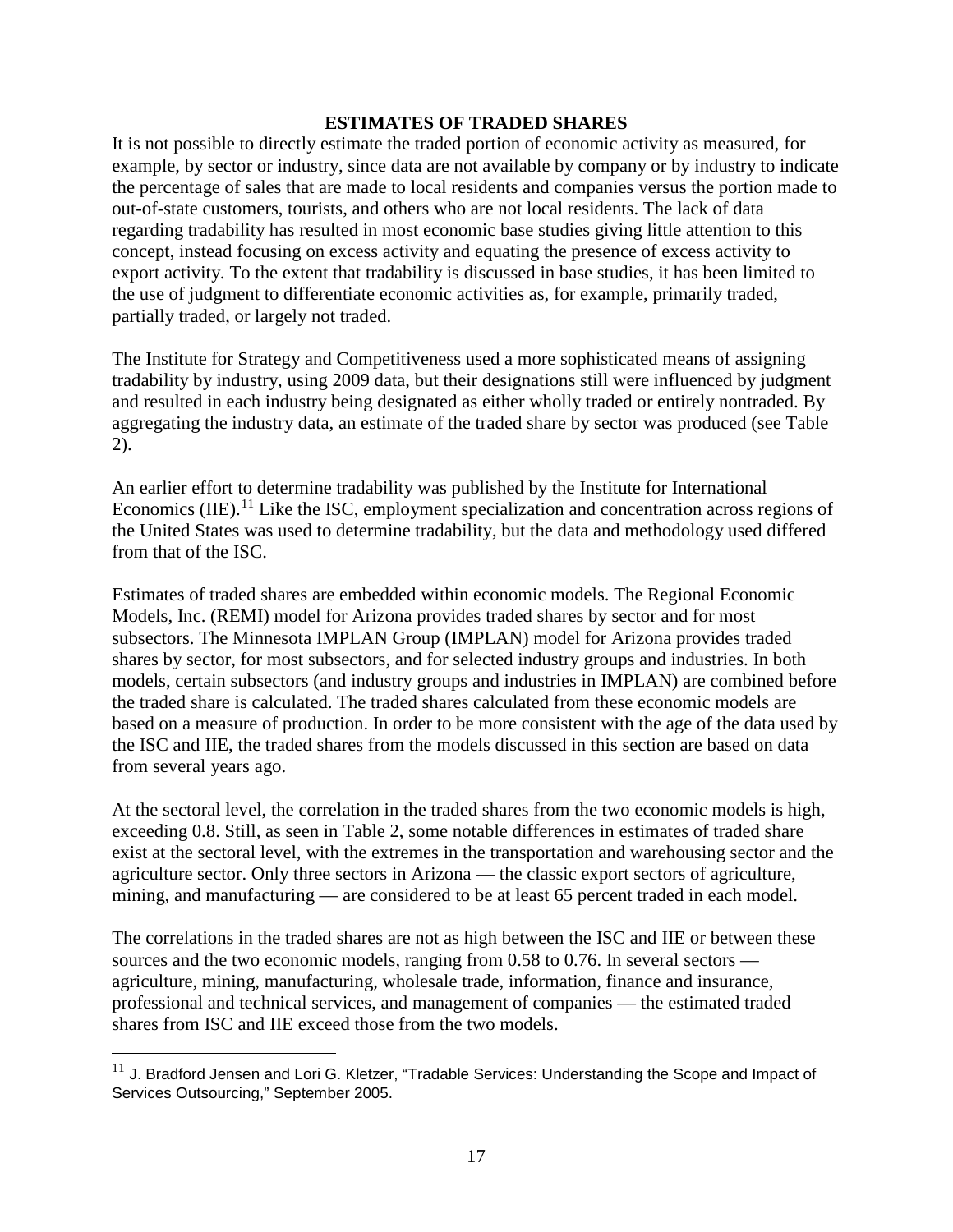## **TABLE 2 ESTIMATES OF TRADED SHARE BY SECTOR**

| <b>Sector</b>                                   | ISC   | <b>IIE</b> | <b>REMI</b> | <b>IMPLAN</b> |
|-------------------------------------------------|-------|------------|-------------|---------------|
| Agriculture                                     | 100%* | 100%       | 98%         | 68%           |
| Mining                                          | 100   | 100        | 92          | 82            |
| <b>Utilities</b>                                | 25    | 19         | 37          | 41            |
| Construction                                    | 8     | 0          | 18          | 20            |
| Manufacturing                                   | 92    | 86         | 65          | 67            |
| <b>Wholesale Trade</b>                          | 71    | 54         | 18          | 37            |
| <b>Retail Trade</b>                             | 4     | 15         | 8           | 29            |
| <b>Transportation and Warehousing</b>           | 63    | 70         | 64          | 36            |
| Information                                     | 53    | 67         | 28          | 39            |
| Finance and Insurance                           | 57    | 68         | 42          | 32            |
| <b>Real Estate and Rental</b>                   | 10    | 91         | 14          | 36            |
| Professional, Scientific and Technical Services | 66    | 86         | 11          | 18            |
| <b>Management of Companies</b>                  | 100   | 100        | 48          | 23            |
| Administrative Support and Waste Management     | 36    | 40         | 35          | 53            |
| <b>Education (Private Sector)</b>               | 65    |            | 21          | 17            |
| <b>Health Care and Social Assistance</b>        | 0     | 2          | 7           | 12            |
| Arts, Entertainment and Recreation              | 53    | 33         | 17          | 27            |
| Accommodation and Food Services                 | 16    | 18         | 12          | 25            |
| <b>Other Services</b>                           | 2     | 20         |             | 20            |
| Government                                      | ΝA    | 28         |             | 4             |

\* Includes only a small portion of the agriculture sector. NA: not available.

Note: The REMI and IMPLAN figures are specific to Arizona, while the ISC and IIE figures are for the national average of the states.

Sources: Institute for Strategy and Competitiveness, Harvard Business School (ISC); Institute for International Economics (IIE); Regional Economic Models, Inc. (REMI); and Minnesota IMPLAN Group (IMPLAN).

At the subsectoral level, the traded shares from the two models are substantially different with a correlation of just 0.38. For example, the difference in share is 49 percentage points or more in five of the 22 manufacturing subsectors (see Table 3) — that is, one model assumes a subsector is primarily traded while the other assumes it is largely not traded. Similarly large differences are found in subsectors in the transportation and warehousing sector and in the information sector.

The differences in traded share between the two models do not follow a pattern. In some sectors and subsectors, REMI indicates a higher traded share, but in other cases IMPLAN has the higher share. In some subsectors, one model's estimates seem more reasonable, but in other subsectors the other model seems to provide a more likely estimate of the traded share. In other subsectors, neither model provides a seemingly accurate estimate, or the two models provide similar and reasonable estimates.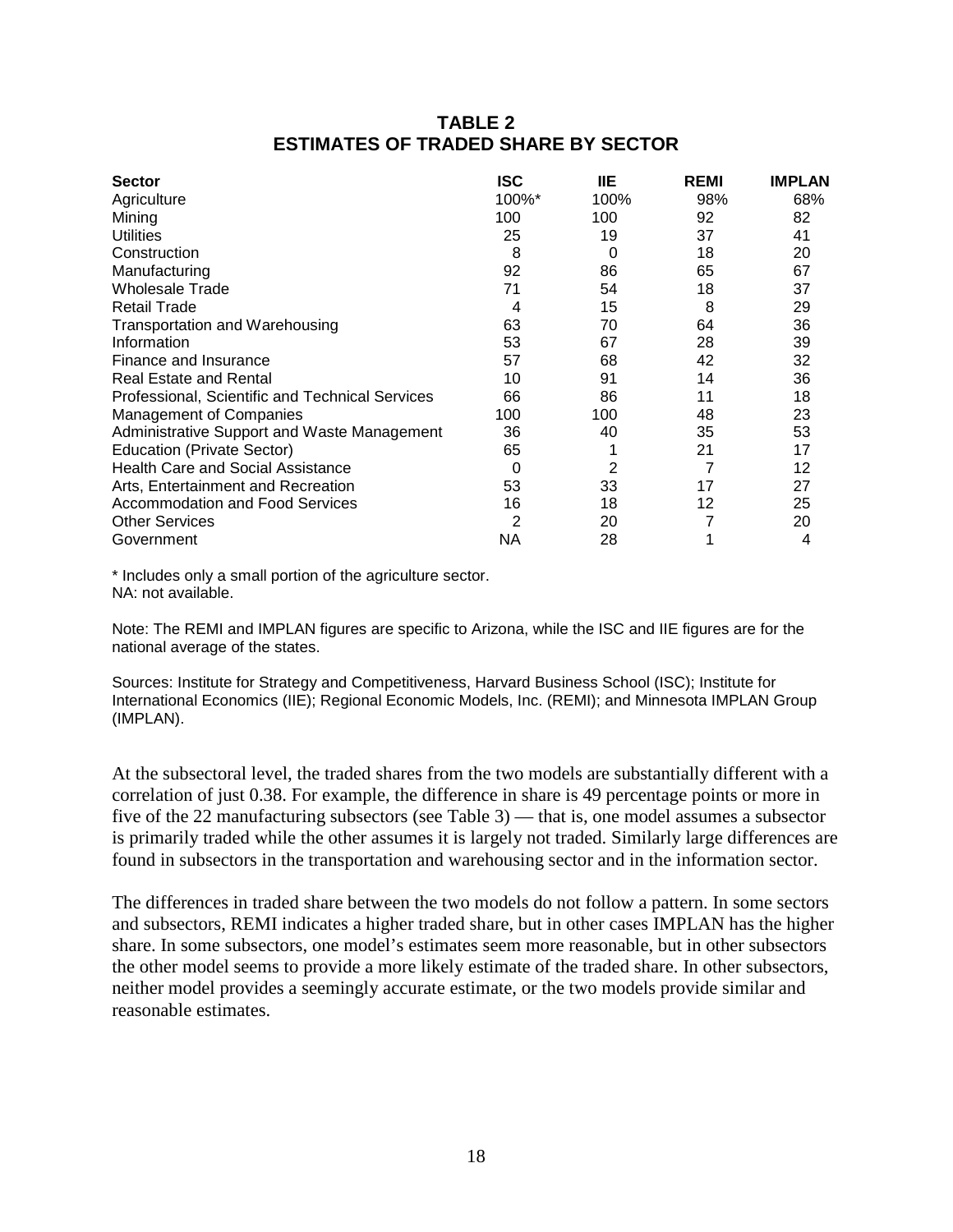| <b>TABLE 3</b>                                           |
|----------------------------------------------------------|
| <b>ESTIMATES OF TRADED SHARE BY SUBSECTOR IN ARIZONA</b> |

| <b>Sector</b>                                  |             |               | Differ-        |
|------------------------------------------------|-------------|---------------|----------------|
| <b>Subsector</b>                               | <b>REMI</b> | <b>IMPLAN</b> | ence           |
| Agriculture                                    | 98%         | 68%           | $-30$          |
| Farm                                           | 100         | 70            | $-30$          |
| Forestry, fishing, hunting and trapping        | 81          | 57            | $-24$          |
| Support                                        | 60          | 57            | -3             |
| Mining                                         | 92          | 82            | $-10$          |
| Oil and gas                                    | 67          | 57            | $-10$          |
| Other mining                                   | 93          | 87            | -6             |
| Support                                        | 59          | 73            | 14             |
| Manufacturing                                  | 65          | 67            | $\overline{2}$ |
| Food                                           | 82          | 33            | -49            |
| Beverages and tobacco                          | 46          | 80            | 34             |
| <b>Textile mills</b>                           | 96          | 76            | $-20$          |
| Textile products                               | 75          | 99            | 24             |
| Apparel                                        | 28          | 11            | $-17$          |
| Leather and allied products                    | 55          | 25            | $-30$          |
| Wood products                                  | 30          | 42            | 12             |
| Paper                                          | 49          | 98            | 49             |
| Printing and related                           | 14          | 75            | 61             |
| Petroleum and coal products                    | 49          | 28            | $-21$          |
| Chemicals                                      | 56          | 41            | $-15$          |
| Plastic and rubber products                    | 38          | 15            | $-23$          |
| Nonmetallic mineral products                   | 40<br>72    | 95<br>97      | 55<br>25       |
| Primary metals                                 | 32          | 91            | 59             |
| Fabricated metal products<br>Machinery         | 66          | 58            | -8             |
| Computer and electronic products               | 74          | 70            | $-4$           |
| Electrical equipment and appliances            | 52          | 63            | 11             |
| Motor vehicles and parts                       | 36          | 74            | 38             |
| Other transportation equipment                 | 87          | 78            | -9             |
| Furniture and related                          | 61          | 23            | $-38$          |
| Miscellaneous                                  | 79          | 63            | $-16$          |
| <b>Transportation and Warehousing</b>          | 64          | 36            | $-28$          |
| Air transportation                             | 66          | 75            | 9              |
| Rail transportation                            | 95          | 31            | $-64$          |
| Water transportation                           | 100         | 20            | $-80$          |
| Truck transportation; Couriers and messengers  | 61          | 10            | $-51$          |
| Transit and ground passenger transportation    | 31          | 0             | $-31$          |
| Pipeline transportation                        | 95          | 2             | $-93$          |
| Scenic and sightseeing transportation; Support | 62          | 30            | $-32$          |
| Warehousing and storage                        | 81          | 1             | -80            |
| Information                                    | 28          | 39            | 11             |
| Publishing                                     | 27          | 71            | 44             |
| Motion picture and sound recording             | 90          | 1             | $-89$          |
| Data processing; Other information services    | 3           | 68            | 65             |
| Broadcasting; Telecommunications               | 30          | 28            | $-2$           |

(continued)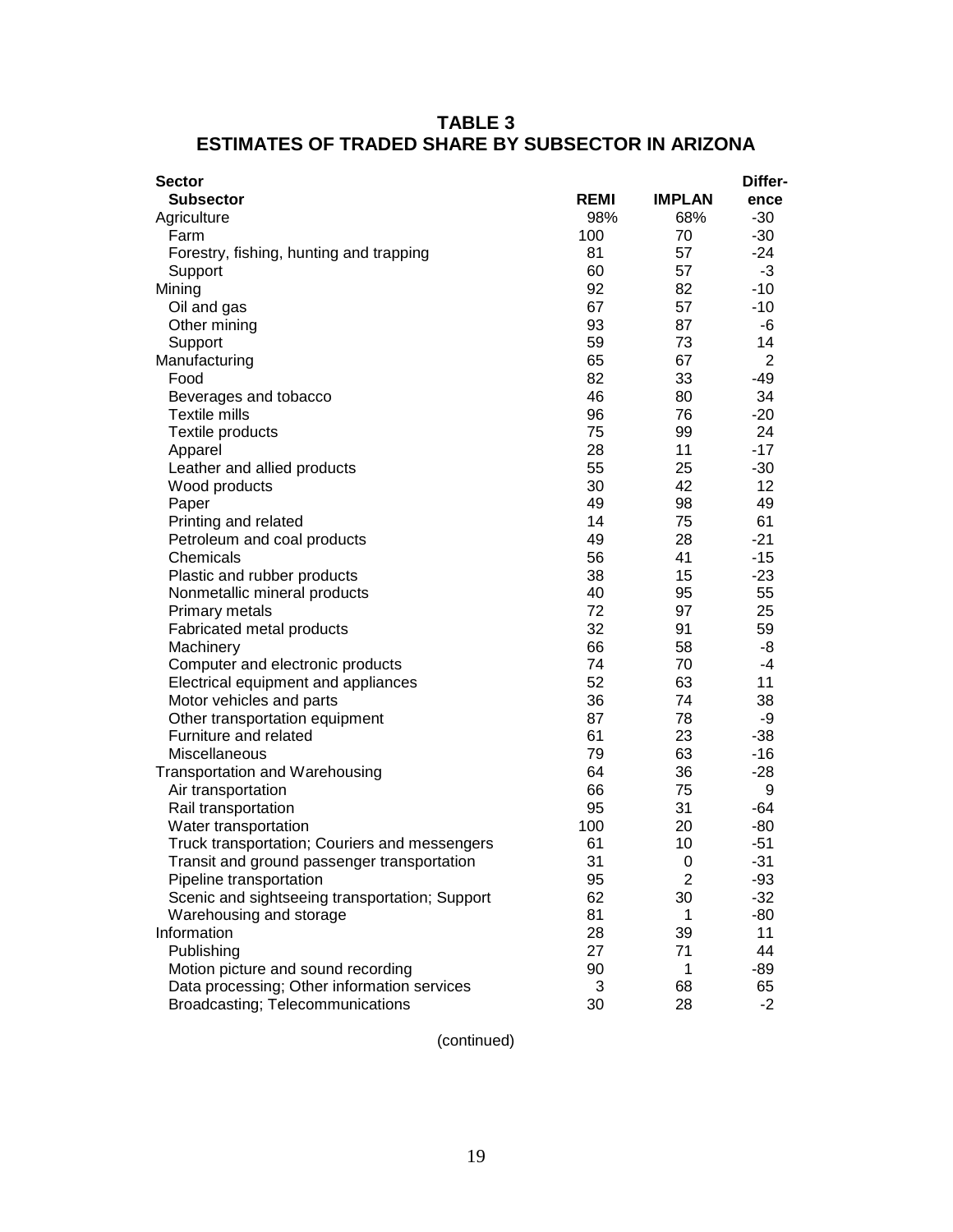# **TABLE 3 (continued)**

| <b>Sector</b>                                          |                |               | Differ-        |
|--------------------------------------------------------|----------------|---------------|----------------|
| <b>Subsector</b>                                       | <b>REMI</b>    | <b>IMPLAN</b> | ence           |
| Finance and Insurance                                  | 42%            | 32%           | $-10$          |
| Credit intermediation; Monetary authorities            | 39             | 42            | 3              |
| Securities and other financial investments             | 33             | 17            | $-16$          |
| Insurance                                              | 54             | 33            | $-21$          |
| <b>Real Estate and Rental</b>                          | 14             | 36            | 22             |
| Real estate                                            | $\overline{7}$ | 32            | 25             |
| Rental and leasing; Lessors of intangible assets       | 50             | 61            | 11             |
| Administrative Support and Waste Management            | 35             | 53            | 18             |
| Administrative support                                 | 38             | 55            | 17             |
| Waste management                                       | 5              | 26            | 21             |
| <b>Health Care and Social Assistance</b>               | $\overline{7}$ | 12            | 5              |
| Ambulatory health care                                 | $\overline{7}$ | 21            | 14             |
| Hospitals                                              | 4              | 0             | -4             |
| Nursing care                                           | 1              | 0             | $-1$           |
| Social assistance                                      | 51             | 0             | $-51$          |
| Arts, Entertainment and Recreation                     | 17             | 27            | 10             |
| Performing arts and spectator sports                   | 16             | 37            | 21             |
| Museums and historical sites                           | 1              | 0             | -1             |
| Amusement, gambling and recreation                     | 21             | 21            | 0              |
| <b>Accommodation and Food Services</b>                 | 12             | 25            | 13             |
| Accommodation                                          | 39             | 42            | 3              |
| Food services                                          | 2              | 21            | 19             |
| <b>Other Services</b>                                  | $\overline{7}$ | 20            | 13             |
| Repair and maintenance                                 | 9              | 30            | 21             |
| Personal and laundry services                          | 1              | 9             | 8              |
| Religious, civic, professional & similar organizations | 11             | 10            | -1             |
| Private households                                     | 11             | 0             | $-11$          |
| Government                                             | 1              | 4             | 3              |
| State and local                                        | 1              | 3             | $\overline{2}$ |
| Federal civilian                                       | 0              | 8             | 8              |
| Federal military                                       | 0              | 0             | 0              |

Note: No subsectoral detail is available from REMI for the sectors not shown in this table.

Source: Calculated from Regional Economic Models, Inc. (REMI) and Minnesota IMPLAN Group (IMPLAN).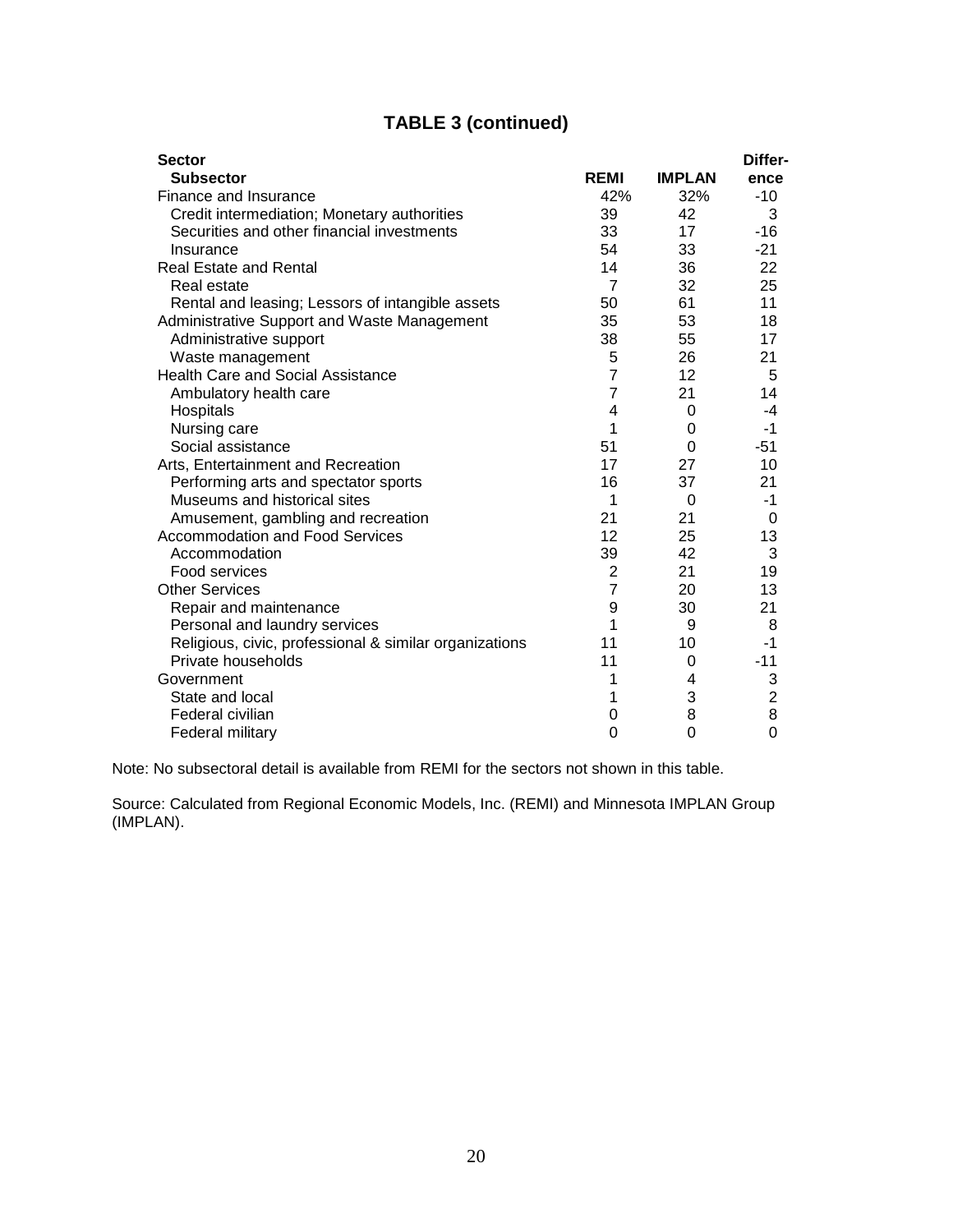### **ARIZONA DATA FROM THE U.S. CLUSTER MAPPING PROJECT**

This section is based on the data reported by the U.S. Cluster Mapping Project led by Harvard's Institute for Strategy and Competitiveness. Thus, it is limited to private-sector employment excluding most of the agriculture sector and certain other activities and is subject to the inaccuracies caused by the use of the midpoint of the range for undisclosed data. Data for 2014 were not yet available when this paper was completed. The definition of clusters is that of the ISC.

This section focuses on two topics:

- Comparisons of Arizona to other states.
- Changes over time. The ISC provides a time series from 1998 through 2013.

The 2013 figures by cluster and subcluster are summarized in Appendix B. Arizona and its subregions are discussed in more detail in the next section, using data through 2014.

#### **Comparison of Arizona to Other States, 2013**

Among the 50 states, Arizona's traded share of 33.5 percent of employment in 2013 ranked 41st. Among 10 western states, the percentage was lower only in New Mexico. Twenty-one states had a share greater than the national figure of 36.0 percent and four states matched the national share. The highest share was in Utah at 43.6 percent; the lowest share was in Montana at 27.4 percent. The traded shares do not follow a strong regional pattern, though five of the 10 western states ranked in the top 11 nationally.

By cluster, the states were ranked on two measures: employment as a share of total employment and per capita employment.<sup>[12](#page-22-0)</sup> Location quotients were calculated based on each measure. Since Arizona's overall employment per capita in 2013 was 12 percent less than the national average, its location quotients were considerably lower based on the per capita measure relative to the measure based on share. In some clusters, Arizona's rank was the same or little different between the two measures, but in other clusters, Arizona's rank was considerably lower based on the per capita measure. The remainder of this discussion is based on the per capita measure.

Arizona's location quotient for total employment in 2013 was 0.88, the fifth lowest in the nation. The overall LQ for traded clusters was 0.81, sixth lowest in the nation, and the overall LQ for nontraded clusters was 0.92, eighth lowest in the nation.

Among the 51 traded clusters, the location quotient in Arizona exceeded 1 in only five and was equal to 1 in one cluster. The LQ exceeded 2 in the metal mining cluster and in the aerospace vehicles and defense cluster; Arizona ranked fourth or fifth in each. The LQ was between 1.1 and 1.2 in the transportation and logistics; financial services; and hospitality and tourism clusters, with the state ranking between 13th and 16th on each. The LQ was 1.00 in the medical devices cluster, ranking 17th.

<span id="page-22-0"></span> $\overline{a}$  $12$  The Census Bureau's population estimate for July 1, 2013 was used to calculate per capita employment. Thus, Arizona's location quotients and excess employment reported in this subsection are slightly different from those elsewhere in this report, which are based on the population estimate of the Arizona Department of Administration, Office of Employment and Population Statistics.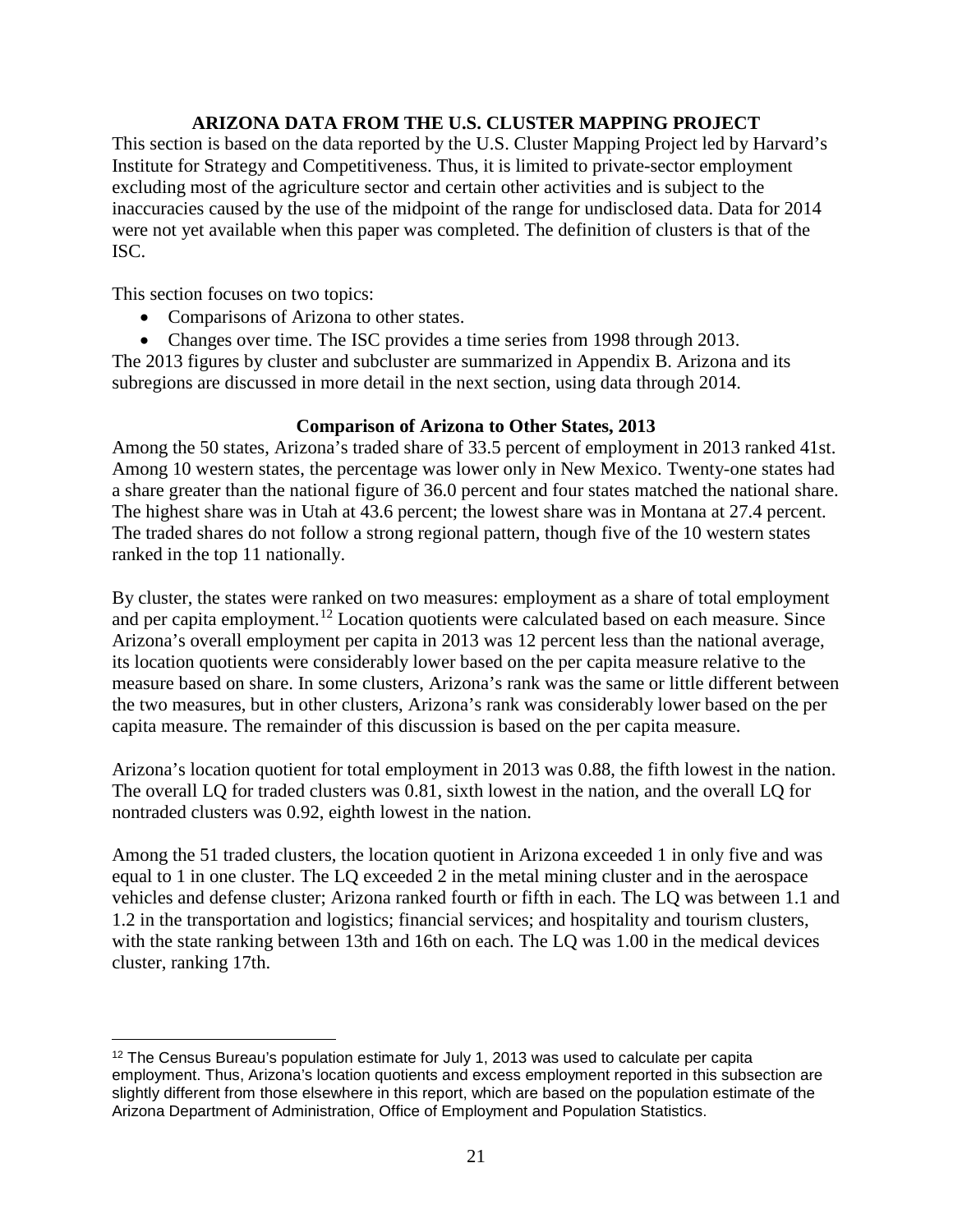Arizona's location quotient was quite low in many of the traded clusters. It was less than 0.25 in 11, between 0.25 and 0.49 in 17, and between 0.50 and 0.74 in six. The state ranked among the bottom 10 states in 14 traded clusters and between 31st and 40th in 18 traded clusters. Arizona's employment and location quotient are shown in Table 4 for the nation's 15 largest traded clusters. Of the three clusters with a LQ greater than 1, the national average wage was very low in hospitality and tourism, very high in financial services, and below average in transportation and logistics.

Among the 16 nontraded clusters, Arizona's location quotient exceeded 1 in three, was between 0.90 and 0.99 in five, was between 0.80 and 0.89 in seven, and was less than 0.80 in one. Arizona ranked in the bottom 10 in four nontraded clusters, between 31st and 40th in six, and between 21st and 30th in six.

#### **Change Between 1998 and 2013 in Arizona**

Between 1998 and 2013, the traded share of Arizona's nonfarm private-sector employment was as high as 36.2 percent in 1998 and 2000, and as low as 32.9 percent in 2009. The share has been a little lower since 2004 than in earlier years.

Based on per capita employment, the overall location quotient was between 0.91 and 0.93 in each year from 1998 through 2005. It was higher in 2006 and 2007 at 0.96, but was 0.89 or 0.90 in four of the years between 2009 and 2013. This pattern was reflected in the overall LQ for

#### **TABLE 4 EMPLOYMENT IN ARIZONA IN THE NATION'S 15 LARGEST TRADED CLUSTERS IN 2013**

|                                             |                   | Location |       |
|---------------------------------------------|-------------------|----------|-------|
|                                             | <b>Employment</b> | Quotient | Rank* |
| <b>Business Services</b>                    | 212.613           | 0.93     | 19    |
| Distribution & e-Commerce                   | 91.962            | 0.79     | 35    |
| Hospitality & Tourism                       | 73.164            | 1.14     | 16    |
| Education & Knowledge Creation**            | 51,903            | 0.84     | 25    |
| <b>Financial Services</b>                   | 46,181            | 1.16     | 13    |
| Transportation & Logistics                  | 40,417            | 1.17     | 16    |
| Insurance Services                          | 31.263            | 0.99     | 21    |
| Marketing, Design & Publishing              | 15,593            | 0.59     | 31    |
| Information Tech & Analytical Instruments   | 17,821            | 0.79     | 21    |
| Production Technology & Heavy Machinery     | 7,650             | 0.37     | 44    |
| Food Processing & Manufacturing             | 9,548             | 0.47     | 44    |
| Automotive                                  | 4,492             | 0.24     | 34    |
| <b>Construction Products &amp; Services</b> | 14,257            | 0.85     | 29    |
| Oil and Gas Production & Transportation     | 702               | 0.05     | 44    |
| Plastics                                    | 5.925             | 0.43     | 43    |

\* Rank of the location quotient among the 50 states, with the highest LQ assigned a rank of 1.

\*\* The education portion of the cluster includes only the private sector.

Sources: Institute for Strategy and Competitiveness, Harvard Business School (employment). The location quotients were calculated using per capita employment, based on the population estimates for the nation and for the states produced by the U.S. Department of Commerce, Census Bureau.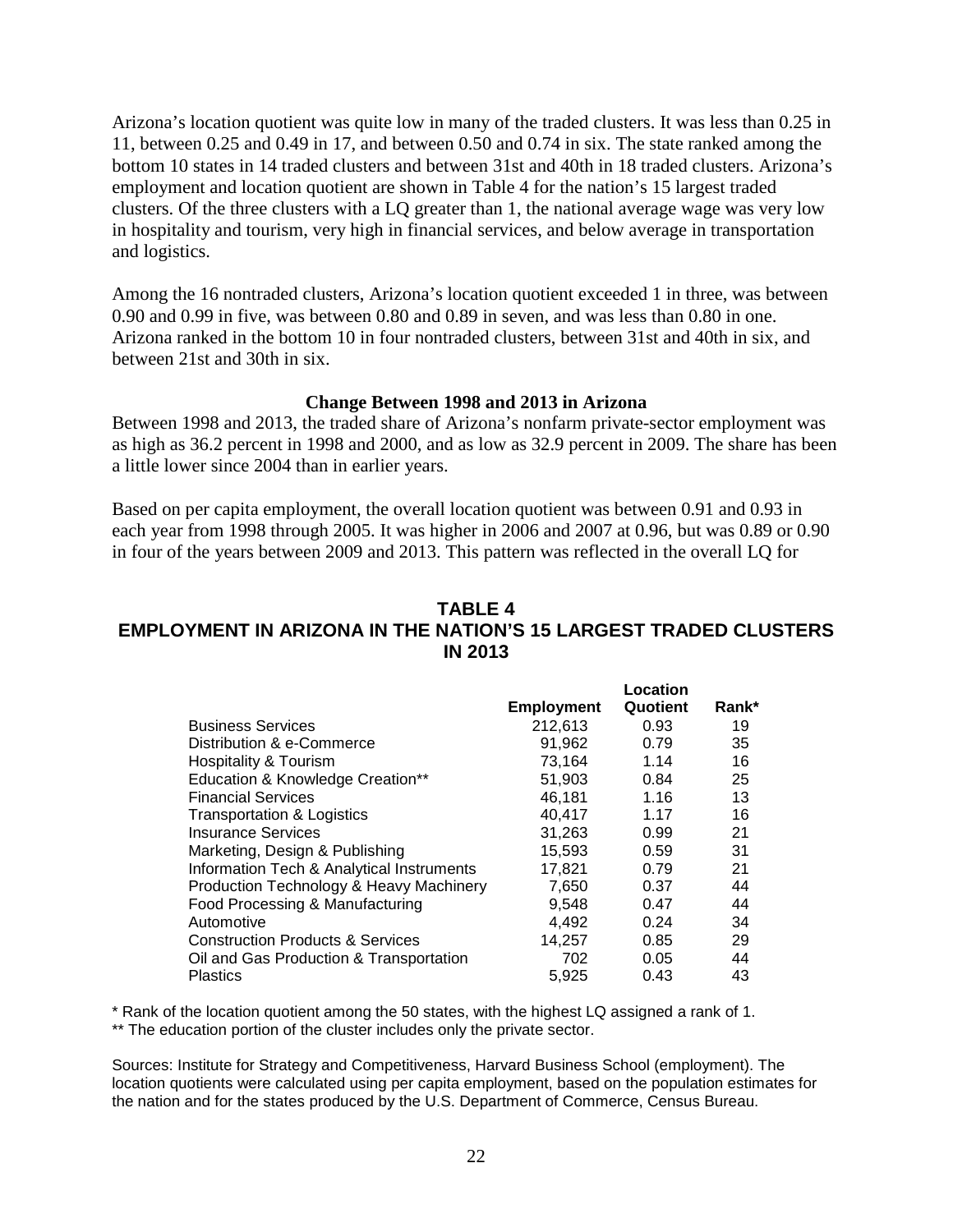nontraded clusters, which was 1.01 in 2006 and 2007 and 0.92 or 0.93 from 2010 through 2013. The overall LQ for traded clusters between 1998 and 2013 generally was in a narrow range from 0.85 to 0.89, but was only 0.83 in 2009 and 2013.

Many of the traded clusters did not experience a large change in location quotient over the 1998 to-2013 period. Some of those with a noticeable change had little effect on the Arizona economy since their employment level is so low. Focusing on the 11 traded clusters that employed more than 10,000 in Arizona in 2013, three became more important to the state's economy over this period, while the significance of three declined.

The most significant change in Arizona's economic base was the sharp drop in the location quotient in the high-paying information technology and analytical instruments cluster, from around 1.5 before 2002 to only 0.81 in 2013. Employment dropped by more than half, with large declines in the semiconductors and electronic components subclusters. In the business services cluster, by far the largest in Arizona and which has an above-average wage nationally, the location quotient exceeded 1 through 2008, but has been lower since, including 0.93 in 2013. A decline also occurred in the transportation and logistics cluster, which has an average wage nationally below the traded cluster norm. This cluster had a location quotient of 1.4 or higher through 2003, but the LQ has been around 1.2 in the last few years.

Largely offsetting these declines were gains in three traded clusters in Arizona. The location quotient in the financial services cluster — the highest-paying cluster nationally — in recent years has been about 1.2, up from about 1 earlier in the 1998-to-2013 period. Insurance services, which also pays well nationally, has experienced a larger increase, but the location quotient in 2013 was only 1.00. An even larger increase in the location quotient has occurred in the education and knowledge creation cluster, rising from 0.35 to around 0.9.[13](#page-24-0) However, the average wage in this cluster is below the traded cluster norm and it is not clear that this cluster has a strong traded component — the Institute for Strategy and Competitiveness placed the traded share of the education services sector at 65 percent, compared to estimates of between 1 and-21 percent by the other three sources discussed in the "Estimates of Traded Shares" section.

 $\overline{a}$ 

<span id="page-24-0"></span><sup>&</sup>lt;sup>13</sup> The education portion of this cluster includes only private-sector operations; public K-12 schools and public institutions of higher education are not included.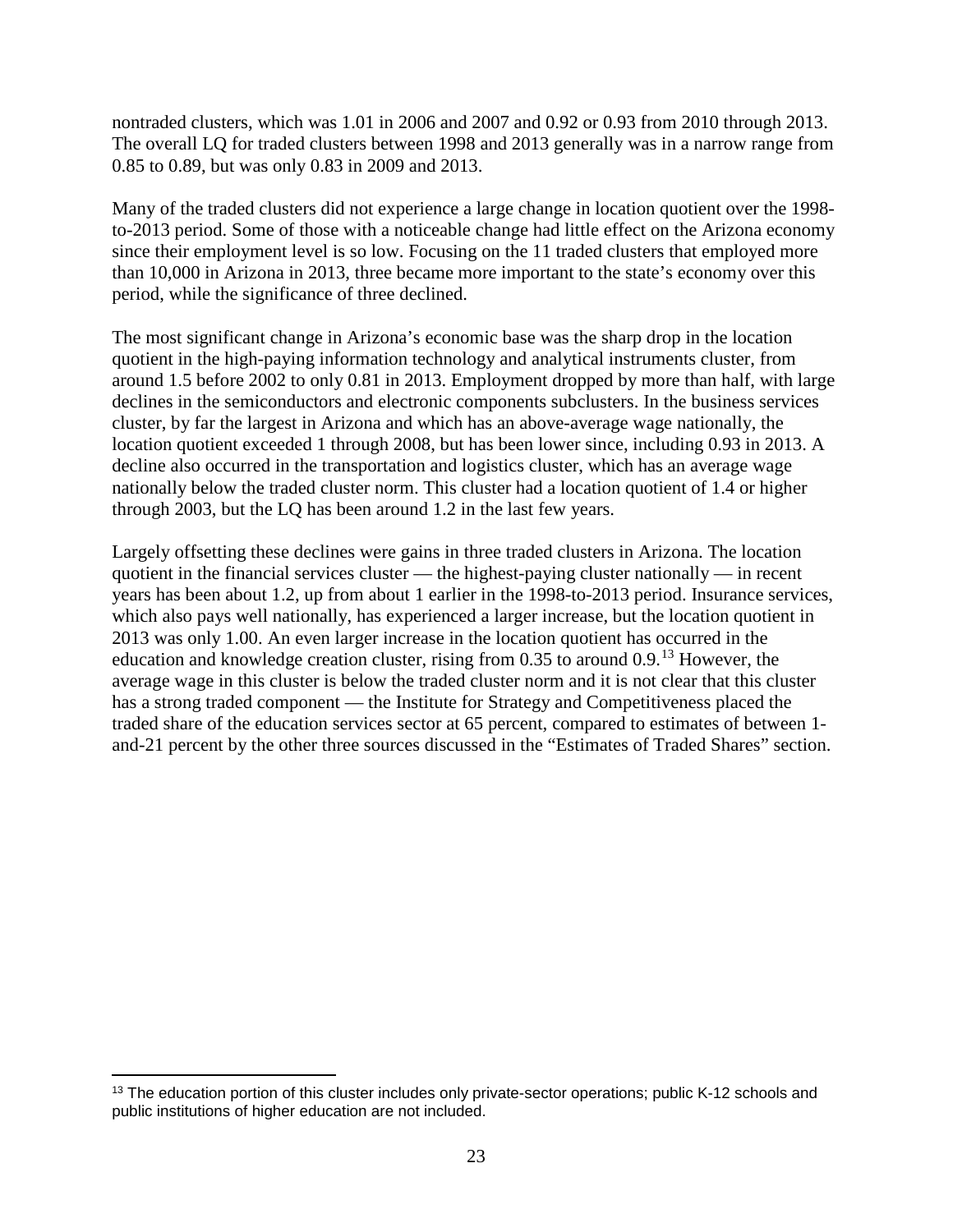#### **2014 ECONOMIC BASE STUDY**

#### **Methodology**

This base study largely uses data from the 2014 version of *County Business Patterns*. The actual and imputed employment figures are transformed into per capita employment using the mid-2014 population estimates produced by the Census Bureau for the United States and by the Arizona Department of Administration's Office of Employment and Population Statistics for Arizona, Metro Phoenix, Metro Tucson, and the balance of the state. Industries are organized into the 51 traded clusters and 16 local clusters defined by the ISC.

The CBP data are supplemented with BEA data for the government sector and the farm subsector. As seen in the "Estimates of Traded Shares" section, three of the four sources of estimates of the traded share indicate the figure in the agriculture sector to be at least 98 percent. The agriculture sector is split into two subsectors in the BEA data: (1) farm and (2) fishing, forestry, and agricultural services. Since the second component is partially available from *County Business Patterns* and is subdivided and included in three traded clusters by the Institute for Strategy and Competitiveness — fishing and fishing products, forestry, and agricultural inputs and services — the BEA data for this subsector are not used. The farm subsector, which is missing from *County Business Patterns*, is considered to be a traded cluster in addition to the 51 defined by the ISC.<sup>[14](#page-25-0)</sup>

The BEA provides data for four subsectors within the government sector: federal civilian, military, state, and local. According to the REMI and IMPLAN models, the traded share of state and local governments is between 1-and-3 percent — presumably nonzero due to the receipt of certain federal funds. In this paper, state and local governments are classified as nontraded and combined into one local cluster.

At a substate level, however, state government might be considered to be traded. For example, state prisons in small communities, as well as Northern Arizona University and the University of Arizona, are strong driving activities in their local communities. State government is examined separately in this paper as a traded activity in the state's subregions.

Nationally, the federal government should be considered to be nontraded. Regionally, the federal government could be categorized as traded. Though the REMI and IMPLAN models for Arizona assume that hardly any of the federal government subsector is traded, the traded share of the overall government sector was estimated to be 28 percent by the Institute for International Economics study. This share roughly coincides with the federal government's share of the government sector. Indeed, there is some competition among regions for the siting of certain federal facilities and regions compete to prevent military bases from being closed. In this base study, the federal government is considered to be traded. Since much of the federal civilian

 $\overline{a}$ 

<span id="page-25-0"></span><sup>&</sup>lt;sup>14</sup> The BEA provides wage and salary employment and total employment by sector and subsector for the nation and states, but only total employment by sector and subsector for substate areas. In order to be consistent with the wage and salary employment figures reported in CBP, farm wage and salary employment in the state's subregions was estimated using the wage and salary proportion of total employment for Arizona's farm subsector.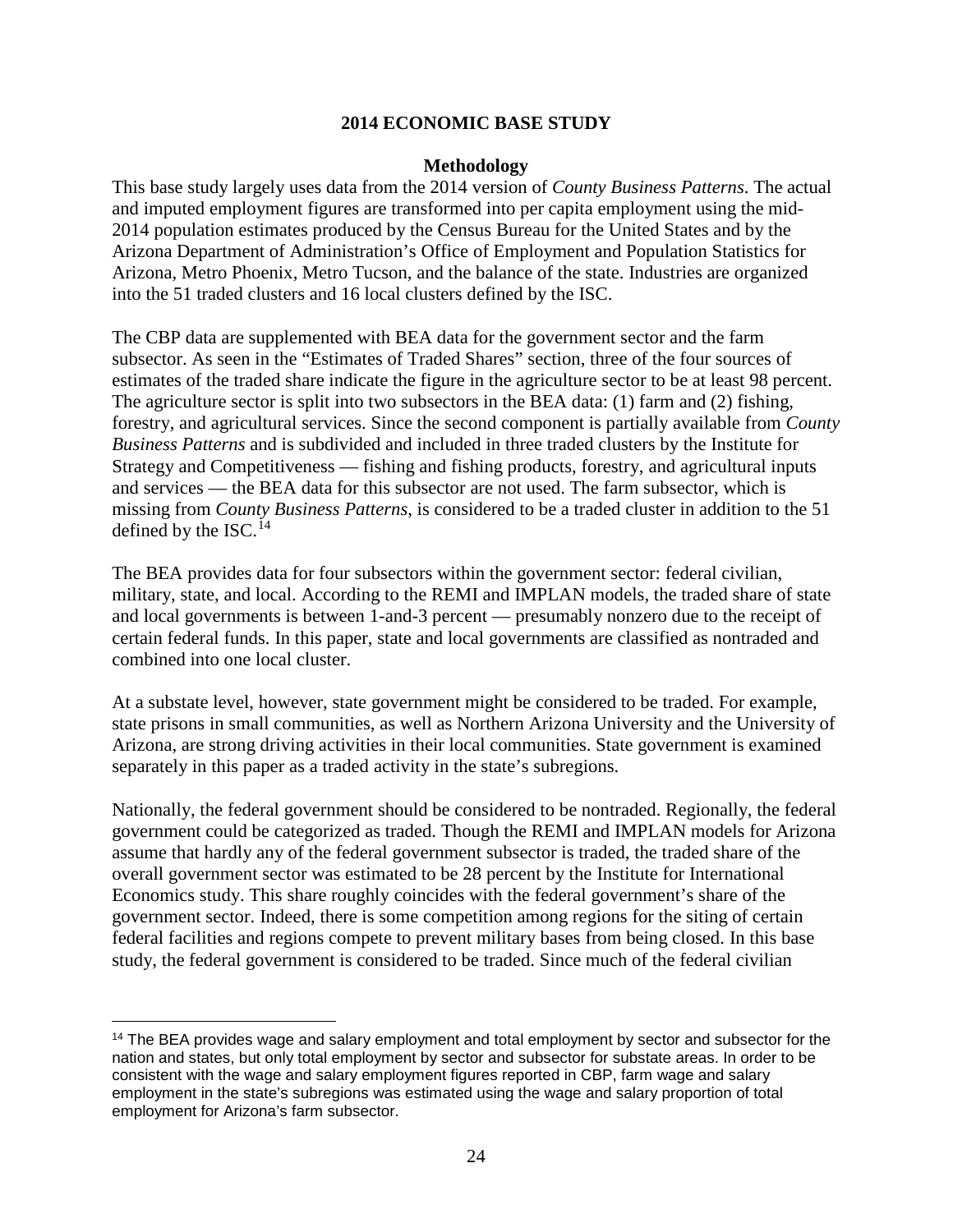employment is associated with military bases, all of federal government is combined into one traded cluster at the subnational level.

In this base study, a total of 53 traded clusters and 17 nontraded clusters are examined.

### **Payroll**

The magnitude of withheld payroll data in Arizona and its subregions is so great that the average wage could be directly calculated in only a small minority of the 51 traded clusters that are based on CBP data: 11 in Arizona, eight in Metro Phoenix, four in Metro Tucson, and one in the balance of the state. Undisclosed data were not as common in nontraded industries, but an average wage could be calculated directly in less than half of the nontraded clusters in the Tucson area and the balance of the state.

Nationally, undisclosed payroll figures are not an issue. In 2014, including government and farming, the overall payroll per employee (average wage) was \$56,244, after annualizing the payroll figure for the first quarter. Among the traded clusters, the overall average was \$72,289 — 89 percent higher than the overall average of \$38,291 among the local clusters.

The average wage varied widely nationally in 2014 across the 53 traded clusters. It exceeded \$100,000 in seven clusters, including a figure of \$190,346 in financial services. In contrast, the average wage was less than \$40,000 in 12 clusters; it was lowest in the apparel cluster at \$25,893.

In most of the traded clusters, the average wage was relatively consistent across the subclusters, but within some clusters a large variation existed. For example, in the business services cluster, the average wage by subcluster ranged from about \$28,000 to \$125,000. The variation in the average wage across subclusters was greater in the nontraded clusters. In most of these clusters, the average wage was very low in at least one of the subclusters, while the average in one or more subclusters was average to above average.

# **Arizona**

Based on estimates of the payroll when the actual figure was not disclosed, the overall average wage in Arizona in 2014 was 14 percent less than the national average. The differential was 16 percent in the traded clusters but only 5 percent in the nontraded clusters.

There are a number of reasons why the average wage in Arizona is less than the national average. First, the cost of living in Arizona is slightly less than the national average — the differential was 2.9 percent in 2013, the latest data on regional price parities reported by the BEA. Even after adjusting for living costs, the average wage in Arizona was 11 percent below the U.S. average overall, with differentials of 13 percent in traded clusters and 3 percent in nontraded clusters.

Second, since the average wage does not reflect the number of hours worked, above-average shares of part-time and/or seasonal workers may lower Arizona's average wage, though the limited available data on hours worked indicates that this factor does not have much effect in explaining Arizona's average wage shortfall. Third, the mix of jobs can be a significant factor, since the average wage varies widely by industry and by occupation. Earlier studies of job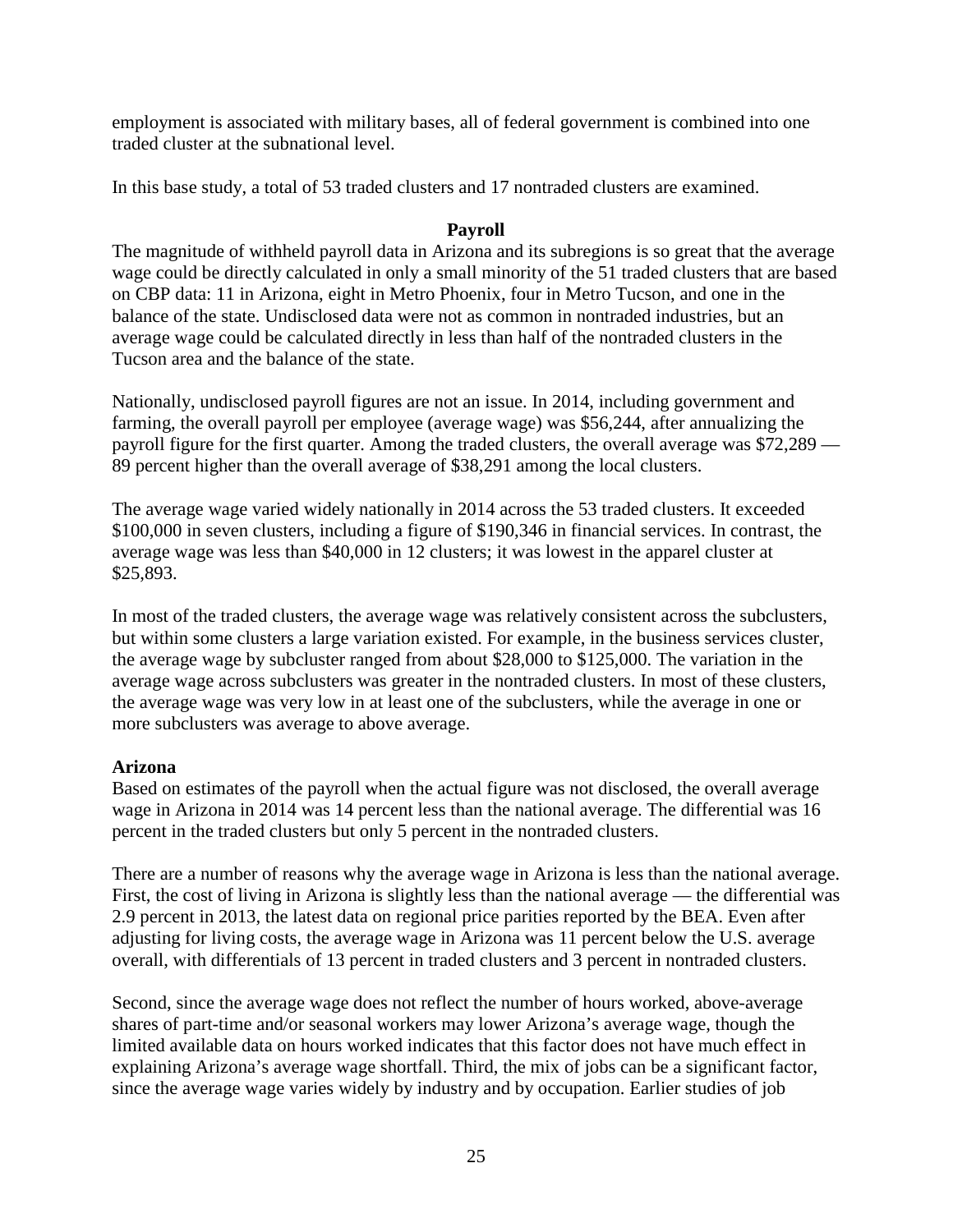quality indicated that Arizona's industrial mix and occupational mix lowered the average wage by a few percent.

Even after adjusting for these factors, the average wage in Arizona is considerably below the national average. This suggests that workers in Arizona are willing to accept a lower wage than they would elsewhere, presumably due to factors such as climate and lifestyle.

While Arizona's unadjusted average wage in 2014 was 16 percent below the national average for the traded clusters as a whole, the differential ranged widely by traded cluster. In some clusters, the average wage was above the national average, suggesting that the industrial and/or occupational mix within the cluster in Arizona was considerably different from the national average. In other traded clusters, the average wage in Arizona was considerably below the national average, with the figure in a few clusters just half of the U.S. average. The range across the nontraded clusters was much less, with Arizona's average wage generally close to the national average.

#### **Arizona's Subregions**

The average wage in the Phoenix area was considerably higher than in the rest of the state, even after adjusting for the cost of living. Overall, the adjusted figure in the Phoenix area was 7 percent below average. It was 20 percent below average in the Tucson area, and 26 percent below average in the balance of the state. In each of the subregions, the average wage in the local clusters was closer to the national average than in the traded clusters. In the traded clusters, the shortfall from the national average was 7 percent in Metro Phoenix, 16 percent in Metro Tucson, and 32 percent in the balance of the state. In the nontraded clusters, the average wage in the Phoenix area was equal to the U.S. average, while the figures were 10 percent lower in the Tucson area and the balance of the state.

#### **Overall Base Study Results**

Including all of the CBP data plus the BEA data for farming and government, employment per 1,000 residents was 404.7 in 2014 in Arizona, 11.5 percent less than the national figure of 457.5; the location quotient was 0.885. There was a deficit of 352,128 jobs.

The traded cluster share of total employment in 2014 was 33.8 percent nationally but only 32.0 percent in Arizona. The traded cluster location quotient for Arizona was only 0.838. The local cluster LQ was higher at 0.908. Local clusters accounted for 53 percent of the overall employment deficit, compared to nearly two-thirds of total employment.

In order to compare the state's three geographic subregions, industry 561330 (professional employer organizations) was excluded from the 2014 data, since most of this industry's employment was included in the "statewide" designation in CBP. The adjusted totals are shown in Table 5. The traded share in each of the state's three subregions was less than the national average, with a particularly low share in the Tucson area. The overall location quotients and the LQs for the traded cluster subtotal were far below 1 in each of the subregions. The LQs for the local cluster subtotal were not as far below 1 in the Phoenix and Tucson areas, but the local cluster LQ for the balance of the state was quite low.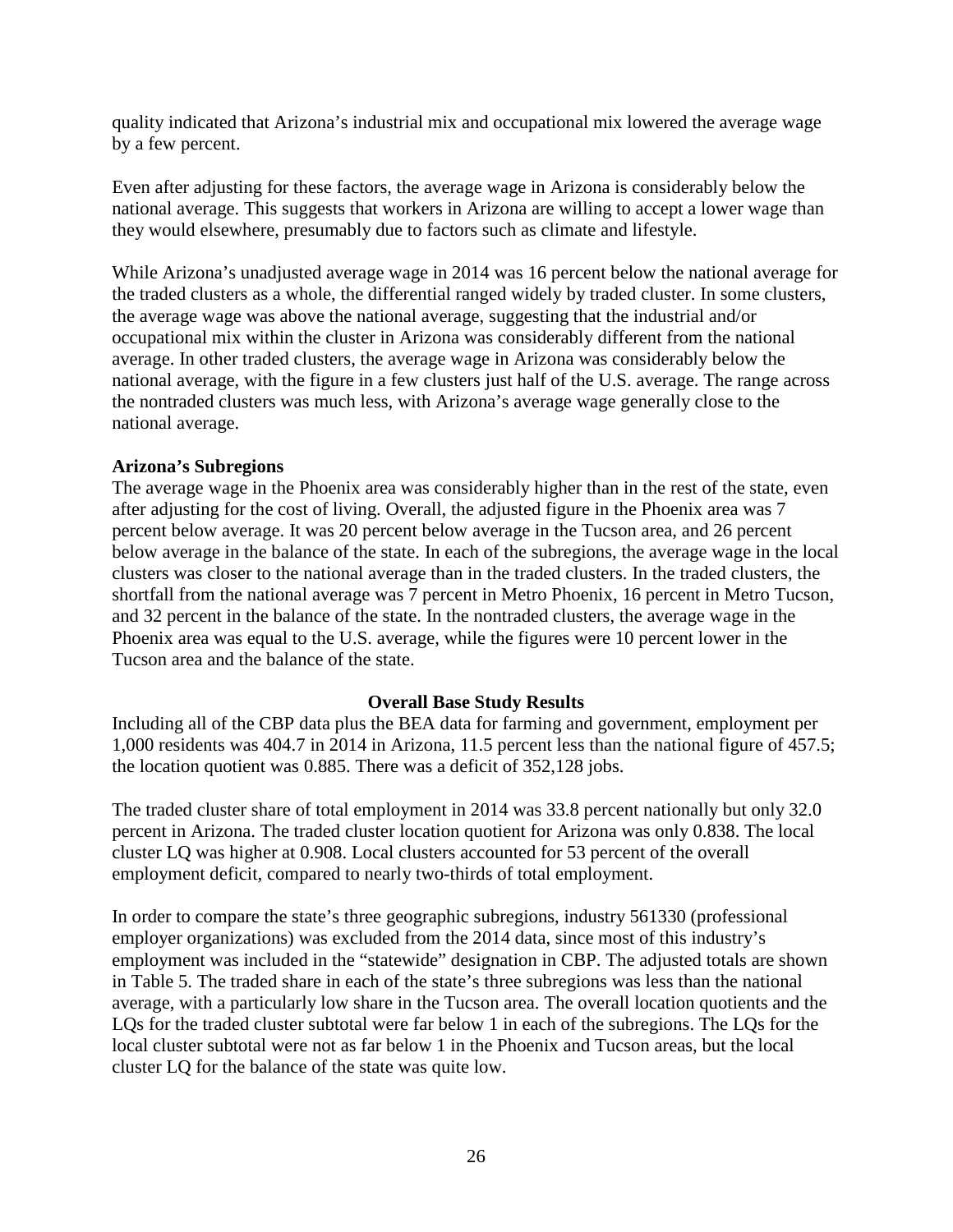# **TABLE 5 BASE STUDY TOTALS IN 2014\***

|                                        | <b>United</b> |            | <b>Metro</b>   | <b>Metro</b>  | <b>Balance</b> |
|----------------------------------------|---------------|------------|----------------|---------------|----------------|
|                                        | <b>States</b> | Arizona    | <b>Phoenix</b> | <b>Tucson</b> | of State       |
| <b>Employment Per 1,000 Residents:</b> |               |            |                |               |                |
| Total                                  | 450.4         | 393.6      | 412.8          | 389.9         | 329.3          |
| Traded                                 | 147.5         | 118.6      | 127.5          | 103.2         | 99.5           |
| Local                                  | 302.9         | 275.1      | 285.3          | 286.7         | 229.8          |
| Traded Share (%)                       | 32.8          | 30.1       | 30.9           | 26.5          | 30.2           |
| <b>Location Quotient:</b>              |               |            |                |               |                |
| Total                                  |               | 0.874      | 0.917          | 0.866         | 0.731          |
| Traded                                 |               | 0.804      | 0.864          | 0.699         | 0.674          |
| Local                                  |               | 0.908      | 0.942          | 0.946         | 0.759          |
| <b>Employment Excess or Deficit:</b>   |               |            |                |               |                |
| Total                                  |               | $-378,690$ | $-165.661$     | $-60.997$     | $-152,033$     |
| Traded                                 |               | $-193,080$ | -88,114        | -44,670       | $-60,297$      |
| Local                                  |               | $-185.610$ | -77.547        | $-16.327$     | -91.736        |

\* Industry 561330 (professional employer organizations) is excluded. However, the balance of the state still includes some activities placed in the "statewide" designation in *County Business Patterns*. Since employment in these activities is distributed throughout the state, the figures in the table are slightly overstated for the balance of the state and slightly understated for the Phoenix and Tucson metropolitan areas.

Sources: U.S. Department of Commerce, Census Bureau, *County Business Patterns* (nonfarm, privatesector employment) and U.S. Department of Commerce, Bureau of Economic Analysis (farm and government employment). Cluster definitions are from the Institute for Strategy and Competitiveness, Harvard Business School. Location quotients and excess employment were calculated using per capita employment. The population estimate for the nation came from the U.S. Department of Commerce, Census Bureau. The population estimates for Arizona and its subregions came from the Arizona Department of Administration, Office of Employment and Population Statistics.

#### **Traded Clusters and Subclusters**

The largest traded clusters in 2014 are shown in Table 6. Any cluster that was among the 10 largest in any of the displayed geographies is included in the table. In Arizona and in Metro Phoenix, the top 10 listing is similar to that for the nation. Differences in the ranking compared to the national ranks are more numerous in the Tucson area and in the balance of the state. National payroll per employee by cluster is included in the table. The largest clusters ranged from among the lowest paying (hospitality and tourism and education and knowledge creation) to the highest paying, with three of the 10 largest clusters nationally having an average wage in excess of \$100,000.

The largest traded subclusters in 2014 are shown in Table 7. Any subcluster that was among the 10 largest in any of the displayed geographies is included in the table. Of the nation's 10 largest subclusters, nine are among the top 10 in Arizona and Metro Phoenix; seven are among the top 10 in Metro Tucson and in the balance of the state. The lowest rank of any of the nation's 10 largest subclusters in Arizona or its subregions is 22nd. Most of the 10 largest subclusters nationally had an average wage above the traded cluster average, but the average wage in three was considerably below average.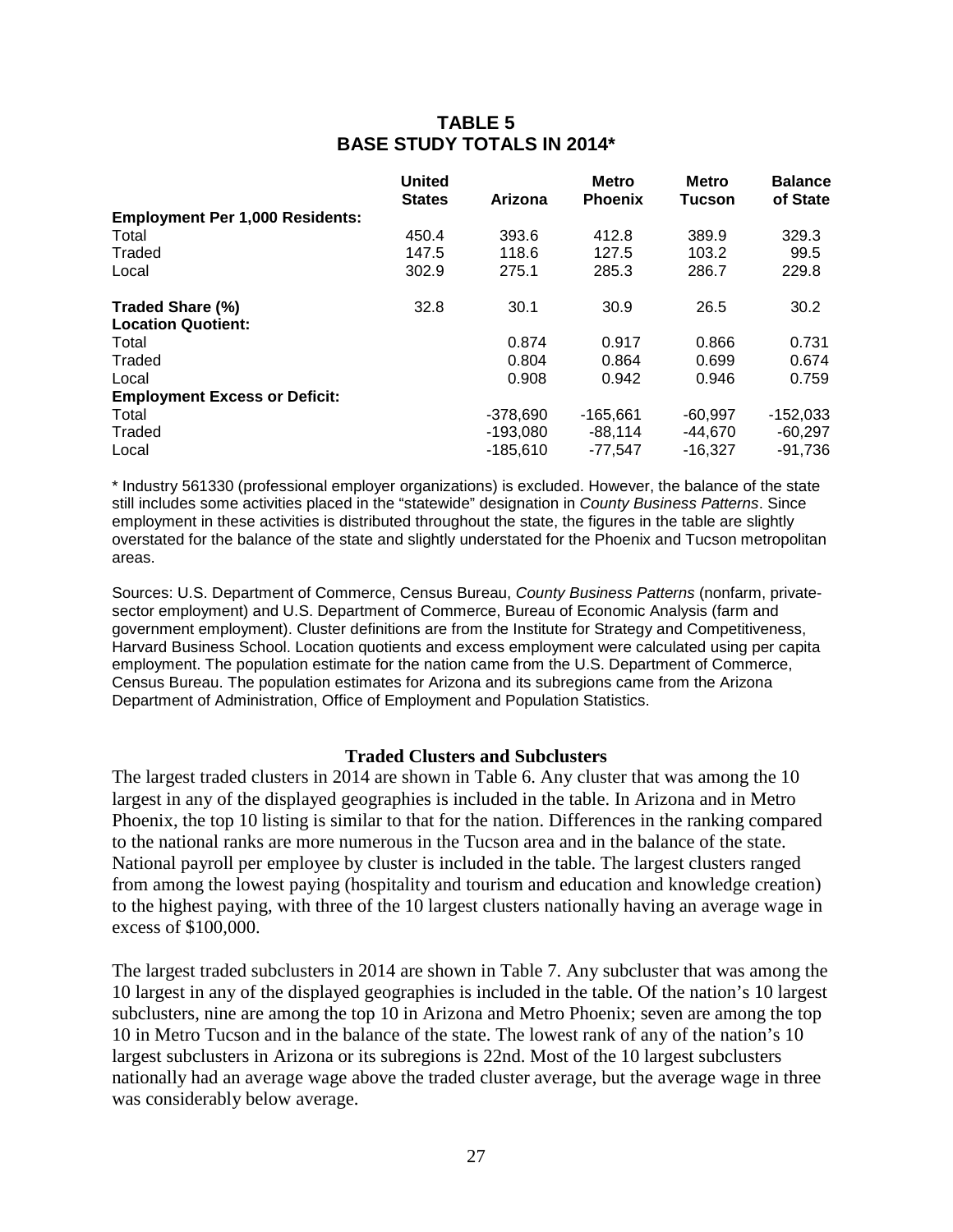All traded clusters with a location quotient greater than 1 in Arizona or in any of the state's subregions in 2014 are included in Table 8, listed by excess employment in the state, then by excess employment in the subregions. Arizona had excess employment in only eight traded clusters. In seven of these eight clusters, payroll per employee in Arizona was at or above the state's average for traded clusters, but the figure for the hospitality and tourism cluster was considerably below average. Metro Phoenix had an excess in 10 traded clusters, but Metro Tucson had an excess in only five traded clusters. In the balance of the state, there was an excess in 10 traded clusters, though the amount was slight, and the average wage was low, in several of these clusters.

Of the eight traded clusters with excess employment in Arizona in 2014, two had excess employment in each of the state's three subregions: hospitality and tourism, the second-largest cluster based on excess employment but with a low average wage, and metal mining, which ranked fourth in the state and had a high average wage. Aerospace vehicles and defense, which provided the greatest excess employment in Arizona and was one of the highest-paying clusters in the state, had excess employment in the Phoenix area and in the Tucson area. Electrical power generation and transmission, another high-paying cluster, had an excess in the Phoenix area and in the balance of the state. The other four clusters had an excess in only one of the state's subregions.

Among the other clusters listed in Table 8, only the federal government had an excess in more than one of the subregions. In Arizona and each of its subregions, most of the clusters with excess employment in Table 8 were among the largest clusters based on total employment in Table 6.

Based on estimated excess payroll, calculated by multiplying the estimate of payroll per employee by the number of excess employees, the aerospace vehicles and defense cluster was the largest traded cluster in Arizona by a significant margin. Financial services and metal mining also provided substantial excess payroll. In Metro Phoenix, financial services provided more than twice as much excess payroll as any other traded cluster. Other significant clusters were transportation and logistics, aerospace vehicles and defense, and insurance services. In Metro Tucson, aerospace vehicles and defense was by far the largest cluster based on excess payroll. The federal government ranked second, followed by metal mining. In the balance of the state, the federal government provided the most excess payroll, followed by metal mining.

A more detailed listing of the state's most important economic activities can be obtained by looking at traded subclusters instead of clusters. Table 9 lists the top 10 traded subclusters for the state based on excess employment and also displays other subclusters that rank in the top 10 in one of the state's subregions.

Of the 207 traded subclusters, Arizona had excess employment in 31 in 2014, distributed among 22 clusters. The Phoenix area had an excess in 43 subclusters spread across 20 clusters, but Metro Tucson had an excess in only 19 subclusters in 15 clusters. In the balance of the state, 28 subclusters in 17 clusters had an excess, but the number of excess employees was only slight to moderate in most of these subclusters.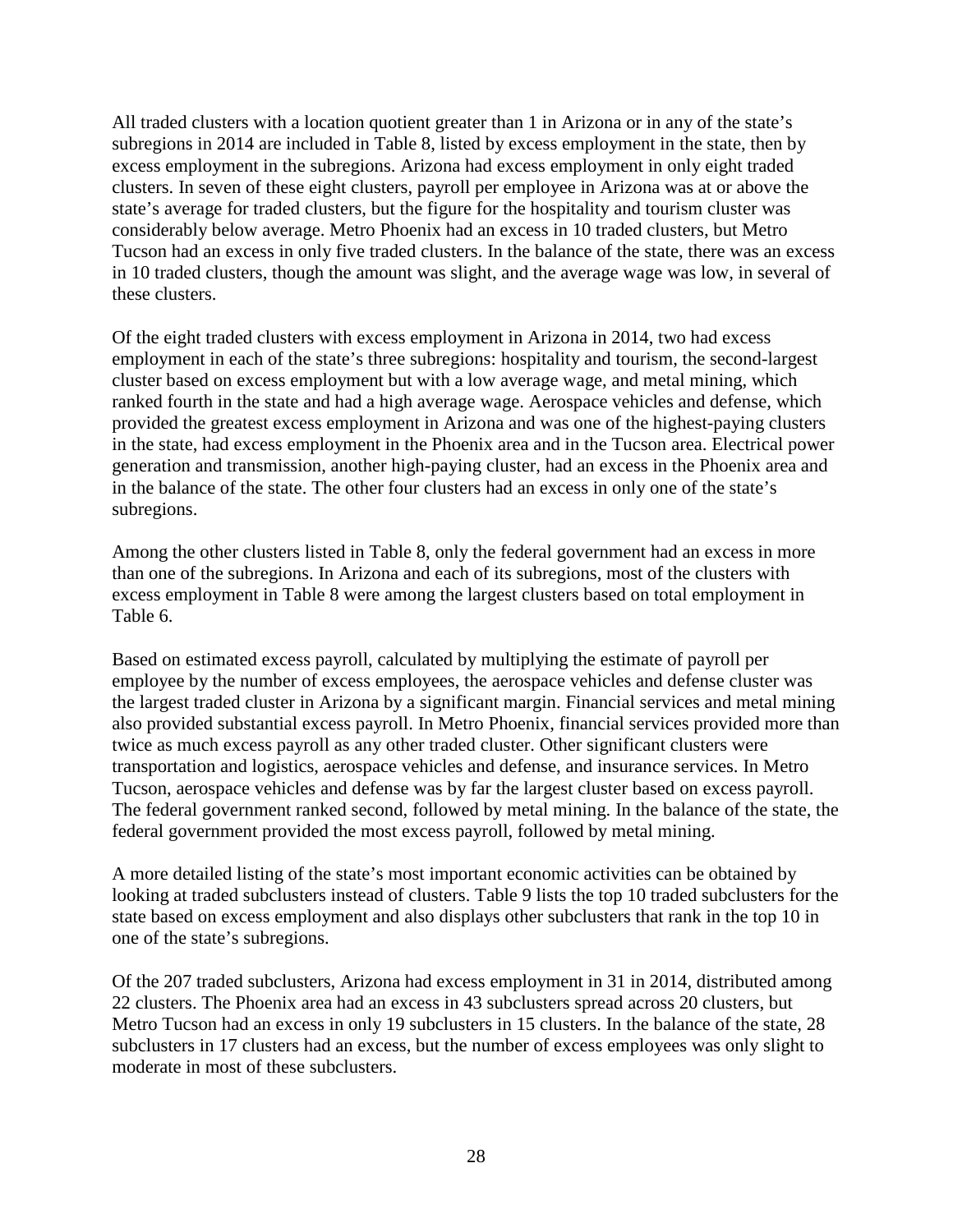# **TABLE 6 LARGEST TRADED CLUSTERS BASED ON EMPLOYMENT IN 2014**

|                                          | <b>United States</b> |      | Arizona   |      | <b>Metro Phoenix</b> |      | <b>Metro Tucson</b> |                | <b>Balance of AZ</b> |      |
|------------------------------------------|----------------------|------|-----------|------|----------------------|------|---------------------|----------------|----------------------|------|
| Cluster (U.S. Payroll Per Employee in    | Employ-              |      | Employ-   |      | Employ-              |      | <b>Employ-</b>      |                | Employ-              |      |
| <b>Thousands of Dollars)</b>             | ment                 | Rank | ment      | Rank | ment                 | Rank | ment                | Rank           | ment                 | Rank |
| Business Services* (83)                  | 9,322,230            |      | 165.846   |      | 126,600              |      | 21,754              |                | 17.492               | 2    |
| Distribution & Electronic Commerce (68)  | 5,616,869            | 2    | 90,345    | 2    | 74,808               | 2    | 6,186               | 5              | 9,351                | 4    |
| Federal Government (64)                  | 4,772,000            | 3    | 87,378    | 3    | 35,193               | 6    | 20,898              | $\overline{2}$ | 31,287               |      |
| Hospitality and Tourism (32)             | 3,106,368            | 4    | 74,885    | 4    | 46,972               | 3    | 11,205              | 3              | 16,708               | 3    |
| Education and Knowledge Creation** (38)  | 3,046,194            | 5    | 43,671    | 6    | 36,086               | 5    | 3,622               |                | 3,963                | 8    |
| Financial Services (190)                 | 1,893,024            | 6    | 49,100    | 5    | 43,361               | 4    | 4,088               | 6              | 1,651                | 13   |
| Transportation and Logistics (52)        | 1,616,726            |      | 39,148    |      | 33,537               |      | 2,668               | 10             | 2,943                | 11   |
| Insurance Services (112)                 | 1,511,440            | 8    | 33,625    | 8    | 27,228               | 8    | 3,357               | 8              | 3,040                | 10   |
| Marketing, Design and Publishing (86)    | 1,322,741            | 9    | 17,001    | 11   | 14.614               | 10   | 1,668               | 12             | 719                  | 18   |
| Info Tech & Analytical Instruments (105) | 1,057,686            | 10   | 21,565    | 10   | 18,007               | 9    | 3,024               | 9              | 534                  | 22   |
| Aerospace Vehicles and Defense (96)      | 532,330              | 18   | 23,079    | 9    | 12.928               | 11   | 9,716               | 4              | 435                  | 25   |
| Farming (33)                             | 802,000              | 15   | 12,345    | 13   | 3,646                | 22   | 535                 | 22             | 8,164                | 5    |
| Metal Mining (99)                        | 45,716               | 47   | 9.863     | 15   | 960                  | 36   | 2.318               | 11             | 6,585                | 6    |
| Construction Products and Services (59)  | 807.294              | 14   | 15,354    | 12   | 9.797                | 12   | 1,108               | 15             | 4,449                |      |
| Medical Devices (70)                     | 254,115              | 31   | 6,205     | 19   | 1.760                | 29   | 699                 | 21             | 3,746                | 9    |
| Total of Traded Clusters (72)            | 44,047,453           |      | 790,518   |      | 561,726              |      | 103.914             |                | 124,878              |      |
| Overall Total (56)                       | 143,643,440          |      | 2,624,393 |      | 1,818,405            |      | 392,653             |                | 413,335              |      |

\* Excludes NAICS 561330, professional employer organizations.

\*\* The education portion of the cluster includes only the private sector.

Note: Rank is among 53 clusters. Each cluster ranked among the top 10 on employment in any one of the geographic areas shown in the table is listed.

Sources: U.S. Department of Commerce, Census Bureau, *County Business Patterns* (nonfarm, private-sector employment) and U.S. Department of Commerce, Bureau of Economic Analysis (farm and government employment). Cluster definitions are from the Institute for Strategy and Competitiveness, Harvard Business School.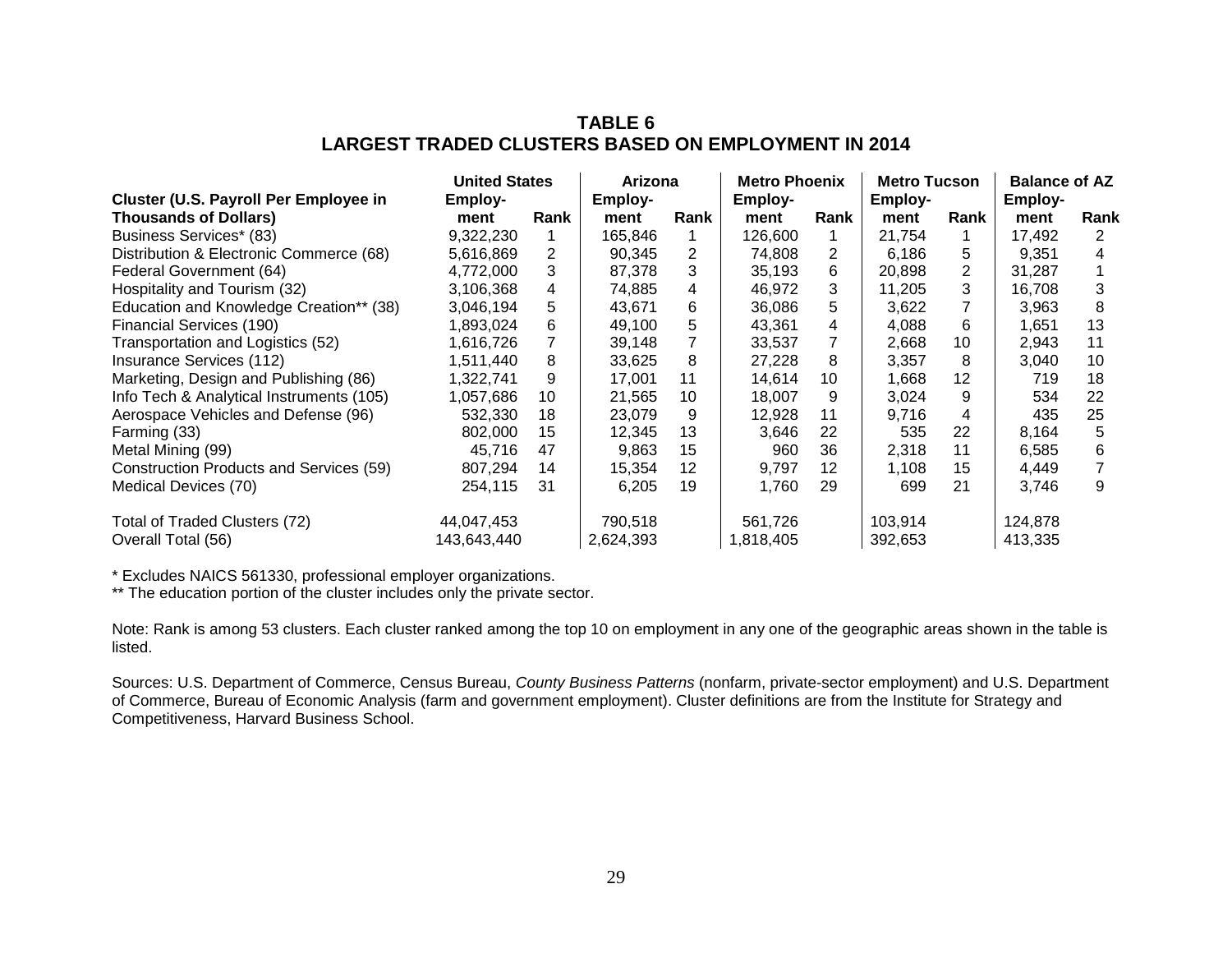# **TABLE 7 LARGEST TRADED SUBCLUSTERS BASED ON EMPLOYMENT IN 2014**

|                                               | <b>United States</b> |                | Arizona |      | <b>Metro Phoenix</b> |      | <b>Metro Tucson</b> |                | <b>Balance of AZ</b> |      |
|-----------------------------------------------|----------------------|----------------|---------|------|----------------------|------|---------------------|----------------|----------------------|------|
| Subcluster (U.S. Payroll Per Employee in      | Employ-              |                | Employ- |      | Employ-              |      | <b>Employ</b>       |                | <b>Employ</b>        |      |
| <b>Thousands of Dollars)</b>                  | ment                 | Rank           | ment    | Rank | ment                 | Rank | -ment               | Rank           | -ment                | Rank |
| Corporate Headquarters (125)                  | 3,235,958            |                | 47,891  | 2    | 41.383               |      | 4,920               | 4              | .588                 | 10   |
| Computer Services (94)                        | 2,169,326            | 2              | 34,523  | 5    | 28,741               | 3    | 1.947               | 9              | 3,835                | 3    |
| Accommodations & Related Services (26)        | 1,985,437            | 3              | 49,312  |      | 28,042               | 4    | 9,119               | $\overline{2}$ | 12,151               |      |
| Colleges, Universities & Prof. Schools* (38)  | 1,927,394            | 4              | 25,884  |      | 22,414               |      | 696                 | 22             | 2.774                | 8    |
| Business Support Services** (45)              | 1,462,415            | 5.             | 41.430  | 3    | 24.046               | 6    | 10,193              |                | 7.189                | 2    |
| Insurance Carriers (111)                      | 1,424,674            | 6              | 32,087  | 6    | 25,913               | 5    | 3,188               | 5              | 2,986                | 7    |
| <b>Engineering Services (88)</b>              | 1,021,273            | $\overline{7}$ | 20,642  | 8    | 14,887               | 9    | 2,619               | 7              | 3,136                | 6    |
| Credit Intermediation (89)                    | 919,170              | 8              | 34,589  | 4    | 30.695               | 2    | 2,775               | 6              | 1.119                | 18   |
| Consulting Services (79)                      | 882,925              | 9              | 14.668  | 11   | 12.160               | 11   | 1.245               | 13             | .263                 | 15   |
| Warehousing & Storage (42)                    | 754.269              | 10             | 15.610  | 10   | 13.428               | 10   | 966                 | 14             | .216                 | 16   |
| Air Transportation (62)                       | 570,797              | 14             | 19,561  | 9    | 17.809               | 8    | 1.427               | 10             | 325                  | 44   |
| Missiles & Space Vehicles (106)               | 59.913               | 119            | 10,256  | 18   | 1.784                | 55   | 8.472               | 3              | 0                    | 175  |
| Software Publishers (140)                     | 442,246              | 23             | 5,061   | 31   | 2.734                | 38   | 2,104               | 8              | 223                  | 57   |
| Surgical & Dental Instruments & Supplies (70) | 214,202              | 44             | 5,951   | 25   | 1.694                | 58   | 541                 | 28             | 3.716                | 4    |
| Construction (62)                             | 545,782              | 15             | 11,375  | 13   | 7.105                | 22   | 647                 | 24             | 3,623                | 5    |
| Specialty Foods and Ingredients (42)          | 178,840              | 52             | 3,061   | 45   | 1.230                | 72   | 176                 | 69             | .655                 | 9    |

\* Only the private sector is included in this subcluster.

\*\* Excludes NAICS 561330, professional employer organizations.

Note: Rank is among 207 subclusters. Each subcluster ranked among the top 10 on employment in any one of the geographic areas shown in the table is listed.

Sources: U.S. Department of Commerce, Census Bureau, *County Business Patterns* (employment). Subcluster definitions are from the Institute for Strategy and Competitiveness, Harvard Business School.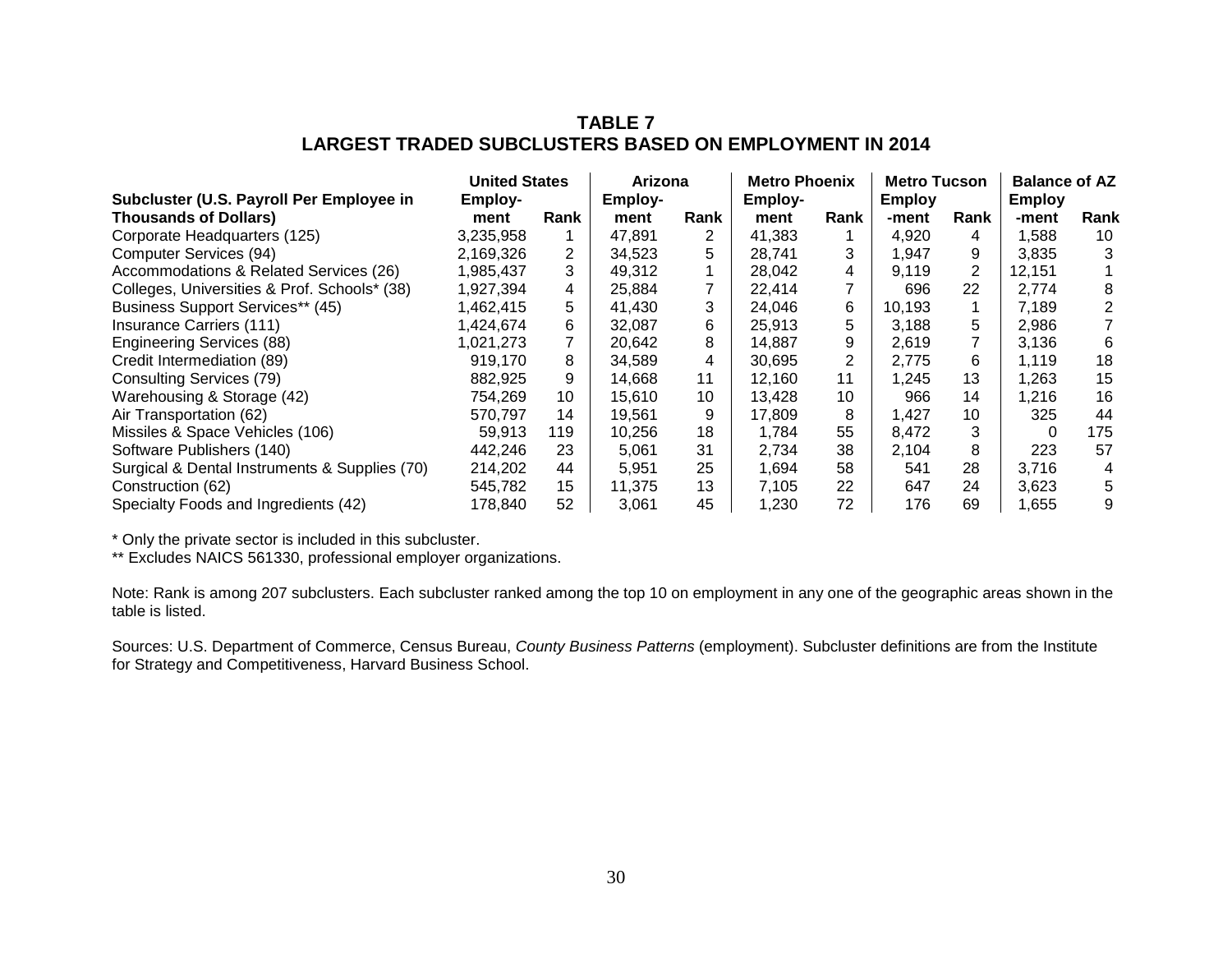# **TABLE 8 LEADING TRADED CLUSTERS BASED ON EXCESS EMPLOYMENT IN ARIZONA AND SUBREGIONS IN 2014**

|                                                 | Arizona       |          |               | <b>Metro Phoenix</b> |               | <b>Metro Tucson</b> | <b>Balance of AZ</b> |          |
|-------------------------------------------------|---------------|----------|---------------|----------------------|---------------|---------------------|----------------------|----------|
|                                                 | <b>Excess</b> |          | <b>Excess</b> |                      | <b>Excess</b> |                     | <b>Excess</b>        |          |
| <b>Cluster (Arizona Payroll Per Employee in</b> | Employ-       | Location | Employ-       | Location             | Employ-       | Location            | Employ-              | Location |
| <b>Thousands of Dollars)</b>                    | ment          | Quotient | ment          | Quotient             | ment          | Quotient            | ment                 | Quotient |
| Aerospace Vehicles and Defense (104)            | 11,950        | 2.07     | 5,575         | 1.76                 | 8,035         | 5.78                | $-1,660$             | 0.21     |
| Hospitality and Tourism (36)                    | 9,942         | 1.15     | 4,065         | 1.10                 | 1,395         | 1.14                | 4,482                | 1.37     |
| Financial Services (85)                         | 9,523         | 1.24     | 17,214        | 1.66                 | $-1,890$      | 0.68                | $-5,800$             | 0.22     |
| Metal Mining (87)                               | 8,907         | 10.32    | 329           | 1.52                 | 2,174         | 16.06               | 6,405                | 36.60    |
| Transportation and Logistics (60)               | 5,348         | 1.16     | 11,206        | 1.50                 | $-2,438$      | 0.52                | $-3,420$             | 0.46     |
| Electric Power Generation & Transmission (141)  | 2,034         | 1.65     | 2,174         | 2.05                 | -464          | 0.02                | 324                  | 1.55     |
| Insurance Services (77)                         | 2,026         | 1.06     | 6,351         | 1.30                 | $-1,416$      | 0.70                | $-2,909$             | 0.51     |
| Medical Devices (62)                            | 892           | 1.17     | $-1,750$      | 0.50                 | -104          | 0.87                | 2,746                | 3.75     |
| Information Tech & Analytical Instruments (98)  | -548          | 0.98     | 3,398         | 1.23                 | -316          | 0.91                | $-3,629$             | 0.13     |
| Communications Equipment and Services (87)      | -526          | 0.94     | 1,526         | 1.26                 | -889          | 0.34                | $-1,164$             | 0.30     |
| Furniture (28)                                  | $-1,378$      | 0.80     | 183           | 1.04                 | $-913$        | 0.12                | -648                 | 0.50     |
| Federal Government (61)                         | $-12,404$     | 0.88     | $-30,730$     | 0.53                 | 5,825         | 1.39                | 12,502               | 1.67     |
| Biopharmaceuticals (124)                        | $-1,735$      | 0.65     | $-1,355$      | 0.58                 | 517           | 1.69                | -896                 | 0.04     |
| Farming (42)                                    | $-4,422$      | 0.74     | $-7,432$      | 0.33                 | $-1,998$      | 0.21                | 5,007                | 2.59     |
| Construction Products and Services (57)         | $-1,524$      | 0.91     | $-1,354$      | 0.88                 | $-1,442$      | 0.44                | 1,272                | 1.40     |
| Agricultural Inputs and Services (37)           | $-557$        | 0.73     | -844          | 0.37                 | $-117$        | 0.62                | 403                  | 2.05     |
| Nonmetal Mining (44)                            | -380          | 0.78     | -487          | 0.57                 | -75           | 0.71                | 181                  | 1.56     |
| Coal Mining (89)                                | $-1,359$      | 0.22     | $-1,146$      | 0.00                 | $-260$        | 0.01                | 47                   | 1.14     |

Note: Each cluster with a location quotient greater than 1 in any one of the geographic areas shown in the table is listed.

Sources: U.S. Department of Commerce, Census Bureau, *County Business Patterns* (nonfarm, private-sector employment) and U.S. Department of Commerce, Bureau of Economic Analysis (farm and government employment). Cluster definitions are from the Institute for Strategy and Competitiveness, Harvard Business School. The location quotients and excess employment were calculated using per capita employment. The population estimate for the nation came from the U.S. Department of Commerce, Census Bureau. The population estimates for Arizona and its subregions came from the Arizona Department of Administration, Office of Employment and Population Statistics.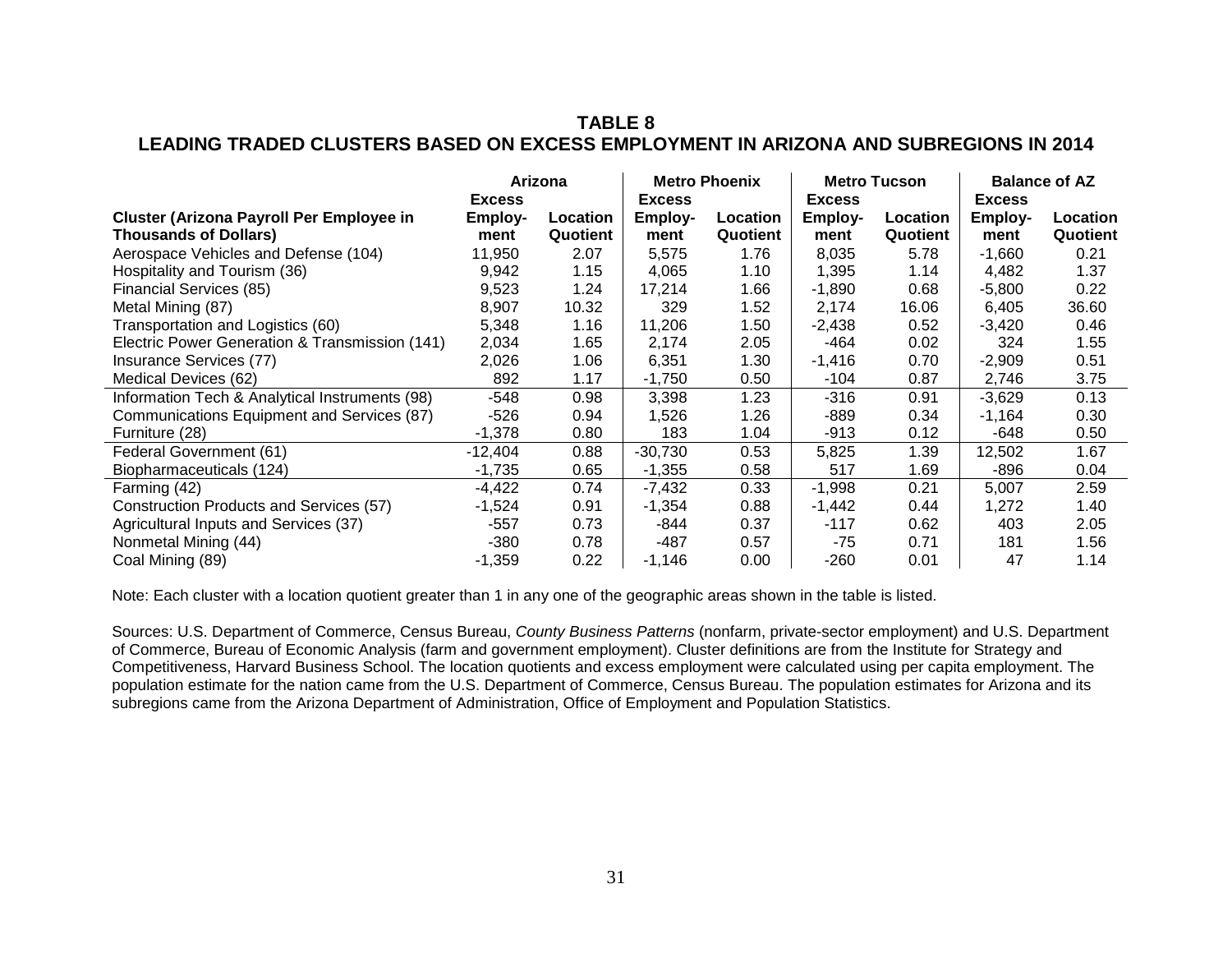# **TABLE 9 LEADING TRADED SUBCLUSTERS BASED ON EXCESS EMPLOYMENT IN ARIZONA AND SUBREGIONS IN 2014**

|                                                                             | Arizona<br><b>Excess</b> |                      |                                  | <b>Metro Phoenix</b> |                                         | <b>Metro Tucson</b>  | <b>Balance of AZ</b><br><b>Excess</b> |                      |
|-----------------------------------------------------------------------------|--------------------------|----------------------|----------------------------------|----------------------|-----------------------------------------|----------------------|---------------------------------------|----------------------|
| Subcluster (Arizona Payroll Per Employee in<br><b>Thousands of Dollars)</b> | Employ-<br>ment          | Location<br>Quotient | <b>Excess</b><br>Employ-<br>ment | Location<br>Quotient | <b>Excess</b><br><b>Employ-</b><br>ment | Location<br>Quotient | Employ-<br>ment                       | Location<br>Quotient |
| Credit Intermediation (74)                                                  | 15,372                   | 1.80                 | 17,999                           | 2.42                 | $-128$                                  | 0.96                 | $-2,499$                              | 0.31                 |
| <b>Business Support Services (33)</b>                                       | 10.856                   | 1.36                 | 3,846                            | 1.19                 | 5,576                                   | 2.21                 | 1,433                                 | 1.25                 |
| Missiles and Space Vehicles (119)                                           | 9,003                    | 8.19                 | 956                              | 2.16                 | 8,283                                   | 44.77                | $-236$                                | 0.00                 |
| Semiconductors (125)                                                        | 7,982                    | 4.21                 | 8,657                            | 6.27                 | $-207$                                  | 0.45                 | $-468$                                | 0.00                 |
| Accommodations and Related Services (27)                                    | 7,803                    | 1.19                 | 618                              | 1.02                 | 2,849                                   | 1.45                 | 4,336                                 | 1.56                 |
| Air Transportation (79)                                                     | 7,628                    | 1.64                 | 9,925                            | 2.26                 | $-376$                                  | 0.79                 | $-1,922$                              | 0.15                 |
| Tourism-Related Services (65)                                               | 4,869                    | 1.91                 | 5,031                            | 2.42                 | $-471$                                  | 0.42                 | 309                                   | 1.31                 |
| Fossil Fuel Electric Power (131)                                            | 3,403                    | 3.13                 | 3,092                            | 3.93                 | $-241$                                  | 0.00                 | 552                                   | 2.84                 |
| Insurance Carriers (78)                                                     | 2,302                    | 1.08                 | 6,235                            | 1.32                 | $-1,311$                                | 0.58                 | $-2,621$                              | 0.53                 |
| Search and Navigation Equipment (94)                                        | 2,068                    | 1.79                 | 1,780                            | 2.02                 | 547                                     | 2.38                 | -259                                  | 0.48                 |
| Warehousing and Storage (42)                                                | $-159$                   | 0.99                 | 3,010                            | 1.29                 | $-1,416$                                | 0.41                 | $-1,753$                              | 0.41                 |
| Electronic and Catalog Shopping (68)                                        | 923                      | 1.11                 | 2,870                            | 1.52                 | $-857$                                  | 0.32                 | $-1,089$                              | 0.31                 |
| Aircraft (91)                                                               | 878                      | 1.82                 | 2,838                            | 1.59                 | $-795$                                  | 0.27                 | $-1,165$                              | 0.25                 |
| Diagnostic Substances (191)                                                 | 732                      | 2.38                 | $-351$                           | 0.00                 | 1,180                                   | 15.69                | $-96$                                 | 0.04                 |
| Software Publishers (95)                                                    | $-4,185$                 | 0.55                 | $-3,374$                         | 0.45                 | 707                                     | 1.51                 | $-1,518$                              | 0.13                 |
| Professional Organizations (78)                                             | $-191$                   | 0.89                 | $-429$                           | 0.64                 | 552                                     | 3.04                 | $-314$                                | 0.47                 |
| Wholesale of Construction & Mining Equip. (70)                              | 713                      | 1.38                 | 391                              | 1.32                 | 303                                     | 2.07                 | 19                                    | 1.06                 |
| Sporting and Athletic Goods (52)                                            | 824                      | 2.06                 | 481                              | 1.94                 | 274                                     | 3.34                 | 69                                    | 1.47                 |
| Soft Drinks and Ice (48)                                                    | 432                      | 1.31                 | 435                              | 1.48                 | 207                                     | 2.00                 | -210                                  | 0.19                 |
| Surgical and Dental Instruments & Supplies (61)                             | 1,473                    | 1.33                 | 1,265-                           | 0.57                 | $-135$                                  | 0.80                 | 2,873                                 | 4.41                 |
| Construction (59)                                                           | $-35$                    | 1.00                 | $-434$                           | 0.94                 | $-1,077$                                | 0.38                 | 1,475                                 | 1.69                 |
| Specialty Foods and Ingredients (33)                                        | $-678$                   | 0.82                 | $-1,240$                         | 0.50                 | $-389$                                  | 0.31                 | 951                                   | 2.35                 |
| <b>Gambling Facilities (39)</b>                                             | 1,904                    | 1.59                 | 1,466                            | 1.69                 | $-127$                                  | 0.94                 | 564                                   | 1.93                 |
| Other Tourism Attractions (17)                                              | $-1,252$                 | 0.75                 | $-1,475$                         | 0.56                 | $-237$                                  | 0.69                 | 460                                   | 1.49                 |
| Ammunition (64)                                                             | 603                      | 1.66                 | 174                              | 1.29                 | $-21$                                   | 0.85                 | 451                                   | 3.61                 |
| Agricultural Services (32)                                                  | $-259$                   | 0.82                 | $-581$                           | 0.38                 | $-25$                                   | 0.89                 | 347                                   | 2.30                 |

Note: Each subcluster ranked among the top 10 on excess employment in any one of the geographic areas shown in the table is listed.

Sources: U.S. Department of Commerce, Census Bureau, *County Business Patterns* (employment). Cluster definitions are from the Institute for Strategy and Competitiveness, Harvard Business School. The location quotients and excess employment were calculated using per capita employment. The population estimate for the nation came from the U.S. Department of Commerce, Census Bureau. The population estimates for Arizona and its subregions came from the Arizona Department of Administration, Office of Employment and Population Statistics.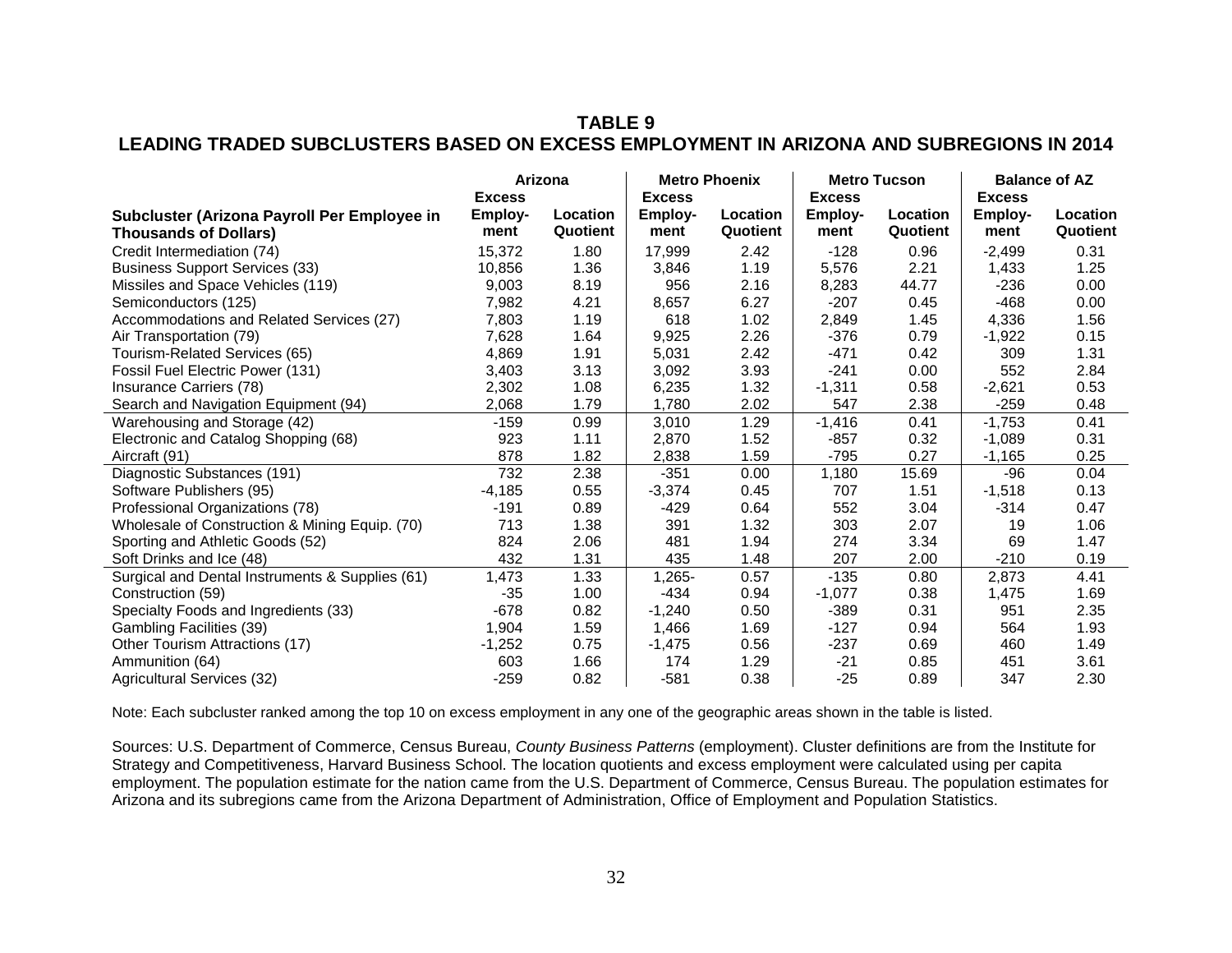Among the subclusters, credit intermediation had the largest excess employment in Arizona and in Metro Phoenix. An excess was present only in the Phoenix area. The only other financial services subcluster with an excess was securities brokers in the Phoenix area.

Business support services provided the second-most excess employment among the subclusters in Arizona, with excess employment ranking in the top 10 in each of the subregions. The only other business services subclusters with a significant excess was engineering services in the Phoenix area.

The missiles and space vehicles subcluster had the third-greatest excess employment in Arizona, with an excess in each of the two large metro areas, particularly the Tucson area, where it ranked first. Search and navigation equipment, another subcluster of the aerospace vehicles and defense cluster, had the 10th-greatest excess in Arizona, including the seventh-largest excess in the Tucson area and an excess in the Phoenix area. The other subcluster within this cluster, aircraft, provided an excess in Arizona, with only the Phoenix area having an excess (10th greatest).

The semiconductors subcluster ranked fourth in Arizona and third in the Phoenix area on excess employment. Software publishers, another information technology and analytical instruments subcluster, ranked fifth in the Tucson area.

The accommodation subcluster ranked fifth in the state, with an excess in each of the subregions, including the highest figure in the balance of the state and the third-highest in the Tucson area. Other subclusters of the hospitality and tourism cluster also contributed excess employment. Gambling facilities provided excesses in Arizona, Metro Phoenix, and the balance of the state (ranked sixth). Tourism services had an excess in Metro Phoenix (the fifth highest) and in the balance of the state. Tourism attractions ranked eighth in the balance of the state.

Air transportation ranked sixth in Arizona and second in Metro Phoenix, the only subregion with an excess. Other transportation and logistics subclusters provided much smaller excesses, including trucking in the Phoenix area and bus transportation in Arizona and in the two large metro areas.

The fossil fuel electric power subcluster ranked eighth in Arizona and seventh in the Phoenix area and in the balance of the state, the only significant excesses in the electric power generation and transmission cluster. Insurance carriers ranked ninth, with an excess only in the Phoenix area (fourth highest). Reinsurance carriers, another insurance services subcluster, provided much less excess employment in Arizona and in Metro Phoenix. Several subclusters in other clusters were among the top 10 on excess employment in the Tucson area or in the balance of the state.

The order of importance of the subclusters was somewhat different based on estimated excess payroll. Credit intermediation ranked first in Arizona, followed by missiles and space vehicles, semiconductors, and air transportation. In the Phoenix area, credit intermediation also ranked first, followed by semiconductors, air transportation, and insurance carriers. In the Tucson area, excess payroll was by far the highest in the missiles and space vehicles subcluster, followed by diagnostic substances. In the balance of the state, none of the subclusters provided a large amount of excess payroll; the largest figure was in surgical and dental instruments and supplies.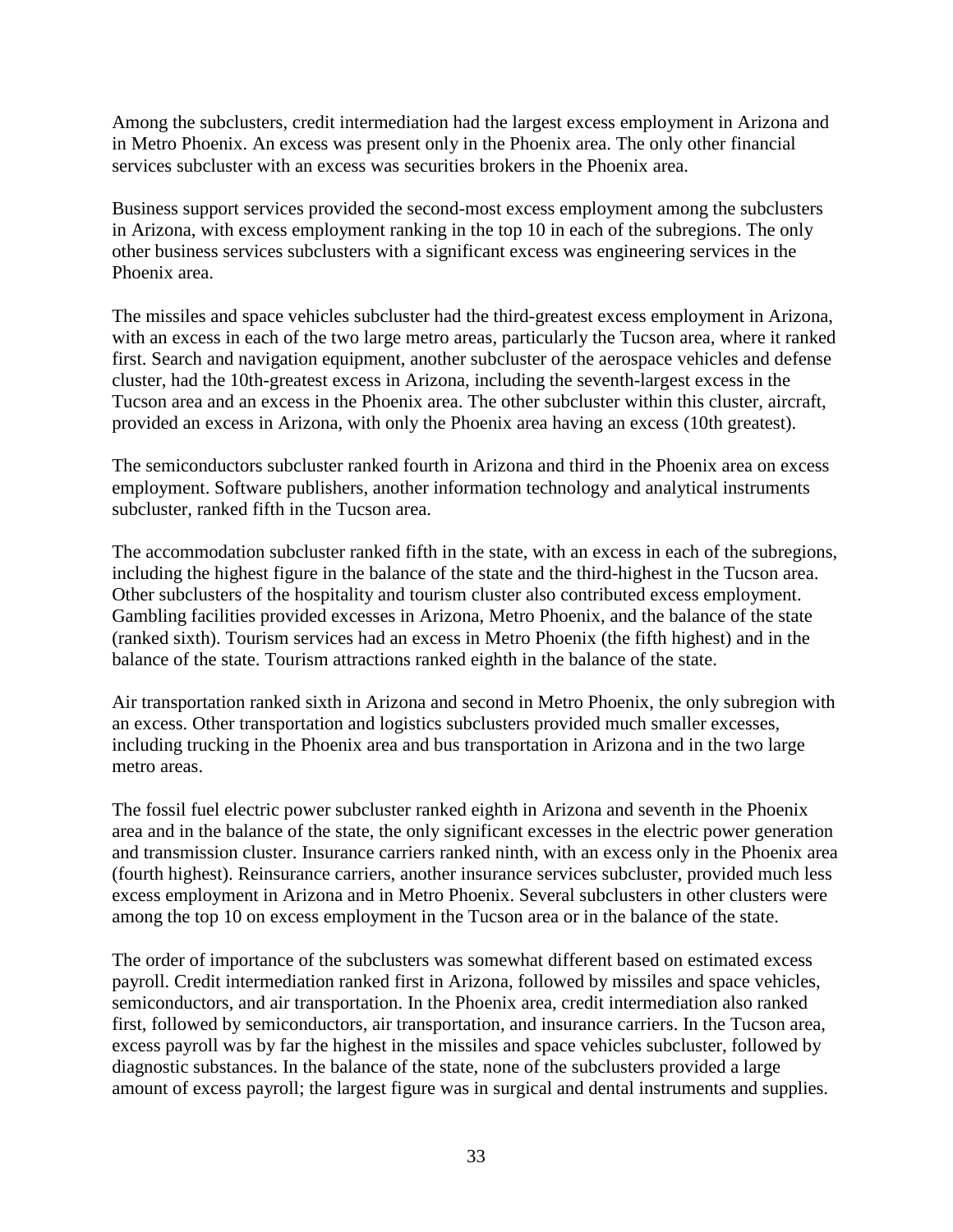#### **Nontraded Clusters and Subclusters**

Employment in each of the nontraded clusters is displayed in Table 10. The location quotient also is shown. The overall nontraded LQ was below 1 in Arizona and in each of its subregions. These low figures largely relate to the low average incomes present in Arizona — residents have less income than the average American with which to spend on goods and services. Within Arizona, the overall nontraded LQ was considerably higher in Metro Phoenix and Metro Tucson than in the balance of the state. The differences in these subregional LQs partially reflect the differences in average income, but the LQs also are a function of residents of the balance of the state traveling to the state's larger metro areas to purchase some goods and services.

In most nontraded clusters, the location quotient in the balance of the state was considerably less than in the two large metro areas. An exception was the motor vehicle products and services cluster, in large part due to the gasoline stations subcluster. Rural residents drive greater distances than urban residents; tourists also have an impact on gasoline stations in the balance of the state. The state and local government cluster's LQ exceeded 1 in the balance of the state and in the Tucson area, well above the figure in the Phoenix area.

In some nontraded clusters, the location quotient in the Phoenix area was considerably higher than in the Tucson area, including commercial services, industrial products and services, and financial services. In such clusters, some degree of centralization leads to the Phoenix area serving the Tucson area as well as the balance of the state. The LQ in the Tucson area was considerably higher than in the Phoenix area in two clusters: education and training, and state and local government.

The largest nontraded subclusters are shown in Table 11. The location quotients for these subclusters generally were below 1. The primary exceptions were the specialty contractors and deposit-taking institutions subclusters in the Phoenix area and gasoline stations in the balance of the state.

#### **Arizona**

Only eight of the 53 traded clusters had a location quotient of more than 1 in Arizona in 2014. Those clusters are displayed in Table 12, along with the subclusters within these clusters with a location quotient of more than 1. Employment, location quotients, and excess employment varied widely across these eight clusters. Other than the aerospace cluster, each of the clusters included in Table 12 had subclusters with location quotients below 1 (an employment deficit). Thus, the excess employment in the displayed subclusters sums to more than the cluster total.

The aerospace vehicles and defense cluster was the state's most important economic activity in 2014, contributing the most excess employment and excess payroll. It also had a LQ in excess of 2. Each of its three subclusters contributed excesses, with missiles and space vehicles ranking third on excess employment and second on excess payroll. Significant excess employment in this cluster was present in the Tucson metro area, predominantly in the missiles and space vehicles subcluster. The Phoenix area also had excess employment, spread across the three subclusters.

The hospitality and tourism cluster provided the second-greatest amount of excess employment, but ranked fourth on excess payroll. Excesses were present in three of its seven subclusters, with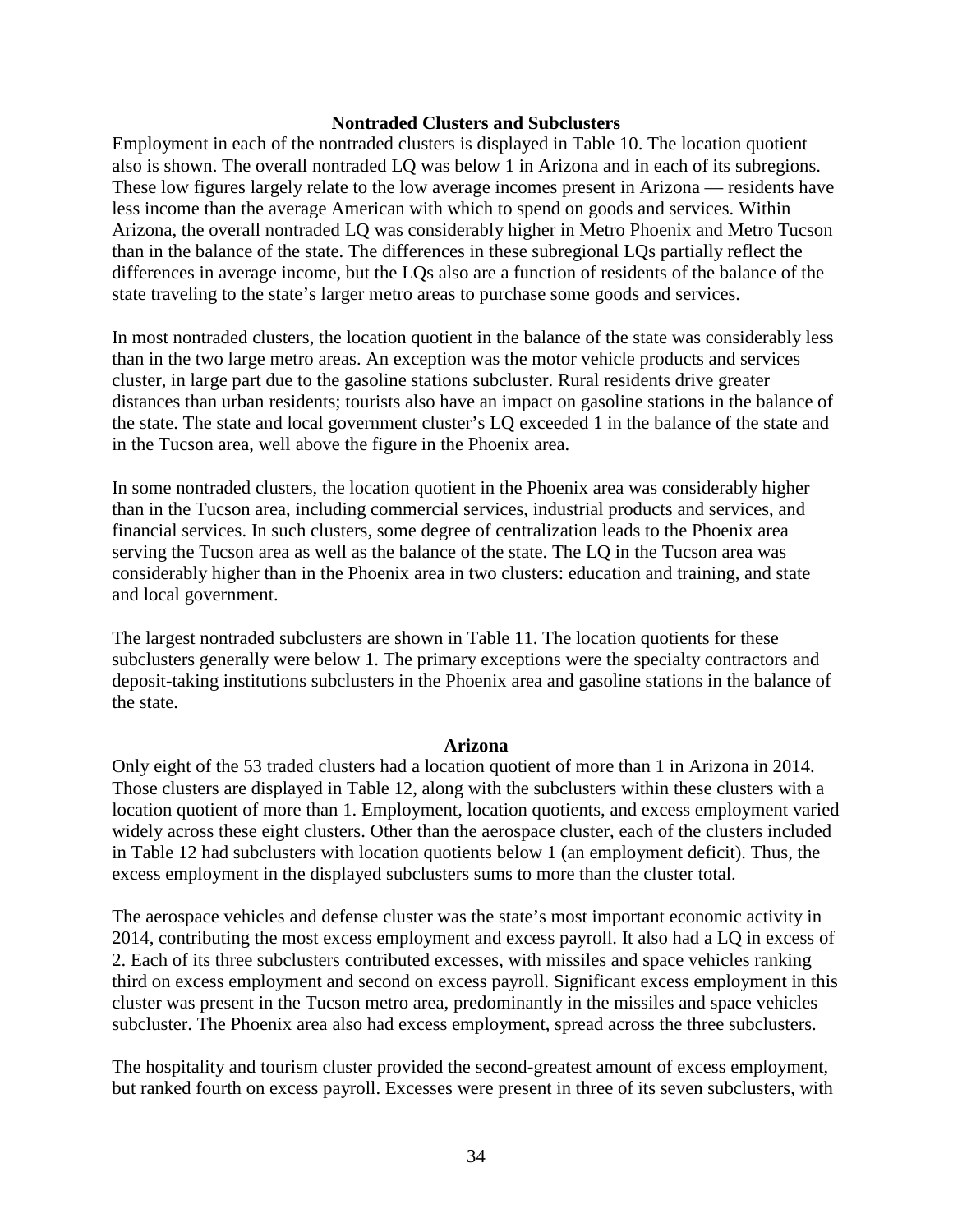# **TABLE 10 NONTRADED CLUSTERS IN 2014**

|                                          |               |           | <b>Employment</b> |         |                |         |                | <b>Location Quotient</b> |                |
|------------------------------------------|---------------|-----------|-------------------|---------|----------------|---------|----------------|--------------------------|----------------|
| Cluster (U.S. Payroll Per Employee in    | <b>United</b> |           | Metro             | Metro   | <b>Balance</b> |         | <b>Metro</b>   | Metro                    | <b>Balance</b> |
| <b>Thousands of Dollars)</b>             | <b>States</b> | Arizona   | <b>Phoenix</b>    | Tucson  | of State       | Arizona | <b>Phoenix</b> | Tucson                   | of State       |
| State and Local Government (47)          | 19,258,000    | 357,431   | 211,214           | 68,064  | 78,153         | 0.89    | 0.79           | 1.12                     | 1.03           |
| Local Health Services (47)               | 16,764,526    | 287,614   | 191,245           | 49,197  | 47,172         | 0.82    | 0.83           | 0.93                     | 0.72           |
| Local Hospitality Establishments (15)    | 12,054,252    | 251,520   | 176,595           | 38,041  | 36,884         | 1.00    | 1.06           | 1.00                     | 0.78           |
| Local Commercial Services (38)           | 8,510,992     | 155,070   | 120,721           | 17,903  | 16,446         | 0.87    | 1.03           | 0.67                     | 0.49           |
| Local Real Estate, Construct & Dev (46)  | 8,334,506     | 184,040   | 135,775           | 25,305  | 22,960         | 1.06    | 1.18           | 0.96                     | 0.70           |
| Local Retailing of Genl Merchandise (20) | 4,809,082     | 101,220   | 69,024            | 14,966  | 17,230         | 1.01    | 1.04           | 0.99                     | 0.91           |
| Local Community & Civic Organiz (26)     | 4,396,923     | 72,317    | 31,356            | 12,056  | 8,905          | 0.79    | 0.85           | 0.87                     | 0.52           |
| Local Motor Vehicle Prods & Servs (34)   | 4,172,603     | 86,567    | 57,731            | 12,700  | 16,136         | 0.99    | 1.00           | 0.96                     | 0.98           |
| Local Food & Bev Processing & Distr (27) | 4,145,331     | 72,877    | 49,574            | 10,791  | 12,512         | 0.84    | 0.87           | 0.82                     | 0.77           |
| Local Financial Services (75)            | 3,020,268     | 62,553    | 50,760            | 6,682   | 5,111          | 0.99    | 1.22           | 0.70                     | 0.43           |
| Local Personal (Nonmedical) Servs (21)   | 2,563,032     | 45,564    | 33,391            | 7,598   | 4,575          | 0.85    | 0.94           | 0.94                     | 0.45           |
| Local Logistical Services (39)           | 2,152,794     | 35,442    | 25,199            | 4,917   | 5,326          | 0.79    | 0.85           | 0.72                     | 0.63           |
| Local Household Goods & Services (28)    | 1,567,120     | 34,778    | 25,285            | 5,482   | 4,011          | 1.06    | 1.17           | 1.11                     | 0.65           |
| Local Education and Training* (29)       | 1,471,116     | 30,419    | 19,103            | 6,433   | 4,883          | 0.99    | 0.94           | 1.39                     | 0.84           |
| Local Entertainment and Media (31)       | 1,437,728     | 27,396    | 18,972            | 4,423   | 4,001          | 0.91    | 0.96           | 0.97                     | 0.71           |
| Local Utilities (93)                     | 1,394,550     | 19,522    | 13,061            | 3,158   | 3,303          | 0.67    | 0.68           | 0.72                     | 0.60           |
| Local Industrial Products and Servs (45) | 543,164       | 9,545     | 7,673             | 1,023   | 849            | 0.84    | 1.02           | 0.60                     | 0.40           |
| Total of Nontraded Clusters (38)         | 96,515,987    | 1,833,875 | 1,256,679         | 288,739 | 288,457        | 0.91    | 0.94           | 0.95                     | 0.76           |

\* The education portion of the cluster includes only the private sector.

Sources: U.S. Department of Commerce, Census Bureau, *County Business Patterns* (nonfarm, private-sector employment) and U.S. Department of Commerce, Bureau of Economic Analysis (farm and government employment). Cluster definitions are from the Institute for Strategy and Competitiveness, Harvard Business School. The location quotients and excess employment were calculated using per capita employment. The population estimate for the nation came from the U.S. Department of Commerce, Census Bureau. The population estimates for Arizona and its subregions came from the Arizona Department of Administration, Office of Employment and Population Statistics.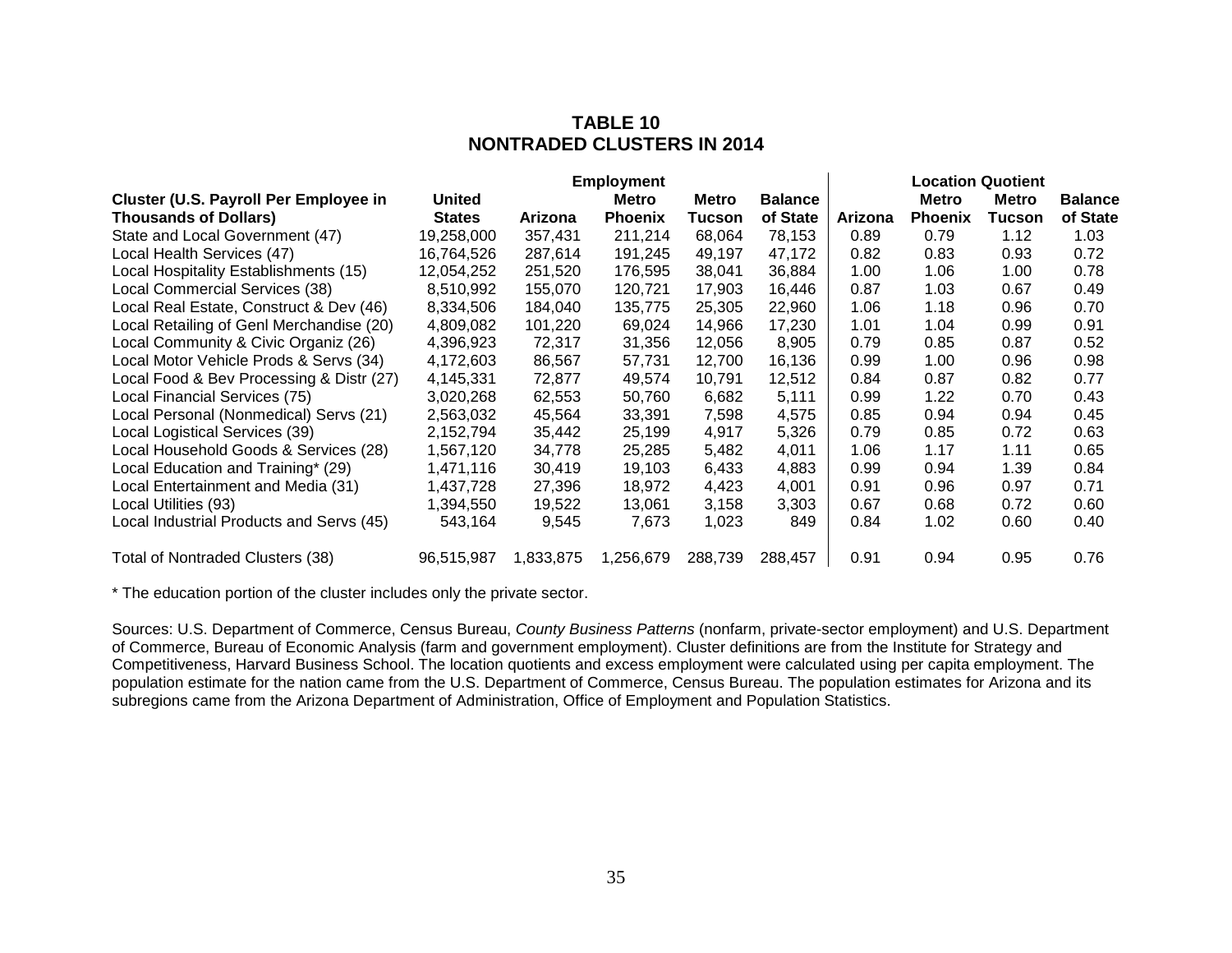# **TABLE 11 LARGEST NONTRADED SUBCLUSTERS BASED ON EMPLOYMENT IN 2014**

|                                        |               |         | <b>Employment</b> |              |                |         |                | Location Quotient |                |
|----------------------------------------|---------------|---------|-------------------|--------------|----------------|---------|----------------|-------------------|----------------|
| Subcluster (U.S. Payroll Per Employee  | <b>United</b> |         | Metro             | <b>Metro</b> | <b>Balance</b> |         | <b>Metro</b>   | <b>Metro</b>      | <b>Balance</b> |
| in Thousands of Dollars)               | <b>States</b> | Arizona | <b>Phoenix</b>    | Tucson       | of State       | Arizona | <b>Phoenix</b> | Tucson            | of State       |
| <b>Hospitality Establishments (15)</b> | 10,782,570    | 222,789 | 155.256           | 33,625       | 33.908         | 0.99    | 1.04           | 0.99              | 0.80           |
| Hospitals (57)                         | 5.775.571     | 96,347  | 61.633            | 16,352       | 18,362         | 0.80    | 0.77           | 0.90              | 0.81           |
| Professional Services (44)             | 5,650,250     | 100,409 | 76,889            | 11,131       | 12,389         | 0.85    | 0.99           | 0.62              | 0.56           |
| Healthcare Provider Offices (57)       | 4.999.083     | 99,043  | 66,945            | 17.229       | 14,869         | 0.95    | 0.97           | 1.09              | 0.76           |
| Home & Residential Care (26)           | 4,742,061     | 68,955  | 44,988            | 12,391       | 11,576         | 0.70    | 0.69           | 0.83              | 0.62           |
| Specialty Contractors (45)             | 3.786.323     | 89,929  | 68.513            | 11.855       | 9.561          | 1.14    | 1.31           | 0.99              | 0.64           |
| General Merchandise Retailing (22)     | 3.030.304     | 67,364  | 44.922            | 9.001        | 13.441         | 1.06    | 1.07           | 0.94              | 1.13           |
| Retail Food Stores (21)                | 2,901,512     | 52,076  | 33.746            | 8,658        | 9,672          | 0.86    | 0.84           | 0.95              | 0.85           |
| Social Service Organizations (25)      | 2,344,459     | 47.495  | 34,285            | 7,737        | 5,473          | 0.97    | 1.06           | 1.05              | 0.59           |
| Deposit-Taking Institutions (89)       | 1,835,679     | 38,557  | 31,491            | 3,824        | 3,242          | 1.01    | 1.24           | 0.66              | 0.45           |
| Apparel Retailing (16)                 | 1.605.029     | 30,512  | 21,878            | 5,382        | 3,252          | 0.91    | 0.99           | 1.06              | 0.52           |
| Gasoline Stations (18)                 | 904.084       | 18.084  | 10.249            | 2,225        | 5,610          | 0.96    | 0.82           | 0.78              | 1.58           |

Note: Each subcluster ranked among the 10 largest on employment in any one of the geographic areas shown in the table is listed.

Sources: U.S. Department of Commerce, Census Bureau, *County Business Patterns* (employment). Cluster definitions are from the Institute for Strategy and Competitiveness, Harvard Business School. The location quotients and excess employment were calculated using per capita employment. The population estimate for the nation came from the U.S. Department of Commerce, Census Bureau. The population estimates for Arizona and its subregions came from the Arizona Department of Administration, Office of Employment and Population Statistics.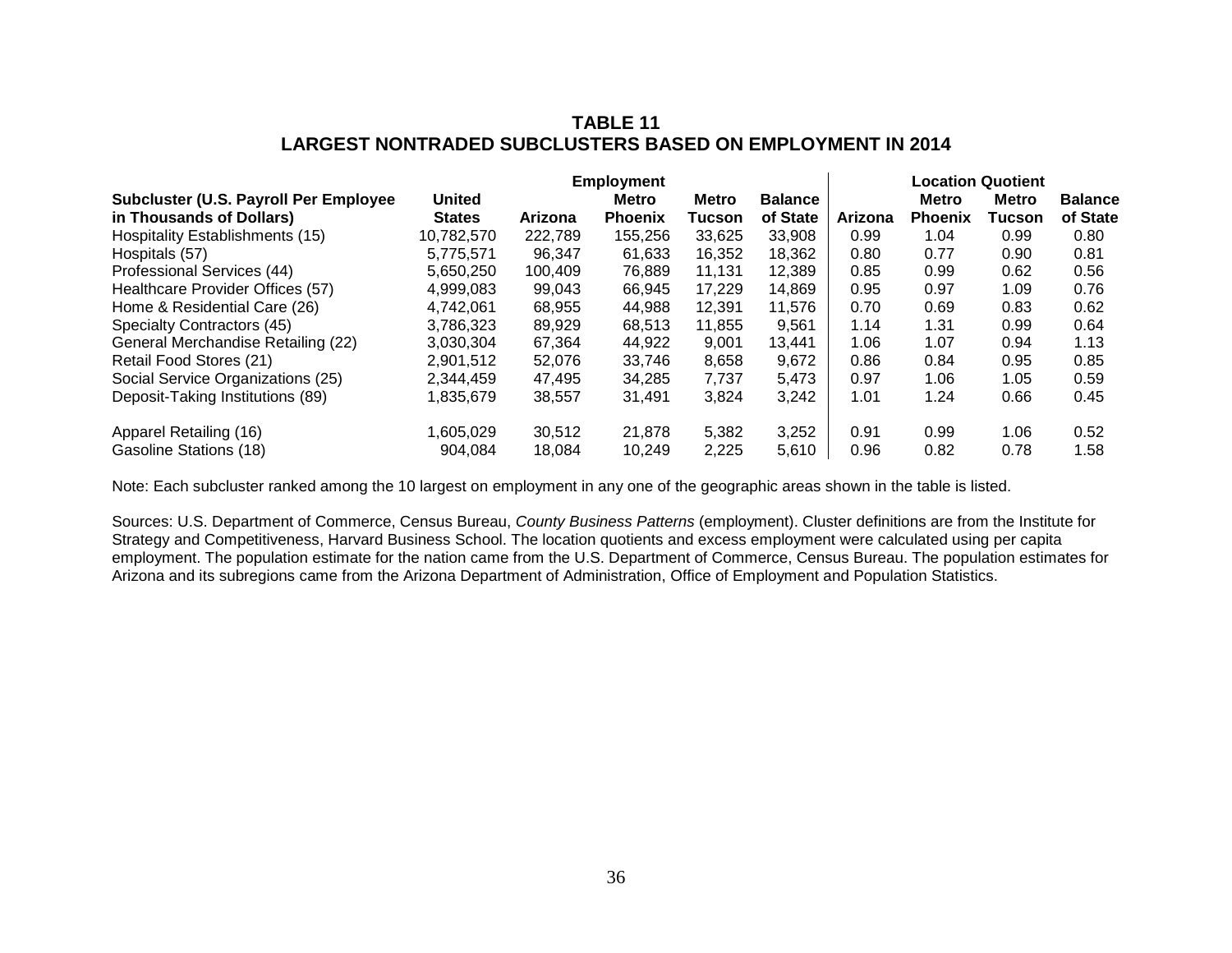# **TABLE 12 TRADED CLUSTERS WITH EXCESS EMPLOYMENT IN ARIZONA IN 2014**

|                                                       | <b>Payroll</b>         |         |          |                          |
|-------------------------------------------------------|------------------------|---------|----------|--------------------------|
| <b>Cluster</b>                                        | Per<br><b>Employee</b> | Employ- | Location | <b>Excess</b><br>Employ- |
| Subcluster                                            | (000)                  | ment    | Quotient | ment                     |
| <b>Aerospace Vehicles and Defense</b>                 | \$104                  | 23,079  | 2.07     | 11,950                   |
| Missiles and Space Vehicles                           | 119                    | 10,256  | 8.19     | 9,003                    |
| Search and Navigation Equipment                       | 94                     | 4,700   | 1.79     | 2,068                    |
| Aircraft                                              | 91                     | 8,123   | 1.12     | 878                      |
| <b>Hospitality and Tourism</b>                        | 36                     | 74,885  | 1.15     | 9,942                    |
| <b>Accommodation and Related Services</b>             | 27                     | 49,312  | 1.19     | 7,803                    |
| <b>Tourism-Related Services</b>                       | 65                     | 10,218  | 1.91     | 4,869                    |
| <b>Gambling Facilities</b>                            | 39                     | 5,111   | 1.59     | 1,904                    |
| <b>Financial Services</b>                             | 85                     | 49,100  | 1.24     | 9,523                    |
| Credit Intermediation                                 | 74                     | 34,589  | 1.80     | 15,372                   |
| <b>Metal Mining*</b>                                  | 87                     | 9,863   | 10.32    | 8,907                    |
| <b>Transportation and Logistics</b>                   | 60                     | 39,148  | 1.16     | 5,348                    |
| Air Transportation                                    | 79                     | 19,561  | 1.64     | 7,628                    |
| <b>Bus Transportation</b>                             | 28                     | 1,611   | 1.64     | 630                      |
| Specialty Air Transportation                          | 56                     | 765     | 1.10     | 67                       |
| <b>Electrical Power Generation &amp; Transmission</b> | 141                    | 5,178   | 1.65     | 2,034                    |
| <b>Fossil Fuel Electric Power</b>                     | 142                    | 5,000   | 3.13     | 3,403                    |
| <b>Insurance Services</b>                             | 77                     | 33,625  | 1.06     | 2,026                    |
| <b>Insurance Carriers</b>                             | 78                     | 32,087  | 1.08     | 2,302                    |
| <b>Reinsurance Carriers</b>                           | 62                     | 509     | 1.73     | 214                      |
| <b>Medical Devices</b>                                | 62                     | 6,205   | 1.17     | 892                      |
| Surgical and Dental Instruments and Supplies          | 61                     | 5,951   | 1.33     | 1,473                    |

Note: Only those subclusters with excess employment are shown. Thus, employment and excess employment in the displayed subclusters may not sum to the cluster total.

\* This cluster does not have any subclusters.

Sources: U.S. Department of Commerce, Census Bureau, *County Business Patterns* (nonfarm, privatesector employment) and U.S. Department of Commerce, Bureau of Economic Analysis (farm and government employment). Cluster definitions are from the Institute for Strategy and Competitiveness, Harvard Business School. The location quotients and excess employment were calculated using per capita employment. The population estimate for the nation came from the U.S. Department of Commerce, Census Bureau. The population estimates for Arizona and its subregions came from the Arizona Department of Administration, Office of Employment and Population Statistics.

the accommodation and related services subcluster and the tourism-related services subcluster each ranking among the top 10 subclusters on both excess employment and excess payroll. The rank of the cluster's excess employment was not as high in any of the state's three geographic subregions, but excess employment was present in each of these geographic areas.

The financial services cluster provided nearly as much excess employment as hospitality and tourism. It ranked second on excess payroll. All of the excess came from just one of its five subclusters; credit intermediation provided the most excess employment and excess payroll of any subcluster. An excess was present only in the Phoenix area.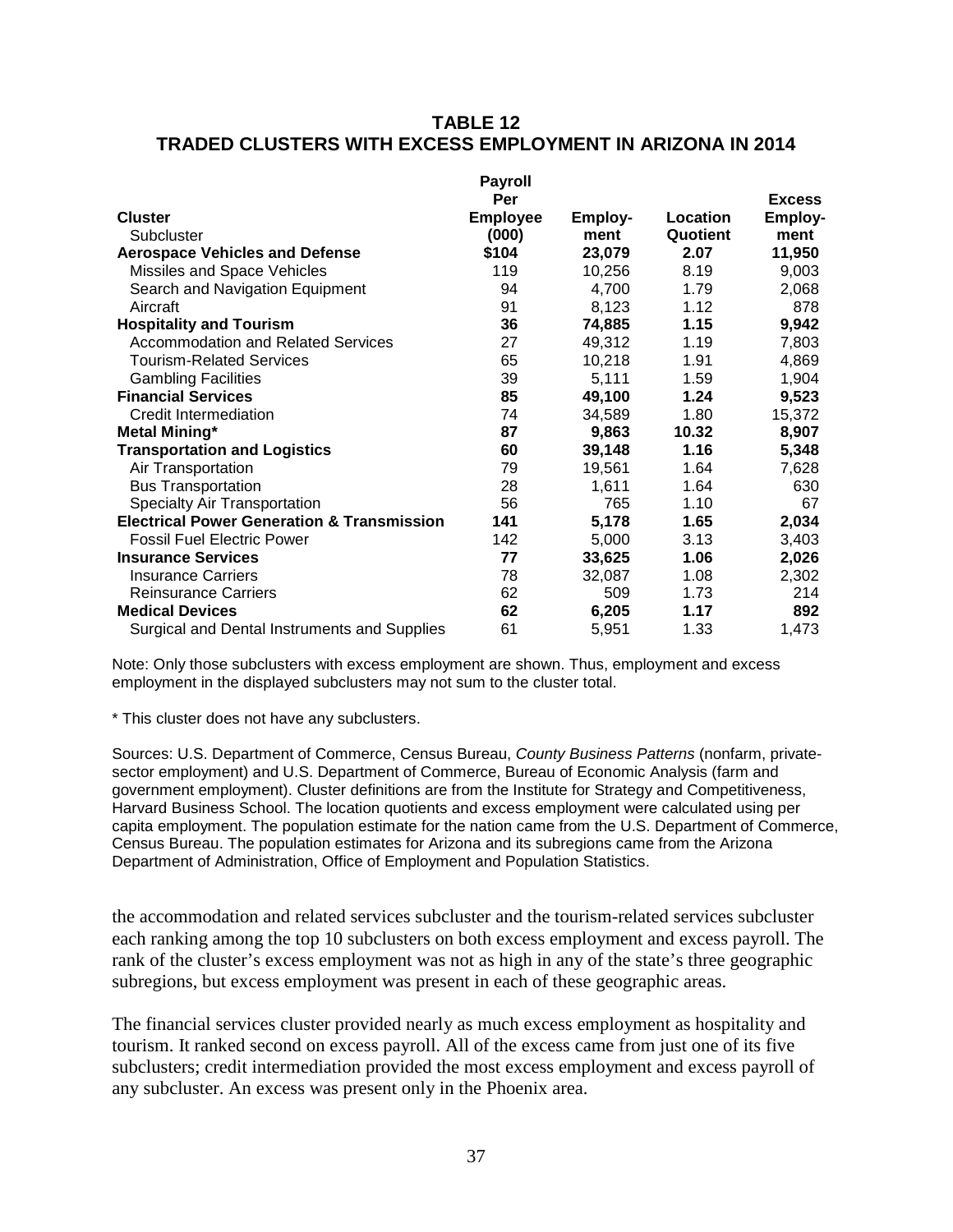Metal mining ranked fourth on excess employment and had a very high location quotient. Its excess payroll ranked third. Each of the three geographic subdivisions contributed excess metal mining employment; the excess in the Phoenix area resulted from the presence of mining company offices rather than an operating mine.

In the transportation and logistics cluster — ranked fifth on both excess employment and excess payroll — most of the excess employment resulted from the air transportation subcluster, though an excess was present in three of the five subclusters. The air transportation subcluster provided the fourth-highest excess payroll and ranked sixth on excess employment. Only the Phoenix area had excess employment in either the cluster or the air transportation subcluster.

Excess employment was not as great in the electrical power generation and transmission cluster. All of the excess was in one of the three subclusters: fossil fuel electric power. An excess was present in both the Phoenix area and the balance of the state.

The location quotient in the insurance services cluster was only 1.06, but excess employment exceeded 2,000. Most of the excess was in the insurance carriers subcluster. Only the Phoenix area had excess employment in this subcluster and cluster. The excess in the medical devices cluster was entirely in one subcluster and only in the balance of the state, primarily due to one establishment in Coconino County.

A number of subclusters other than those shown in Table 12 had excess employment in Arizona, but this excess was more than offset by deficit employment in the other subclusters within the cluster. Of the 207 subclusters, only 31 had excess employment in Arizona in 2014. Other than the subclusters displayed in Table 12, the greatest excess employment was in three subclusters:

- Business support services, part of the very large business services cluster, had excess employment of 10,856 (second highest) and a LQ of 1.36; excess payroll only ranked  $sixth$ <sup>[15](#page-39-0)</sup>
- Semiconductors, part of the information technology and analytical instruments cluster, had excess employment of 7,982 (fourth highest) with a LQ of 4.21; excess payroll ranked third.
- Communications equipment, part of the communications equipment and services cluster, had excess employment of 1,191 and a LQ of 1.58.

Of the 45 traded clusters with an employment deficit in 2014, the deficit exceeded 10,000 in eight clusters: business services; distribution and electronic commerce; education and knowledge creation; oil and gas production and transportation; automotive; production technology and heavy machinery; federal government; and marketing, design and publishing.

# **Metropolitan Phoenix**

Only 10 of the 53 traded clusters had a location quotient of more than 1 in Metropolitan Phoenix in 2014. Those clusters are displayed in Table 13, along with the subclusters within these clusters with a location quotient of more than 1.

<span id="page-39-0"></span> $\overline{a}$ <sup>15</sup> These figures exclude industry 561330, Professional Employer Organizations. Including this industry, the subcluster's location quotient was 1.48 and the excess employment was 37,418.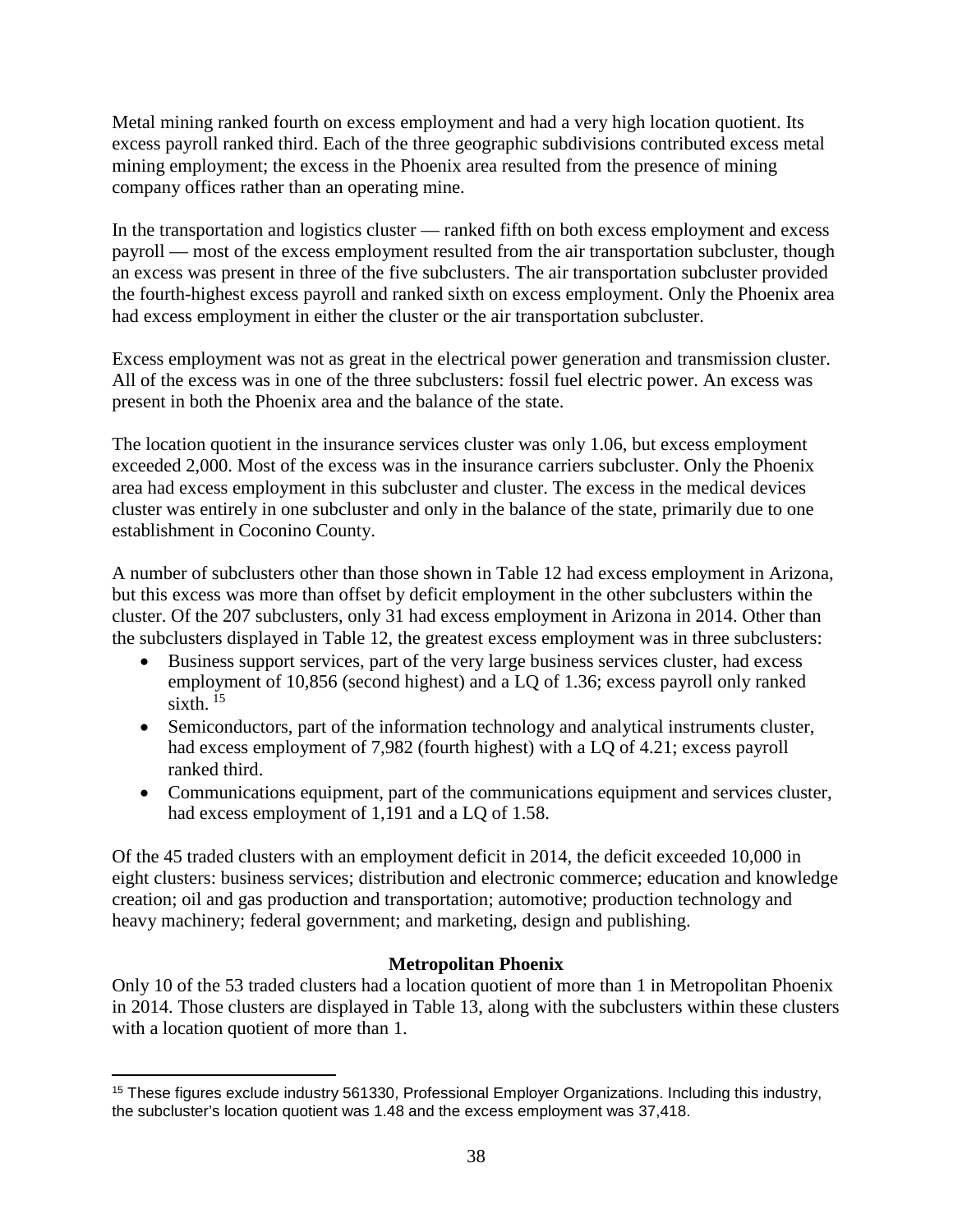# **TABLE 13 TRADED CLUSTERS WITH EXCESS EMPLOYMENT IN METROPOLITAN PHOENIX IN 2014**

|                                                            | <b>Payroll</b>  |         |          |                |
|------------------------------------------------------------|-----------------|---------|----------|----------------|
|                                                            | Per             |         |          | <b>Excess</b>  |
| <b>Cluster</b>                                             | <b>Employee</b> | Employ- | Location | <b>Employ-</b> |
| Subcluster                                                 | (000)           | ment    | Quotient | ment           |
| <b>Financial Services</b>                                  | \$86            | 43,361  | 1.66     | 17,214         |
| <b>Credit Intermediation</b>                               | 76              | 30,695  | 2.42     | 17,999         |
| Securities Brokers, Dealers, and Exchanges                 | 118             | 7,171   | 1.17     | 1,029          |
| <b>Transportation and Logistics</b>                        | 63              | 33,537  | 1.50     | 11,206         |
| Air Transportation                                         | 82              | 17,809  | 2.26     | 9,925          |
| Trucking                                                   | 41              | 11,132  | 1.26     | 2,284          |
| <b>Bus Transportation</b>                                  | 28              | 1,280   | 1.97     | 632            |
| <b>Specialty Air Transportation</b>                        | 59              | 468     | 1.01     | $\overline{7}$ |
| <b>Insurance Services</b>                                  | 79              | 27,228  | 1.30     | 6,351          |
| <b>Insurance Carriers</b>                                  | 80              | 25,913  | 1.32     | 6,235          |
| <b>Reinsurance Carriers</b>                                | 62              | 505     | 2.60     | 310            |
| <b>Aerospace Vehicles and Defense</b>                      | 103             | 12,928  | 1.76     | 5,575          |
| Aircraft                                                   | 95              | 7,625   | 1.59     | 2,838          |
| Search and Navigation Equipment                            | 102             | 3,519   | 2.02     | 1,780          |
| Missiles and Space Vehicles                                | 142             | 1,784   | 2.16     | 956            |
| <b>Hospitality and Tourism</b>                             | 44              | 46,972  | 1.10     | 4,065          |
| <b>Tourism-Related Services</b>                            | 72              | 3,565   | 2.42     | 5,031          |
| <b>Gambling Facilities</b>                                 | 45              | 3,585   | 1.69     | 1,466          |
| <b>Accommodation and Related Services</b>                  | 29              | 28,042  | 1.02     | 618            |
| <b>Spectator Sports</b>                                    | 203             | 1,917   | 1.09     | 151            |
| <b>Information Technology &amp; Analytical Instruments</b> | 103             | 18,007  | 1.23     | 3,398          |
| Semiconductors                                             | 127             | 10,300  | 6.27     | 8,657          |
| <b>Electronic Components</b>                               | 43              | 2,530   | 1.10     | 224            |
| <b>Computers and Peripherals</b>                           | 68              | 732     | 1.09     | 63             |
| <b>Electrical Power Generation and Transmission</b>        | 141             | 4,251   | 2.05     | 2,174          |
| <b>Fossil Fuel Electric Power</b>                          | 142             | 4,147   | 3.93     | 3,092          |
| <b>Communications Equipment and Services</b>               | 91              | 7,371   | 1.26     | 1,526          |
| <b>Communications Equipment</b>                            | 99              | 3,120   | 2.30     | 1,761          |
| <b>Metal Mining*</b>                                       | 79              | 960     | 1.52     | 329            |
| <b>Furniture</b>                                           | 28              | 4,717   | 1.04     | 183            |
| <b>Household Furniture</b>                                 | 26              | 2,141   | 1.26     | 438            |
| Mobile Homes                                               | 28              | 864     | 2.79     | 554            |

Note: Only those subclusters with excess employment are shown. Thus, employment and excess employment in the displayed subclusters may not sum to the cluster total.

\* This cluster does not have any subclusters.

Sources: U.S. Department of Commerce, Census Bureau, *County Business Patterns* (nonfarm, privatesector employment) and U.S. Department of Commerce, Bureau of Economic Analysis (farm and government employment). Cluster definitions are from the Institute for Strategy and Competitiveness, Harvard Business School. The location quotients and excess employment were calculated using per capita employment. The population estimate for the nation came from the U.S. Department of Commerce, Census Bureau. The population estimates for Arizona and its subregions came from the Arizona Department of Administration, Office of Employment and Population Statistics.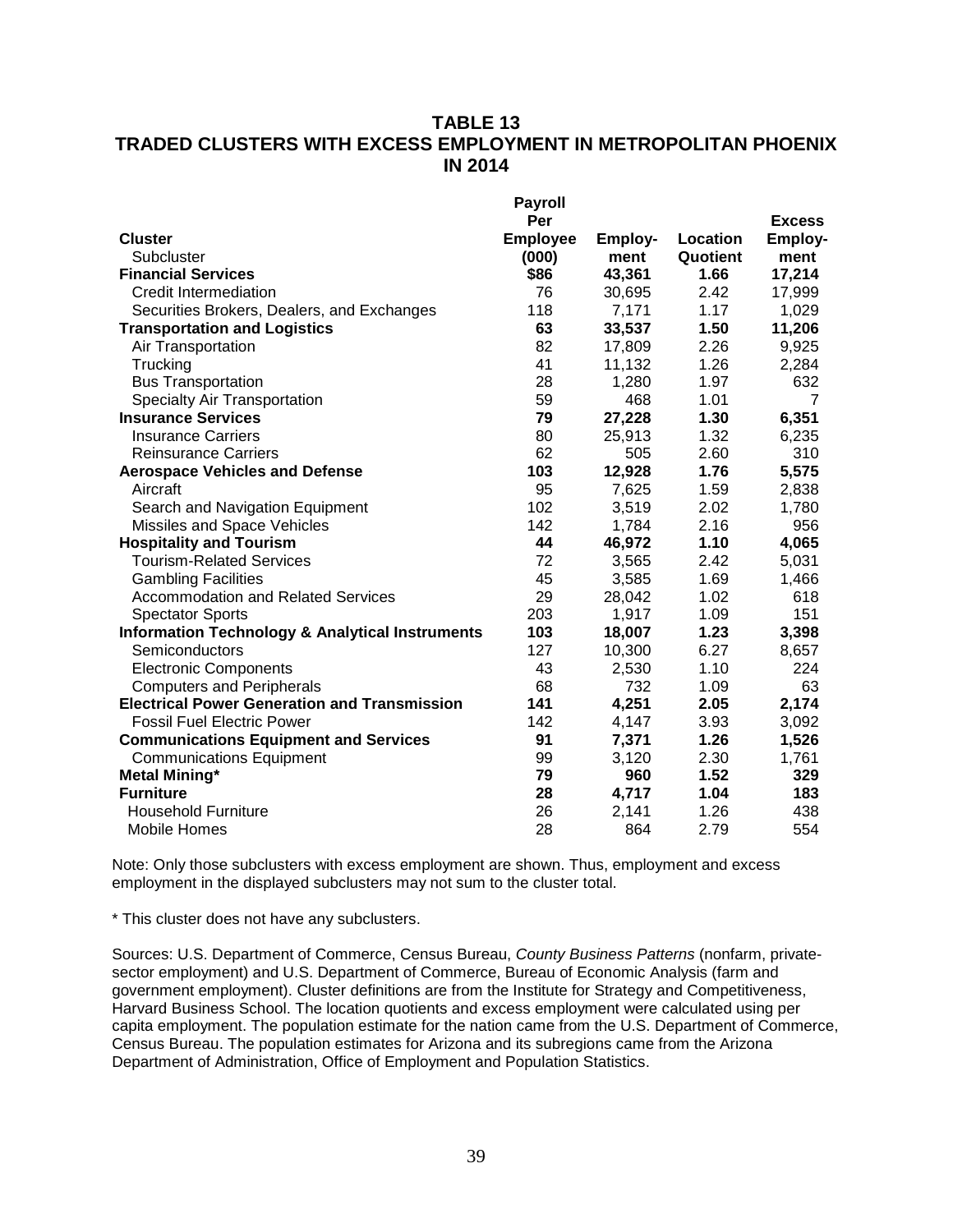The financial services cluster provided the most excess employment and excess payroll in the Phoenix area in 2014. Most of the excess was in the credit intermediation subcluster, which ranked first among subclusters on both excess employment and excess payroll. A relatively large deficit was present in the financial investment activities subcluster.

The next-highest excess employment and excess payroll was in the transportation and logistics cluster, with most of the excess in the air transportation subcluster, which ranked second on excess employment and third on excess payroll. An excess also was present in three of the other four subclusters, but a relatively large deficit was present in the ground transportation support activities subcluster.

Insurance services provided the third-highest amount of excess employment and ranked fourth on excess payroll, mostly due to the insurance carriers subcluster, which ranked fourth on both excess employment and excess payroll. A small excess also was present in the reinsurance carriers subcluster.

The aerospace vehicles and defense cluster ranked fourth on excess employment and third on excess payroll, with each of its three subclusters contributing excesses. The aircraft and search and navigation equipment subclusters each ranked among the top 10 on excess payroll.

The hospitality and tourism cluster ranked fifth on excess employment and sixth on excess payroll. An excess was present in four of its seven subclusters, led by tourism-related services, which ranked in the top 10 on both excess employment and excess payroll. Relatively large deficits were present in the other tourism attractions and amusement parks and arcades subclusters.

Information technology and analytical instruments ranked sixth on excess employment and fifth on excess payroll. Three of its eight subclusters had an excess, but most of the excess was in the semiconductors subcluster, which had a high location quotient and ranked third on excess employment and second on excess payroll. Sizable employment deficits existed in the software publishing and process and laboratory instruments subclusters.

As seen in Table 13, lesser amounts of excess employment were present in the electrical power generation and transmission; communications equipment and services; metal mining; and furniture clusters. The only cluster with an employment deficit exceeding 10,000 was federal government.

A number of subclusters other than those shown in Table 13 provided excess employment, but the excess was more than offset by deficit employment in the other subclusters within the cluster. Of the 207 subclusters, 43 had excess employment in Metro Phoenix in 2014. Other than the subclusters displayed in Table 13, the greatest excess employment was in three subclusters:

- Business support services, excluding professional employer organizations, had a LQ of 1.19 and excess employment of 3,839, sixth highest. It is part of the large business services cluster.
- Warehousing and storage had a LQ of 1.29 and excess employment of 3,010, eighth highest. It is one of many subclusters in the distribution and electronic commerce cluster.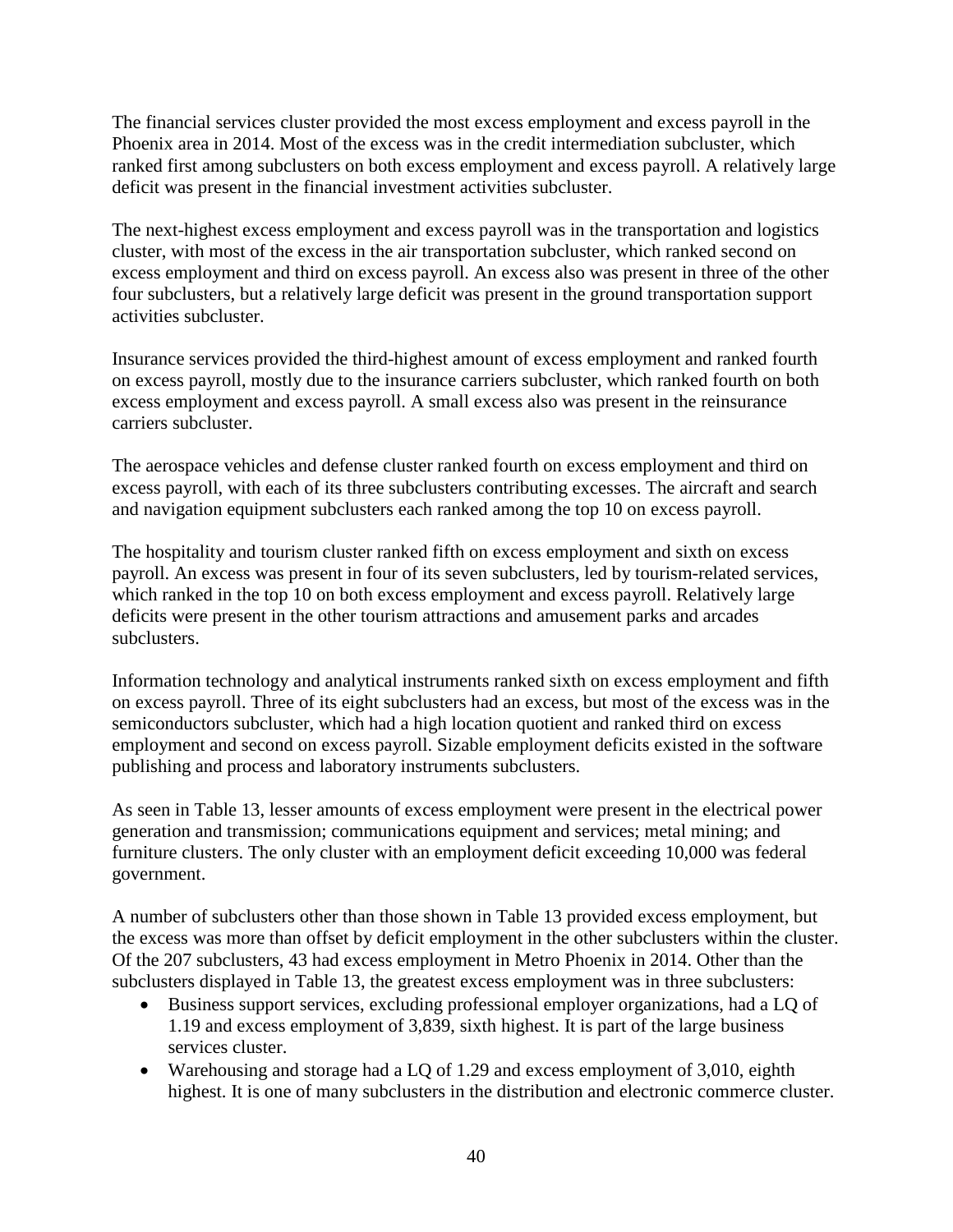• Electronic and catalog shopping had a LQ of 1.52 and excess employment of 2,870, 10th highest. It ranked eighth on excess payroll. It too is part of the distribution and electronic commerce cluster.

#### **Metropolitan Tucson**

Only five of the 53 traded clusters had a location quotient of more than 1 in Metropolitan Tucson in 2014. Those clusters are displayed in Table 14, along with the subclusters within these clusters with a location quotient of more than 1.

The aerospace vehicles and defense cluster was Metro Tucson's most important economic activity in 2014, contributing the most excess employment and excess payroll, and having a high location quotient. Two of its three subclusters contributed excess employment, though most of it was in missiles and space vehicles, which had an extremely high LQ and provided the most excess employment and excess payroll of any subcluster. Search and navigation equipment ranked in the top 10 on both excesses.

The federal government provided the second-most excess employment and excess payroll, followed by metal mining, which had a very high LQ. The hospitality and tourism cluster ranked fourth on excess employment and fifth on excess payroll. All of its excess was in just one of its seven subclusters, accommodation and related services, which ranked third on excess

#### **TABLE 14 TRADED CLUSTERS WITH EXCESS EMPLOYMENT IN METROPOLITAN TUCSON IN 2014**

|                                           | <b>Payroll Per</b> |         |          | <b>Excess</b>  |
|-------------------------------------------|--------------------|---------|----------|----------------|
| <b>Cluster</b>                            | <b>Employee</b>    | Employ- | Location | <b>Employ-</b> |
| Subcluster                                | (000)              | ment    | Quotient | ment           |
| <b>Aerospace Vehicles and Defense</b>     | \$108              | 9,716   | 5.78     | 8,035          |
| Missiles and Space Vehicles               | 114                | 8.472   | 44.77    | 8,283          |
| Search and Navigation Equipment           | 66                 | 945     | 2.38     | 547            |
| <b>Federal Government*</b>                | 64                 | 20,898  | 1.39     | 5,827          |
| <b>Metal Mining*</b>                      | 78                 | 2,318   | 16.06    | 2,174          |
| <b>Hospitality and Tourism</b>            | 26                 | 11,205  | 1.14     | 1,395          |
| <b>Accommodation and Related Services</b> | 26                 | 9,119   | 1.45     | 2,849          |
| <b>Biopharmaceuticals</b>                 | 192                | 1,262   | 1.69     | 517            |
| <b>Diagnostic Substances</b>              | 192                | 1.260   | 15.69    | 1,180          |

Note: Only those subclusters with excess employment are shown. Thus, employment and excess employment in the displayed subclusters may not sum to the cluster total.

\* This cluster does not have any subclusters.

Sources: U.S. Department of Commerce, Census Bureau, *County Business Patterns* (nonfarm, privatesector employment) and U.S. Department of Commerce, Bureau of Economic Analysis (farm and government employment). Cluster definitions are from the Institute for Strategy and Competitiveness, Harvard Business School. The location quotients and excess employment were calculated using per capita employment. The population estimate for the nation came from the U.S. Department of Commerce, Census Bureau. The population estimates for Arizona and its subregions came from the Arizona Department of Administration, Office of Employment and Population Statistics.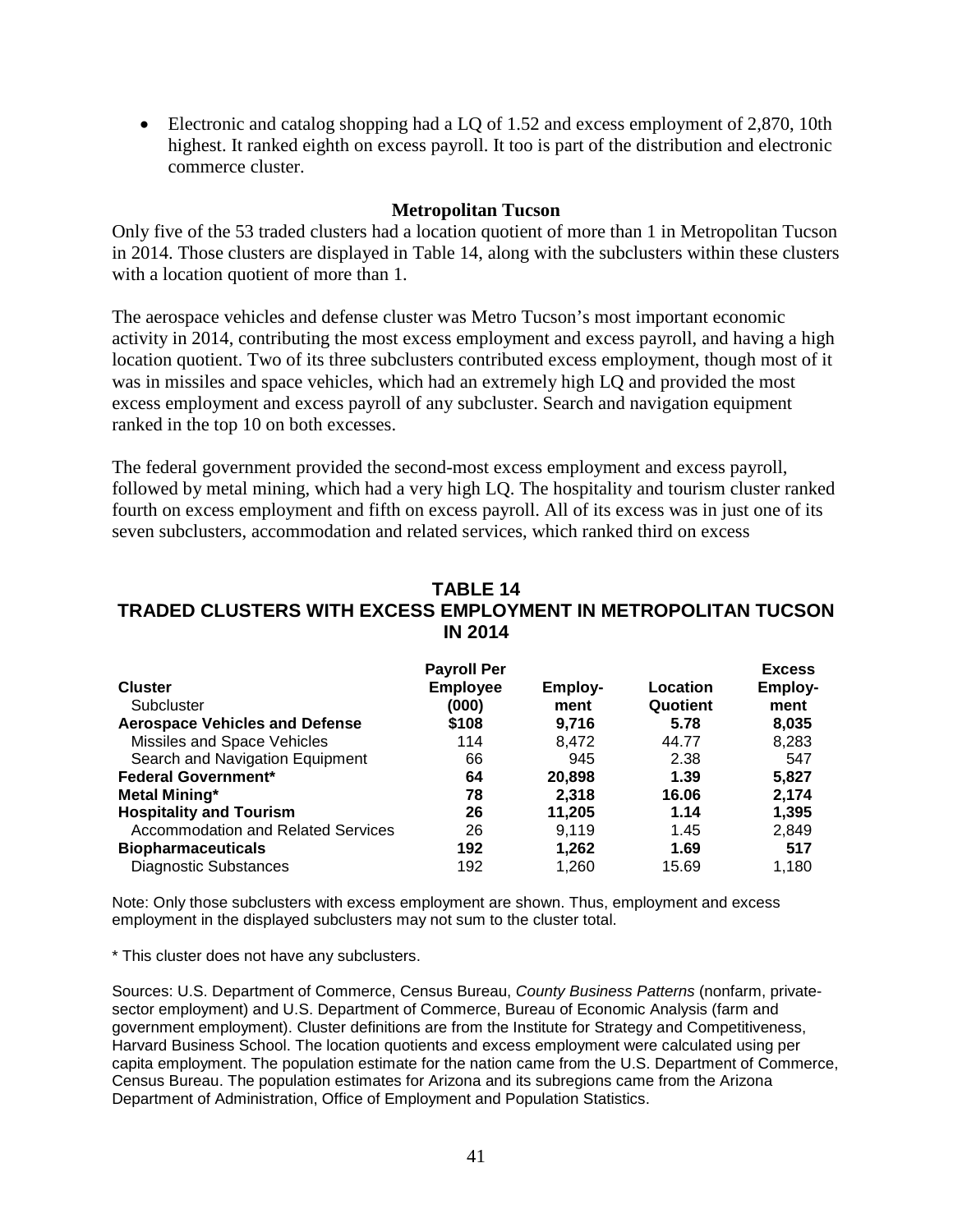employment and fourth on excess payroll. The biopharmaceuticals cluster also provided excess employment, entirely in one of its three subclusters. The diagnostic substances subcluster had a very high location quotient and ranked fourth on excess employment and second on excess payroll.

Three clusters had an employment deficit of more than 5,000: distribution and electronic commerce; business services; and education and knowledge creation.

Subclusters other than those shown in Table 14 had excess employment, but this excess was more than offset by deficit employment in the other subclusters within the cluster. Of the 207 subclusters, only 19 had excess employment in Metro Tucson in 2014. Other than the subclusters displayed in Table 14, the greatest excess employment was in three subclusters:

- Business support services, excluding professional employer organizations, had a LQ of 2.21 and excess employment of 5,576, second highest. It ranked third on excess payroll.
- Software publishing, part of the information technology and analytical instruments cluster, had a LQ of 1.51 and excess employment of 707. It ranked fifth on both excess employment and excess payroll.
- Professional organizations, part of the education and knowledge creation cluster, had a LQ of 3.04 and excess employment of 552, sixth highest. It ranked seventh on excess payroll.

State government, though not categorized as a traded activity in this study, also is an important driver of the Tucson area economy, in large part related to the University of Arizona. The location quotient for state government was 1.68 in 2014, with excess employment of 11,355.

# **Balance of the State**

Only 10 of the 53 traded clusters had a location quotient of more than 1 in the balance of Arizona in 2014. Those clusters are displayed in Table 15, along with the subclusters within these clusters with a location quotient of more than 1.

The federal government cluster provided the most excess employment and excess payroll in the balance of the state in 2014. Metal mining ranked second on each measure, with an extremely high location quotient. Farming ranked third on excess employment and fourth on excess payroll. Hospitality and tourism ranked fourth on excess employment and fifth on excess payroll, with excesses in four of the seven subclusters. The accommodation and related services subcluster which had the most excess employment among subclusters and ranked second on excess payroll — was responsible for most of the cluster's excess.

The medical devices cluster, which had a high LQ, provided the fifth-most excess employment and ranked third on excess payroll, with its surgical and dental instruments and supplies subcluster placing second on excess employment and first on excess payroll. The excesses were smaller in the construction products and services cluster, with excesses in two of the five subclusters. The construction subcluster ranked third on excess employment and fourth on excess payroll. Lesser excesses were present in the agricultural inputs and services; electrical power generation and transmission; nonmetal mining; and coal mining clusters. The fossil fuel electric power subcluster ranked third on excess payroll but only seventh on excess employment.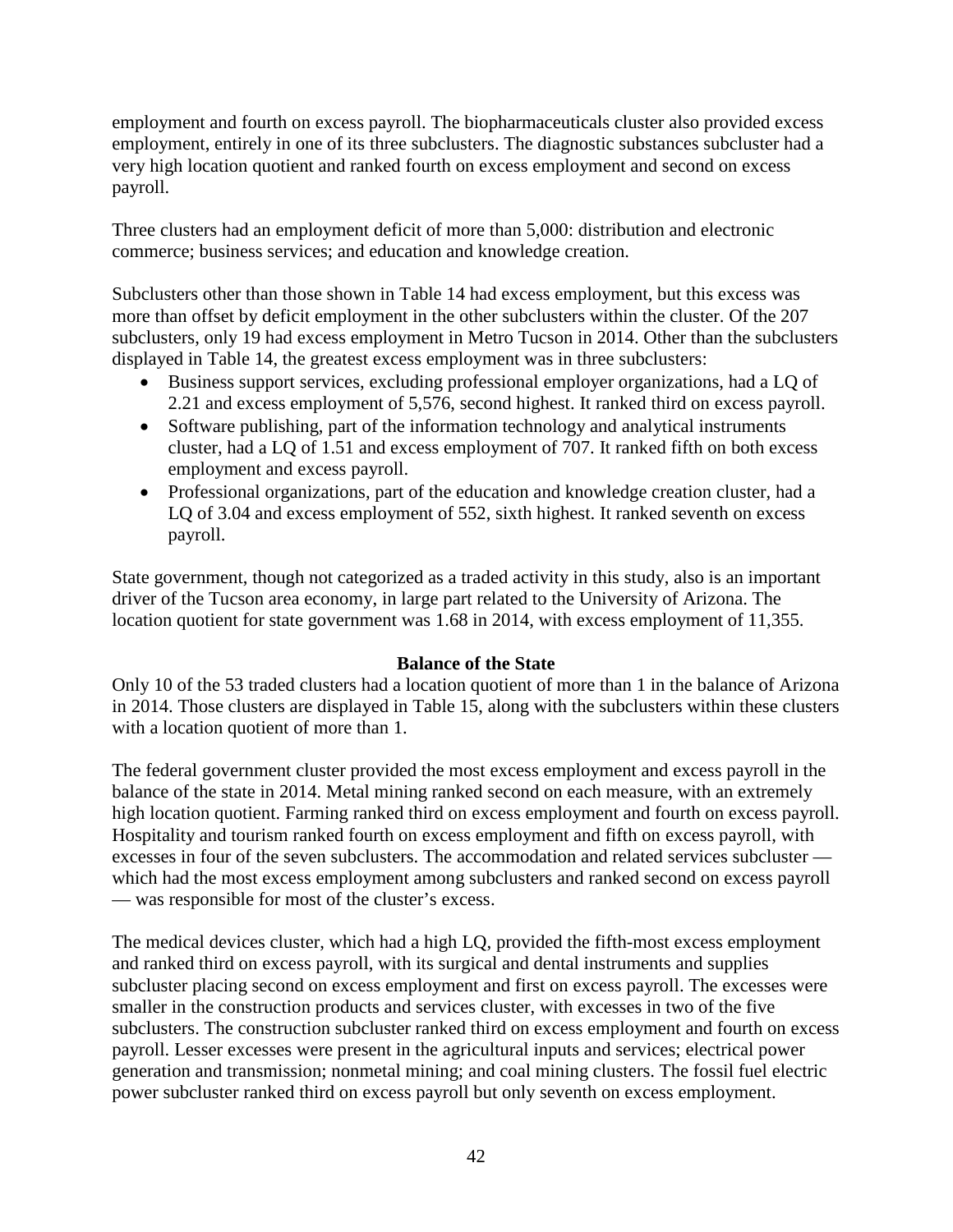### **TABLE 15 TRADED CLUSTERS WITH EXCESS EMPLOYMENT IN THE BALANCE OF ARIZONA IN 2014**

|                                                     | <b>Payroll</b>  |         |          |                |
|-----------------------------------------------------|-----------------|---------|----------|----------------|
|                                                     | Per             |         |          | <b>Excess</b>  |
| <b>Cluster</b>                                      | <b>Employee</b> | Employ- | Location | <b>Employ-</b> |
| Subcluster                                          | (000)           | ment    | Quotient | ment           |
| <b>Federal Government*</b>                          | \$64            | 31,287  | 1.67     | 12,505         |
| Farm <sup>*</sup>                                   | 28              | 20,567  | 1.98     | 10,164         |
| <b>Metal Mining*</b>                                | 91              | 6,585   | 36.60    | 6,405          |
| <b>Hospitality and Tourism</b>                      | 21              | 16,708  | 1.37     | 4,482          |
| <b>Accommodation and Related Services</b>           | 21              | 12,151  | 1.56     | 4,336          |
| <b>Gambling Facilities</b>                          | 24              | 1,168   | 1.93     | 564            |
| <b>Other Tourism Attractions</b>                    | 18              | 1,410   | 1.49     | 460            |
| <b>Tourism-Related Services</b>                     | 28              | 1,316   | 1.31     | 309            |
| <b>Medical Devices</b>                              | 65              | 3,746   | 3.75     | 2,746          |
| Surgical and Dental Instruments and Supplies        | 65              | 3,716   | 4.41     | 2,873          |
| <b>Construction Products and Services</b>           | 48              | 4,449   | 1.40     | 1,272          |
| Construction                                        | 50              | 3,623   | 1.69     | 1,475          |
| Water, Sewage and Other Systems                     | 39              | 479     | 3.36     | 336            |
| <b>Agricultural Inputs and Services</b>             | 42              | 787     | 2.05     | 403            |
| <b>Agricultural Services</b>                        | 35              | 615     | 2.30     | 347            |
| Fertilizers                                         | 84              | 114     | 2.19     | 62             |
| <b>Electrical Power Generation and Transmission</b> | 138             | 916     | 1.55     | 324            |
| <b>Fossil Fuel Electric Power</b>                   | 138             | 853     | 2.84     | 552            |
| <b>Electric Power Transmission</b>                  | 141             | 53      | 1.04     | 2              |
| <b>Nonmetal Mining*</b>                             | 40              | 504     | 1.56     | 181            |
| Coal Mining*                                        | 89              | 373     | 1.14     | 47             |

Note: Only those subclusters with excess employment are shown. Thus, employment and excess employment in the displayed subclusters may not sum to the cluster total.

\* This cluster does not have any subclusters.

Sources: U.S. Department of Commerce, Census Bureau, *County Business Patterns* (nonfarm, privatesector employment) and U.S. Department of Commerce, Bureau of Economic Analysis (farm and government employment). Cluster definitions are from the Institute for Strategy and Competitiveness, Harvard Business School. The location quotients and excess employment were calculated using per capita employment. The population estimate for the nation came from the U.S. Department of Commerce, Census Bureau. The population estimates for Arizona and its subregions came from the Arizona Department of Administration, Office of Employment and Population Statistics.

Four clusters had an employment deficit of more than 5,000: business services; distribution and electronic commerce; education and knowledge creation; and financial services.

A number of subclusters other than those shown in Table 15 had excess employment, but this excess was more than offset by deficit employment in the other subclusters within the cluster. Of the 207 subclusters, 28 had excess employment in the balance of the state in 2014. Other than the subclusters displayed in Table 15, the greatest excess employment was in business support services, excluding professional employer organizations, which had a LQ of 1.25 and ranked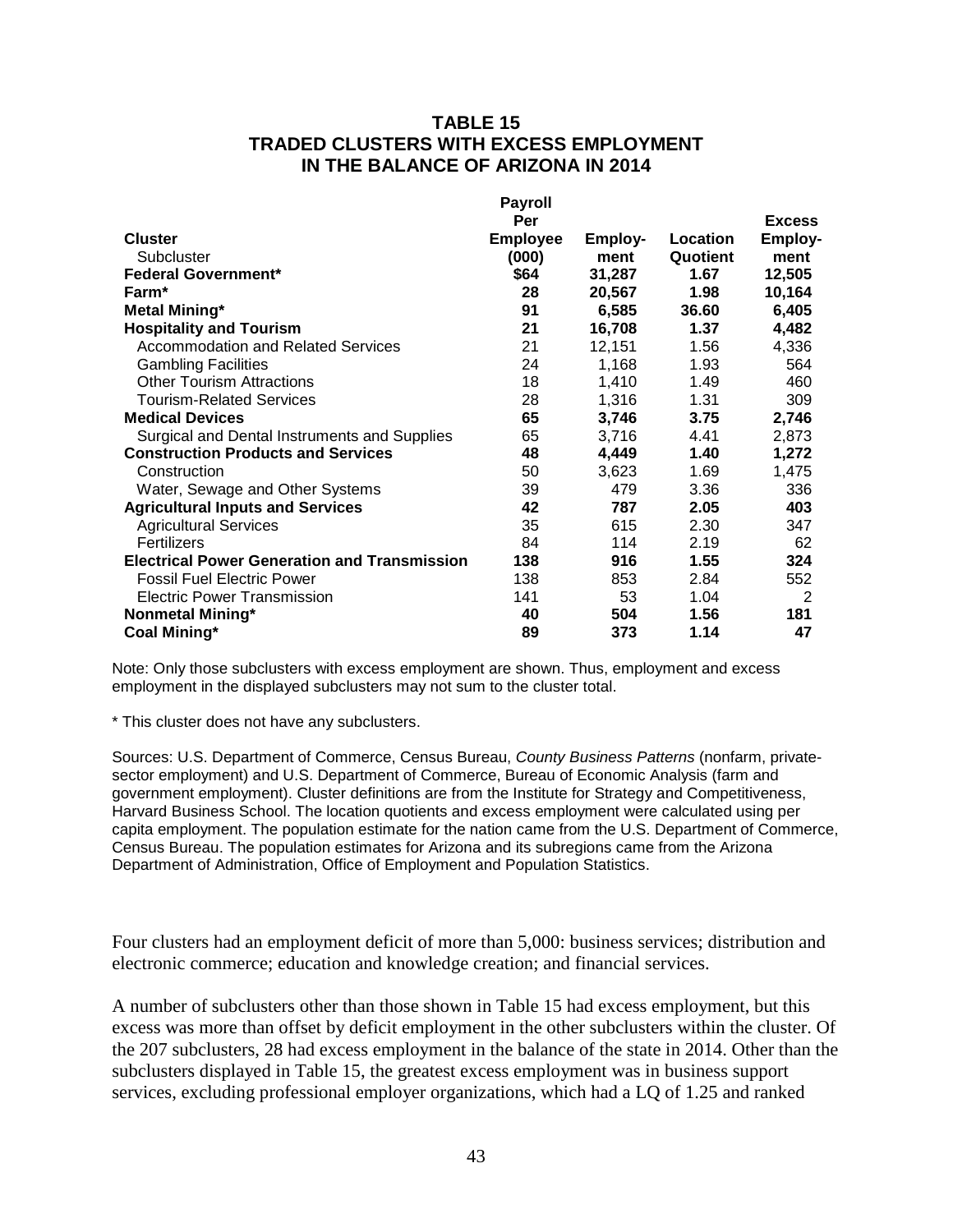fourth on excess employment and fifth on excess payroll. The specialty foods and ingredients subcluster, part of the food processing and manufacturing cluster, had a LQ of 2.34 and ranked fifth on excess employment and sixth on excess payroll.

The balance of the state consists of a multitude of local economies, the structure of which varies substantially. For example, nearly all of the activity in the medical devices cluster is located in Flagstaff. Metal mining is restricted to certain locations, where it generally is the dominant economic activity. In some communities, farming is the dominant activity, while in other locales farming may hardly be present. Some of the other leading clusters in the balance of the state, such as hospitality and tourism, are more widespread, but still may range from barely present to being the dominant activity.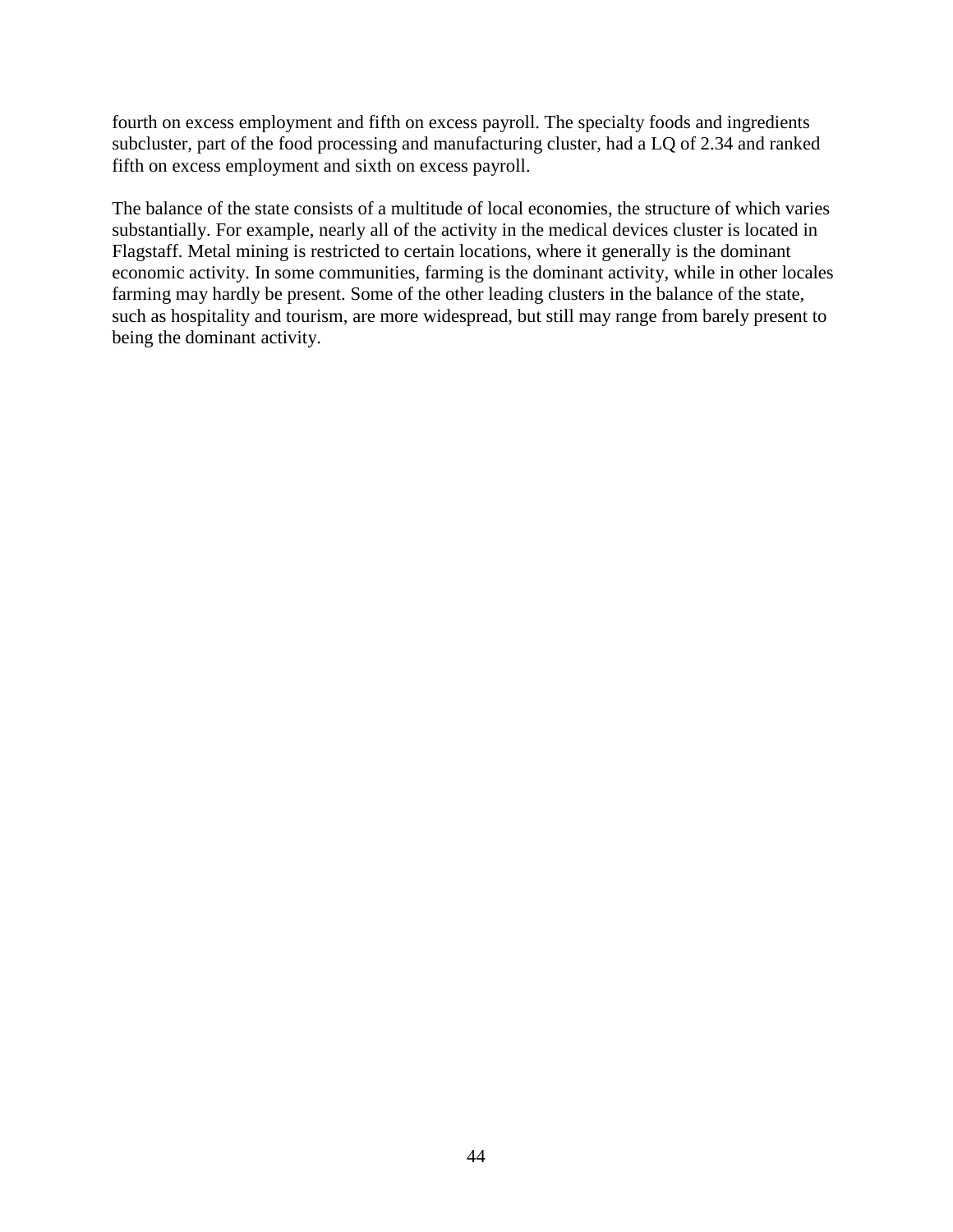### **CHANGES IN THE ECONOMIC BASE BETWEEN 2004 AND 2014**

Economic base studies for the state and counties previously were produced by the Seidman Research Institute for the Arizona Department of Commerce using 1999 and 2004 data. For Arizona, data also are available for 2001, when base studies by community were produced. In addition, a base study using 2009 data was produced for Arizona, Metro Phoenix, Metro Tucson, and the balance of the state.[16](#page-46-0) Because some industries are highly cyclical, analyses of the change in the economic base over time are best performed using comparable years of two economic cycles. 2004 provides the best comparison to 2014: each was an expansionary year, coming before the peak growth rates of each economic cycle.

Employment growth between 2004 and 2014 was relatively modest, negatively affected by the deep and long recession that lasted from the end of 2007 into 2010. Based on the BEA's figures for wage and salary employment, the 10-year increase was only 5.3 percent nationally. Arizona and Metro Phoenix outpaced the nation, though by relatively small differentials. The percent changes in Metro Tucson and the balance of the state were less than the national average.

In the rest of this section, the change in employment is not examined. Instead, the emphasis is on the change in excess employment, calculated from per capita employment in Arizona and the nation.

Including all economic activities, employment per 1,000 residents declined between 2004 and 2014 in Arizona and in the nation. The decrease in Arizona was greater, with the location quotient falling from 0.909 to 0.885. The deficit in employment went from -247,000 to -352,000.

The traded cluster share of total employment rose marginally in Arizona between 2004 and 2014, from 31.8-to-32.0 percent, while the national share dropped a bit from 34.3-to-33.8 percent. The traded cluster location quotient for Arizona slipped a little, from 0.843 to 0.838, while the local cluster LQ dropped from 0.944 to 0.908. The employment deficit enlarged by 13 percent in the traded clusters but burgeoned 85 percent in the local clusters.

In order to compare the state's three geographic subregions, industry 561330 (professional employer organizations) was excluded from the 2014 and 2004 data. The totals are shown in Table 16. Arizona's two large metropolitan areas fared worse than the nation between 2004 and 2014, with declines in the total and traded cluster location quotients and a larger decrease in the traded cluster share of total employment. In contrast, in the balance of Arizona, the traded cluster strengthened, with an increase in the traded sector location quotient and a gain in the traded cluster share of employment. The share in the balance of state went from below the shares for the two large metro areas in 2004 to above the Metro Tucson share, and close to the Metro Phoenix share, in 2014.

Between 2004 and 2014, the composition of the traded clusters shifted considerably in Arizona. Declines in some traded clusters were mostly offset by gains in other traded clusters.

<span id="page-46-0"></span> $\overline{a}$ <sup>16</sup> See the June 2012 report "The Economic Base of Arizona, Metropolitan Phoenix, Metropolitan Tucson, the Balance of the State, and Chandler" at [https://wpcarey.asu.edu/sites/default/files/uploads/center](https://wpcarey.asu.edu/sites/default/files/uploads/center-competitiveness-and-prosperity-research/basestudy6-12.pdf)[competitiveness-and-prosperity-research/basestudy6-12.pdf.](https://wpcarey.asu.edu/sites/default/files/uploads/center-competitiveness-and-prosperity-research/basestudy6-12.pdf)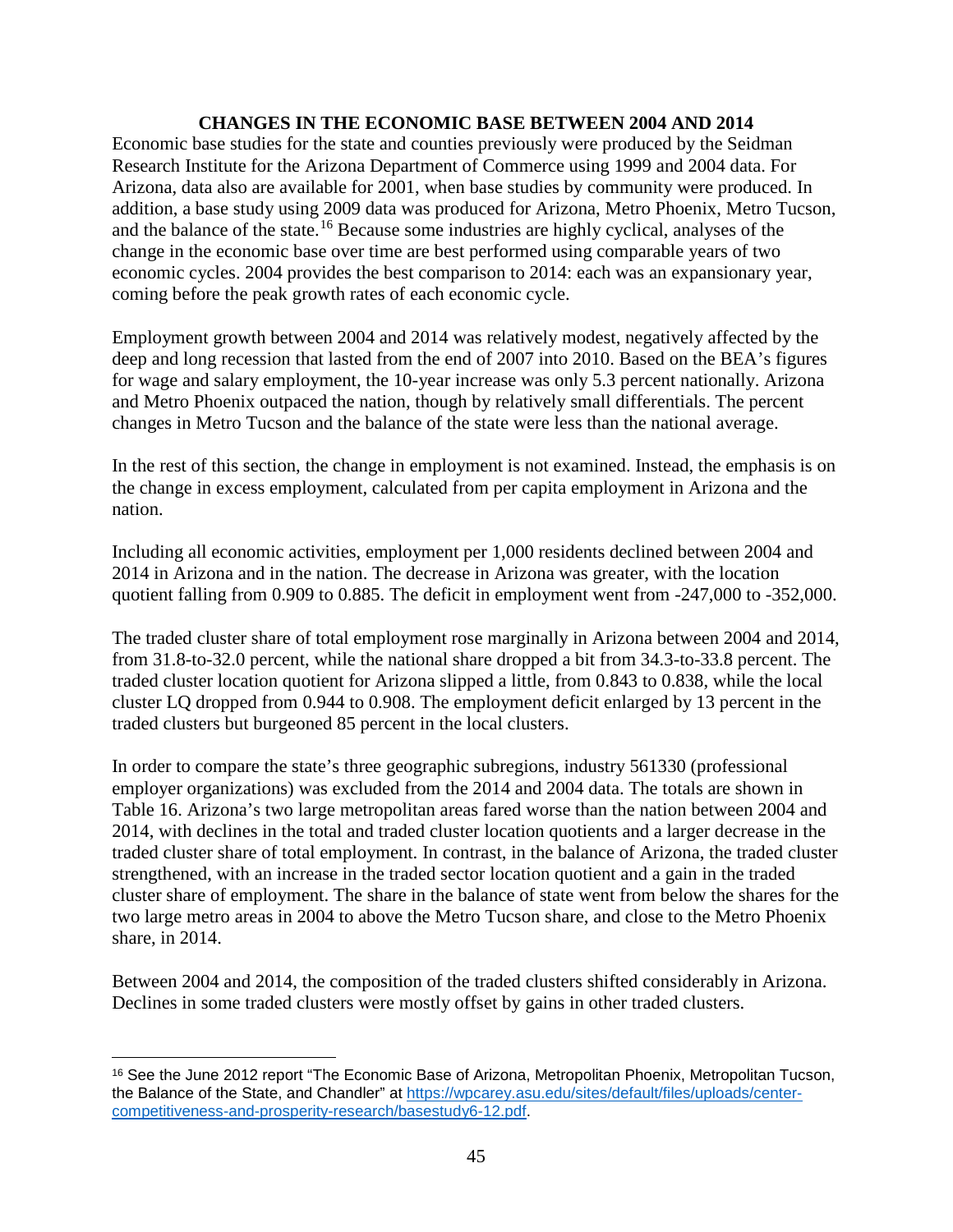### **TABLE 16 CHANGE IN BASE STUDY TOTALS BETWEEN 2004 AND 2014\***

|                                       | <b>United</b><br><b>States</b> | Arizona    | <b>Metro</b><br><b>Phoenix</b> | <b>Metro</b><br><b>Tucson</b> | <b>Balance</b><br>of State |
|---------------------------------------|--------------------------------|------------|--------------------------------|-------------------------------|----------------------------|
| <b>Employment Per 1,000 Residents</b> |                                |            |                                |                               |                            |
| Total                                 | $-21.1$                        | $-32.4$    | $-41.1$                        | $-36.2$                       | $-5.3$                     |
| Traded                                | $-10.8$                        | $-11.7$    | $-17.4$                        | $-17.5$                       | 9.3                        |
| Local                                 | $-10.3$                        | $-20.6$    | $-23.7$                        | $-18.6$                       | $-14.6$                    |
| Traded Share (%)                      | $-0.8$                         | $-0.5$     | $-1.0$                         | $-1.8$                        | 3.2                        |
| <b>Location Quotient</b>              |                                |            |                                |                               |                            |
| Total                                 |                                | $-0.029$   | $-0.046$                       | $-0.038$                      | 0.021                      |
| Traded                                |                                | $-0.019$   | $-0.051$                       | $-0.064$                      | 0.104                      |
| Local                                 |                                | $-0.036$   | $-0.045$                       | $-0.029$                      | $-0.021$                   |
| <b>Excess or Deficit Employment</b>   |                                |            |                                |                               |                            |
| Total                                 |                                | $-118,043$ | $-100.707$                     | $-19,428$                     | 2,090                      |
| Traded                                |                                | $-32,600$  | $-38,682$                      | $-10,324$                     | 16,405                     |
| Local                                 |                                | $-85.444$  | $-62.025$                      | $-9.104$                      | $-14,315$                  |

\* Industry 561330 (professional employer organizations) is excluded. However, the balance of the state still includes some activities placed in the "statewide" designation in *County Business Patterns*.

Sources: U.S. Department of Commerce, Census Bureau, *County Business Patterns* (nonfarm, privatesector employment) and U.S. Department of Commerce, Bureau of Economic Analysis (farm and government employment). Cluster definitions are from the Institute for Strategy and Competitiveness, Harvard Business School. The location quotients and excess employment were calculated using per capita employment. The population estimate for the nation came from the U.S. Department of Commerce, Census Bureau. The population estimates for Arizona and its subregions came from the Arizona Department of Administration, Office of Employment and Population Statistics.

#### **Arizona**

Among the state's largest traded clusters as measured by employment, significant decreases in location quotients occurred between 2004 and 2014 in two high-technology clusters: aerospace vehicles and defense, and information technology and analytical instruments. The hospitality and tourism cluster had the next-largest decline, but it was much smaller in magnitude. The largest gains in location quotients occurred in education and knowledge creation (which still had a LQ considerably below 1 in 2014), financial services, and insurance services.

The traded clusters with the largest changes in excess employment in Arizona between 2004 and 2014 are shown in Table 17. The listing is not restricted to clusters with excess employment (location quotients greater than 1). For example, the largest increase in the excess employment figure was a shrinking of the employment deficit in the education and knowledge creation cluster, which still had a sizable employment deficit in 2014.[17](#page-47-0) The employment deficit narrowed considerably in two of the five subclusters, with nearly all of the improvement occurring in the Phoenix area. The cluster's improvement in excess payroll ranked second.

 $\overline{a}$ 

<span id="page-47-0"></span><sup>&</sup>lt;sup>17</sup> The education portion of this cluster — NAICS sector 61, educational services — only includes privatesector educational institutions.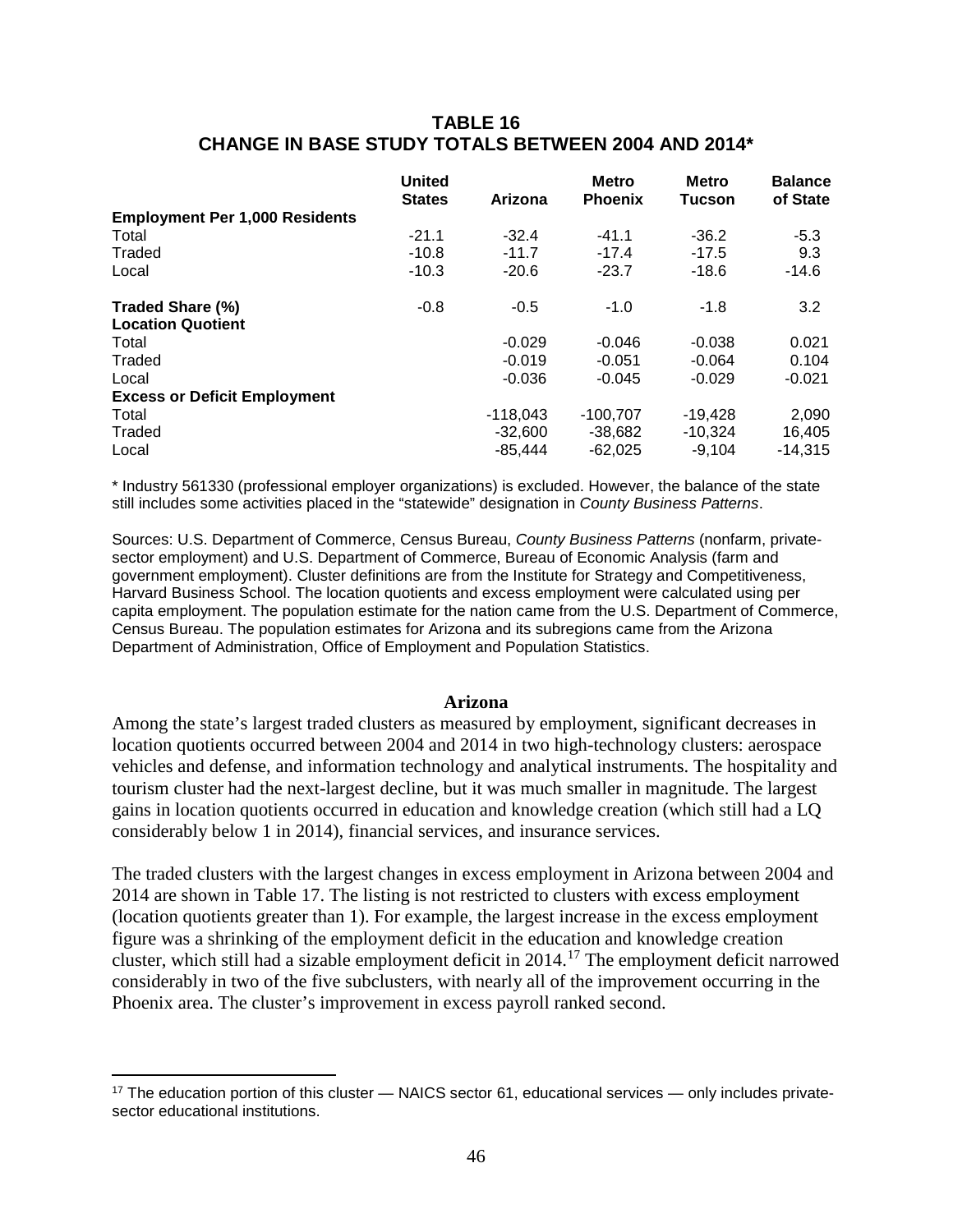# **TABLE 17 EXCESS OR DEFICIT EMPLOYMENT IN TRADED CLUSTERS WITH LARGE CHANGES IN ARIZONA BETWEEN 2004 AND 2014**

|                                                      |           |           |           | 2014 Payroll    |
|------------------------------------------------------|-----------|-----------|-----------|-----------------|
|                                                      |           |           | Change,   | Per             |
| <b>Cluster</b>                                       |           |           | 2004 to   | <b>Employee</b> |
| Subcluster                                           | 2004      | 2014      | 2014      | (000)           |
| Gains                                                |           |           |           |                 |
| <b>Education and Knowledge Creation</b>              | $-28,933$ | $-20,014$ | 8,919     | \$67            |
| Colleges, Universities, & Professional Schools       | $-19,422$ | $-14,411$ | 5,011     | 42              |
| <b>Research Organizations</b>                        | $-7,739$  | $-3,333$  | 4,406     | 146             |
| <b>Financial Services</b>                            | 1,649     | 9,523     | 7,875     | 85              |
| <b>Credit Intermediation</b>                         | 3,831     | 15,372    | 11,541    | 74              |
| <b>Insurance Services</b>                            | $-3,941$  | 2,026     | 5,967     | 77              |
| <b>Insurance Carriers</b>                            | $-3,192$  | 2,302     | 5,494     | 78              |
| <b>Communications Equipment and Services</b>         | $-5,607$  | $-526$    | 5,080     | 87              |
| <b>Communications Equipment</b>                      | $-1,883$  | 1,191     | 3,075     | 97              |
| <b>Communications Services</b>                       | $-3,547$  | $-1,594$  | 1,953     | 81              |
| <b>Metal Mining*</b>                                 | 4,515     | 8,907     | 4,392     | 87              |
| <b>Transportation and Logistics</b>                  | 1,716     | 5,348     | 3,632     | 60              |
| Trucking                                             | $-4,776$  | $-355$    | 4,421     | 40              |
| <b>Textile Manufacturing**</b>                       | $-6,335$  | $-3,099$  | 3,236     | 28              |
| <b>Automotive</b>                                    | $-16,890$ | $-13,940$ | 2,950     | 54              |
| <b>Automotive Parts</b>                              | $-6,720$  | $-5,086$  | 1,635     | 55              |
| Apparel**                                            | $-4,496$  | $-1,943$  | 2,554     | 25              |
| <b>Medical Devices</b>                               | $-1,403$  | 892       | 2,295     | 62              |
| Surgical and Dental Instruments and Supplies         | $-792$    | 1,473     | 2,264     | 61              |
| <b>Losses</b>                                        |           |           |           |                 |
| <b>Business Services***</b>                          | 5,309     | $-29,049$ | $-34,358$ | 57              |
| <b>Corporate Headquarters</b>                        | 3,556     | $-19,762$ | $-23,318$ | 89              |
| <b>Computer Services</b>                             | $-3,282$  | $-10,830$ | $-7,548$  | 80              |
| <b>Employment Placement Services</b>                 | 46        | $-3,731$  | $-3,777$  | 50              |
| <b>Architectural and Drafting Services</b>           | 723       | $-835$    | $-1,558$  | 57              |
| <b>Distribution and Electronic Commerce</b>          | $-17,527$ | $-27,084$ | $-9,557$  | 61              |
| Wholesale of Prof Equipment & Supplies               | 723       | $-2,760$  | $-3,483$  | 78              |
| Wholesale of Electrical and Electronic Goods         | 1,597     | $-409$    | $-2,006$  | 85              |
| <b>Hospitality and Tourism</b>                       | 18,688    | 9,942     | $-8,746$  | 36              |
| <b>Gambling Facilities</b>                           | 5,800     | 1,904     | $-3,896$  | 39              |
| <b>Accommodation and Related Services</b>            | 10,268    | 7,803     | $-2,465$  | 29              |
| <b>Information Tech &amp; Analytical Instruments</b> | 7,352     | $-548$    | $-7,899$  | 98              |
| <b>Electronic Components</b>                         | 2,617     | $-719$    | $-3,336$  | 42              |
| <b>Software Publishers</b>                           | $-1,221$  | $-4,185$  | $-2,964$  | 95              |
| Process and Laboratory Instruments                   | $-347$    | $-2,270$  | $-1,924$  | 58              |
| Oil and Gas Production and Transportation            | $-7,383$  | $-14,481$ | $-7,098$  | 98              |
| Support Activities for Oil and Gas Operations        | $-2,482$  | $-6,536$  | $-4,054$  | 58              |
| <b>Aerospace Vehicles and Defense</b>                | 18,595    | 11,950    | $-6,645$  | 104             |
| Aircraft                                             | 5,475     | 878       | $-4,597$  | 91              |
| Missiles and Space Vehicles                          | 10,970    | 9,003     | $-1,966$  | 119             |
| <b>Federal Government*</b>                           | $-9,736$  | $-12,388$ | $-2,652$  | 61              |
| <b>Performing Arts</b>                               | 225       | $-2,317$  | $-2,542$  | 23              |
| <b>Promoters and Managers</b>                        | 913       | $-1,414$  | $-2,327$  | 21              |
| Video Production and Distribution*                   | $-2,462$  | $-4,631$  | $-2,169$  | 40              |
|                                                      |           |           |           |                 |

(continued)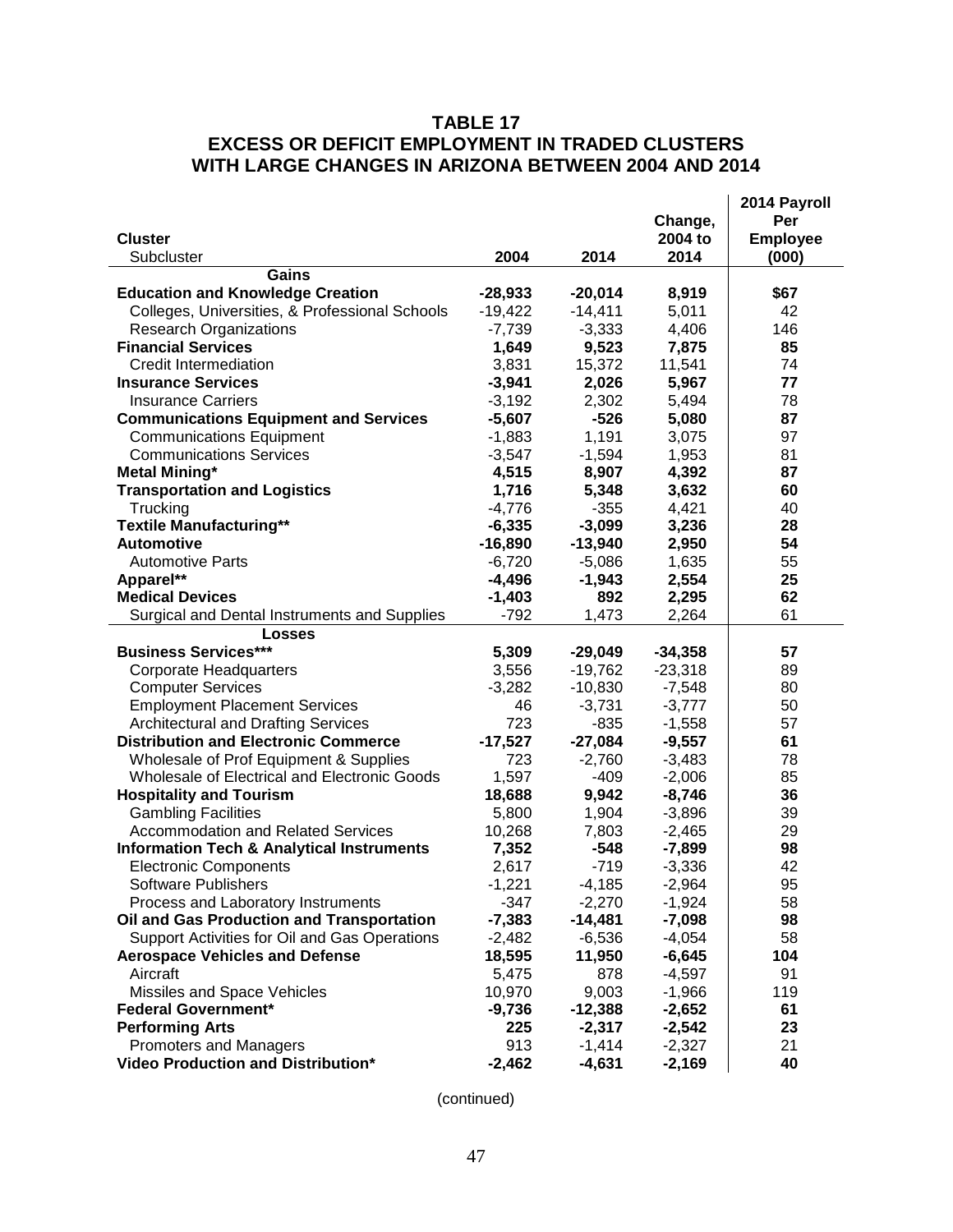# **TABLE 17 (continued)**

Note: Only those subclusters with large changes in excess employment are shown. Thus, excess employment in the displayed subclusters may not sum to the cluster total.

- \* This cluster does not have any subclusters.
- \*\* None of the subclusters experienced a large change.
- \*\*\* Industry 561330, professional employer organizations, is excluded.

Sources: U.S. Department of Commerce, Census Bureau, *County Business Patterns* (nonfarm, privatesector employment) and U.S. Department of Commerce, Bureau of Economic Analysis (farm and government employment). Cluster definitions are from the Institute for Strategy and Competitiveness, Harvard Business School. The location quotients and excess employment were calculated using per capita employment. The population estimate for the nation came from the U.S. Department of Commerce, Census Bureau. The population estimates for Arizona and its subregions came from the Arizona Department of Administration, Office of Employment and Population Statistics.

Of those clusters with excess employment in 2014, the largest gains occurred in financial services, which ranked second overall on the improvement in excess employment and first on excess payroll. The gain was entirely in the credit intermediation subcluster, which posted an especially large increase. Each of the three subregions experienced a sizable gain, though only the Phoenix area had excess employment in 2014. In contrast, the deficit enlarged in the financial investments activity subcluster in each of the subregions; the deficit in the securities subcluster also grew due to a reduction in excess employment in the Phoenix area.

In the insurance services cluster, an employment deficit in 2004 became an employment excess in 2014. The improvement in both excess employment and excess payroll ranked third, predominantly due to the insurance carriers subcluster. Gains occurred in each of the three subregions, though only the Phoenix area had excess employment in 2014.

The gain in the communications equipment and services cluster, which ranked fourth on both excess employment and excess payroll, largely occurred in the Phoenix area. An employment deficit swung to an employment excess in the communications equipment subcluster; the deficit narrowed in communications services.

The improvement in both excess employment and excess payroll between 2004 and 2014 in the metal mining cluster ranked fifth. Each of the three subregions experienced a gain in metal mining, with an especially large increase in the balance of the state. However, the metal mining cluster historically has been highly erratic over time, so continued gains should not be expected. In fact, according to the monthly employment estimates from the U.S. Bureau of Labor Statistics, metal mining employment dropped 13 percent in Arizona and the nation between March 2014 and March 2016.

Excess employment and excess payroll improved in the transportation and logistics cluster, with each measure ranking sixth, primarily due to gains in the Phoenix area. The cluster's gain resulted from a significant narrowing of the deficit in the trucking subcluster. The largest subcluster of air transportation experienced a reduction in its excesses. The deficit widened in the ground transportation subcluster.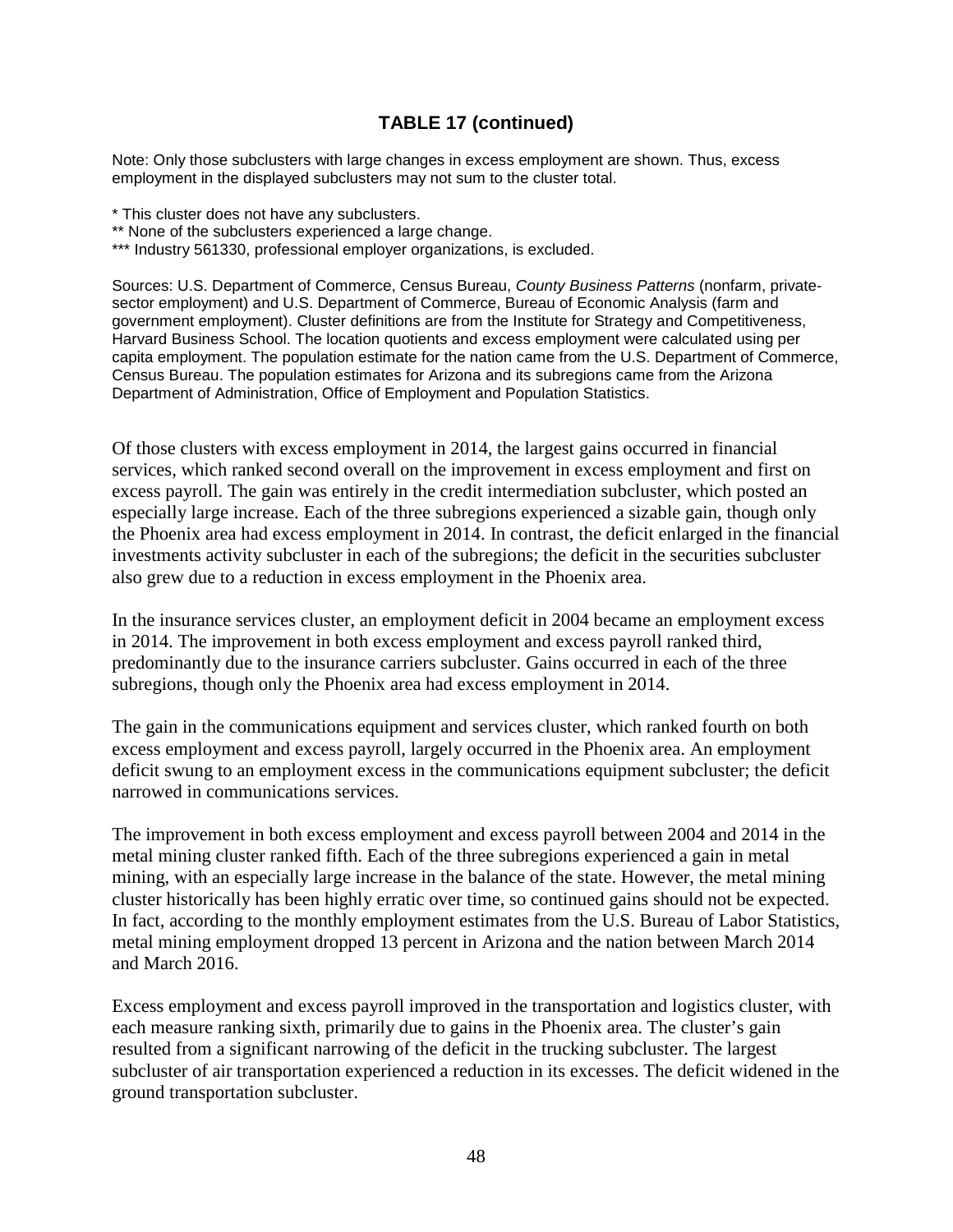In the medical devices cluster, an employment deficit in 2004 became an employment excess in 2014. The gain — 10th on excess employment and eighth on excess payroll — was predominantly in the surgical instruments subcluster in the balance of the state.

Other clusters with a large gain in the employment differential measure did so by narrowing the employment deficit. The decrease in the size of the employment deficits in the textile manufacturing, automotive, and apparel clusters occurred throughout the state. Of the various subclusters within these clusters, the largest gain occurred in automotive parts in the Tucson area.

Significant decreases in the excess employment figure occurred in several clusters in Arizona between 2004 and 2014. The business services cluster had the largest drop in excess employment and excess payroll, going from an excess to a significant deficit in Arizona and in Metro Phoenix. The deficit widened considerably in the Tucson area. Several of the subclusters experienced significant declines, especially corporate headquarters and computer services. Excess employment hardly changed in the business support services subcluster, as a large decline in the Phoenix area was offset by gains in the rest of the state.

The information technology and analytical instruments cluster also went from an excess in 2004 to a deficit in 2014. It had the second-largest decline in excess payroll and fourth-largest in excess employment. The excess in the Phoenix area dropped considerably while an excess changed to a deficit in the Tucson area. Declines occurred in most of the subclusters, though the deficit in the computer and peripherals subcluster narrowed. The decrease in the semiconductors subcluster was relatively small.

Other high-technology activities also experienced declines in the excess in Arizona between 2004 and 2014. In the aerospace vehicles and defense cluster — whose decline was fourth largest on excess payroll and sixth largest on excess employment — each of the subclusters, particularly aircraft, experienced a decrease in its excess. The declines were more significant in the Tucson area than in the Phoenix area. The two largest subcluster declines in the distribution and electronic commerce cluster — which had the second-largest drop in excess employment and fifth largest in excess payroll — were in the high-tech subclusters of the wholesale of electronic goods and the wholesale of professional equipment. These decreases occurred largely in the Phoenix area.

The hospitality and tourism cluster also experienced a large decline in its excesses: third largest in excess employment and sixth largest in excess payroll. All seven subclusters declined. The losses occurred in the Phoenix area and in the Tucson area. The deficits in the oil and gas production and transportation cluster became much larger, with declines in each of the subclusters. Decreases occurred across the state. Lesser declines occurred in the federal government, performing arts, and video production and distribution clusters. In the two latter clusters, losses occurred across the state, while the decline in federal government was strictly in the Phoenix area.

Considering only the clusters with large changes between 2004 and 2014 in excess employment — those shown in Table 17 — the losses in excess employment and excess payroll were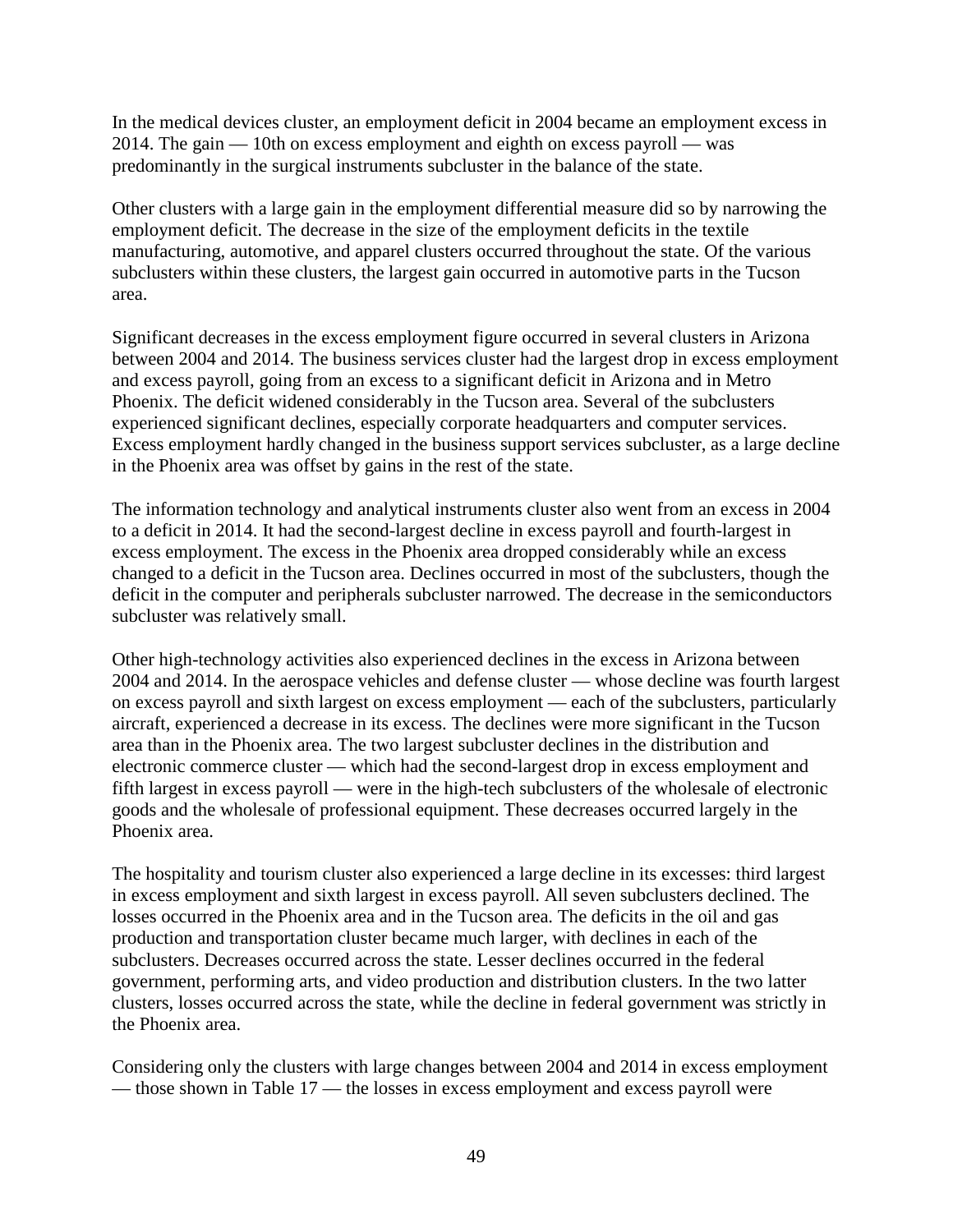considerably greater than the gains. However, estimated payroll per employee was slightly higher in the clusters with gains than in the clusters with losses.

High-paying high-technology activities began to be significant drivers of the Arizona economy in the 1950s. While these activities — most notably reflected in the information technology and analytical instrument cluster and in the aerospace vehicles and defense cluster — remain significant parts of the Arizona economy, they are shrinking in size. Despite these declines, the traded share of the economy has dropped only a little, as gains have been realized in other traded activities. Of the traded activities that are sizable and growing rapidly in Arizona, two stand out: financial services and insurance services. Financial services and insurance services pay well in Arizona, but not as well as the two high-tech clusters. Payroll per employee in each cluster in Arizona is well below the national average, in each of the subclusters in each cluster. In addition, a disproportionate share of the activity in Arizona in the financial services cluster is in the credit intermediation subcluster, the lowest-paying of the five subclusters. In addition to the wage differential between the high-tech clusters and these two services clusters, job gains between 2004 and 2014 — measured both as total employment and excess employment — in financial services and insurance services were smaller in magnitude than the job losses in the two hightech clusters.

### **Metropolitan Phoenix**

The traded clusters with the largest changes in excess employment in Metro Phoenix between 2004 and 2014 are shown in Table 18. The largest gain in both excess employment and excess payroll was in the education and knowledge creation cluster. The deficit narrowed considerably in two of the five subclusters.

Large gains occurred in several clusters with excess employment in 2014. In the financial services cluster — second in the improvement in both excess employment and excess payroll the gain was entirely in the credit intermediation subcluster; the excess in the securities subcluster narrowed. In the communications equipment and services cluster and in the communications equipment subcluster, an employment deficit turned into an employment excess. The deficit narrowed in communications services. The 10-year change in the cluster ranked third on both excess employment and excess payroll.

Excess employment increased between 2004 and 2014 in the transportation and logistics cluster, with the gains ranking third in both excess employment and excess payroll. An employment deficit in the trucking subcluster became an excess. However, the air transportation and ground transportation subclusters experienced losses.

In the insurance services cluster, the excesses rose, with the gain fifth on excess employment and sixth on excess payroll, primarily due to the insurance carriers subcluster. The excesses also increased in the electric power generation and transmission cluster. The increase in excess employment ranked seventh and the gain in excess payroll placed fourth.

Other clusters with a large gain in the employment differential measure did so by narrowing the employment deficit. Employment deficits became smaller in the textile manufacturing and apparel clusters, with small-to-moderate gains in each of the subclusters.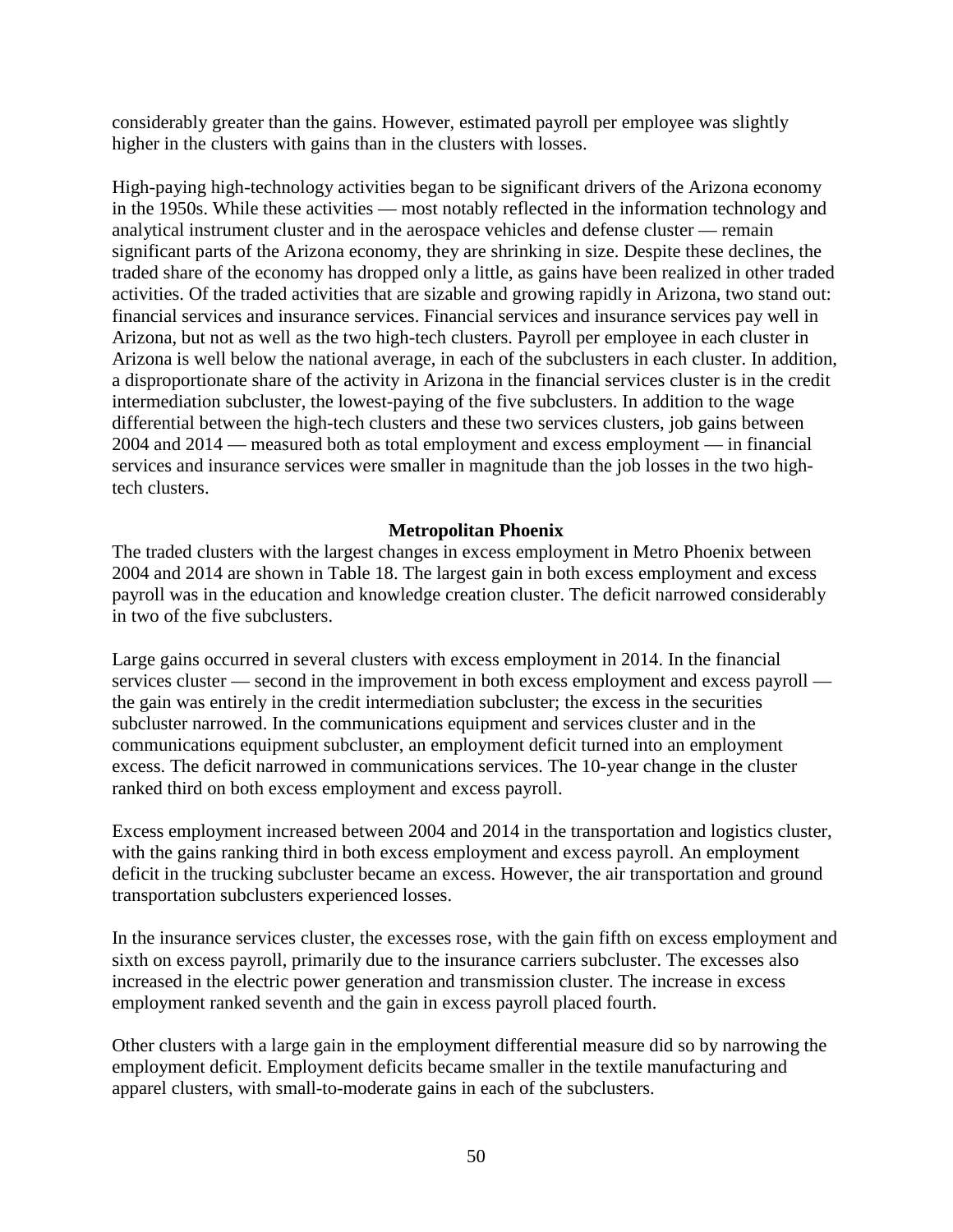# **TABLE 18 EXCESS OR DEFICIT EMPLOYMENT IN TRADED CLUSTERS WITH LARGE CHANGES IN METROPOLITAN PHOENIX BETWEEN 2004 AND 2014**

|                                                            |                      |                      |                      | 2014                     |
|------------------------------------------------------------|----------------------|----------------------|----------------------|--------------------------|
|                                                            |                      |                      |                      | <b>Payroll</b>           |
| <b>Cluster</b>                                             |                      |                      | Change,<br>2004 to   | Per                      |
| Subcluster                                                 | 2004                 | 2014                 | 2014                 | <b>Employee</b><br>(000) |
| Gains                                                      |                      |                      |                      |                          |
| <b>Education and Knowledge Creation</b>                    | $-16,267$            | $-5,989$             | 10,278               | \$72                     |
| Colleges, Universities, and Professional Schools           | $-10,802$            | $-4,208$             | 6,594                | 44                       |
| <b>Research Organizations</b>                              | $-4,969$             | $-680$               | 4,289                | 162                      |
| <b>Financial Services</b>                                  | 12,201               | 17,214               | 5,012                | 86                       |
| Credit Intermediation                                      | 9,597                | 17,999               | 8,402                | 76                       |
| Securities Brokers, Dealers, and Exchanges                 | 3,166                | 1,029                | $-2,137$             | 118                      |
| <b>Communications Equipment and Services</b>               | $-2,961$             | 1,526                | 4,487                | 91                       |
| <b>Communications Equipment</b>                            | $-920$               | 1,761                | 2,681                | 99                       |
| <b>Communications Services</b>                             | $-1,927$             | $-154$               | 1,773                | 84                       |
| <b>Transportation and Logistics</b>                        | 8,344                | 11,206               | 2,862                | 63                       |
| Trucking                                                   | $-1,874$             | 2,284                | 4,159                | 41                       |
| <b>Insurance Services</b>                                  | 4,091                | 6,351                | 2,260                | 79                       |
| <b>Insurance Carriers</b>                                  | 4,488                | 6,235                | 1,747                | 80                       |
| <b>Textile Manufacturing**</b>                             | $-4,292$             | $-2,178$             | 2,114                | 30                       |
| <b>Electric Power Generation and Transmission</b>          | 545                  | 2,174                | 1,629                | 142                      |
| <b>Fossil Fuel Electric Power</b>                          | 1,192                | 3,092                | 1,900                | 142                      |
| Apparel**                                                  | $-2,734$             | $-1,107$             | 1,627                | 25                       |
| Losses                                                     |                      |                      |                      |                          |
| <b>Business Services***</b>                                | 28,493               | $-2,163$             | $-30,656$            | 71                       |
| <b>Corporate Headquarters</b>                              | 15,926               | $-3,313$             | $-19,240$            | 91                       |
| <b>Computer Services</b>                                   | 2,019                | $-1,223$             | $-3,241$             | 83                       |
| <b>Employment Placement Services</b>                       | 1,104                | $-2,056$             | $-3,160$             | 47                       |
| <b>Business Support Services***</b>                        | 10,189               | 3,846                | $-6,343$             | 37                       |
| <b>Distribution and Electronic Commerce</b>                | 4,756                | $-2,775$             | $-7,531$             | 61                       |
| Wholesale of Professional Equipment & Supplies             | 4,493                | 598                  | $-3,895$             | 78                       |
| Wholesale of Electrical and Electronic Goods               | 3,839                | 2,388                | $-1,551$             | 86                       |
| <b>Electronic and Catalog Shopping</b>                     | 1,074                | 2,870                | 1,796                | 71                       |
| <b>Information Technology &amp; Analytical Instruments</b> | 9,820                | 3,398                | $-6,422$             | 103                      |
| <b>Software Publishers</b>                                 | $-722$               | $-3,374$             | $-2,652$             | 104                      |
| <b>Electronic Components</b>                               | 3,631                | 224                  | $-3,407$             | 43                       |
| <b>Hospitality and Tourism</b>                             | 10,256               | 4,065                | $-6,190$             | 44                       |
| <b>Accommodation and Related Services</b>                  | 3,962                | 618                  | $-3,343$             | 29                       |
| <b>Gambling Facilities</b>                                 | 3,043                | 1,466                | $-1,577$             | 45                       |
| <b>Federal Government*</b>                                 | $-25,316$            | $-30,720$            | $-5,404$             | 56                       |
| Oil and Gas Production and Transportation                  | $-4,908$             | $-9,729$             | $-4,820$             | 84                       |
| Support Activities for Oil and Gas Operations<br>Farm*     | $-1,613$<br>$-4,862$ | $-4,327$<br>$-7,432$ | $-2,714$<br>$-2,570$ | 48<br>72                 |
| <b>Aerospace Vehicles and Defense</b>                      | 8,014                | 5,575                | $-2,438$             | 103                      |
| Aircraft                                                   |                      |                      | $-2,619$             | 95                       |
| <b>Performing Arts</b>                                     | 5,457<br>982         | 2,838<br>$-1,045$    | $-2,027$             | 24                       |
| Promoters and Managers                                     | 1,384                | $-491$               | $-1,874$             | 22                       |
| <b>Wood Products**</b>                                     | $-643$               | $-2,358$             | $-1,715$             | 33                       |
|                                                            |                      |                      |                      |                          |

(continued)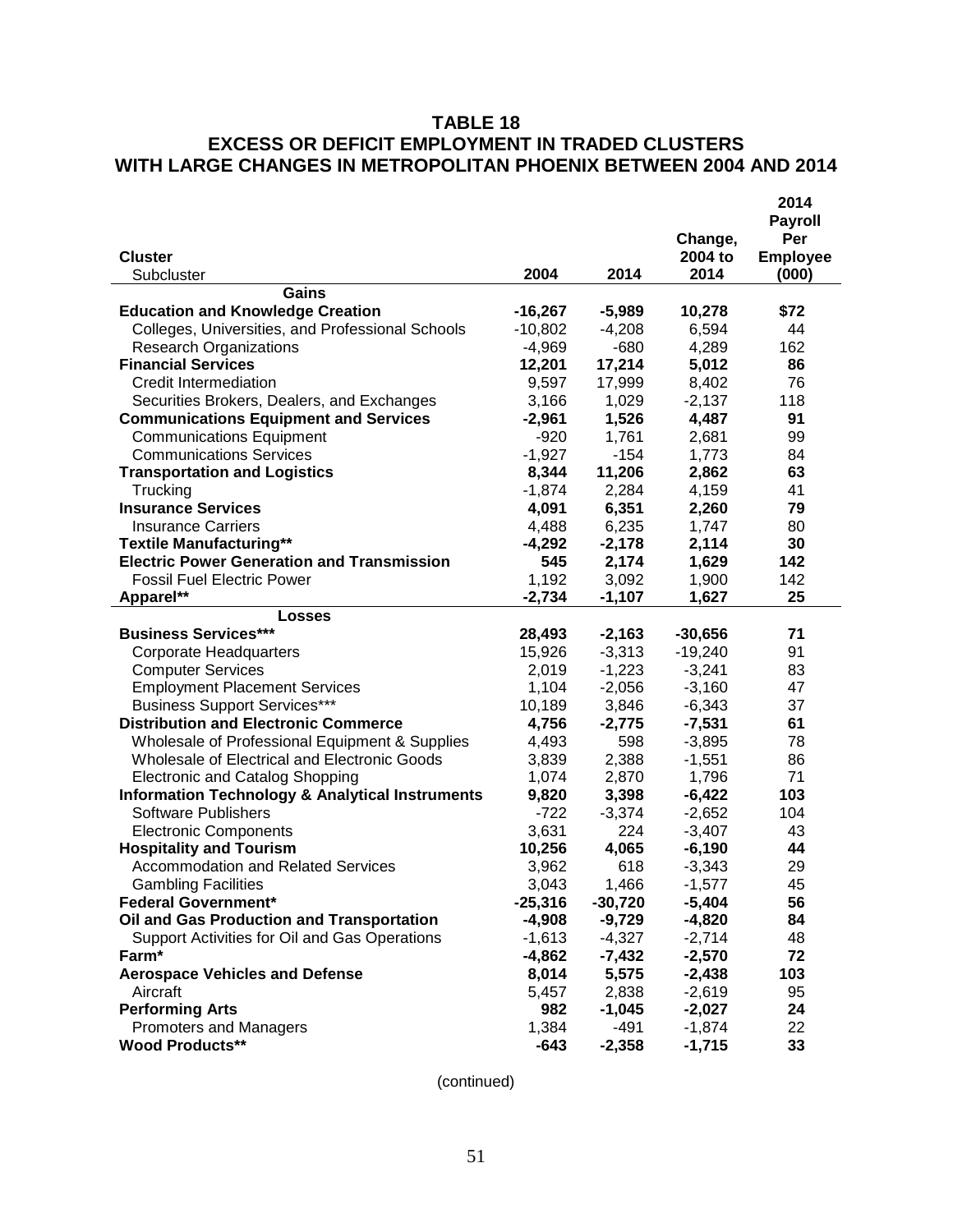# **TABLE 18 (continued)**

Note: Only those subclusters with large changes in excess employment are shown. Thus, excess employment in the displayed subclusters may not sum to the cluster total.

- \* This cluster does not have any subclusters.
- \*\* None of the subclusters experienced a large change.
- \*\*\* Industry 561330, professional employer organizations, is excluded.

Sources: U.S. Department of Commerce, Census Bureau, *County Business Patterns* (nonfarm, privatesector employment) and U.S. Department of Commerce, Bureau of Economic Analysis (farm and government employment). Cluster definitions are from the Institute for Strategy and Competitiveness, Harvard Business School. The location quotients and excess employment were calculated using per capita employment. The population estimate for the nation came from the U.S. Department of Commerce, Census Bureau. The population estimates for Arizona and its subregions came from the Arizona Department of Administration, Office of Employment and Population Statistics.

Significant decreases in the employment differential figure occurred in several clusters in Metro Phoenix between 2004 and 2014. The business services cluster experienced a very large drop, going from substantial excess employment to an employment deficit. It had the largest drop in both excess employment and excess payroll. Five of the eight subclusters experienced significant declines, especially corporate headquarters and business support services.

The information technology and analytical instruments cluster also experienced a sharp drop in its excesses between 2004 and 2014, with the third largest on excess employment and the second largest on excess payroll. Declines occurred in six of the eight subclusters, with the largest losses in electronic components and software publishing.

Other high-technology activities also experienced declines in their excesses in Metro Phoenix between 2004 and 2014. The two largest subcluster declines in the distribution and electronic commerce cluster — which had the second-largest loss in excess employment and the thirdlargest decline in excess payroll — were in the high-tech subclusters of the wholesale of electronic goods and the wholesale of professional equipment. In the aerospace vehicles and defense cluster (eighth-largest loss in excess employment and seventh-largest in excess payroll), a large loss occurred in the aircraft subcluster, with a smaller drop in search and navigation instruments.

Hospitality and tourism also lost ground, with the fourth-largest loss in excess employment and the sixth largest in excess payroll. A large decline in excess employment occurred in the accommodation and gambling facilities subclusters; six of the seven subclusters declined.

The employment deficit in the oil and gas production and transportation cluster became much larger, with declines in each of the subclusters. A sizable decrease also was recorded in the federal government cluster. Lesser declines occurred in the farm, performing arts, and wood products clusters.

Considering only the clusters with large changes between 2004 and 2014 in excess employment — those shown in Table 18 — the losses in excess employment and excess payroll were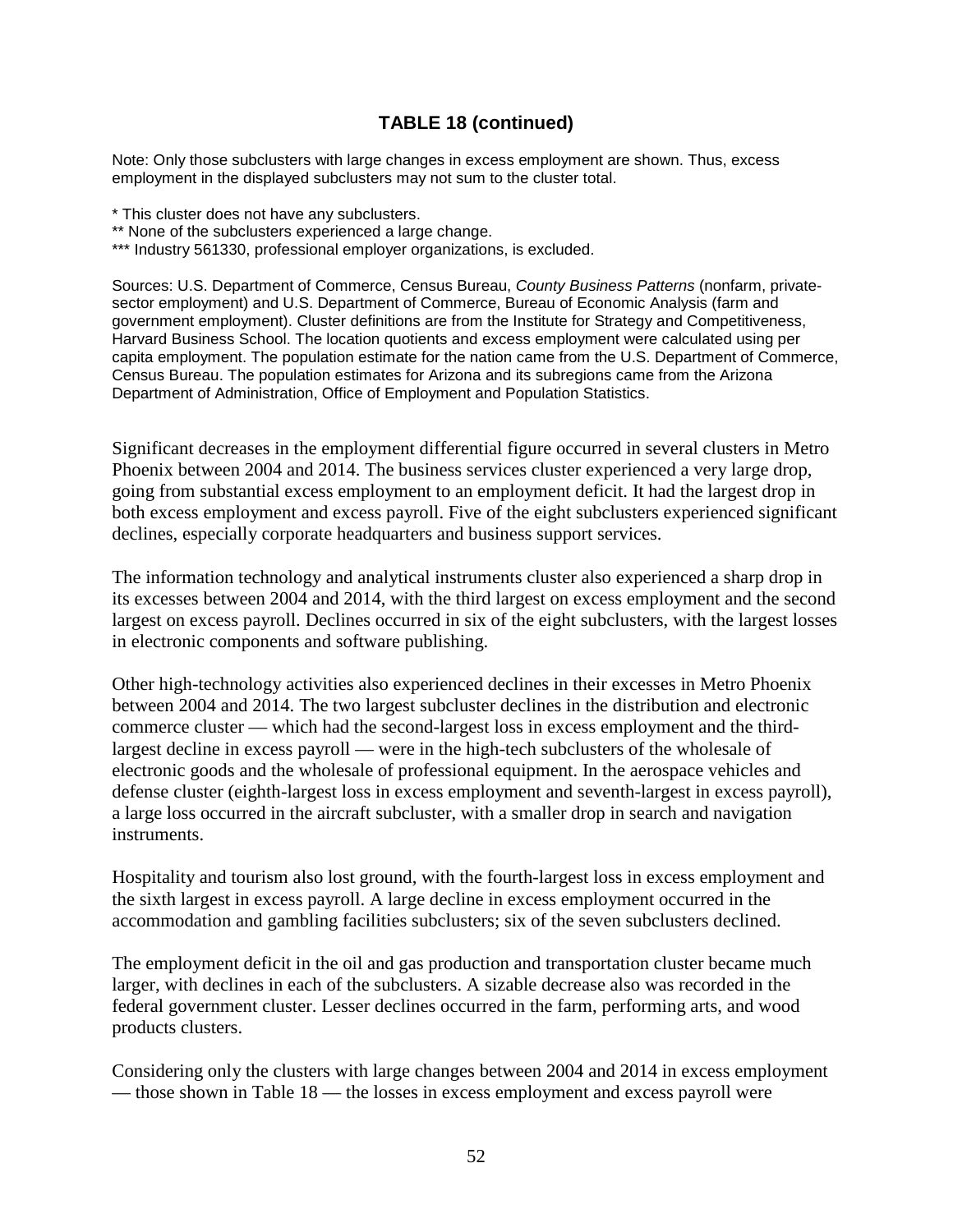considerably greater than the gains. However, estimated payroll per employee was higher in the clusters with gains than in the clusters with losses.

The comparison of the two high-tech clusters to the financial services and insurance services clusters that was included in the Arizona discussion is relevant to Metro Phoenix. Not only do the two services clusters pay lower wages than the high-tech clusters, job gains between 2004 and 2014 — measured both as total employment and excess employment — in financial services and insurance services were smaller in magnitude than the job losses in the two high-tech clusters.

### **Metropolitan Tucson**

The traded clusters with the largest changes in excess employment in Metro Tucson between 2004 and 2014 are shown in Table 19. The largest gain was in the federal government cluster, which had the second-largest increase in excess payroll. The excesses also increased in metal mining (sixth on the gain in excess employment and fifth on excess payroll). An employment deficit became an employment excess in the biopharmaceuticals cluster, which had the greatest gain in excess payroll and ranked fifth on excess employment.

Each of the other clusters with a large improvement in the employment differential measure still had an employment deficit in 2014. The improvement in the financial services cluster (third on both excess employment and excess payroll) was entirely in the credit intermediation subcluster, while the gain in insurance services — fourth on excess employment and sixth on excess payroll — was predominantly in the insurance carriers subcluster. In the automotive cluster (second on excess employment and fourth on excess payroll), much of the gain was in the automotive parts subcluster.

Significant decreases in the excess employment figure occurred in several clusters in Metro Tucson between 2004 and 2014. The excesses fell considerably in the aerospace vehicles and defense cluster (the largest decrease on excess payroll and second largest on excess employment), with losses in the aircraft subcluster and in the missiles and space vehicles subcluster. Excess employment also dropped in the hospitality and tourism cluster — thirdlargest decline in excess employment and sixth largest on excess payroll. Six of the seven subclusters declined, with the largest drops in gambling facilities and tourism services. Excess employment in 2004 became an employment deficit in 2014 in the information technology and analytical instruments cluster — the decline was fourth largest in excess employment and third largest in excess payroll — and in four of its subclusters, including medical apparatus, process and laboratory instruments, and semiconductors.

Each of the other clusters with a large loss in the excess employment figure experienced a widening of the employment deficit. The business services cluster experienced a large drop (the largest in excess employment and second largest in excess payroll), with declines in six of eight subclusters. In contrast, excess employment increased in the business support services subcluster. The other clusters are shown in Table 19.

Considering only the clusters with large changes between 2004 and 2014 in excess employment — those shown in Table 19 — the losses in excess employment and excess payroll were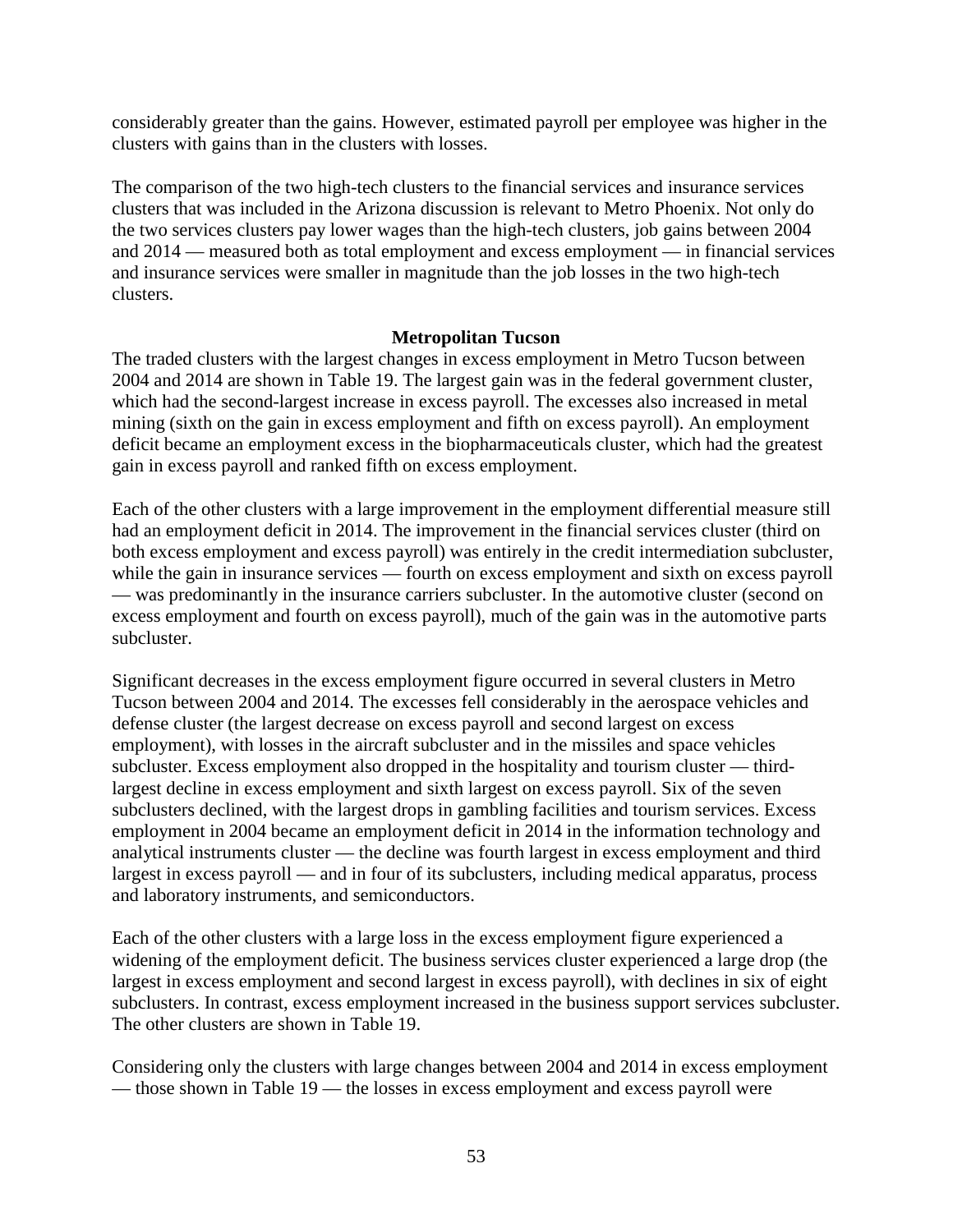# **TABLE 19 EXCESS OR DEFICIT EMPLOYMENT IN TRADED CLUSTERS WITH LARGE CHANGES IN METROPOLITAN TUCSON BETWEEN 2004 AND 2014**

| <b>Cluster</b>                                             |          |           | Change,<br>2004 to | 2014<br><b>Payroll</b><br>Per<br><b>Employee</b> |
|------------------------------------------------------------|----------|-----------|--------------------|--------------------------------------------------|
| Subcluster                                                 | 2004     | 2014      | 2014               | (000)                                            |
| Gains                                                      |          |           |                    |                                                  |
| <b>Federal Government*</b>                                 | 3,135    | 5,827     | 2,692              | \$64                                             |
| <b>Automotive</b>                                          | $-3,514$ | $-1,902$  | 1,612              | 67                                               |
| <b>Automotive Parts</b>                                    | $-1,485$ | -418      | 1,067              | 70                                               |
| <b>Financial Services</b>                                  | $-3,476$ | $-1,890$  | 1,586              | 72                                               |
| <b>Credit Intermediation</b>                               | $-2,094$ | $-128$    | 1,966              | 49                                               |
| <b>Insurance Services</b>                                  | $-2,773$ | $-1,416$  | 1,357              | 54                                               |
| <b>Insurance Carriers</b>                                  | $-2,703$ | $-1,311$  | 1,747              | 56                                               |
| <b>Biopharmaceuticals</b>                                  | -714     | 517       | 1,230              | 192                                              |
| <b>Diagnostic Substances</b>                               | $-80$    | 1,180     | 1,260              | 192                                              |
| <b>Metal Mining*</b>                                       | 1,116    | 2,174     | 1,057              | 78                                               |
| <b>Textile Manufacturing**</b>                             | $-1,134$ | $-576$    | 558                | 30                                               |
| Farm*                                                      | $-7,502$ | $-6,998$  | 504                | 51                                               |
| Losses                                                     |          |           |                    |                                                  |
| <b>Business Services***</b>                                | $-3,110$ | $-7,687$  | $-4,577$           | 50                                               |
| <b>Computer Services</b>                                   | $-1,625$ | $-4,904$  | $-3,279$           | 65                                               |
| <b>Corporate Headquarters</b>                              | $-2,772$ | $-5,300$  | $-2,528$           | 78                                               |
| <b>Engineering Services</b>                                | 632      | $-606$    | $-1,239$           | 94                                               |
| <b>Business Support Services***</b>                        | 2,344    | 5,576     | 3,232              | 27                                               |
| <b>Aerospace Vehicles and Defense</b>                      | 12,158   | 8,035     | $-4,123$           | 108                                              |
| Missiles and Space Vehicles                                | 10,975   | 8,283     | $-2,692$           | 114                                              |
| Aircraft                                                   | 970      | $-795$    | $-1,765$           | 49                                               |
| <b>Hospitality and Tourism</b>                             | 4,529    | 1,395     | $-3,135$           | 26                                               |
| <b>Gambling Facilities</b>                                 | 2,010    | $-127$    | $-2,137$           | 30                                               |
| <b>Tourism-Related Services</b>                            | 411      | $-471$    | $-882$             | 39                                               |
| <b>Information Technology &amp; Analytical Instruments</b> | 1,523    | $-316$    | $-1,840$           | 74                                               |
| <b>Medical Apparatus</b>                                   | 521      | $-166$    | $-687$             | 66                                               |
| Process and Laboratory Instruments                         | 559      | $-73$     | $-633$             | 56                                               |
| Semiconductors                                             | 371      | $-207$    | $-578$             | 51                                               |
| <b>Distribution and Electronic Commerce</b>                | $-9,715$ | $-11,553$ | $-1,838$           | 56                                               |
| <b>Electronic and Catalog Shopping</b>                     | $-133$   | -857      | -724               | 24                                               |
| <b>Construction Products and Services</b>                  | -174     | $-1,442$  | $-1,268$           | 50                                               |
| Construction                                               | $-494$   | $-1,077$  | -583               | 51                                               |
| Marketing, Design and Publishing**                         | $-1,416$ | $-2,509$  | $-1,094$           | 43                                               |
| Oil and Gas Production and Transportation                  | $-1,203$ | $-2,173$  | $-970$             | 115                                              |
| Support Activities for Oil and Gas Operations              | $-392$   | -978      | -587               | 70                                               |
| <b>Upstream Metal Manufacturing</b>                        | -169     | $-1,085$  | -916               | 49                                               |
| <b>Metal Processing</b>                                    | 649      | $-314$    | -963               | 52                                               |

(continued)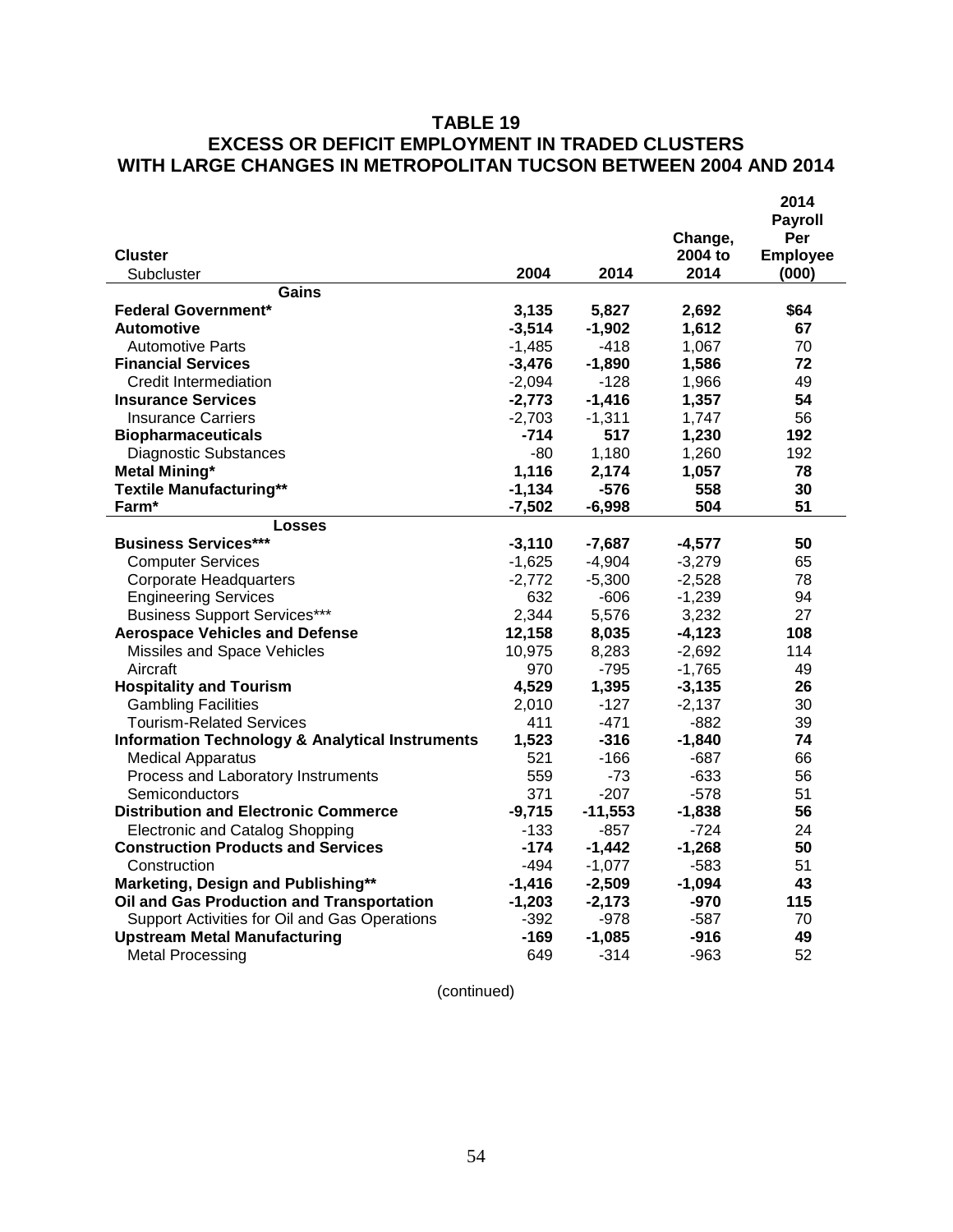# **TABLE 19 (continued)**

Note: Only those subclusters with large changes in excess employment are shown. Thus, excess employment in the displayed subclusters may not sum to the cluster total.

- \* This cluster does not have any subclusters.
- \*\* None of the subclusters experienced a large change.
- \*\*\* Industry 561330, professional employer organizations, is excluded.

Sources: U.S. Department of Commerce, Census Bureau, *County Business Patterns* (nonfarm, privatesector employment) and U.S. Department of Commerce, Bureau of Economic Analysis (farm and government employment). Cluster definitions are from the Institute for Strategy and Competitiveness, Harvard Business School. The location quotients and excess employment were calculated using per capita employment. The population estimate for the nation came from the U.S. Department of Commerce, Census Bureau. The population estimates for Arizona and its subregions came from the Arizona Department of Administration, Office of Employment and Population Statistics.

considerably greater than the gains. However, estimated payroll per employee was quite a bit higher in the clusters with gains than in the clusters with losses.

The comparison of the two high-tech clusters to the financial services and insurance services clusters that was included in the Arizona discussion is relevant to Metro Tucson. Not only do the two services clusters pay lower wages than the high-tech clusters, job gains between 2004 and 2014 — measured both as total employment and excess employment — in financial services and insurance services were considerably smaller in magnitude than the job losses in the two hightech clusters. Neither of these services clusters is nearly as important in the Tucson area as in the Phoenix area.

#### **Balance of Arizona**

Unlike the two large metro areas, the traded share of the balance of Arizona economy increased between 2004 and 2014, with increases in the location quotient and excess employment of the traded clusters as a whole. The differentiation between the balance of the state and the large metro areas came not from disproportionately large gains in some clusters in the balance of the state but from an avoidance of large losses. The only cluster with a significant loss was oil and gas production and transportation. The traded clusters with the largest changes in excess employment in the balance of the state between 2004 and 2014 are shown in Table 20.

Four clusters with excess employment in 2004 had a greater excess in 2014: metal mining (which had the largest gain in both excess employment and excess payroll), medical devices (the change in excess employment ranked fourth and the gain in excess payroll ranked third), farm (ranked sixth on both measures), and hospitality and tourism. In the latter cluster, three of the seven subclusters experienced a moderate gain, with the other four experiencing smaller losses. A deficit in 2004 became an excess in 2014 in the construction products and services cluster. Its gain in excess employment ranked second while its increase in excess payroll was fourth.

Each of the other clusters with a significant improvement in the excess employment measure still had an employment deficit in 2014. The improvement in the insurance services cluster (third on excess employment and second on excess payroll) was due to the insurance carriers subcluster.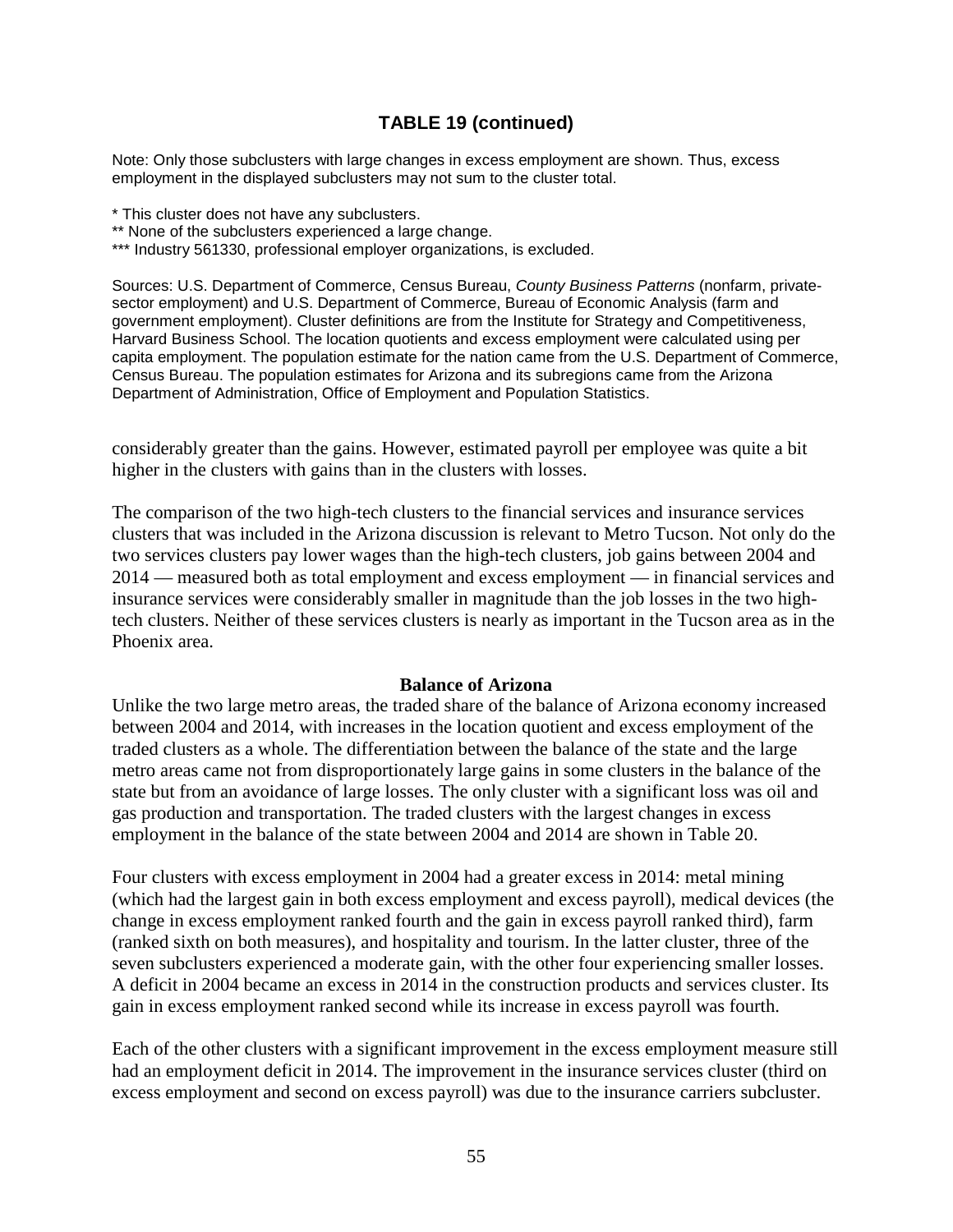# **TABLE 20 EXCESS OR DEFICIT EMPLOYMENT IN TRADED CLUSTERS WITH LARGE CHANGES IN THE BALANCE OF ARIZONA BETWEEN 2004 AND 2014**

| <b>Cluster</b><br>Subcluster                  | 2004      | 2014      | Change,<br>2004 to<br>2014 | 2014<br><b>Payroll</b><br>Per<br><b>Employee</b><br>(000) |
|-----------------------------------------------|-----------|-----------|----------------------------|-----------------------------------------------------------|
| Gains                                         |           |           |                            |                                                           |
| <b>Metal Mining*</b>                          | 3,721     | 6,405     | 2,684                      | 91                                                        |
| <b>Construction Products and Services</b>     | $-1,261$  | 1,272     | 2,533                      | 48                                                        |
| Construction                                  | $-1,145$  | 1,475     | 2,620                      | 50                                                        |
| <b>Insurance Services</b>                     | $-5,258$  | $-2,909$  | 2,350                      | 88                                                        |
| <b>Insurance Carriers</b>                     | $-4,978$  | $-2,621$  | 2,357                      | 89                                                        |
| <b>Medical Devices</b>                        | 678       | 2,746     | 2,068                      | 65                                                        |
| Surgical and Dental Instruments and Supplies  | 821       | 2,873     | 2,052                      | 65                                                        |
| <b>Financial Services</b>                     | $-7,077$  | $-5,800$  | 1,277                      | 90                                                        |
| Credit Intermediation                         | $-3,672$  | $-2,499$  | 1,173                      | 79                                                        |
| Securities Brokers, Dealers, and Exchanges    | $-2,044$  | $-1,412$  | 632                        | 115                                                       |
| <b>Financial Investment Activities</b>        | $-1,227$  | $-1,743$  | $-516$                     | 102                                                       |
| Farm*                                         | 3,757     | 5,007     | 1,250                      | \$28                                                      |
| <b>Business Services***</b>                   | $-20,073$ | $-19,199$ | 874                        | 36                                                        |
| <b>Business Support Services***</b>           | $-1,990$  | 1,433     | 3,423                      | 32                                                        |
| <b>Engineering Services</b>                   | $-1,694$  | $-884$    | 810                        | 68                                                        |
| <b>Corporate Headquarters</b>                 | $-9,598$  | $-11,148$ | $-1,550$                   | 61                                                        |
| <b>Computer Services</b>                      | $-3,676$  | $-4,703$  | $-1,028$                   | 71                                                        |
| <b>Consulting Services</b>                    | $-1,708$  | $-2,212$  | $-504$                     | 56                                                        |
| <b>Downstream Metal Products**</b>            | $-1,593$  | $-834$    | 759                        | 44                                                        |
| <b>Printing Services</b>                      | $-2,043$  | $-1,377$  | 666                        | 30                                                        |
| <b>Printing Services</b>                      | $-1,745$  | $-1,170$  | 575                        | 31                                                        |
| Automotive**                                  | $-3,772$  | $-3,153$  | 620                        | 32                                                        |
| <b>Hospitality and Tourism**</b>              | 3,903     | 4,482     | 579                        | 21                                                        |
| <b>Textile Manufacturing**</b>                | $-908$    | $-344$    | 564                        | 26                                                        |
| Apparel**                                     | $-1,006$  | -454      | 552                        | 24                                                        |
| <b>Losses</b>                                 |           |           |                            |                                                           |
| Oil and Gas Production and Transportation     | $-1,273$  | $-2,580$  | $-1,307$                   | 107                                                       |
| Support Activities for Oil and Gas Operations | $-477$    | $-1,231$  | $-754$                     | 75                                                        |

Note: Only those subclusters with large changes in excess employment are shown. Thus, excess employment in the displayed subclusters may not sum to the cluster total.

\* This cluster does not have any subclusters.

\*\* None of the subclusters experienced a large change.

\*\*\* Industry 561330, professional employer organizations, is excluded.

Sources: U.S. Department of Commerce, Census Bureau, *County Business Patterns*, and Bureau of Economic Analysis (employment). The location quotients and excess employment were calculated using per capita employment, based on the population estimates produced by the Census Bureau for the United States and by the Arizona Department of Administration, Office of Employment and Population Statistics for Arizona. Cluster definitions are from the Institute for Strategy and Competitiveness, Harvard Business School.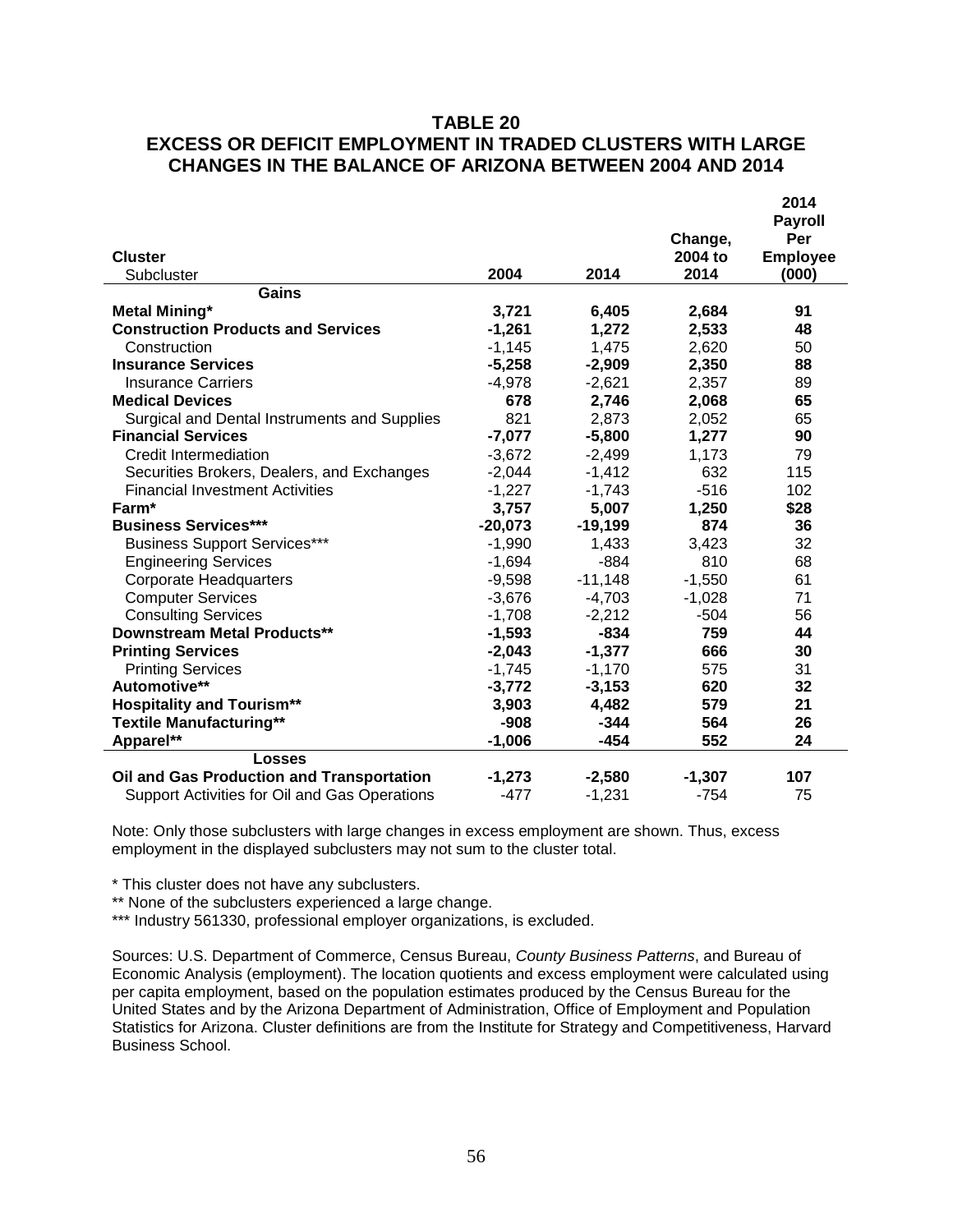In the financial services cluster, which ranked fifth on the gains in both excess employment and excess payroll, gains occurred in the credit intermediation and securities subclusters. The changes in the business services cluster were mixed, with a large gain in business support services and a smaller gain in engineering services offsetting losses in the other subclusters.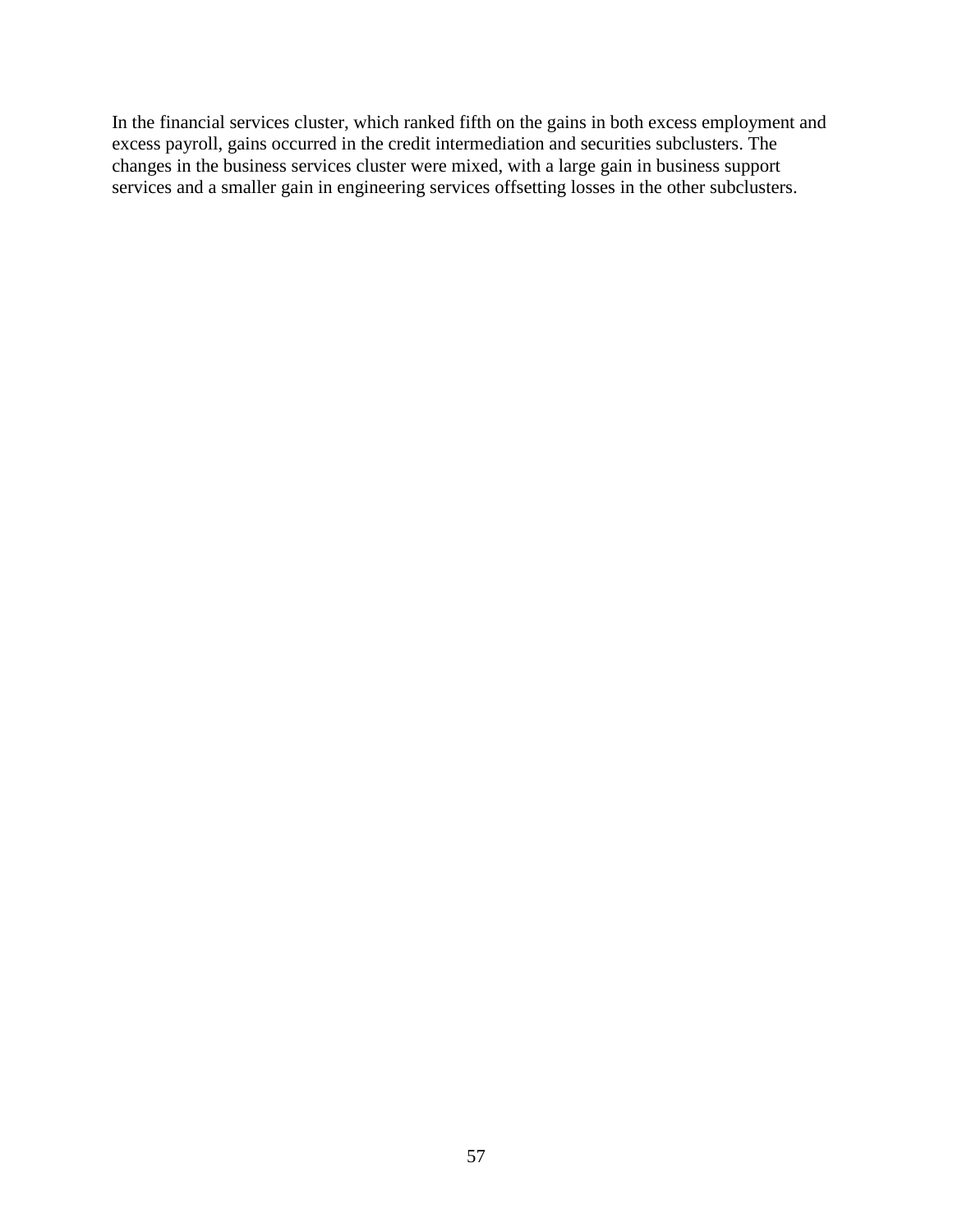### **APPENDIX A:**

# **ECONOMIC BASE STUDY BASED ON BUREAU OF ECONOMIC ANALYSIS DATA**

Using the NAICS, the BEA provides employment data by sector and by county for 2001 through 2014; subsectoral data are available by state. Earnings data are available by sector and subsector by county for 2001 through 2014, though much of the subsectoral data are withheld. Gross domestic product (GDP) data are available by sector and subsector by state and by metropolitan area for 2001 through 2014, but subsectoral data are not available for 2014.

Because of the various limitations and the focus on state and substate data for 2014, the base study using the BEA time series was limited to sectoral data except for some detail in the agriculture and government sectors. The agriculture sector consists of two components: farming; and fishing, forestry, and agricultural services. The government sector consists of four components — federal civilian, military, state, and local — but state and local governments are combined in the GDP series.

The per capita figures for Arizona, Metro Phoenix, Metro Tucson, and the balance of the state are calculated using the population estimates issued by the Arizona Department of Administration, Office of Employment and Population Statistics. The national per capita figures are calculated using the population estimate of the U.S. Census Bureau.

#### **Employment**

In 2014, the overall location quotient for total employment, which consists of wage and salary employees plus proprietors, was only 0.89 in Arizona. It was highest in Metro Phoenix at 0.95 and lowest in the balance of the state at 0.70. The LQ in Metro Tucson was 0.85. In most sectors, the LQ was highest in the Phoenix area and lowest in the balance of the state. The exceptions include agriculture and mining, with the highest LQs in the balance of the state, and government, with the LQs similarly high in Metro Tucson and the balance of the state.

In each of the geographic areas, the location quotient exceeded 1 in only between three and five of the 20 sectors, as seen in Table A-1. The LQ was not greater than 1 in all three substate areas in any sector.

The highest location quotient in Arizona was in the real estate and rental sector, with a very high figure in the Phoenix area and a figure greater than 1 in the Tucson area. The next-highest LQ in Arizona was in the administrative support and waste management sector, again with a high figure in the Phoenix area and a figure greater than 1 in the Tucson area. Arizona's LQ exceeded 1 in the finance and insurance sector due to a high figure in the Phoenix area. The state's LQ was barely greater than 1 in the utilities sector, with figures slightly above 1 in each of the populous metro areas. The only other sectors with a location quotient greater than 1 were retail trade in the Phoenix area, government in the Tucson area and in the balance of the state, and agriculture and mining in the balance of the state.

In each government subsector, the location quotient in the Phoenix area was considerably below 1, keeping the state's LQ below 1 in each subsector. The LQ for state government was only 0.65 in Metro Phoenix, despite the presence of the state capital and Arizona State University.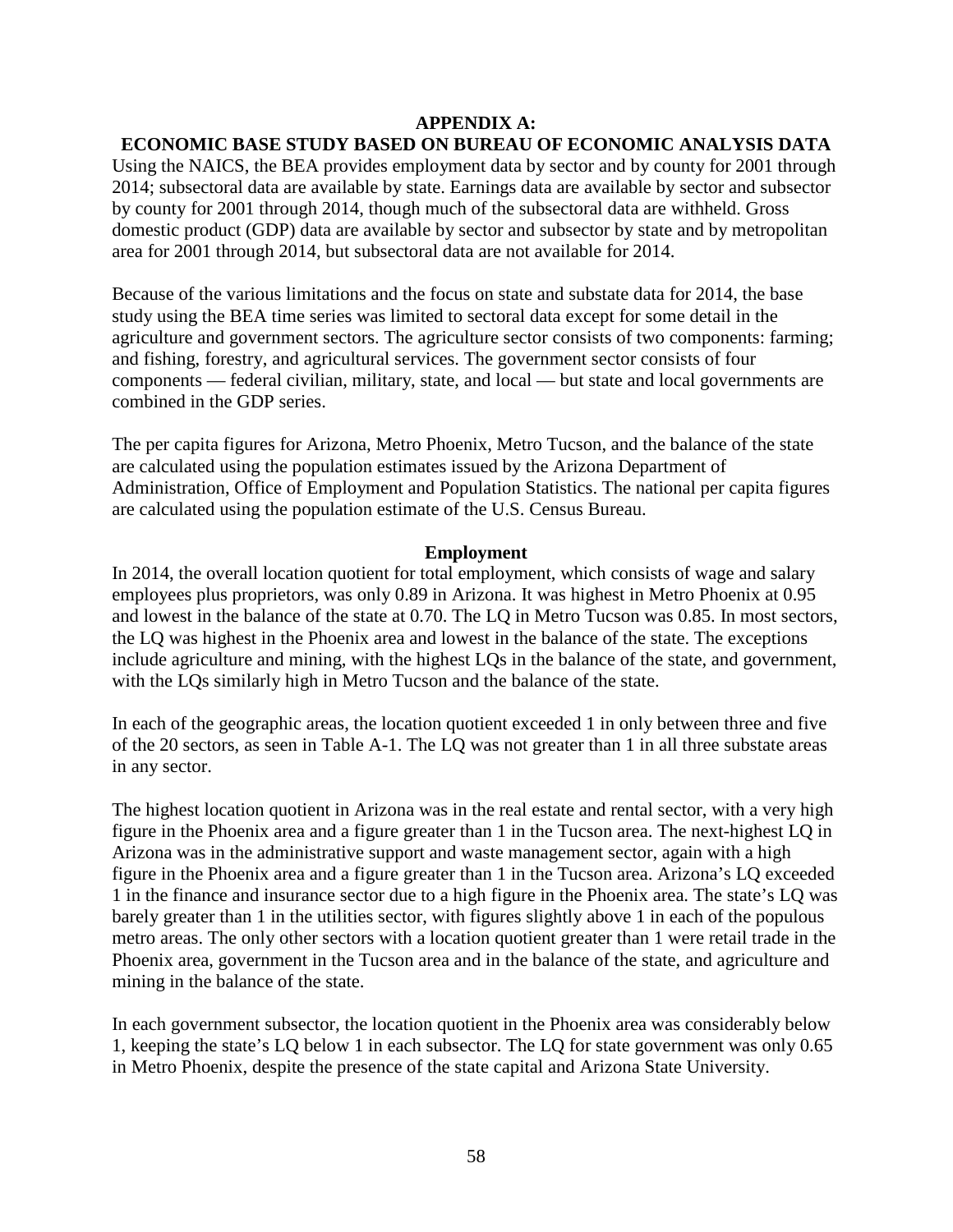# **TABLE A-1 LOCATION QUOTIENTS BY SECTOR BASED ON BEA EMPLOYMENT IN ARIZONA AND SUBREGIONS**

|                                                 |         |                | 2014          |                |         | 2004-to-2014 Change |              |                |
|-------------------------------------------------|---------|----------------|---------------|----------------|---------|---------------------|--------------|----------------|
|                                                 |         | <b>Metro</b>   | <b>Metro</b>  | <b>Balance</b> |         | <b>Metro</b>        | <b>Metro</b> | <b>Balance</b> |
| <b>Sector</b>                                   | Arizona | <b>Phoenix</b> | <b>Tucson</b> | of State       | Arizona | <b>Phoenix</b>      | Tucson       | of State       |
| <b>TOTAL</b>                                    | 0.89    | 0.95           | 0.85          | 0.70           | $-0.04$ | $-0.04$             | $-0.04$      | $-0.04$        |
| Agriculture                                     | 0.62    | 0.25           | 0.16          | 2.31           | 0.04    | $-0.05$             | 0.04         | 0.38           |
| Mining                                          | 0.67    | 0.42           | 0.91          | 1.35           | $-0.09$ | 0.01                | 0.08         | $-0.48$        |
| <b>Utilities</b>                                | 1.01    | 1.01           | 1.08          | 0.97           | $-0.02$ | $-0.09$             | $-0.02$      | 0.17           |
| Construction                                    | 0.88    | 0.98           | 0.74          | 0.65           | $-0.21$ | $-0.34$             | $-0.22$      | $-0.35$        |
| Manufacturing                                   | 0.63    | 0.71           | 0.61          | 0.37           | $-0.02$ | $-0.04$             | $-0.05$      | 0.05           |
| <b>Wholesale Trade</b>                          | 0.80    | 0.98           | 0.47          | 0.42           | $-0.08$ | $-0.13$             | $-0.03$      | $-0.01$        |
| <b>Retail Trade</b>                             | 0.97    | 1.03           | 0.89          | 0.82           | $-0.02$ | $-0.02$             | $-0.02$      | $-0.03$        |
| Transportation and Warehousing                  | 0.78    | 0.89           | 0.58          | 0.55           | $-0.03$ | $-0.06$             | 0.04         | 0.00           |
| Information                                     | 0.79    | 0.95           | 0.57          | 0.43           | $-0.02$ | 0.01                | $-0.24$      | 0.00           |
| Finance and Insurance                           | 1.06    | 1.34           | 0.69          | 0.33           | 0.02    | $-0.01$             | 0.04         | 0.01           |
| <b>Real Estate and Rental</b>                   | 1.30    | 1.50           | 1.07          | 0.77           | $-0.07$ | 0.01                | $-0.32$      | $-0.19$        |
| Professional, Scientific and Technical Services | 0.81    | 0.92           | 0.82          | 0.40           | $-0.07$ | $-0.09$             | $-0.06$      | $-0.04$        |
| <b>Management of Companies</b>                  | 0.71    | 0.94           | 0.37          | 0.19           | 0.02    | 0.02                | $-0.04$      | 0.02           |
| Administrative Support and Waste Management     | 1.16    | 1.39           | 1.03          | 0.49           | $-0.09$ | $-0.15$             | $-0.01$      | $-0.02$        |
| <b>Education (Private Sector)</b>               | 0.80    | 0.92           | 0.65          | 0.47           | 0.12    | 0.17                | 0.07         | $-0.02$        |
| <b>Health Care and Social Assistance</b>        | 0.86    | 0.89           | 0.97          | 0.65           | 0.04    | 0.07                | $-0.02$      | $-0.02$        |
| Arts, Entertainment and Recreation              | 0.86    | 0.94           | 0.87          | 0.60           | $-0.02$ | 0.03                | $-0.17$      | $-0.08$        |
| <b>Accommodation and Food Services</b>          | 0.94    | 0.97           | 0.92          | 0.85           | $-0.07$ | $-0.06$             | $-0.09$      | $-0.01$        |
| <b>Other Services</b>                           | 0.81    | 0.85           | 0.85          | 0.63           | $-0.00$ | 0.01                | $-0.02$      | $-0.05$        |
| Government                                      | 0.89    | 0.74           | 1.17          | 1.16           | $-0.04$ | -0.05               | 0.06         | $-0.02$        |

Sources: U.S. Department of Commerce, Bureau of Economic Analysis (employment); U.S. Department of Commerce, Census Bureau (U.S. population); and Arizona Department of Administration, Office of Employment and Population Statistics (Arizona population).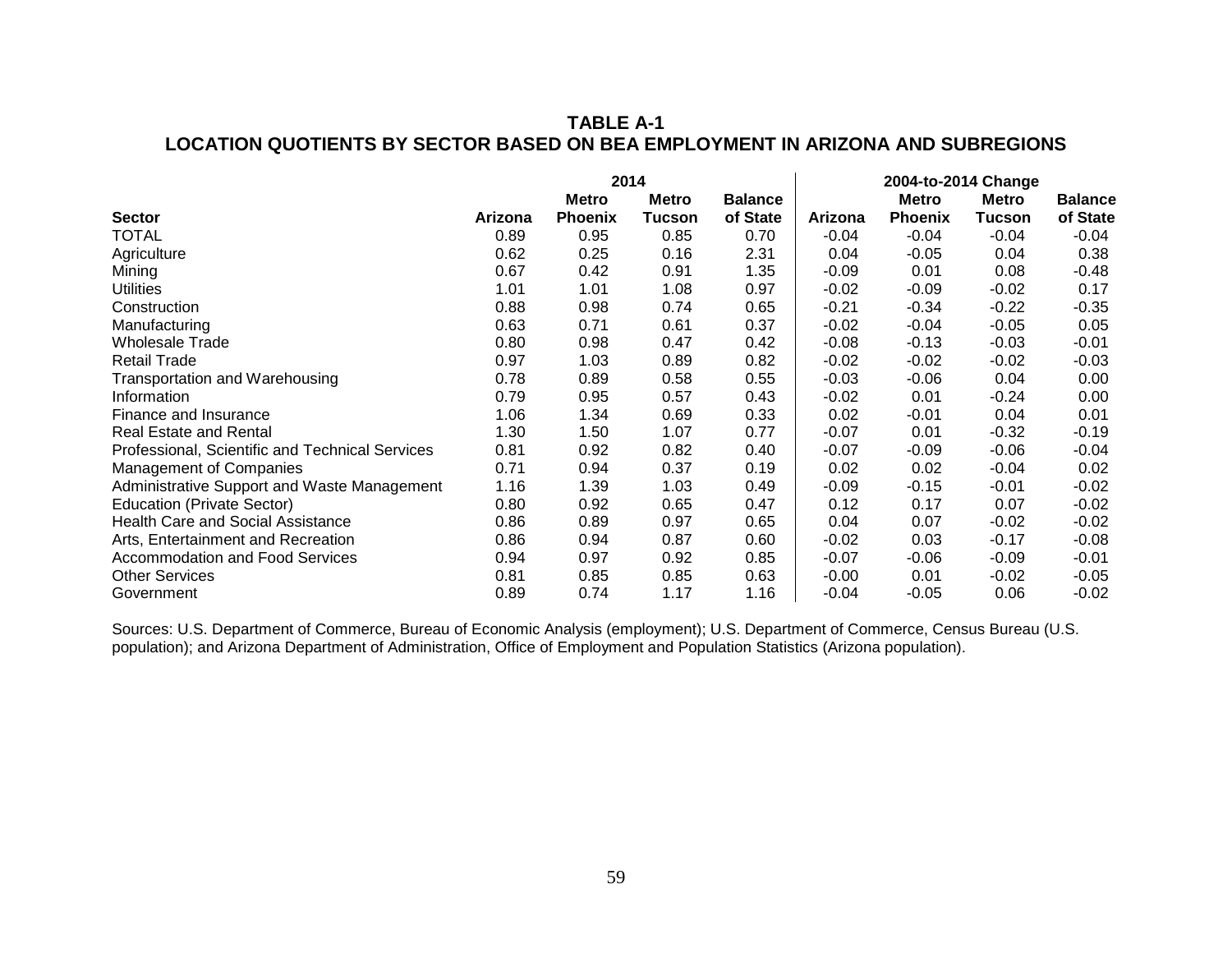In contrast, in the federal civilian and military subsectors, the location quotient was about 1.4 in the Tucson area; the LQ was nearly 1.7 in the state government subsector. The high state government figure largely can be traced to the University of Arizona. Davis-Monthan Air Force Base contributes heavily to the federal government's presence. Thus, both the federal government and state government are important drivers of the Tucson area economy.

The location quotients in the two federal government subsectors also were high in the balance of the state at 1.9 for the federal civilian subsector and 1.4 for the military subsector. However, the LQ for state government was below 0.7. Thus, the federal government, but not state government, is an important driver of the economy in the balance of the state as a whole.

In each component of the agriculture sector, the location quotient was quite low (less than 0.3) in the two large metro areas; the figures were considerably below 1 for the state. In the balance of the state, the LQ was 2 in the farming component and 3.2 in fishing, forestry, and agricultural services. According to the ISC's data for the balance of the state, the LQ exceeded 2.5 in the agricultural inputs and services cluster in 2013 and was close to 1 in the forestry cluster. The BEA data indicate that farming is another important traded cluster in the balance of the state.

As seen in Chart A-1, the overall location quotient did not change substantially in any of the geographic areas between 2001 and 2014. However, the 2014 figure was the lowest of the time series in Metro Tucson and the balance of the state and nearly the lowest in the Phoenix area. As seen in Table A-1, the overall LQ dropped between 2004 and 2014 by an equal amount in each of the geographic areas.





Sources: U.S. Department of Commerce, Bureau of Economic Analysis (employment); U.S. Department of Commerce, Census Bureau (U.S. population); and Arizona Department of Administration, Office of Employment and Population Statistics (Arizona population).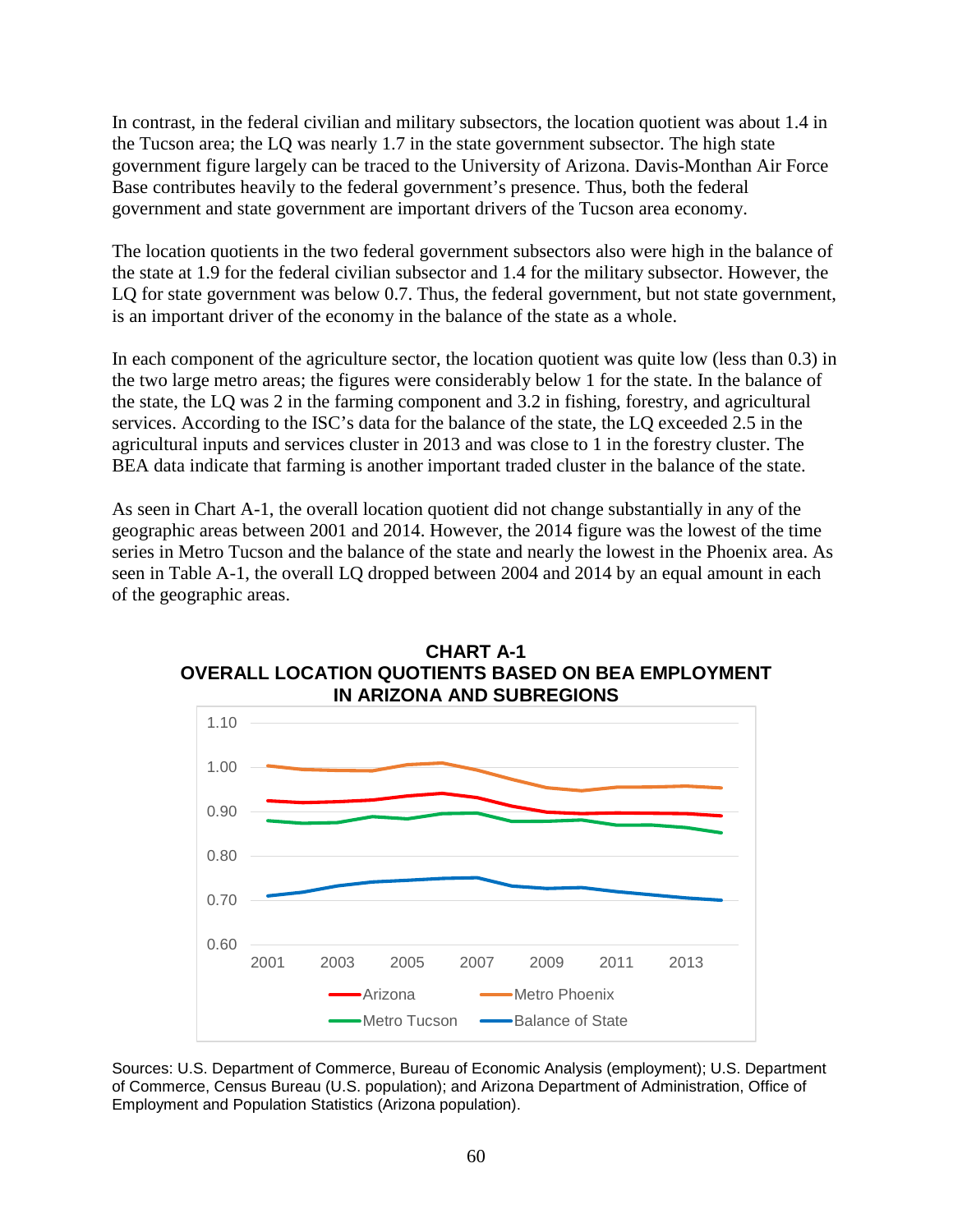Between 2004 and 2014, the location quotient dropped in 15 of 20 sectors in Arizona and in between 12 and 15 sectors in each of the three subregions. The largest decrease in Arizona was in the construction sector, with large drops in all three subregions. Mining experienced a relatively large decline, entirely in the balance of the state. The administrative support and wholesale trade sectors also experienced relatively large decreases, mostly in the Phoenix area. In contrast, educational services experienced a sizable gain in its location quotient, with increases in each of the large metro areas.

Sizable declines in the location quotient of the real estate and rental sector occurred in the Tucson area and in the balance of the state between 2004 and 2014, but the figure was steady in the Phoenix area. An increase in the LQ for the agriculture sector occurred in the balance of the state, with the gain focused in the farming component.

### **Excess/Deficit Employment**

The size of the excess or deficit in employment depends on both the location quotient and the magnitude of total employment. For example, while total employment in the balance of the state is far lower than in the Phoenix area, the very low location quotient in the balance of the state causes its employment deficit to be much larger than in Metro Phoenix.

Differences in the relative use of part-time employees can distort relationships in excess/deficit employment across sectors and across geographic areas. Variations in the average wage or other per employee measures can provide insight into disproportionate use of part-time employees. This is seen in the real estate and rental sector, which provided the most excess employment in Arizona in 2014. However, its earnings per employee figure was far below the national average, suggesting that the large excess may in part reflect a disproportionately high number of part-time workers.

Excess employment was next largest in the administrative support and waste management sector, followed by finance and insurance. The largest employment deficit was in manufacturing. Sizable deficits also occurred in the health care and social assistance, government, professional and technical services, and other services sectors.

In Metro Phoenix, substantial excess employment occurred in the administrative support and waste management, real estate and rental, and finance and insurance sectors. The largest deficit was in government, followed by manufacturing, agriculture, health care and social assistance, and other services.

Government was the only sector to provide significant excess employment in Metro Tucson, with state government providing most of the excess. Small amounts of excess employment were present in the real estate and rental sector and in the administrative support and waste management sector. The largest deficit was in manufacturing, followed by wholesale trade, agriculture, finance and insurance, and transportation and warehousing.

In the balance of the state, the agriculture and government sectors provided substantial excess employment; a smaller excess was present in mining. The excess in agriculture was nearly evenly split between the two components, while the federal government provided the majority of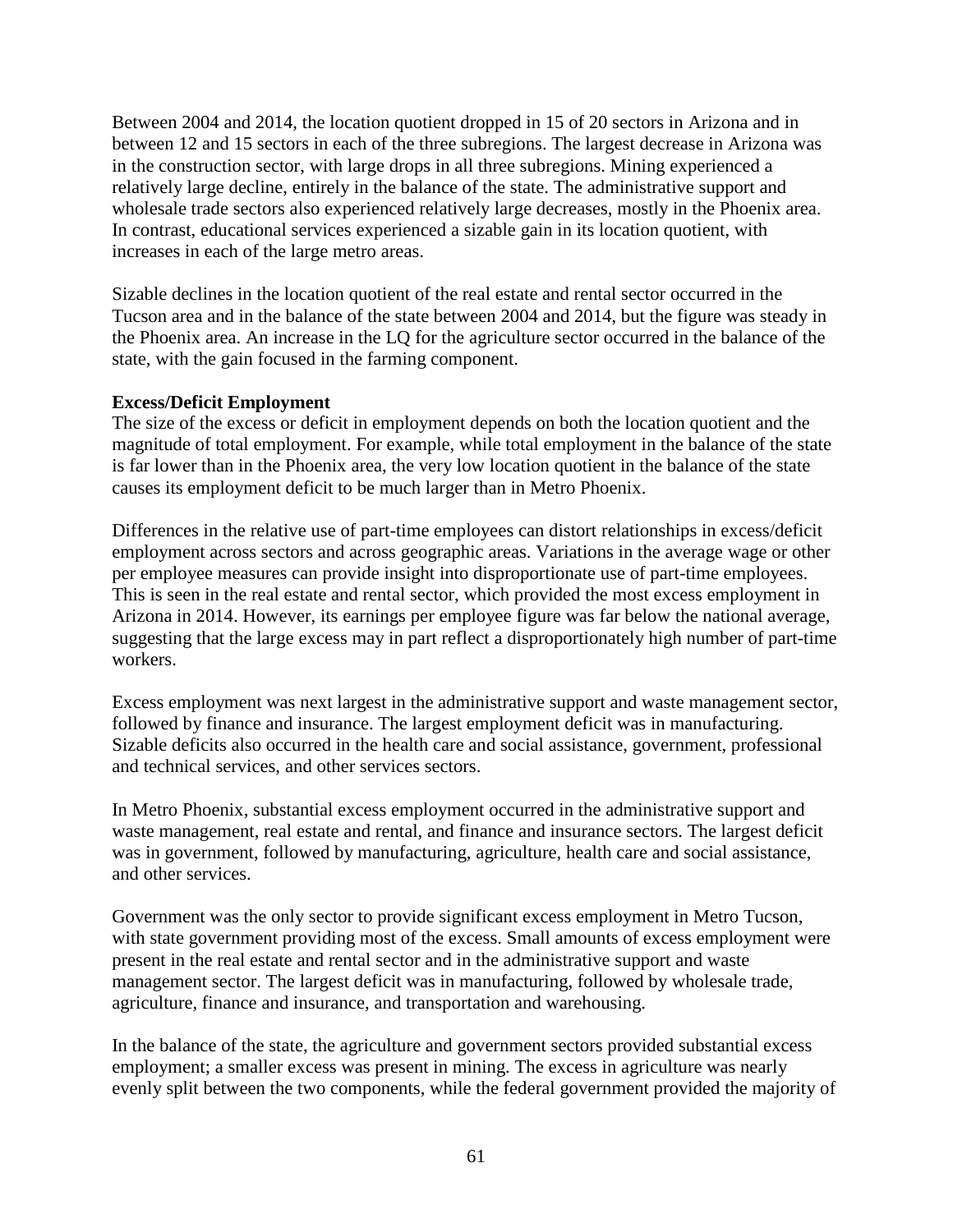the excess in the government sector. The largest deficit was in manufacturing, followed by professional and technical services, health care and social assistance, finance and insurance, and administrative support and waste management.

### **Comparison of Results Across the Three Economic Measures**

Overall in Arizona, the location quotient based on employment was higher than the LQs based on earnings and GDP, a result of the state's below-average earnings per employee and GDP per employee. The higher overall LQ based on employment relative to the two dollar measures largely results from a much higher employment LQ in five sectors: information, finance and insurance, real estate and rental, professional and technical services, and management of companies. In contrast, in most sectors, the location quotients were similar for the employment, earnings, and gross product measures.

The BEA's employment data for farming and government were used in the main base study discussed in the body of this report. The same data were used for this appendix, except for total employment being used rather than wage and salary employment for farming. Farming and federal government — civilian plus military — are assumed to be traded activities at state and substate levels, while state and local governments are assumed to be nontraded, though state government at a substate level could be considered to be traded. The base study results for these activities based on employment can vary considerably from those based on the earnings and gross product measures.

### **Arizona**

The overall location quotient in 2014 was 0.89 based on employment but only 0.79 to 0.80 based on earnings and GDP. Between 2004 and 2014, the overall LQ fell by between 0.04 and 0.06 on each measure, with the 2014 figure the lowest of the 2001-through-2014 period on each measure.

The location quotient for the administrative support and waste management sector was between 1.15 and 1.18 based on each of the three economic measures in 2014. The LQ slightly exceeded 1 for retail trade based on earnings and GDP. While the LQ based on employment was considerably greater than 1 for the real estate and rental sector and was slightly above 1 for the utilities sector and for the finance and insurance sector, the LQs based on earnings and GDP were less than 1 in each of these sectors, by a considerable amount in the finance and insurance and real estate and rental sectors.

In most sectors, the location quotient fell slightly between 2004 and 2014 based on each of the three economic measures. The largest drop was for construction. In contrast, the LQ rose for the educational services and health care and social assistance sectors based on each measure. In a few sectors, the change between 2004 and 2014 was inconsistent across the three economic measures. A slight increase based on employment was measured in agriculture, but this sector's LQ declined based on the two dollar measures. The inconsistency was in the farming component. Mining's LQ dropped based on employment and earnings, but rose based on gross product. While the real estate and rental LQ fell based on each measure, the decline was much larger based on earnings.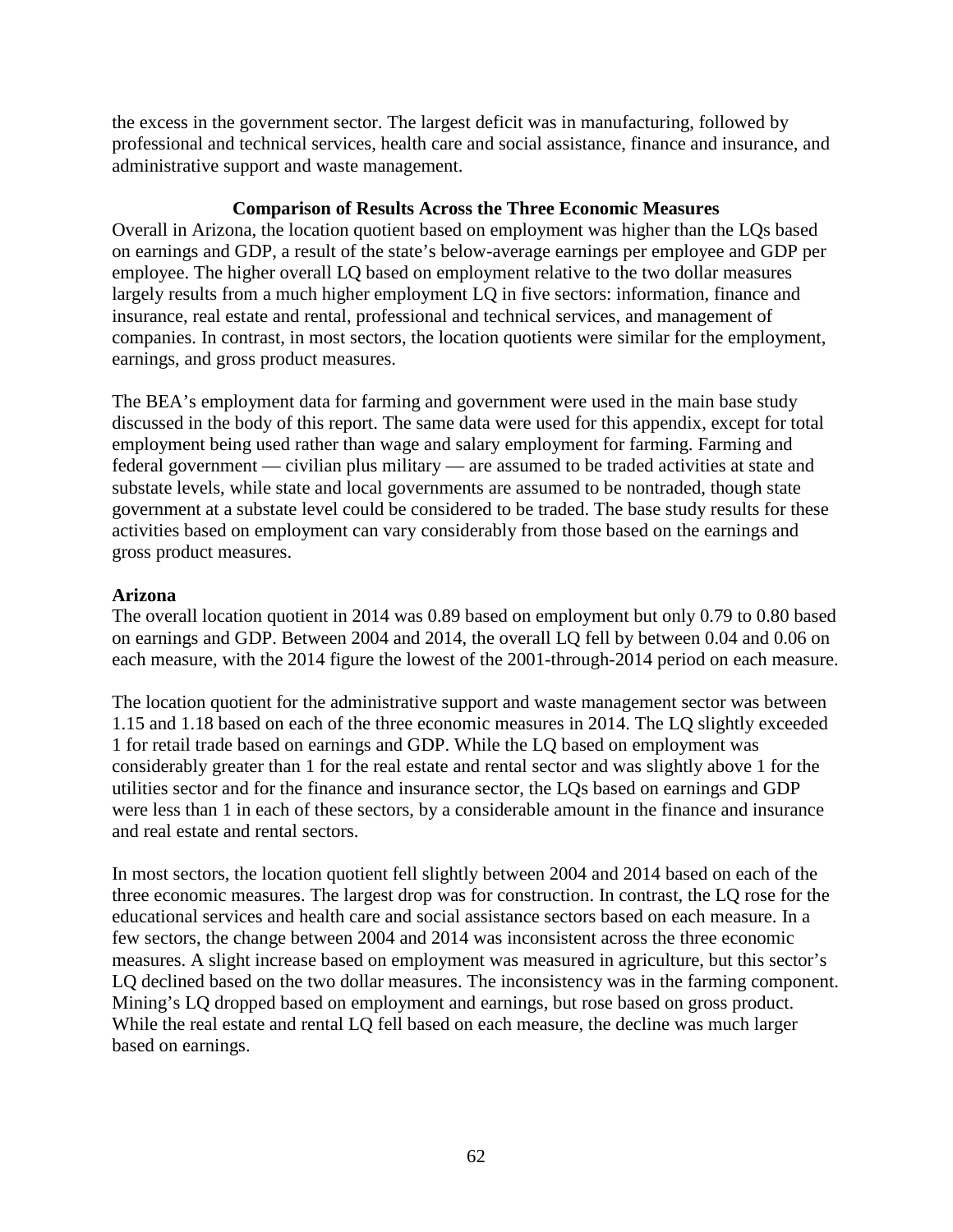Based on each measure, the location quotients for farming were low in 2014: 0.56 based on employment and 0.49 based on both earnings and gross product. The change in the farm LQs between 2004 and 2014 varied substantially by measure, from an increase of 0.12 based on employment to a decrease of 0.26 based on GDP.

In the federal government subsector, the LQ for the civilian segment was higher than for the military based on earnings and employment, but the military LQ was higher based on GDP. The LQs were less than 1 based on each measure for both the civilian and military components. Based on each measure, the civilian LQs hardly changed between 2004 and 2014; the military LQ hardly changed based on gross product but fell based on employment and earnings.

### **Metropolitan Phoenix**

The difference across the three economic measures in the overall location quotient in 2014 was not as great as in the state's other subregions, but the LQ of 0.95 based on employment still was higher than the 0.90 figures based on earnings and GDP. Between 2004 and 2014, the overall LQ fell by 0.04 based on employment, 0.06 based on earnings, and 0.10 based on GDP, with the 2014 figure the lowest of the 2001-through-2014 period based on earnings and GDP and nearly the lowest based on employment.

The location quotient for the administrative support and waste management sector was between 1.39 and 1.51 based on each of the three economic measures in 2014. Based on all three measures, the LQ also exceeded 1 in three other sectors: finance and insurance, real estate and rental, and retail trade. The employment LQ was considerably higher than the earnings and GDP LQs in the finance and insurance and real estate and rental sectors but was lower in retail trade. Other sectoral LQs greater than 1 included utilities based on employment and earnings; construction based on GDP; wholesale trade based on earnings; arts, entertainment and recreation based on earnings and GDP; and accommodation and food services based on earnings and GDP.

In most sectors, the location quotient fell slightly between 2004 and 2014 based on each of the three economic measures. The largest drop was for construction. In contrast, each LQ rose for the educational services, health care and social assistance sectors, and (by a lesser amount) arts, entertainment and recreation. In a few sectors, the change between 2004 and 2014 was inconsistent across the three economic measures. An increase based on earnings but a decrease based on GDP occurred in finance and insurance. A large decrease in real estate and rental based on earnings contrasted with little change based on employment.

Based on each measure, the location quotients for farming were very low in 2014, ranging from 0.25 based on employment to 0.40 based on earnings. The change in the farm LQs between 2004 and 2014 varied substantially by measure, from a decrease of 0.03 based on employment to a decrease of 0.26 based on GDP.

In the federal government subsector, the LQs also were quite low, ranging from 0.48 based on GDP to 0.56 based on employment for the civilian segment, and from 0.35 based on earnings to 0.50 based on employment for the military component. Based on each measure, both the civilian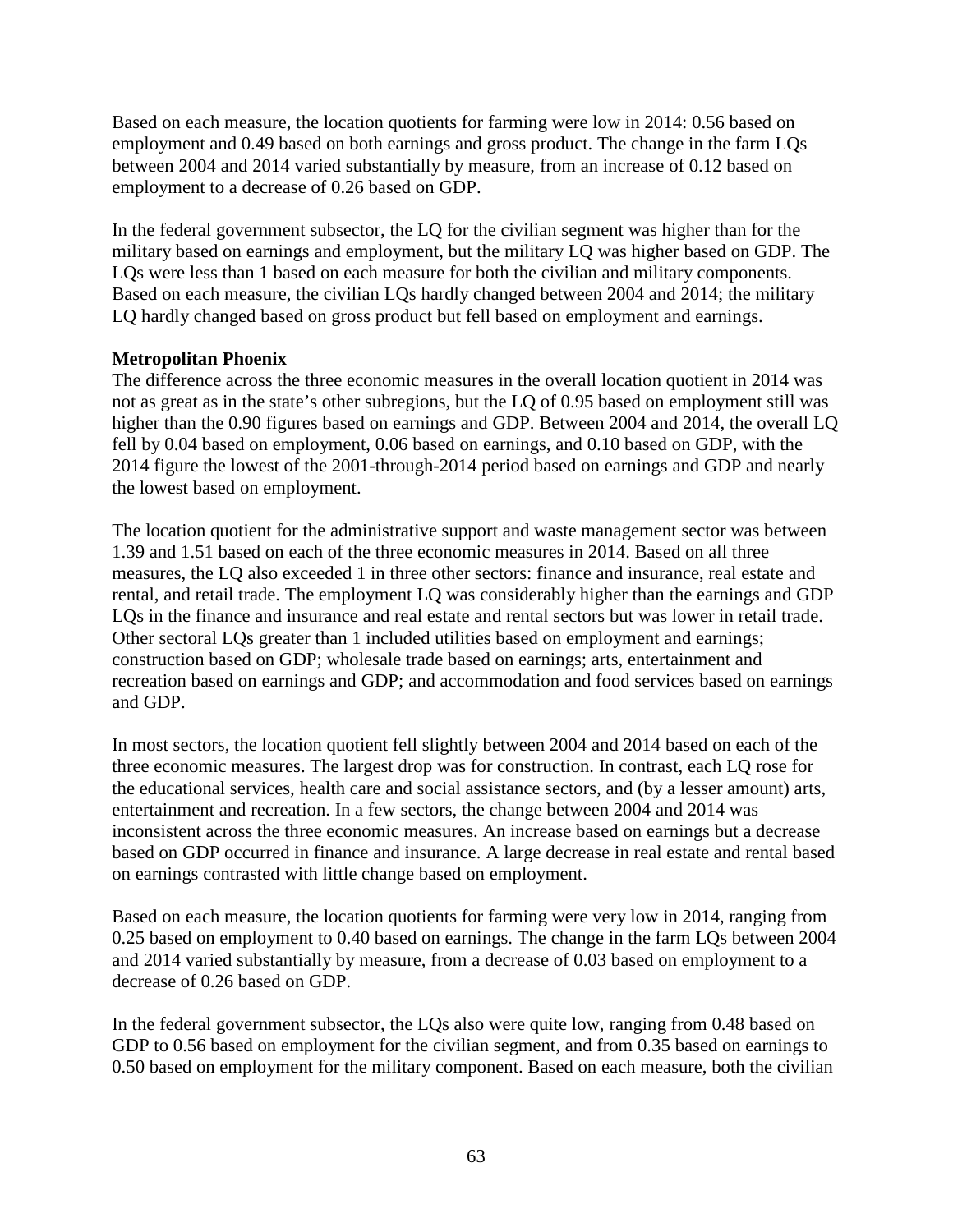and military LQs fell between 2004 and 2014. The state government LQ also was considerably below 1 in 2014 and dropped between 2004 and 2014.

### **Metropolitan Tucson**

The overall location quotient in 2014 was 0.85 based on employment but only between 0.65 and 0.69 based on earnings and GDP. Between 2004 and 2014, the overall LQ fell by 0.04 or 0.05 based on each economic measure. The 2014 LQ was the lowest of the 2001-through-2014 period based on each measure.

The location quotients for the government and utilities sectors were greater than 1 based on each of the three economic measures in 2014, the only two sectors above 1 based on the two dollar measures. Based on employment, the LQs slightly exceeded 1 for the real estate and rental and administrative support and waste management sectors.

In most sectors, the location quotient fell slightly between 2004 and 2014 based on each of the three economic measures. The largest decreases were for the information, construction, real estate and rental, and arts, entertainment and recreation sectors. In contrast, each LQ rose for the mining, educational services, and government sectors.

Based on each measure, the location quotients for farming were extremely low in 2014, ranging from 0.16 based on employment to 0.05 based on gross product. The change in the farm LQs between 2004 and 2014 varied by measure, from an increase of 0.05 based on employment to a decrease of 0.08 based on GDP.

In the federal government subsector, the LQs were above 1, ranging from 1.25 based on GDP to 1.42 based on employment for the civilian segment, and from 1.35 based on employment to 1.84 based on GDP for the military component. Based on each measure, the civilian LQs rose considerably between 2004 and 2014. The military LQ rose by a similar amount based on GDP but hardly changed based on the other two measures. The state government LQ also was considerably above 1 in 2014 and increased between 2004 and 2014.

### **Balance of Arizona**

The overall location quotient in 2014 was only 0.70 based on employment and even lower at between 0.49 and 0.51 based on earnings and GDP. Between 2004 and 2014, the overall LQ fell by between 0.02 and 0.04 based on each measure, with the 2014 LQ the lowest of the 2001 through-2014 period based on each measure.

Only three sectors had location quotients greater than 1 in 2014. The LQ for agriculture ranged from 1.45 based on GDP to 2.31 based on employment. The LQ for government ranged from 1.02 based on earnings to 1.16 based on employment. In the mining sector, the LQs were 1.4 based on GDP and employment but only 0.8 based on earnings.

In most sectors, the location quotient did not change much between 2004 and 2014 based on each of the three economic measures. Large declines occurred for the construction, real estate and rental, and mining sectors based on each measure. The LQ based on each measure rose for utilities and manufacturing.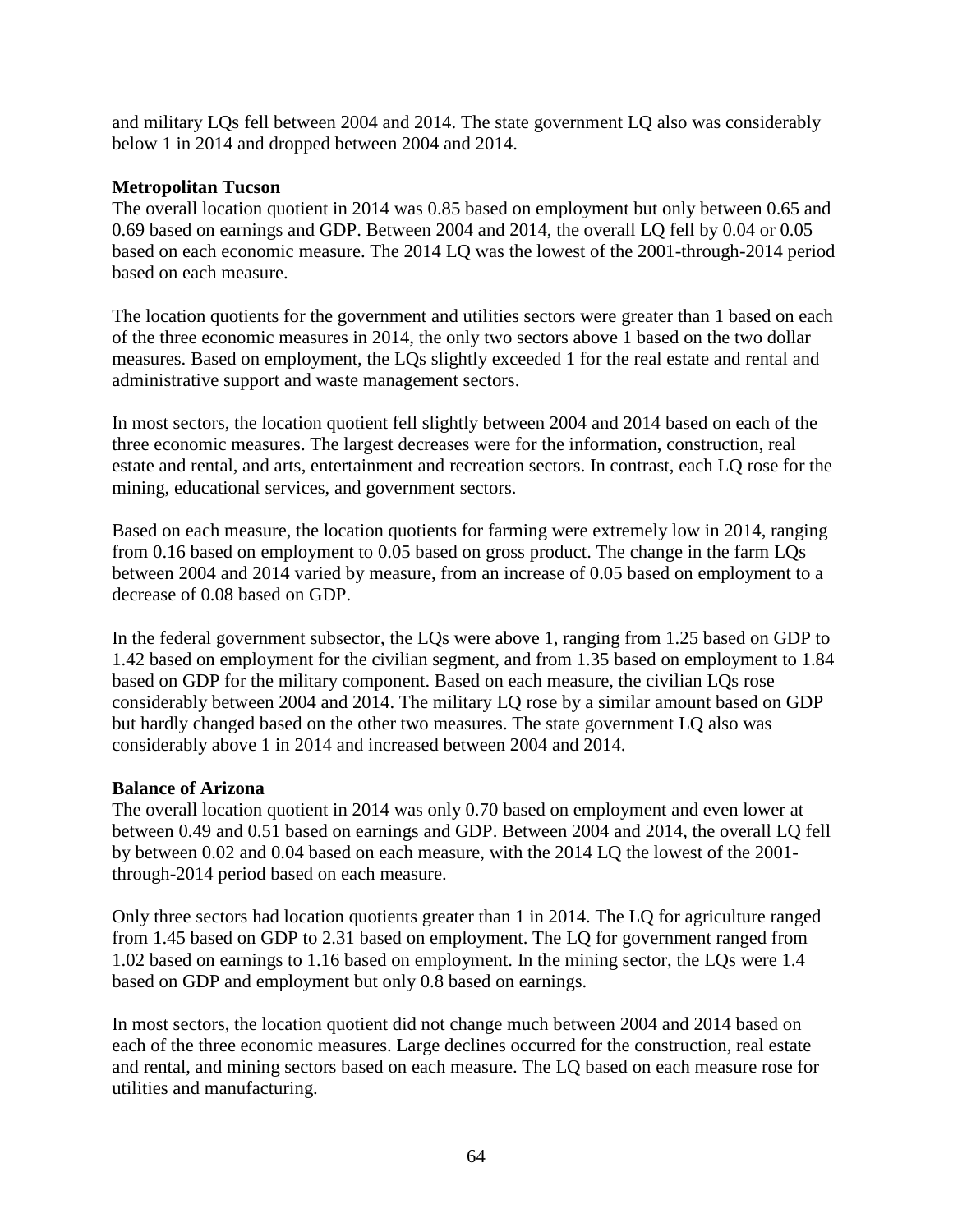Based on each measure, the location quotients for farming were exceeded 1 in 2014, ranging widely from 1.10 based on earnings to 1.98 based on employment. The change in the farm LQs between 2004 and 2014 varied significantly by measure, from a large increase based on employment to large decreases based on earnings and GDP.

In the federal government subsector, the LQs were considerably above 1, ranging from 1.68 based on GDP to 1.89 based on employment for the civilian segment, and from 1.36 based on employment to 1.70 based on GDP for the military component. Based on each measure, the civilian LQs rose between 2004 and 2014. The military LQ rose based on GDP but dropped based on employment. The state government LQ was considerably below 1 in 2014, though it increased between 2004 and 2014.

# **Considering the Cost of Living in the Base Study**

Part of the reason that the location quotients based on earnings and gross product are so low in Arizona is that the state's cost of living is below average. However, according to the regional price parity figures from the BEA,<sup>[18](#page-66-0)</sup> the difference from the national average in living costs is not that great: 2.9 percent in Arizona, 1.4 percent in Metro Phoenix, 2.7 percent in Metro Tucson, and 6.9 percent in the balance of the state. Thus, the overall location quotients based on earnings and gross product still are considerably below 1 after adjusting for the cost of living, as seen in Table A-2.

Even after adjusting for living costs, the overall location quotients for earnings and gross product are less than the employment LQ, especially in Metro Tucson and the balance of the state (see Chart A-2). Compared to the national average after adjusting for the cost of living, overall earnings per employee in 2014 was 8 percent lower in Arizona, 5 percent lower in the Phoenix area, 17 percent lower in the Tucson area, and 21 percent lower in the balance of the state. For Arizona and Metro Phoenix, the differentials from the national average on adjusted GDP per employee were similar to those for earnings per employee. In Metro Tucson, GDP per employee was 21 percent below the U.S. average; the differential in the balance of the state was 25 percent.

Earnings per employee and GDP per employee vary widely by sector in each of the geographic areas. The variation by sector differs by geographic area, resulting in wide differences in the ratio to the national average across Arizona and its three subregions in each sector. Much of this variation is due to differing industry/occupation mixes within a sector in Arizona and its subregions relative to the national average. In addition, some of the variation may be due to labor market conditions that cause a particular occupation/industry to pay more or less than the national norm even after considering the cost of living.

In Arizona, the earnings-per-employee figure in 2014 after adjustment for the cost of living was greater than the national average in eight of 20 sectors, by as much as 9 percent in retail trade and manufacturing. The higher figure in manufacturing largely is due to a disproportionate share of Arizona's manufacturing jobs being in certain high-paying industries, such as aerospace. Among the 12 sectors with a lower earnings-per-employee figure in Arizona, the differential

<span id="page-66-0"></span> $\overline{a}$ <sup>18</sup> The regional price parity figures are currently available only for the 2008-through-2013 period. The 2013 figures were used to adjust the 2014 earnings and gross product figures.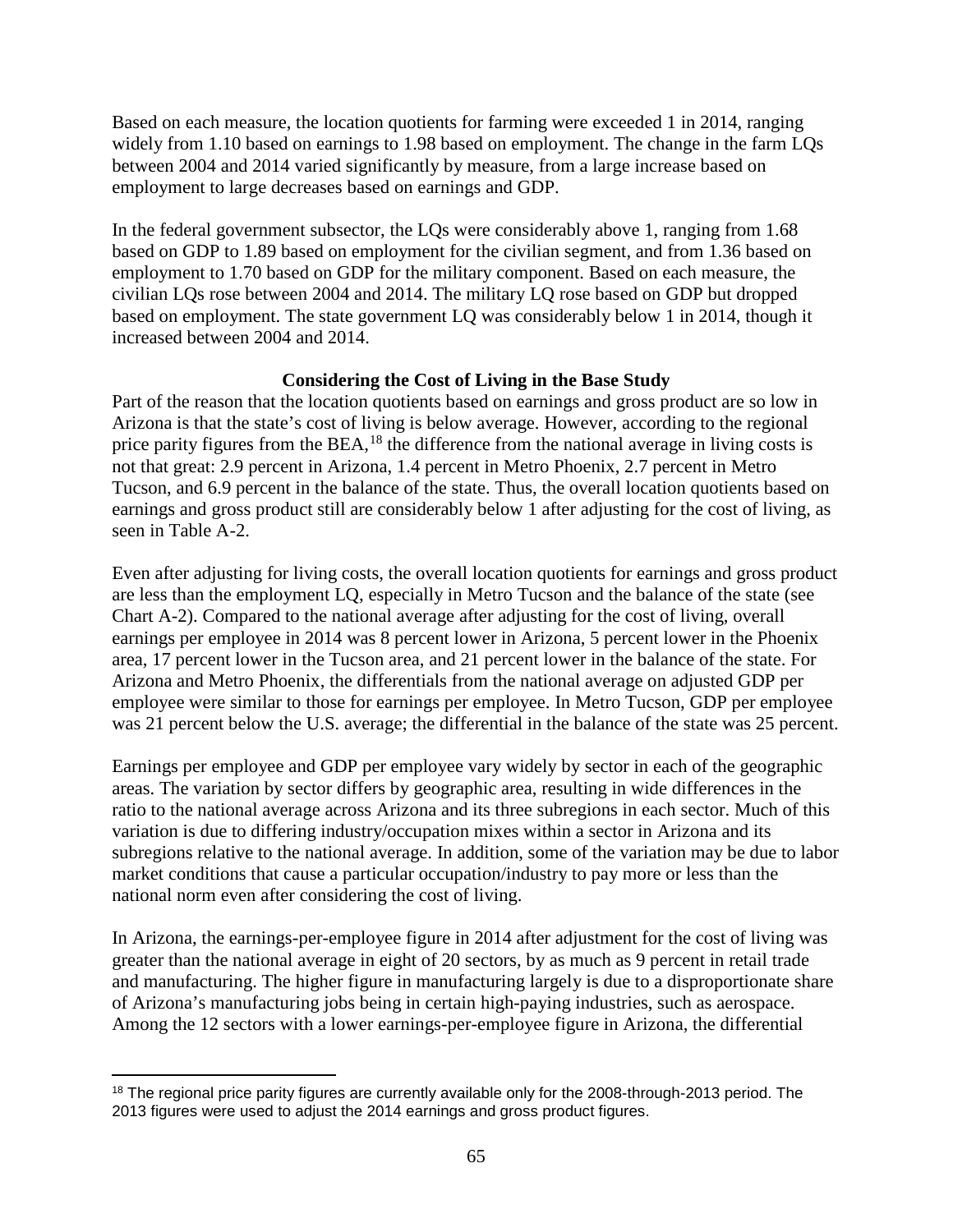# **TABLE A-2 LOCATION QUOTIENTS BY SECTOR BASED ON EARNINGS AND GROSS PRODUCT ADJUSTED FOR THE COST OF LIVING IN ARIZONA AND SUBREGIONS IN 2014**

|                                                 | <b>Earnings</b> |                |               |                | <b>Gross Product</b> |                |               |                |
|-------------------------------------------------|-----------------|----------------|---------------|----------------|----------------------|----------------|---------------|----------------|
|                                                 |                 | Metro          | <b>Metro</b>  | <b>Balance</b> |                      | <b>Metro</b>   | <b>Metro</b>  | <b>Balance</b> |
| <b>Sector</b>                                   | Arizona         | <b>Phoenix</b> | <b>Tucson</b> | of State       | Arizona              | <b>Phoenix</b> | <b>Tucson</b> | of State       |
| <b>TOTAL</b>                                    | 0.82            | 0.91           | 0.71          | 0.55           | 0.82                 | 0.91           | 0.67          | 0.52           |
| Agriculture                                     | 0.57            | 0.37           | 0.13          | 1.67           | 0.37                 | 0.34           | 0.06          | 1.56           |
| Mining                                          | 0.38            | 0.20           | 0.54          | 0.89           | 0.68                 | 0.35           | 0.91          | 1.55           |
| <b>Utilities</b>                                | 1.00            | 1.05           | 1.11          | 0.70           | 0.98                 | 0.99           | 1.09          | 0.67           |
| Construction                                    | 0.84            | 1.00           | 0.57          | 0.46           | 1.00                 | 1.14           | 0.65          | 0.53           |
| Manufacturing                                   | 0.68            | 0.77           | 0.74          | 0.29           | 0.56                 | 0.64           | 0.55          | 0.26           |
| <b>Wholesale Trade</b>                          | 0.80            | 1.03           | 0.35          | 0.29           | 0.76                 | 0.98           | 0.33          | 0.28           |
| <b>Retail Trade</b>                             | 1.05            | 1.18           | 0.82          | 0.75           | 1.08                 | 1.21           | 0.84          | 0.78           |
| <b>Transportation and Warehousing</b>           | 0.74            | 0.87           | 0.46          | 0.50           | 0.83                 | 0.93           | 0.53          | 0.62           |
| Information                                     | 0.52            | 0.65           | 0.34          | 0.21           | 0.49                 | 0.58           | 0.37          | 0.22           |
| Finance and Insurance                           | 0.89            | 1.20           | 0.39          | 0.14           | 0.83                 | 1.10           | 0.35          | 0.13           |
| <b>Real Estate and Rental</b>                   | 0.86            | 1.05           | 0.56          | 0.40           | 0.95                 | 1.15           | 0.57          | 0.24           |
| Professional, Scientific and Technical Services | 0.65            | 0.78           | 0.58          | 0.22           | 0.64                 | 0.76           | 0.56          | 0.21           |
| <b>Management of Companies</b>                  | 0.55            | 0.76           | 0.19          | 0.05           | 0.55                 | 0.78           | 0.19          | 0.05           |
| Administrative Support and Waste Management     | 1.22            | 1.53           | 0.81          | 0.37           | 1.18                 | 1.48           | 0.79          | 0.37           |
| <b>Education (Private Sector)</b>               | 0.83            | 1.01           | 0.49          | 0.43           | 0.83                 | 1.02           | 0.50          | 0.44           |
| <b>Health Care and Social Assistance</b>        | 0.92            | 0.98           | 0.96          | 0.66           | 0.92                 | 0.98           | 0.96          | 0.66           |
| Arts, Entertainment and Recreation              | 0.90            | 1.14           | 0.44          | 0.34           | 0.86                 | 1.07           | 0.43          | 0.34           |
| Accommodation and Food Services                 | 0.99            | 1.05           | 0.88          | 0.82           | 0.98                 | 1.05           | 0.88          | 0.83           |
| <b>Other Services</b>                           | 0.83            | 0.89           | 0.89          | 0.56           | 0.79                 | 0.84           | 0.83          | 0.54           |
| Government                                      | 0.84            | 0.70           | 1.08          | 1.10           | 0.90                 | 0.75           | 1.19          | 1.22           |

Sources: U.S. Department of Commerce, Bureau of Economic Analysis (earnings, gross product, and cost of living); U.S. Department of Commerce, Census Bureau (U.S. population); and Arizona Department of Administration, Office of Employment and Population Statistics (Arizona population).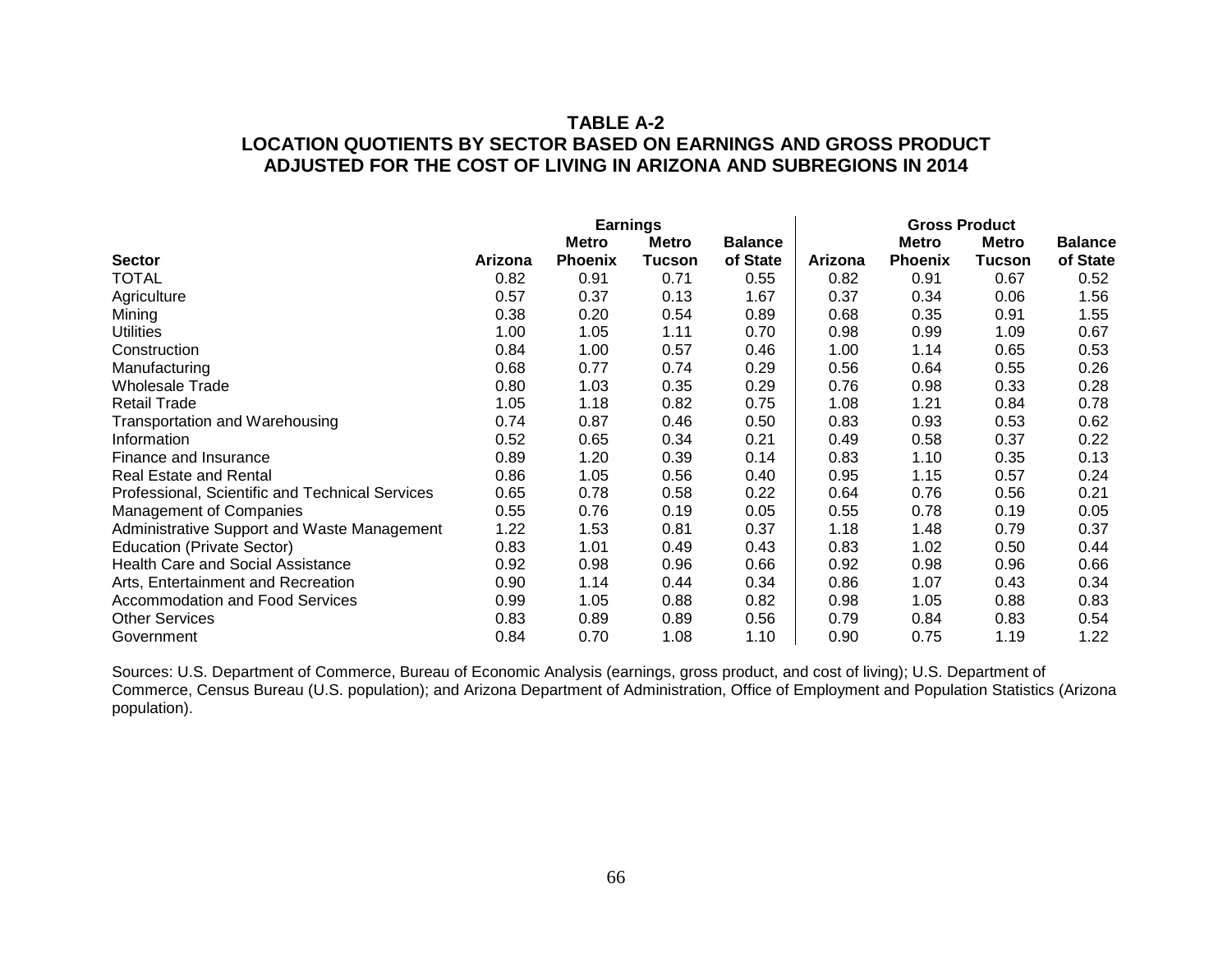### **CHART A-2 COMPARISON OF OVERALL LOCATION QUOTIENTS BASED ON EMPLOYMENT, EARNINGS, AND GROSS PRODUCT IN ARIZONA AND SUBREGIONS IN 2014**



Note: Earnings and gross product are adjusted by the cost of living.

Sources: U.S. Department of Commerce, Bureau of Economic Analysis (employment, earnings, gross product, and cost of living); U.S. Department of Commerce, Census Bureau (U.S. population); and Arizona Department of Administration, Office of Employment and Population Statistics (Arizona population).

from the national average was quite large in several sectors, exceeding 30 percent in the mining, information, and real estate and rental sectors.

The adjusted earnings-per-employee figure in Metro Phoenix was greater than the national average in 12 of the 20 sectors, yet the overall figure was 5 percent below average. The average was lower in the Phoenix area by 30 percent or more in the mining, information, and real estate and rental sectors, and by more than 10 percent in finance and insurance, professional and technical services, and management of companies.

In the Tucson area, the adjusted earnings-per-employee figures were greater than the U.S. average in just three sectors: manufacturing, utilities, and other services. In the balance of the state, the figure was above the national average only in the health care and social assistance sector.

Fluctuations in the GDP-per-employee ratios to the national average differed somewhat from the earnings-per-employee ratios, but the patterns were similar.

Earnings per employee varied from high to low in the sectors in which Arizona had excess employment in 2014. The largest employment excess was in the real estate and rental sector, which had an earnings-per-employee figure just 37 percent of the overall figure. Administrative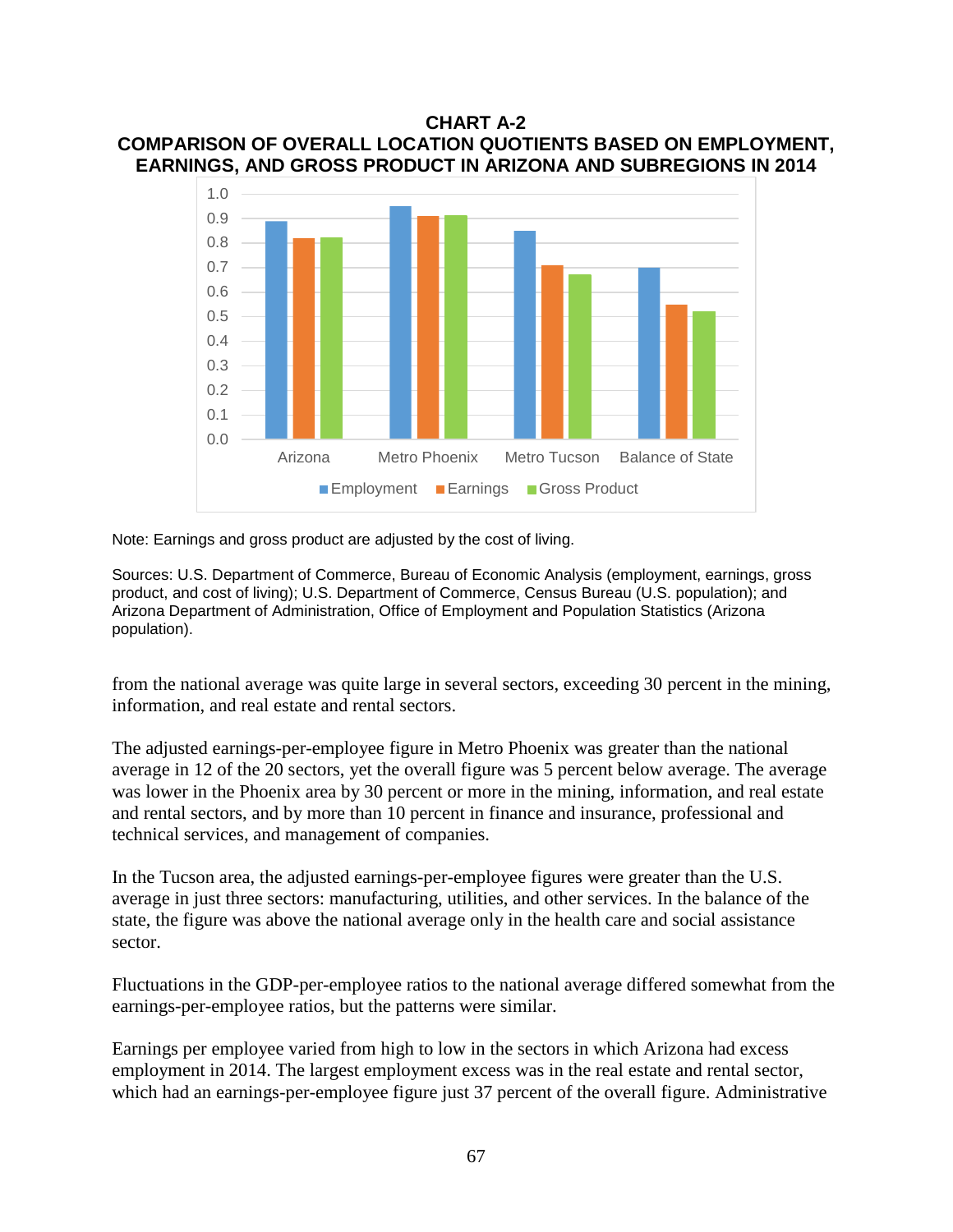support and waste management had the second-highest employment excess, but also had a below average earnings-per-employee figure (27 percent below average). In contrast, the finance and insurance sector also had excess employment and its earnings-per-employee figure was 21 percent higher than the overall figure.

The situation was similar in Metro Phoenix, with the largest employment excesses in the administrative support and waste management and real estate and rental sectors, which had well below-average earnings per employee. Retail trade also had excess employment and low earnings per employee, but the excess in finance and insurance was associated with high earnings per employee.

In Metro Tucson, government had by far the largest employment excess; its earnings-peremployee figure was 45 percent above the overall figure. Lesser excesses occurred in the low earnings-per-employee sectors of real estate and rental and administrative support and waste management.

The largest employment excess in the balance of the state was in agriculture, which had an earnings-per-employee figure 36 percent below the overall figure. However, the other sectors with excess employment — government and mining — had above average earnings per employee.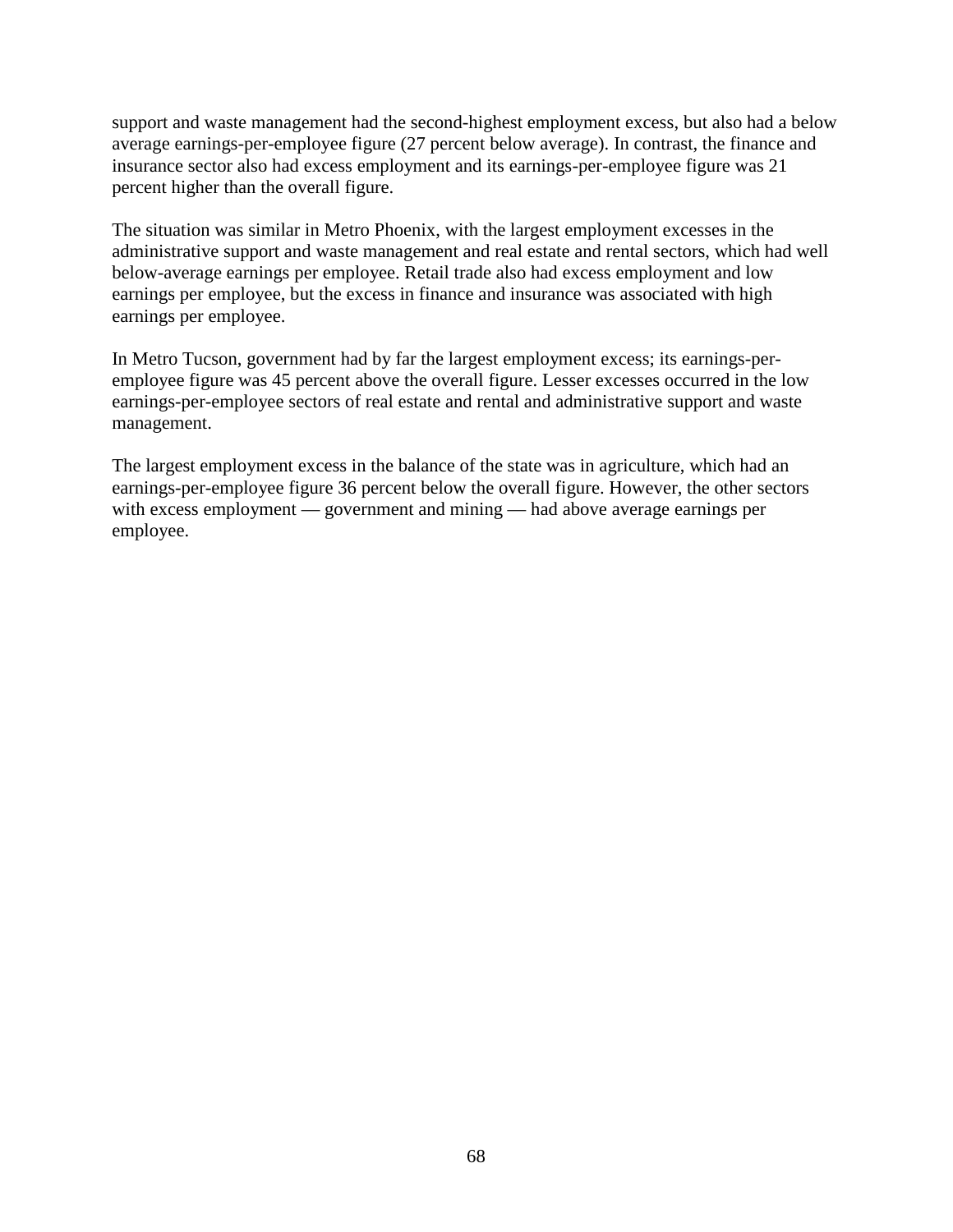# **APPENDIX B: CLUSTERS AND SUBCLUSTERS DEFINED BY THE INSTITUTE FOR STRATEGY AND COMPETITIVENESS**

|                                                | <b>Employment in 2013</b> |           | Arizona       |            |  |
|------------------------------------------------|---------------------------|-----------|---------------|------------|--|
|                                                |                           |           | <b>Excess</b> |            |  |
|                                                | <b>United</b>             |           | Location      | Employ-    |  |
| <b>CLUSTER Subcluster</b>                      | <b>States</b>             | Arizona   | Quotient      | ment       |  |
| <b>OVERALL TOTAL</b>                           | 118,301,188               | 2,188,770 | 0.89          | $-271,112$ |  |
| <b>TOTAL OF TRADED CLUSTERS</b>                | 42,581,547                | 733,769   | 0.83          | $-151,645$ |  |
| <b>AEROSPACE VEHICLES &amp; DEFENSE</b>        | 531,777                   | 26,928    | 2.44          | 15,871     |  |
| Aircraft                                       | 341,208                   | 12,881    | 1.82          | 5,786      |  |
| Search and Navigation Equipment                | 131,900                   | 4,787     | 1.75          | 2,044      |  |
| Missiles and Space Vehicles                    | 58,669                    | 9,260     | 7.59          | 8,040      |  |
| <b>AGRICULTURAL INPUTS &amp; SERVICES</b>      | 94,516                    | 1,486     | 0.76          | $-479$     |  |
| <b>Agricultural Services</b>                   | 67,594                    | 1,068     | 0.76          | $-338$     |  |
| Farm Management and Labor Services             | 13,993                    | 187       | 0.64          | $-104$     |  |
| Fertilizers                                    | 12,929                    | 231       | 0.86          | $-38$      |  |
| <b>APPAREL</b>                                 | 133,870                   | 748       | 0.27          | $-2,036$   |  |
| <b>Accessories and Specialty Apparel</b>       | 50,962                    | 641       | 0.60          | $-419$     |  |
| <b>Apparel Contractors</b>                     | 45,212                    | 60        | 0.06          | $-880$     |  |
| Women's Clothing                               | 25,574                    | 37        | 0.07          | $-495$     |  |
| Men's Clothing                                 | 12,122                    | 10        | 0.04          | $-242$     |  |
| <b>AUTOMOTIVE</b>                              | 859,412                   | 4,492     | 0.25          | $-13,378$  |  |
| <b>Automotive Parts</b>                        | 371,566                   | 2,703     | 0.35          | $-5,023$   |  |
| <b>Motor Vehicles</b>                          | 286,483                   | 550       | 0.09          | $-5,407$   |  |
| <b>Metal Mills and Foundries</b>               | 125,332                   | 836       | 0.32          | $-1,770$   |  |
| <b>Gasoline Engines and Engine Parts</b>       | 53,444                    | 175       | 0.16          | $-936$     |  |
| <b>Small Vehicles</b>                          | 13,591                    | 53        | 0.19          | $-230$     |  |
| Military Vehicles and Tanks                    | 8,996                     | 175       | 0.94          | $-12$      |  |
| <b>BIOPHARMACEUTICALS</b>                      | 231,368                   | 2,033     | 0.42          | $-2,778$   |  |
| <b>Biopharmaceutical Products</b>              | 167,019                   | 1,913     | 0.55          | $-1,560$   |  |
| <b>Biological Products</b>                     | 38,830                    | 60        | 0.07          | $-747$     |  |
| <b>Diagnostic Substances</b>                   | 25,519                    | 60        | 0.11          | $-471$     |  |
| <b>BUSINESS SERVICES</b>                       | 10,968,828                | 212,613   | 0.93          | $-15,466$  |  |
| <b>Business Support Services</b>               | 3,343,965                 | 93,725    | 1.35          | 24,193     |  |
| <b>Corporate Headquarters</b>                  | 3,098,762                 | 46,176    | 0.72          | $-18,258$  |  |
| <b>Computer Services</b>                       | 2,075,211                 | 36,524    | 0.85          | $-6,627$   |  |
| <b>Engineering Services</b>                    | 1,028,083                 | 18,330    | 0.86          | $-3,047$   |  |
| <b>Consulting Services</b>                     | 826,194                   | 11,805    | 0.69          | $-5,374$   |  |
| <b>Employment Placement Services</b>           | 317,041                   | 1,447     | 0.22          | $-5,145$   |  |
| <b>Architectural and Drafting Services</b>     | 180,833                   | 2,933     | 0.78          | $-827$     |  |
| <b>Ground Passenger Transportation</b>         | 98,739                    | 1,673     | 0.81          | $-380$     |  |
| <b>COAL MINING</b>                             | 91,177                    | 395       | 0.21          | $-1,501$   |  |
| <b>COMMUNICATIONS EQUIPMENT &amp; SERVICES</b> | 465,153                   | 9,306     | 0.96          | $-366$     |  |
| <b>Communications Services</b>                 | 355,005                   | 4,796     | 0.65          | $-2,586$   |  |
| <b>Communications Equipment</b>                | 103,352                   | 4,510     | 2.10          | 2,361      |  |
| <b>Communications Equipment Components</b>     | 6,796                     | 0         | 0.00          | $-470$     |  |
|                                                |                           |           |               |            |  |

(continued)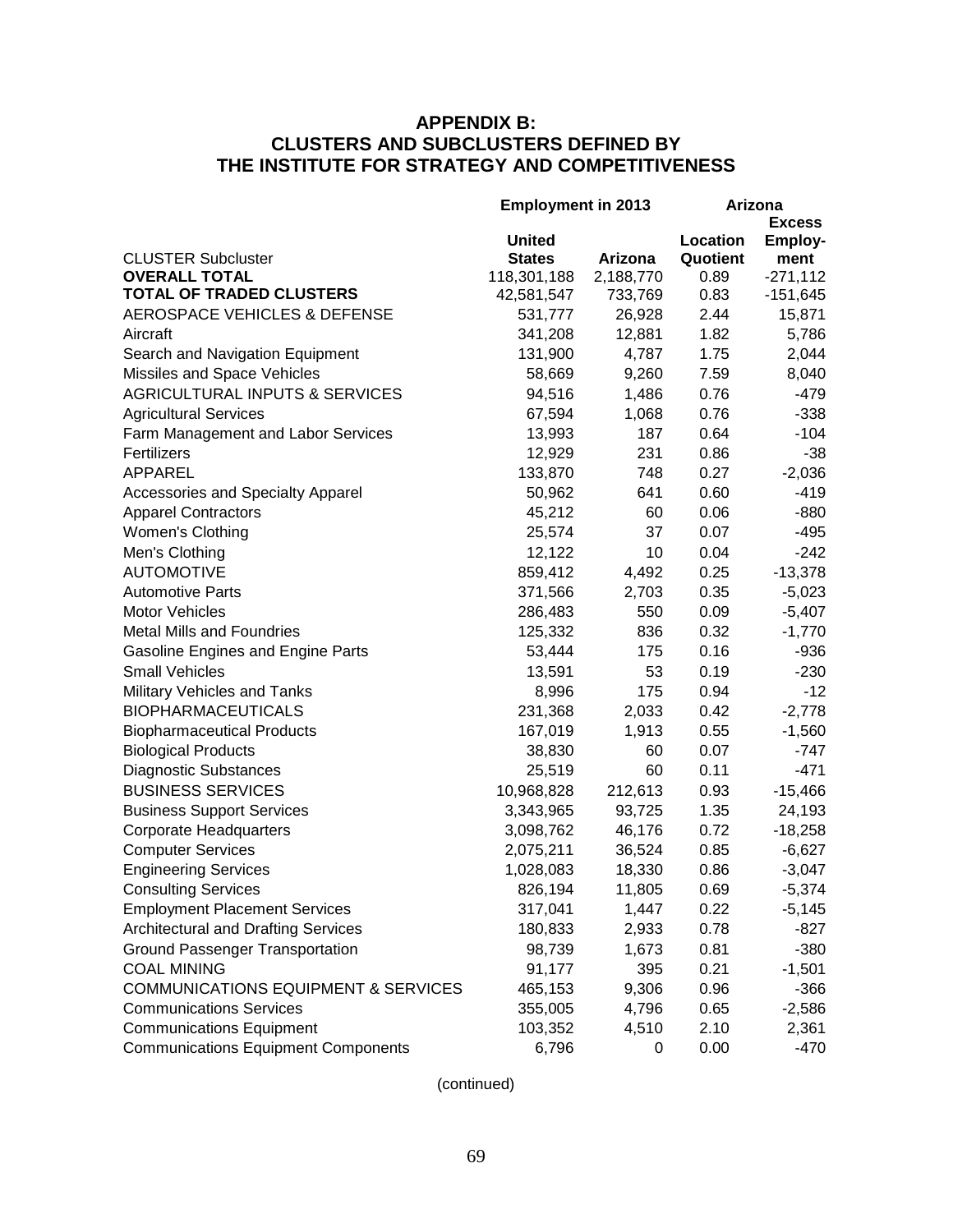|                                                 | <b>Employment in 2013</b> |         | Arizona       |                |  |
|-------------------------------------------------|---------------------------|---------|---------------|----------------|--|
|                                                 |                           |         | <b>Excess</b> |                |  |
|                                                 | <b>United</b>             |         | Location      | <b>Employ-</b> |  |
|                                                 | <b>States</b>             | Arizona | Quotient      | ment           |  |
| <b>CONSTRUCTION PRODUCTS &amp; SERVICES</b>     | 784,308                   | 14,257  | 0.87          | $-2,051$       |  |
| Construction                                    | 532,129                   | 10,454  | 0.94          | $-611$         |  |
| <b>Construction Components</b>                  | 97,835                    | 1,661   | 0.82          | $-373$         |  |
| <b>Construction Products</b>                    | 96,455                    | 238     | 0.12          | $-1,768$       |  |
| Water, Sewage, and Other Systems                | 35,801                    | 1,596   | 2.14          | 852            |  |
| <b>Construction Materials</b>                   | 22,088                    | 308     | 0.67          | $-151$         |  |
| <b>DISTRIBUTION &amp; E-COMMERCE</b>            | 5,523,604                 | 91,962  | 0.80          | $-22,892$      |  |
| <b>Warehousing and Storage</b>                  | 714,684                   | 13,850  | 0.93          | $-1,011$       |  |
| Wholesale of Prof & Comml Equipment & Suppl     | 661,309                   | 11,365  | 0.83          | $-2,386$       |  |
| Wholesale of Electrical and Electronic Goods    | 527,875                   | 15,130  | 1.38          | 4,154          |  |
| Wholesale of Industrial Machinery & Equipment   | 457,522                   | 4,964   | 0.52          | $-4,549$       |  |
| <b>Electronic and Catalog Shopping</b>          | 385,212                   | 7,583   | 0.95          | $-427$         |  |
| Wholesale Trade Agents and Brokers              | 297,424                   | 5,329   | 0.86          | $-855$         |  |
| Wholesale of Drugs and Druggists' Sundries      | 295,038                   | 3,203   | 0.52          | $-2,932$       |  |
| <b>Wholesale of Food Products</b>               | 256,557                   | 5,826   | 1.09          | 491            |  |
| Wholesale of Apparel and Accessories            | 199,396                   | 812     | 0.20          | $-3,334$       |  |
| Wholesale of Farm Products and Supplies         | 199,376                   | 2,962   | 0.71          | $-1,184$       |  |
| Rental and Leasing                              | 171,907                   | 3,355   | 0.94          | $-220$         |  |
| Wholesale of Metals and Minerals                | 154,301                   | 1,456   | 0.45          | $-1,752$       |  |
| Wholesale of Chemical and Allied Products       |                           |         | 0.56          |                |  |
|                                                 | 152,487                   | 1,760   |               | $-1,411$       |  |
| Wholesale of Paper and Paper Products           | 147,849                   | 1,882   | 0.61          | $-1,192$       |  |
| Wholesale of Furniture and Home Furnishing      | 143,614                   | 2,296   | 0.77          | $-690$         |  |
| Wholesale of Farm & Garden Machinery & Equip    | 104,219                   | 841     | 0.39          | $-1,326$       |  |
| Wholesale of Petroleum and Petroleum Products   | 102,091                   | 1,103   | 0.52          | $-1,020$       |  |
| <b>Support Services</b>                         | 98,962                    | 712     | 0.35          | $-1,346$       |  |
| Wholesale of Other Merchandise                  | 96,925                    | 1,649   | 0.82          | $-366$         |  |
| Wholesale of Construction & Mining Machinery    | 86,018                    | 2,712   | 1.52          | 923            |  |
| Wholesale of Sporting Goods & Supplies          | 58,077                    | 877     | 0.73          | $-331$         |  |
| Wholesale of Jewelry & Precious Stones & Metals | 51,084                    | 394     | 0.37          | $-668$         |  |
| Wholesale of Books, Periodicals, & Newspapers   | 47,614                    | 215     | 0.22          | $-775$         |  |
| Wholesale of Service Establishment Equipment    | 46,101                    | 692     | 0.72          | $-267$         |  |
| Wholesale of Transportation Equipment & Suppl   | 35,857                    | 767     | 1.03          | 21             |  |
| Wholesale of Toy and Hobby Goods and Supplies   | 32,105                    | 227     | 0.34          | $-441$         |  |
| DOWNSTREAM CHEMICAL PRODUCTS                    | 238,714                   | 2,142   | 0.43          | $-2,822$       |  |
| Personal Care and Cleaning Products             | 93,981                    | 721     | 0.37          | $-1,233$       |  |
| <b>Processed Chemical Products</b>              | 80,830                    | 775     | 0.46          | $-906$         |  |
| Dyes, Pigments and Coating                      | 46,104                    | 235     | 0.25          | $-724$         |  |
| Lubricating Oils and Greases                    | 11,746                    | 36      | 0.15          | $-208$         |  |
| <b>Explosives</b>                               | 6,053                     | 375     | 2.98          | 249            |  |
| DOWNSTREAM METAL PRODUCTS                       | 390,451                   | 6,862   | 0.85          | $-1,257$       |  |
| <b>Metal Products</b>                           | 208,597                   | 3,023   | 0.70          | $-1,314$       |  |
| <b>Fabricated Metal Structures</b>              | 113,258                   | 1,798   | 0.76          | $-557$         |  |
| Ammunition                                      | 39,179                    | 1,806   | 2.22          | 991            |  |
| <b>Metal Containers</b>                         | 29,417                    | 235     | 0.38          | $-377$         |  |
|                                                 |                           |         |               |                |  |

(continued)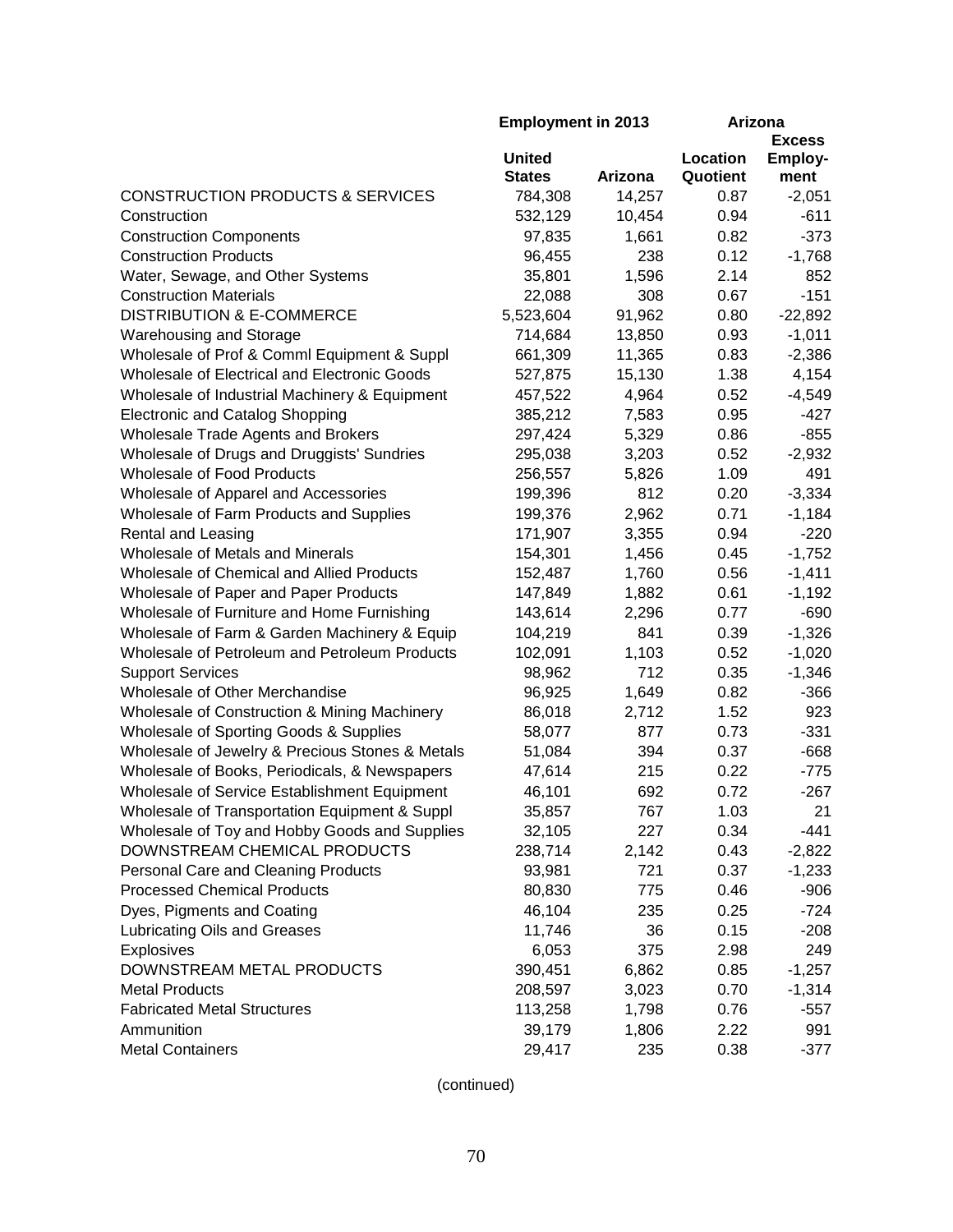|                                                  | <b>Employment in 2013</b> |         | Arizona  |                |
|--------------------------------------------------|---------------------------|---------|----------|----------------|
|                                                  |                           |         |          | <b>Excess</b>  |
|                                                  | <b>United</b>             |         | Location | <b>Employ-</b> |
|                                                  | <b>States</b>             | Arizona | Quotient | ment           |
| EDUCATION & KNOWLEDGE CREATION                   | 2,970,559                 | 51,903  | 0.84     | $-9,865$       |
| Colleges, Universities, and Professional Schools | 1,908,049                 | 38,556  | 0.97     | $-1,119$       |
| <b>Research Organizations</b>                    | 607,576                   | 5,436   | 0.43     | $-7,198$       |
| <b>Training Programs</b>                         | 268,111                   | 4,965   | 0.89     | $-610$         |
| <b>Educational Support Services</b>              | 101,390                   | 1,345   | 0.64     | $-763$         |
| Professional Organizations                       | 85,433                    | 1,601   | 0.90     | $-175$         |
| ELECTRIC POWER GENERATION & TRANSMIS             | 149,036                   | 1,065   | 0.34     | $-2,034$       |
| <b>Fossil Fuel Electric Power</b>                | 72,760                    | 750     | 0.50     | $-763$         |
| <b>Alternative Electric Power</b>                | 62,655                    | 255     | 0.20     | $-1,048$       |
| <b>Electric Power Transmission</b>               | 13,621                    | 60      | 0.21     | $-223$         |
| <b>ENVIRONMENTAL SERVICES</b>                    | 86,082                    | 1,109   | 0.62     | $-681$         |
| <b>Waste Processing</b>                          | 58,685                    | 847     | 0.69     | $-373$         |
| <b>Waste Collection</b>                          | 16,203                    | 133     | 0.39     | $-204$         |
| Other Waste Management Services                  | 11,194                    | 129     | 0.55     | $-104$         |
| <b>FINANCIAL SERVICES</b>                        | 1,890,950                 | 46,181  | 1.17     | 6,862          |
| <b>Credit Intermediation</b>                     | 922,719                   | 31,273  | 1.63     | 12,087         |
| <b>Financial Investment Activities</b>           | 471,016                   | 6,231   | 0.64     | $-3,563$       |
| Securities Brokers, Dealers, and Exchanges       | 458,635                   | 8,519   | 0.89     | $-1,018$       |
| <b>Credit Bureaus</b>                            | 20,074                    | 98      | 0.23     | $-319$         |
| Monetary Authorities - Central Bank              | 18,506                    | 60      | 0.16     | $-325$         |
| <b>FISHING &amp; FISHING PRODUCTS</b>            | 37,380                    | 10      | 0.01     | $-767$         |
| FOOD PROCESSING & MANUFACTURING                  | 941,440                   | 9,548   | 0.49     | $-10,028$      |
| Specialty Foods and Ingredients                  | 174,367                   | 2,099   | 0.58     | $-1,527$       |
| <b>Baked Goods</b>                               | 153,285                   | 2,150   | 0.67     | $-1,037$       |
| Dairy Products                                   | 135,194                   | 1,616   | 0.57     | $-1,195$       |
| Packaged Fruit and Vegetables                    | 105,113                   | 339     | 0.16     | $-1,847$       |
| Soft Drinks and Ice                              | 66,532                    | 2,009   | 1.45     | 626            |
| Candy and Chocolate                              | 58,025                    | 122     | 0.10     | $-1,085$       |
| <b>Farm Wholesalers</b>                          | 49,777                    | 175     | 0.17     | $-860$         |
| <b>Animal Foods</b>                              | 45,632                    | 508     | 0.54     | $-441$         |
| Wineries                                         | 40,341                    | 87      | 0.10     | $-752$         |
| <b>Malt Beverages</b>                            | 32,612                    | 394     | 0.58     | $-284$         |
| Milling and Refining of Cereals and Oilseeds     | 28,199                    | 10      | 0.02     | $-576$         |
| Coffee and Tea                                   | 16,327                    | 39      | 0.11     | $-300$         |
| <b>Glass Containers</b>                          | 14,706                    | 0       | 0.00     | $-1,017$       |
| Milling and Refining of Sugar                    | 13,477                    | 0       | 0.00     | $-932$         |
| <b>Distilleries</b>                              | 7,853                     | 0       | 0.00     | $-543$         |
| <b>FOOTWEAR</b>                                  | 15,270                    | 70      | 0.22     | $-248$         |
| Footwear                                         | 11,657                    | 60      | 0.25     | $-182$         |
| <b>Footwear Components</b>                       | 3,613                     | 10      | 0.13     | $-65$          |
| <b>FORESTRY</b>                                  | 65,445                    | 184     | 0.14     | $-1,177$       |
|                                                  |                           |         |          |                |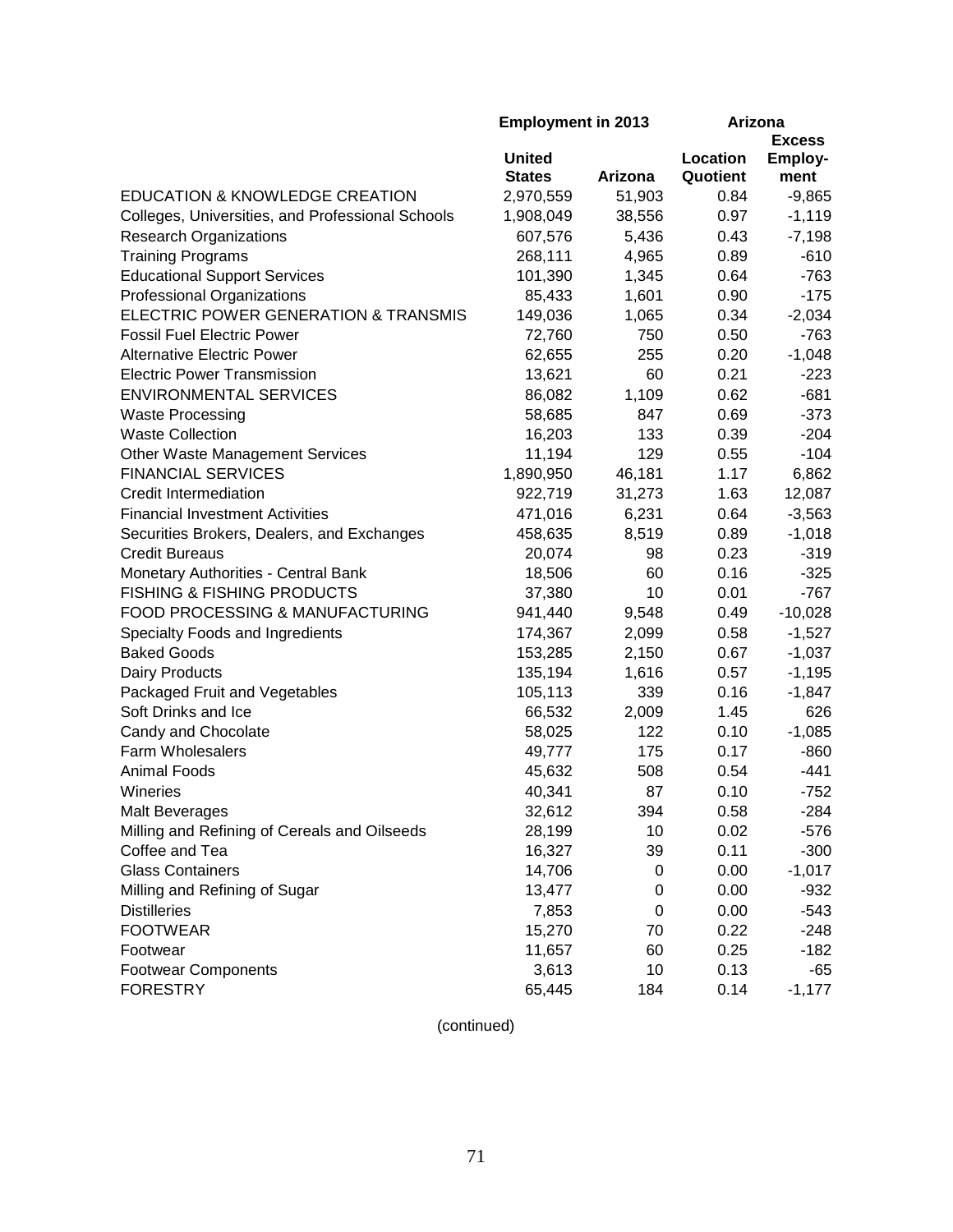|                                               | <b>Employment in 2013</b>      |         | Arizona<br><b>Excess</b> |                        |
|-----------------------------------------------|--------------------------------|---------|--------------------------|------------------------|
|                                               | <b>United</b><br><b>States</b> | Arizona | Location<br>Quotient     | <b>Employ-</b><br>ment |
| <b>FURNITURE</b>                              | 316,833                        | 4,834   | 0.73                     | $-1,754$               |
| <b>Household Furniture</b>                    | 119,207                        | 2,134   | 0.86                     | $-345$                 |
| <b>Wood Cabinets and Woodwork</b>             | 113,660                        | 1,761   | 0.75                     | $-602$                 |
| <b>Office Furniture</b>                       | 34,595                         | 120     | 0.17                     | $-599$                 |
| <b>Institutional Furniture</b>                | 25,849                         | 69      | 0.13                     | $-468$                 |
| <b>Mobile Homes</b>                           | 23,522                         | 750     | 1.53                     | 261                    |
| <b>HOSPITALITY &amp; TOURISM</b>              | 3,055,126                      | 73,164  | 1.15                     | 9,638                  |
| <b>Accommodations and Related Services</b>    | 1,950,303                      | 48,722  | 1.20                     | 8,169                  |
| <b>Tourism Related Services</b>               | 247,182                        | 10,432  | 2.03                     | 5,292                  |
| <b>Other Tourism Attractions</b>              | 236,674                        | 3,383   | 0.69                     | $-1,538$               |
| <b>Amusement Parks and Arcades</b>            | 172,577                        | 1,672   | 0.47                     | $-1,916$               |
| <b>Gambling Facilities</b>                    | 164,250                        | 4,125   | 1.21                     | 710                    |
| <b>Cultural and Educational Entertainment</b> | 156,427                        | 2,510   | 0.77                     | $-743$                 |
| <b>Spectator Sports</b>                       | 127,713                        | 2,320   | 0.87                     | $-336$                 |
| <b>INFO TECH &amp; ANALYTICAL INSTRUMENTS</b> | 1,055,955                      | 17,821  | 0.81                     | $-4,136$               |
| <b>Software Publishers</b>                    | 428,030                        | 5,223   | 0.59                     | $-3,677$               |
| Process and Laboratory Instruments            | 178,159                        | 2,979   | 0.80                     | $-726$                 |
| <b>Electronic Components</b>                  | 174,379                        | 3,112   | 0.86                     | $-514$                 |
| Semiconductors                                | 103,783                        | 4,507   | 2.09                     | 2,349                  |
| <b>Medical Apparatus</b>                      | 79,222                         | 962     | 0.58                     | $-685$                 |
| <b>Computers and Peripherals</b>              | 69,782                         | 945     | 0.65                     | $-506$                 |
| Software Reproducing                          | 14,072                         | 10      | 0.03                     | $-283$                 |
| Audio and Video Equipment                     | 8,528                          | 83      | 0.47                     | $-94$                  |
| <b>INSURANCE SERVICES</b>                     | 1,506,052                      | 31,263  | 1.00                     | $-53$                  |
| <b>Insurance Carriers</b>                     | 1,430,386                      | 30,537  | 1.03                     | 794                    |
| <b>Insurance Related Services</b>             | 62,661                         | 716     | 0.55                     | $-587$                 |
| <b>Reinsurance Carriers</b>                   | 13,005                         | 10      | 0.04                     | $-260$                 |
| JEWELRY & PRECIOUS METALS PRODUCTS            | 25,010                         | 143     | 0.27                     | $-377$                 |
| <b>LEATHER &amp; RELATED PRODUCTS</b>         | 30,560                         | 313     | 0.49                     | $-322$                 |
| <b>Textile Bags and Canvas Products</b>       | 20,115                         | 260     | 0.62                     | $-158$                 |
| Personal Leather Goods and Luggage            | 8,804                          | 53      | 0.29                     | $-130$                 |
| Women's Handbags and Purses                   | 1,641                          | 0       | 0.00                     | $-113$                 |
| <b>LIGHTING &amp; ELECTRICAL EQUIPMENT</b>    | 281,970                        | 2,207   | 0.38                     | $-3,656$               |
| <b>Electrical Equipment</b>                   | 115,704                        | 670     | 0.28                     | $-1,736$               |
| <b>Electrical Components</b>                  | 104,506                        | 1,130   | 0.52                     | $-1,043$               |
| <b>Lighting Fixtures and Parts</b>            | 42,816                         | 347     | 0.39                     | $-543$                 |
| <b>Storage Batteries</b>                      | 18,944                         | 60      | 0.15                     | $-334$                 |
| <b>LIVESTOCK PROCESSING</b>                   | 484,145                        | 2,017   | 0.20                     | $-8,050$               |
| <b>Meat Processing</b>                        | 478,532                        | 1,957   | 0.20                     | $-7,993$               |
| <b>Livestock Merchant Wholesalers</b>         | 5,613                          | 60      | 0.51                     | -57                    |
| MARKETING, DESIGN & PUBLISHING                | 1,265,721                      | 15,593  | 0.59                     | $-10,726$              |
| Publishing                                    | 425,309                        | 3,176   | 0.36                     | $-5,668$               |
| <b>Advertising Related Services</b>           | 377,550                        | 4,144   | 0.53                     | $-3,707$               |
| <b>Other Marketing Related Services</b>       | 352,838                        | 6,837   | 0.93                     | $-500$                 |
| Design Services                               | 110,024                        | 1,436   | 0.63                     | $-852$                 |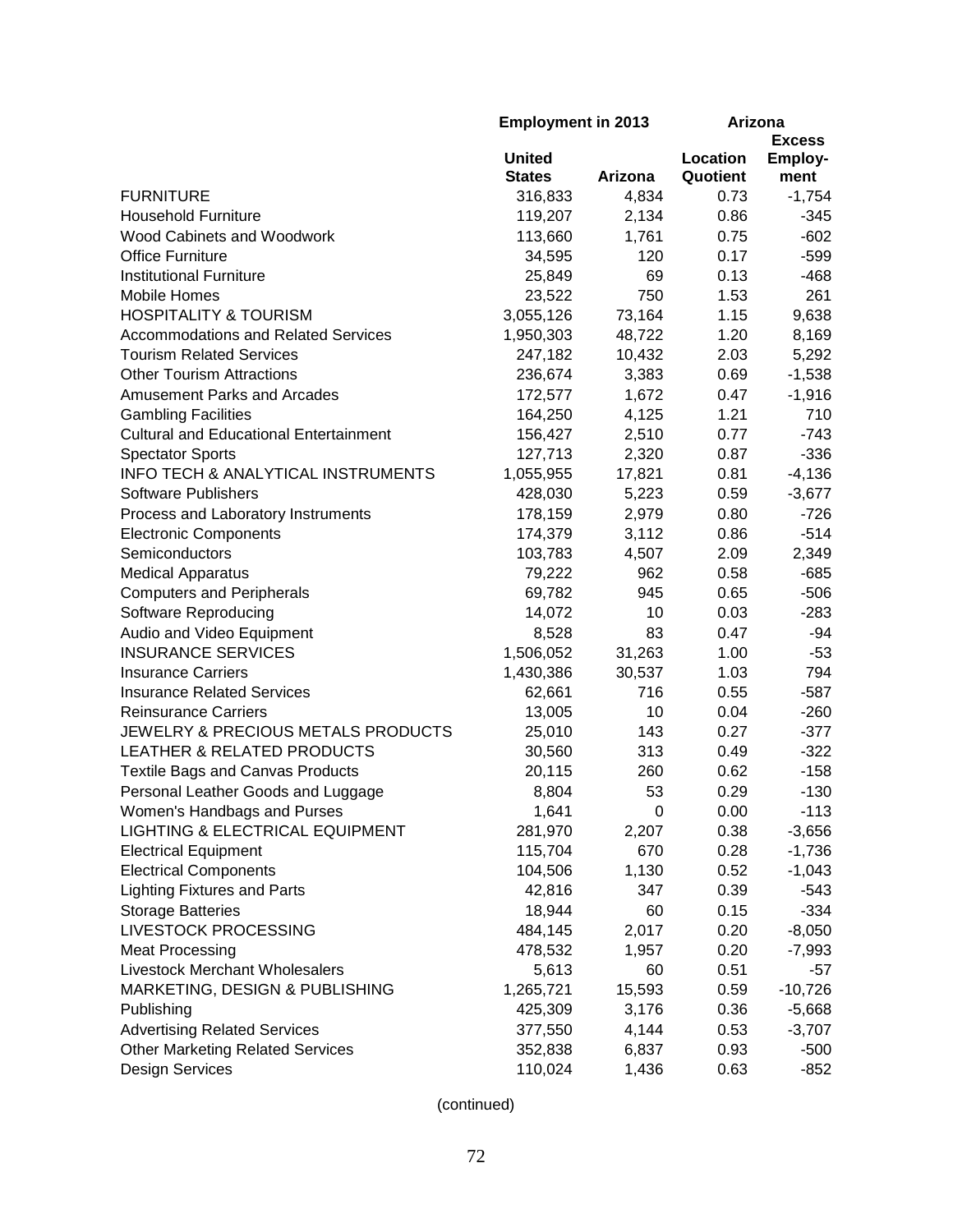|                                                  | <b>Employment in 2013</b> |         | Arizona       |                |
|--------------------------------------------------|---------------------------|---------|---------------|----------------|
|                                                  |                           |         | <b>Excess</b> |                |
|                                                  | <b>United</b>             |         | Location      | <b>Employ-</b> |
|                                                  | <b>States</b>             | Arizona | Quotient      | ment           |
| <b>MEDICAL DEVICES</b>                           | 258,516                   | 5,561   | 1.03          | 186            |
| Surgical and Dental Instruments and Supplies     | 217,839                   | 5,283   | 1.17          | 753            |
| <b>Optical Instruments and Ophthalmic Goods</b>  | 40,677                    | 278     | 0.33          | $-568$         |
| <b>METAL MINING</b>                              | 46,469                    | 8,139   | 8.42          | 7,173          |
| <b>METALWORKING</b>                              | 484,283                   | 4,500   | 0.45          | $-5,570$       |
| <b>Metal Processing</b>                          | 174,803                   | 1,460   | 0.40          | $-2,175$       |
| Fasteners                                        | 139,759                   | 1,724   | 0.59          | $-1,182$       |
| <b>Metalworking Machinery</b>                    | 106,835                   | 874     | 0.39          | $-1,347$       |
| <b>Machine Tools and Accessories</b>             | 55,300                    | 432     | 0.38          | $-718$         |
| <b>Hand Tools</b>                                | 7,586                     | 10      | 0.06          | $-148$         |
| MUSIC & SOUND RECORDING                          | 22,957                    | 134     | 0.28          | $-343$         |
| NONMETAL MINING                                  | 80,455                    | 1,490   | 0.89          | $-183$         |
| OIL & GAS PRODUCTION & TRANSPORT                 | 695,109                   | 702     | 0.05          | $-13,752$      |
| Support Activities for Oil and Gas Operations    | 299,011                   | 183     | 0.03          | $-6,034$       |
| Oil and Gas Extraction                           | 131,789                   | 70      | 0.03          | $-2,670$       |
| <b>Drilling Wells</b>                            | 95,947                    | 144     | 0.07          | $-1,851$       |
| <b>Petroleum Processing</b>                      | 63,640                    | 0       | 0.00          | $-4,401$       |
| Oil and Gas Machinery                            | 52,701                    | 10      | 0.01          | $-1,086$       |
| <b>Pipeline Transportation</b>                   | 52,021                    | 295     | 0.27          | $-787$         |
| <b>PAPER &amp; PACKAGING</b>                     | 354,735                   | 2,335   | 0.32          | $-5,041$       |
| Packaging                                        | 191,586                   | 1,092   | 0.27          | $-2,892$       |
| Paper Mills                                      | 107,309                   | 143     | 0.06          | $-2,088$       |
| <b>Paper Products</b>                            | 55,840                    | 1,100   | 0.95          | -61            |
| PERFORMING ARTS                                  | 327,427                   | 5,629   | 0.83          | $-1,179$       |
| <b>Promoters and Managers</b>                    | 166,627                   | 2,917   | 0.84          | -548           |
| <b>Performing Artists</b>                        | 160,800                   | 2,712   | 0.81          | $-632$         |
| <b>PLASTICS</b>                                  | 657,703                   | 5,925   | 0.43          | $-7,751$       |
| <b>Plastic Products</b>                          | 490,126                   | 4,500   | 0.44          | $-5,691$       |
| <b>Plastic Materials and Resins</b>              | 167,577                   | 1,425   | 0.41          | $-2,059$       |
| PRINTING SERVICES                                | 488,962                   | 5,214   | 0.51          | $-4,953$       |
| <b>Printing Services</b>                         | 434,819                   | 4,453   | 0.49          | $-4,588$       |
| <b>Support Activities for Printing</b>           | 27,684                    | 691     | 1.20          | 115            |
| Greeting Card Printing and Publishing            | 15,113                    | 10      | 0.03          | $-304$         |
| <b>Printing Inputs</b>                           | 11,346                    | 60      | 0.25          | $-176$         |
| PRODUCTION TECH & HEAVY MACHINERY                | 969,760                   | 7,650   | 0.38          | $-12,515$      |
| Agricultural and Construction Machinery          | 295,393                   | 2,209   | 0.36          | $-3,933$       |
| Process Equipment and Components                 | 254,187                   | 2,765   | 0.52          | $-2,520$       |
| <b>Industrial Machinery</b>                      | 153,481                   | 867     | 0.27          | $-2,324$       |
| Air Handling Equipment                           | 129,839                   | 880     | 0.33          | $-1,820$       |
| Moving and Material Handling Equipment           | 81,289                    | 326     | 0.19          | $-1,364$       |
| <b>Commercial and Service Industry Machinery</b> | 55,571                    | 603     | 0.52          | $-553$         |
|                                                  |                           |         |               |                |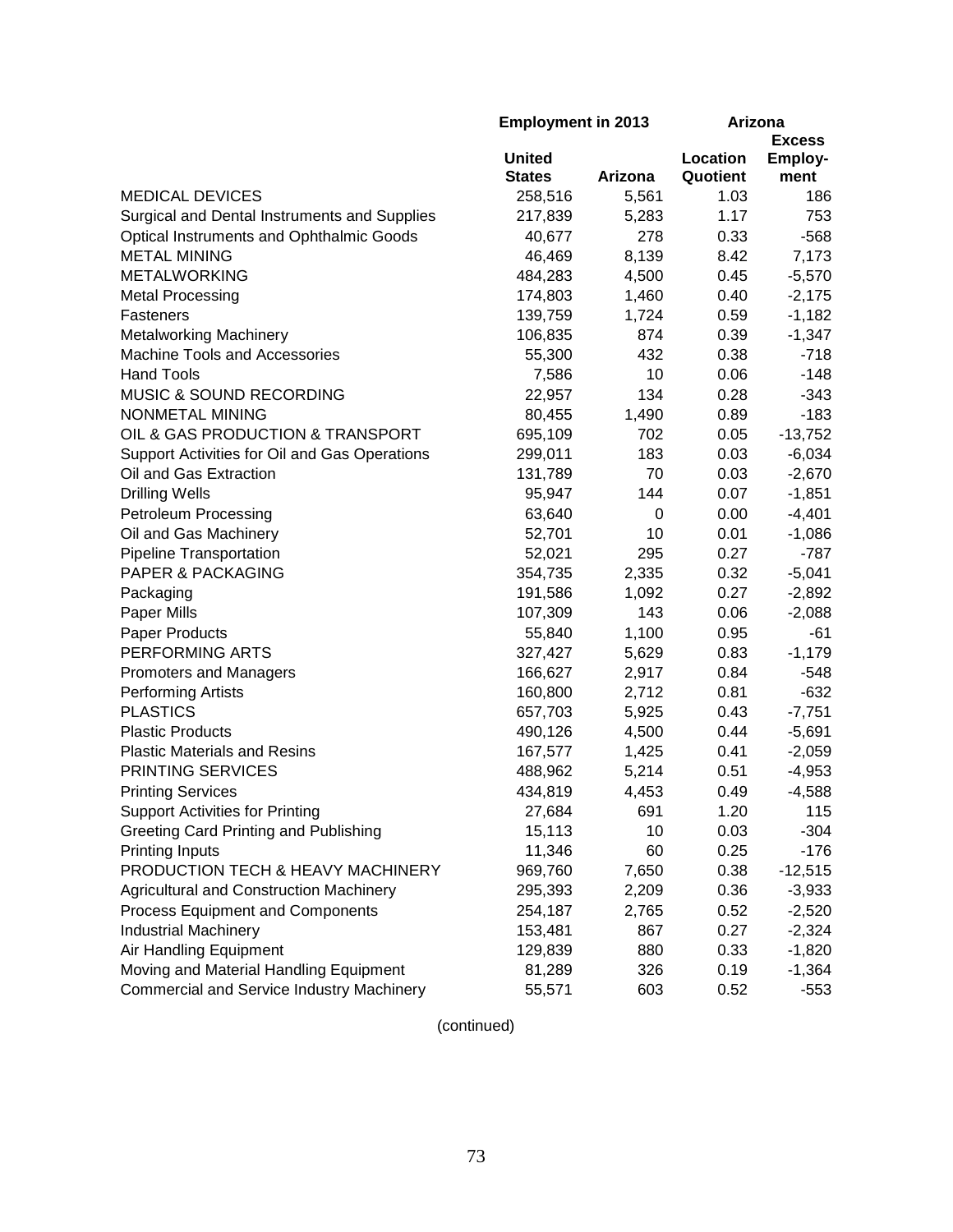| <b>Excess</b><br><b>United</b><br>Location<br><b>Employ-</b><br><b>States</b><br>Quotient<br>Arizona<br>ment<br>RECREATIONAL & SMALL ELECTRIC GOODS<br>2,862<br>0.89<br>154,234<br>$-345$<br><b>Recreational and Decorative Goods</b><br>1,048<br>0.63<br>$-607$<br>79,600<br>Sporting and Athletic Goods<br>37,405<br>1,602<br>2.06<br>824<br>$-161$<br>Motorcycles and Bicycles<br>65<br>0.29<br>10,860<br><b>Office Supplies</b><br>41<br>0.19<br>$-181$<br>10,653<br><b>Electric Housewares</b><br>9,178<br>60<br>0.31<br>$-131$<br>46<br>Games, Toys, and Children's Vehicles<br>0.34<br>$-90$<br>6,538<br><b>TEXTILE MANUFACTURING</b><br>190,186<br>1,053<br>0.27<br>$-2,902$<br>0.17<br>$-916$<br><b>Household Textile Products</b><br>193<br>53,318<br>70<br><b>Fabric Mills</b><br>0.07<br>$-979$<br>50,437<br><b>Textile and Fabric Finishing</b><br>29,722<br>120<br>0.19<br>$-498$<br>Yarn and Thread Mills<br>375<br>0.73<br>$-138$<br>24,674<br>0.21<br>14,046<br>60<br>$-232$<br><b>Fibers</b><br><b>Knitting Mills</b><br>12,109<br>175<br>0.70<br>$-77$<br><b>Other Textile Products</b><br>60<br>0.49<br>$-62$<br>5,880<br><b>TOBACCO</b><br>14,355<br>10<br>0.03<br>$-288$<br>TRAILERS, MOTOR HOMES & APPLIANCES<br>796<br>0.32<br>$-1,656$<br>117,925<br><b>Trailers and Motor Homes</b><br>347<br>0.21<br>$-1,309$<br>79,632<br>389<br>34,254<br>0.55<br>$-323$<br><b>Household Appliances</b><br><b>Burial Caskets</b><br>4,039<br>60<br>0.71<br>$-24$<br><b>TRANSPORTATION &amp; LOGISTICS</b><br>1,591,465<br>40,417<br>1.22<br>7,325<br>Trucking<br>634,178<br>0.95<br>$-675$<br>12,512<br>Air Transportation<br>558,960<br>21,774<br>1.87<br>10,151<br><b>Ground Transportation Support Activities</b><br>0.61<br>$-2,574$<br>314,358<br>3,963<br>1,699<br>1.64<br><b>Bus Transportation</b><br>49,825<br>663<br>Specialty Air Transportation<br>469<br>0.66<br>$-241$<br>34,144<br>UPSTREAM CHEMICAL PRODUCTS<br>685<br>0.19<br>$-2,948$<br>174,713<br>$-1,716$<br><b>Organic Chemicals</b><br>505<br>0.23<br>106,803<br>Inorganic Chemicals<br>39,233<br>60<br>0.07<br>$-756$<br><b>Agricultural Chemicals</b><br>16,269<br>60<br>0.18<br>$-278$<br>60<br>0.23<br><b>Industrial Gas</b><br>12,408<br>$-198$<br>UPSTREAM METAL MANUFACTURING<br>399,182<br>3,235<br>0.39<br>$-5,065$<br>132,502<br>2,115<br>$-640$<br><b>Metal Processing</b><br>0.77<br>Iron and Steel Mills and Forging<br>125,162<br>134<br>0.05<br>$-2,469$<br><b>Metal Products</b><br>88,338<br>605<br>0.33<br>$-1,232$<br>381<br>Wires and Springs<br>0.34<br>53,180<br>$-725$<br>499<br><b>VIDEO PRODUCTION &amp; DISTRIBUTION</b><br>0.12<br>$-3,562$<br>195,285<br><b>VULCANIZED &amp; FIRED MATERIALS</b><br>2,177<br>0.44<br>238,119<br>$-2,774$<br><b>Rubber Products</b><br>680<br>0.26<br>127,771<br>$-1,977$<br><b>Glass Products</b><br>1,093<br>0.74<br>70,793<br>$-379$<br><b>Clay Products and Refractories</b><br>39,555<br>404<br>0.49<br>$-418$<br><b>WATER TRANSPORTATION</b><br>300,419<br>280<br>0.04<br>$-5,967$<br><b>Marine Transportation Services</b><br>164<br>144,494<br>0.05<br>$-2,841$<br>Boat Building and Repairing<br>96<br>0.03<br>135,287<br>$-2,717$<br>Water Passenger Transportation<br>20,638<br>20<br>0.05<br>$-409$ | <b>Employment in 2013</b> |  | Arizona |  |
|----------------------------------------------------------------------------------------------------------------------------------------------------------------------------------------------------------------------------------------------------------------------------------------------------------------------------------------------------------------------------------------------------------------------------------------------------------------------------------------------------------------------------------------------------------------------------------------------------------------------------------------------------------------------------------------------------------------------------------------------------------------------------------------------------------------------------------------------------------------------------------------------------------------------------------------------------------------------------------------------------------------------------------------------------------------------------------------------------------------------------------------------------------------------------------------------------------------------------------------------------------------------------------------------------------------------------------------------------------------------------------------------------------------------------------------------------------------------------------------------------------------------------------------------------------------------------------------------------------------------------------------------------------------------------------------------------------------------------------------------------------------------------------------------------------------------------------------------------------------------------------------------------------------------------------------------------------------------------------------------------------------------------------------------------------------------------------------------------------------------------------------------------------------------------------------------------------------------------------------------------------------------------------------------------------------------------------------------------------------------------------------------------------------------------------------------------------------------------------------------------------------------------------------------------------------------------------------------------------------------------------------------------------------------------------------------------------------------------------------------------------------------------------------------------------------------------------------------------------------------------------------------------------------------------------------------------------------------------------------------------------------------------------------------------------------------------------------------------------------------------------------------------------------------------------------------------------------------------------------------------------------|---------------------------|--|---------|--|
|                                                                                                                                                                                                                                                                                                                                                                                                                                                                                                                                                                                                                                                                                                                                                                                                                                                                                                                                                                                                                                                                                                                                                                                                                                                                                                                                                                                                                                                                                                                                                                                                                                                                                                                                                                                                                                                                                                                                                                                                                                                                                                                                                                                                                                                                                                                                                                                                                                                                                                                                                                                                                                                                                                                                                                                                                                                                                                                                                                                                                                                                                                                                                                                                                                                                |                           |  |         |  |
|                                                                                                                                                                                                                                                                                                                                                                                                                                                                                                                                                                                                                                                                                                                                                                                                                                                                                                                                                                                                                                                                                                                                                                                                                                                                                                                                                                                                                                                                                                                                                                                                                                                                                                                                                                                                                                                                                                                                                                                                                                                                                                                                                                                                                                                                                                                                                                                                                                                                                                                                                                                                                                                                                                                                                                                                                                                                                                                                                                                                                                                                                                                                                                                                                                                                |                           |  |         |  |
|                                                                                                                                                                                                                                                                                                                                                                                                                                                                                                                                                                                                                                                                                                                                                                                                                                                                                                                                                                                                                                                                                                                                                                                                                                                                                                                                                                                                                                                                                                                                                                                                                                                                                                                                                                                                                                                                                                                                                                                                                                                                                                                                                                                                                                                                                                                                                                                                                                                                                                                                                                                                                                                                                                                                                                                                                                                                                                                                                                                                                                                                                                                                                                                                                                                                |                           |  |         |  |
|                                                                                                                                                                                                                                                                                                                                                                                                                                                                                                                                                                                                                                                                                                                                                                                                                                                                                                                                                                                                                                                                                                                                                                                                                                                                                                                                                                                                                                                                                                                                                                                                                                                                                                                                                                                                                                                                                                                                                                                                                                                                                                                                                                                                                                                                                                                                                                                                                                                                                                                                                                                                                                                                                                                                                                                                                                                                                                                                                                                                                                                                                                                                                                                                                                                                |                           |  |         |  |
|                                                                                                                                                                                                                                                                                                                                                                                                                                                                                                                                                                                                                                                                                                                                                                                                                                                                                                                                                                                                                                                                                                                                                                                                                                                                                                                                                                                                                                                                                                                                                                                                                                                                                                                                                                                                                                                                                                                                                                                                                                                                                                                                                                                                                                                                                                                                                                                                                                                                                                                                                                                                                                                                                                                                                                                                                                                                                                                                                                                                                                                                                                                                                                                                                                                                |                           |  |         |  |
|                                                                                                                                                                                                                                                                                                                                                                                                                                                                                                                                                                                                                                                                                                                                                                                                                                                                                                                                                                                                                                                                                                                                                                                                                                                                                                                                                                                                                                                                                                                                                                                                                                                                                                                                                                                                                                                                                                                                                                                                                                                                                                                                                                                                                                                                                                                                                                                                                                                                                                                                                                                                                                                                                                                                                                                                                                                                                                                                                                                                                                                                                                                                                                                                                                                                |                           |  |         |  |
|                                                                                                                                                                                                                                                                                                                                                                                                                                                                                                                                                                                                                                                                                                                                                                                                                                                                                                                                                                                                                                                                                                                                                                                                                                                                                                                                                                                                                                                                                                                                                                                                                                                                                                                                                                                                                                                                                                                                                                                                                                                                                                                                                                                                                                                                                                                                                                                                                                                                                                                                                                                                                                                                                                                                                                                                                                                                                                                                                                                                                                                                                                                                                                                                                                                                |                           |  |         |  |
|                                                                                                                                                                                                                                                                                                                                                                                                                                                                                                                                                                                                                                                                                                                                                                                                                                                                                                                                                                                                                                                                                                                                                                                                                                                                                                                                                                                                                                                                                                                                                                                                                                                                                                                                                                                                                                                                                                                                                                                                                                                                                                                                                                                                                                                                                                                                                                                                                                                                                                                                                                                                                                                                                                                                                                                                                                                                                                                                                                                                                                                                                                                                                                                                                                                                |                           |  |         |  |
|                                                                                                                                                                                                                                                                                                                                                                                                                                                                                                                                                                                                                                                                                                                                                                                                                                                                                                                                                                                                                                                                                                                                                                                                                                                                                                                                                                                                                                                                                                                                                                                                                                                                                                                                                                                                                                                                                                                                                                                                                                                                                                                                                                                                                                                                                                                                                                                                                                                                                                                                                                                                                                                                                                                                                                                                                                                                                                                                                                                                                                                                                                                                                                                                                                                                |                           |  |         |  |
|                                                                                                                                                                                                                                                                                                                                                                                                                                                                                                                                                                                                                                                                                                                                                                                                                                                                                                                                                                                                                                                                                                                                                                                                                                                                                                                                                                                                                                                                                                                                                                                                                                                                                                                                                                                                                                                                                                                                                                                                                                                                                                                                                                                                                                                                                                                                                                                                                                                                                                                                                                                                                                                                                                                                                                                                                                                                                                                                                                                                                                                                                                                                                                                                                                                                |                           |  |         |  |
|                                                                                                                                                                                                                                                                                                                                                                                                                                                                                                                                                                                                                                                                                                                                                                                                                                                                                                                                                                                                                                                                                                                                                                                                                                                                                                                                                                                                                                                                                                                                                                                                                                                                                                                                                                                                                                                                                                                                                                                                                                                                                                                                                                                                                                                                                                                                                                                                                                                                                                                                                                                                                                                                                                                                                                                                                                                                                                                                                                                                                                                                                                                                                                                                                                                                |                           |  |         |  |
|                                                                                                                                                                                                                                                                                                                                                                                                                                                                                                                                                                                                                                                                                                                                                                                                                                                                                                                                                                                                                                                                                                                                                                                                                                                                                                                                                                                                                                                                                                                                                                                                                                                                                                                                                                                                                                                                                                                                                                                                                                                                                                                                                                                                                                                                                                                                                                                                                                                                                                                                                                                                                                                                                                                                                                                                                                                                                                                                                                                                                                                                                                                                                                                                                                                                |                           |  |         |  |
|                                                                                                                                                                                                                                                                                                                                                                                                                                                                                                                                                                                                                                                                                                                                                                                                                                                                                                                                                                                                                                                                                                                                                                                                                                                                                                                                                                                                                                                                                                                                                                                                                                                                                                                                                                                                                                                                                                                                                                                                                                                                                                                                                                                                                                                                                                                                                                                                                                                                                                                                                                                                                                                                                                                                                                                                                                                                                                                                                                                                                                                                                                                                                                                                                                                                |                           |  |         |  |
|                                                                                                                                                                                                                                                                                                                                                                                                                                                                                                                                                                                                                                                                                                                                                                                                                                                                                                                                                                                                                                                                                                                                                                                                                                                                                                                                                                                                                                                                                                                                                                                                                                                                                                                                                                                                                                                                                                                                                                                                                                                                                                                                                                                                                                                                                                                                                                                                                                                                                                                                                                                                                                                                                                                                                                                                                                                                                                                                                                                                                                                                                                                                                                                                                                                                |                           |  |         |  |
|                                                                                                                                                                                                                                                                                                                                                                                                                                                                                                                                                                                                                                                                                                                                                                                                                                                                                                                                                                                                                                                                                                                                                                                                                                                                                                                                                                                                                                                                                                                                                                                                                                                                                                                                                                                                                                                                                                                                                                                                                                                                                                                                                                                                                                                                                                                                                                                                                                                                                                                                                                                                                                                                                                                                                                                                                                                                                                                                                                                                                                                                                                                                                                                                                                                                |                           |  |         |  |
|                                                                                                                                                                                                                                                                                                                                                                                                                                                                                                                                                                                                                                                                                                                                                                                                                                                                                                                                                                                                                                                                                                                                                                                                                                                                                                                                                                                                                                                                                                                                                                                                                                                                                                                                                                                                                                                                                                                                                                                                                                                                                                                                                                                                                                                                                                                                                                                                                                                                                                                                                                                                                                                                                                                                                                                                                                                                                                                                                                                                                                                                                                                                                                                                                                                                |                           |  |         |  |
|                                                                                                                                                                                                                                                                                                                                                                                                                                                                                                                                                                                                                                                                                                                                                                                                                                                                                                                                                                                                                                                                                                                                                                                                                                                                                                                                                                                                                                                                                                                                                                                                                                                                                                                                                                                                                                                                                                                                                                                                                                                                                                                                                                                                                                                                                                                                                                                                                                                                                                                                                                                                                                                                                                                                                                                                                                                                                                                                                                                                                                                                                                                                                                                                                                                                |                           |  |         |  |
|                                                                                                                                                                                                                                                                                                                                                                                                                                                                                                                                                                                                                                                                                                                                                                                                                                                                                                                                                                                                                                                                                                                                                                                                                                                                                                                                                                                                                                                                                                                                                                                                                                                                                                                                                                                                                                                                                                                                                                                                                                                                                                                                                                                                                                                                                                                                                                                                                                                                                                                                                                                                                                                                                                                                                                                                                                                                                                                                                                                                                                                                                                                                                                                                                                                                |                           |  |         |  |
|                                                                                                                                                                                                                                                                                                                                                                                                                                                                                                                                                                                                                                                                                                                                                                                                                                                                                                                                                                                                                                                                                                                                                                                                                                                                                                                                                                                                                                                                                                                                                                                                                                                                                                                                                                                                                                                                                                                                                                                                                                                                                                                                                                                                                                                                                                                                                                                                                                                                                                                                                                                                                                                                                                                                                                                                                                                                                                                                                                                                                                                                                                                                                                                                                                                                |                           |  |         |  |
|                                                                                                                                                                                                                                                                                                                                                                                                                                                                                                                                                                                                                                                                                                                                                                                                                                                                                                                                                                                                                                                                                                                                                                                                                                                                                                                                                                                                                                                                                                                                                                                                                                                                                                                                                                                                                                                                                                                                                                                                                                                                                                                                                                                                                                                                                                                                                                                                                                                                                                                                                                                                                                                                                                                                                                                                                                                                                                                                                                                                                                                                                                                                                                                                                                                                |                           |  |         |  |
|                                                                                                                                                                                                                                                                                                                                                                                                                                                                                                                                                                                                                                                                                                                                                                                                                                                                                                                                                                                                                                                                                                                                                                                                                                                                                                                                                                                                                                                                                                                                                                                                                                                                                                                                                                                                                                                                                                                                                                                                                                                                                                                                                                                                                                                                                                                                                                                                                                                                                                                                                                                                                                                                                                                                                                                                                                                                                                                                                                                                                                                                                                                                                                                                                                                                |                           |  |         |  |
|                                                                                                                                                                                                                                                                                                                                                                                                                                                                                                                                                                                                                                                                                                                                                                                                                                                                                                                                                                                                                                                                                                                                                                                                                                                                                                                                                                                                                                                                                                                                                                                                                                                                                                                                                                                                                                                                                                                                                                                                                                                                                                                                                                                                                                                                                                                                                                                                                                                                                                                                                                                                                                                                                                                                                                                                                                                                                                                                                                                                                                                                                                                                                                                                                                                                |                           |  |         |  |
|                                                                                                                                                                                                                                                                                                                                                                                                                                                                                                                                                                                                                                                                                                                                                                                                                                                                                                                                                                                                                                                                                                                                                                                                                                                                                                                                                                                                                                                                                                                                                                                                                                                                                                                                                                                                                                                                                                                                                                                                                                                                                                                                                                                                                                                                                                                                                                                                                                                                                                                                                                                                                                                                                                                                                                                                                                                                                                                                                                                                                                                                                                                                                                                                                                                                |                           |  |         |  |
|                                                                                                                                                                                                                                                                                                                                                                                                                                                                                                                                                                                                                                                                                                                                                                                                                                                                                                                                                                                                                                                                                                                                                                                                                                                                                                                                                                                                                                                                                                                                                                                                                                                                                                                                                                                                                                                                                                                                                                                                                                                                                                                                                                                                                                                                                                                                                                                                                                                                                                                                                                                                                                                                                                                                                                                                                                                                                                                                                                                                                                                                                                                                                                                                                                                                |                           |  |         |  |
|                                                                                                                                                                                                                                                                                                                                                                                                                                                                                                                                                                                                                                                                                                                                                                                                                                                                                                                                                                                                                                                                                                                                                                                                                                                                                                                                                                                                                                                                                                                                                                                                                                                                                                                                                                                                                                                                                                                                                                                                                                                                                                                                                                                                                                                                                                                                                                                                                                                                                                                                                                                                                                                                                                                                                                                                                                                                                                                                                                                                                                                                                                                                                                                                                                                                |                           |  |         |  |
|                                                                                                                                                                                                                                                                                                                                                                                                                                                                                                                                                                                                                                                                                                                                                                                                                                                                                                                                                                                                                                                                                                                                                                                                                                                                                                                                                                                                                                                                                                                                                                                                                                                                                                                                                                                                                                                                                                                                                                                                                                                                                                                                                                                                                                                                                                                                                                                                                                                                                                                                                                                                                                                                                                                                                                                                                                                                                                                                                                                                                                                                                                                                                                                                                                                                |                           |  |         |  |
|                                                                                                                                                                                                                                                                                                                                                                                                                                                                                                                                                                                                                                                                                                                                                                                                                                                                                                                                                                                                                                                                                                                                                                                                                                                                                                                                                                                                                                                                                                                                                                                                                                                                                                                                                                                                                                                                                                                                                                                                                                                                                                                                                                                                                                                                                                                                                                                                                                                                                                                                                                                                                                                                                                                                                                                                                                                                                                                                                                                                                                                                                                                                                                                                                                                                |                           |  |         |  |
|                                                                                                                                                                                                                                                                                                                                                                                                                                                                                                                                                                                                                                                                                                                                                                                                                                                                                                                                                                                                                                                                                                                                                                                                                                                                                                                                                                                                                                                                                                                                                                                                                                                                                                                                                                                                                                                                                                                                                                                                                                                                                                                                                                                                                                                                                                                                                                                                                                                                                                                                                                                                                                                                                                                                                                                                                                                                                                                                                                                                                                                                                                                                                                                                                                                                |                           |  |         |  |
|                                                                                                                                                                                                                                                                                                                                                                                                                                                                                                                                                                                                                                                                                                                                                                                                                                                                                                                                                                                                                                                                                                                                                                                                                                                                                                                                                                                                                                                                                                                                                                                                                                                                                                                                                                                                                                                                                                                                                                                                                                                                                                                                                                                                                                                                                                                                                                                                                                                                                                                                                                                                                                                                                                                                                                                                                                                                                                                                                                                                                                                                                                                                                                                                                                                                |                           |  |         |  |
|                                                                                                                                                                                                                                                                                                                                                                                                                                                                                                                                                                                                                                                                                                                                                                                                                                                                                                                                                                                                                                                                                                                                                                                                                                                                                                                                                                                                                                                                                                                                                                                                                                                                                                                                                                                                                                                                                                                                                                                                                                                                                                                                                                                                                                                                                                                                                                                                                                                                                                                                                                                                                                                                                                                                                                                                                                                                                                                                                                                                                                                                                                                                                                                                                                                                |                           |  |         |  |
|                                                                                                                                                                                                                                                                                                                                                                                                                                                                                                                                                                                                                                                                                                                                                                                                                                                                                                                                                                                                                                                                                                                                                                                                                                                                                                                                                                                                                                                                                                                                                                                                                                                                                                                                                                                                                                                                                                                                                                                                                                                                                                                                                                                                                                                                                                                                                                                                                                                                                                                                                                                                                                                                                                                                                                                                                                                                                                                                                                                                                                                                                                                                                                                                                                                                |                           |  |         |  |
|                                                                                                                                                                                                                                                                                                                                                                                                                                                                                                                                                                                                                                                                                                                                                                                                                                                                                                                                                                                                                                                                                                                                                                                                                                                                                                                                                                                                                                                                                                                                                                                                                                                                                                                                                                                                                                                                                                                                                                                                                                                                                                                                                                                                                                                                                                                                                                                                                                                                                                                                                                                                                                                                                                                                                                                                                                                                                                                                                                                                                                                                                                                                                                                                                                                                |                           |  |         |  |
|                                                                                                                                                                                                                                                                                                                                                                                                                                                                                                                                                                                                                                                                                                                                                                                                                                                                                                                                                                                                                                                                                                                                                                                                                                                                                                                                                                                                                                                                                                                                                                                                                                                                                                                                                                                                                                                                                                                                                                                                                                                                                                                                                                                                                                                                                                                                                                                                                                                                                                                                                                                                                                                                                                                                                                                                                                                                                                                                                                                                                                                                                                                                                                                                                                                                |                           |  |         |  |
|                                                                                                                                                                                                                                                                                                                                                                                                                                                                                                                                                                                                                                                                                                                                                                                                                                                                                                                                                                                                                                                                                                                                                                                                                                                                                                                                                                                                                                                                                                                                                                                                                                                                                                                                                                                                                                                                                                                                                                                                                                                                                                                                                                                                                                                                                                                                                                                                                                                                                                                                                                                                                                                                                                                                                                                                                                                                                                                                                                                                                                                                                                                                                                                                                                                                |                           |  |         |  |
|                                                                                                                                                                                                                                                                                                                                                                                                                                                                                                                                                                                                                                                                                                                                                                                                                                                                                                                                                                                                                                                                                                                                                                                                                                                                                                                                                                                                                                                                                                                                                                                                                                                                                                                                                                                                                                                                                                                                                                                                                                                                                                                                                                                                                                                                                                                                                                                                                                                                                                                                                                                                                                                                                                                                                                                                                                                                                                                                                                                                                                                                                                                                                                                                                                                                |                           |  |         |  |
|                                                                                                                                                                                                                                                                                                                                                                                                                                                                                                                                                                                                                                                                                                                                                                                                                                                                                                                                                                                                                                                                                                                                                                                                                                                                                                                                                                                                                                                                                                                                                                                                                                                                                                                                                                                                                                                                                                                                                                                                                                                                                                                                                                                                                                                                                                                                                                                                                                                                                                                                                                                                                                                                                                                                                                                                                                                                                                                                                                                                                                                                                                                                                                                                                                                                |                           |  |         |  |
|                                                                                                                                                                                                                                                                                                                                                                                                                                                                                                                                                                                                                                                                                                                                                                                                                                                                                                                                                                                                                                                                                                                                                                                                                                                                                                                                                                                                                                                                                                                                                                                                                                                                                                                                                                                                                                                                                                                                                                                                                                                                                                                                                                                                                                                                                                                                                                                                                                                                                                                                                                                                                                                                                                                                                                                                                                                                                                                                                                                                                                                                                                                                                                                                                                                                |                           |  |         |  |
|                                                                                                                                                                                                                                                                                                                                                                                                                                                                                                                                                                                                                                                                                                                                                                                                                                                                                                                                                                                                                                                                                                                                                                                                                                                                                                                                                                                                                                                                                                                                                                                                                                                                                                                                                                                                                                                                                                                                                                                                                                                                                                                                                                                                                                                                                                                                                                                                                                                                                                                                                                                                                                                                                                                                                                                                                                                                                                                                                                                                                                                                                                                                                                                                                                                                |                           |  |         |  |
|                                                                                                                                                                                                                                                                                                                                                                                                                                                                                                                                                                                                                                                                                                                                                                                                                                                                                                                                                                                                                                                                                                                                                                                                                                                                                                                                                                                                                                                                                                                                                                                                                                                                                                                                                                                                                                                                                                                                                                                                                                                                                                                                                                                                                                                                                                                                                                                                                                                                                                                                                                                                                                                                                                                                                                                                                                                                                                                                                                                                                                                                                                                                                                                                                                                                |                           |  |         |  |
|                                                                                                                                                                                                                                                                                                                                                                                                                                                                                                                                                                                                                                                                                                                                                                                                                                                                                                                                                                                                                                                                                                                                                                                                                                                                                                                                                                                                                                                                                                                                                                                                                                                                                                                                                                                                                                                                                                                                                                                                                                                                                                                                                                                                                                                                                                                                                                                                                                                                                                                                                                                                                                                                                                                                                                                                                                                                                                                                                                                                                                                                                                                                                                                                                                                                |                           |  |         |  |
|                                                                                                                                                                                                                                                                                                                                                                                                                                                                                                                                                                                                                                                                                                                                                                                                                                                                                                                                                                                                                                                                                                                                                                                                                                                                                                                                                                                                                                                                                                                                                                                                                                                                                                                                                                                                                                                                                                                                                                                                                                                                                                                                                                                                                                                                                                                                                                                                                                                                                                                                                                                                                                                                                                                                                                                                                                                                                                                                                                                                                                                                                                                                                                                                                                                                |                           |  |         |  |
|                                                                                                                                                                                                                                                                                                                                                                                                                                                                                                                                                                                                                                                                                                                                                                                                                                                                                                                                                                                                                                                                                                                                                                                                                                                                                                                                                                                                                                                                                                                                                                                                                                                                                                                                                                                                                                                                                                                                                                                                                                                                                                                                                                                                                                                                                                                                                                                                                                                                                                                                                                                                                                                                                                                                                                                                                                                                                                                                                                                                                                                                                                                                                                                                                                                                |                           |  |         |  |
|                                                                                                                                                                                                                                                                                                                                                                                                                                                                                                                                                                                                                                                                                                                                                                                                                                                                                                                                                                                                                                                                                                                                                                                                                                                                                                                                                                                                                                                                                                                                                                                                                                                                                                                                                                                                                                                                                                                                                                                                                                                                                                                                                                                                                                                                                                                                                                                                                                                                                                                                                                                                                                                                                                                                                                                                                                                                                                                                                                                                                                                                                                                                                                                                                                                                |                           |  |         |  |
|                                                                                                                                                                                                                                                                                                                                                                                                                                                                                                                                                                                                                                                                                                                                                                                                                                                                                                                                                                                                                                                                                                                                                                                                                                                                                                                                                                                                                                                                                                                                                                                                                                                                                                                                                                                                                                                                                                                                                                                                                                                                                                                                                                                                                                                                                                                                                                                                                                                                                                                                                                                                                                                                                                                                                                                                                                                                                                                                                                                                                                                                                                                                                                                                                                                                |                           |  |         |  |
|                                                                                                                                                                                                                                                                                                                                                                                                                                                                                                                                                                                                                                                                                                                                                                                                                                                                                                                                                                                                                                                                                                                                                                                                                                                                                                                                                                                                                                                                                                                                                                                                                                                                                                                                                                                                                                                                                                                                                                                                                                                                                                                                                                                                                                                                                                                                                                                                                                                                                                                                                                                                                                                                                                                                                                                                                                                                                                                                                                                                                                                                                                                                                                                                                                                                |                           |  |         |  |
|                                                                                                                                                                                                                                                                                                                                                                                                                                                                                                                                                                                                                                                                                                                                                                                                                                                                                                                                                                                                                                                                                                                                                                                                                                                                                                                                                                                                                                                                                                                                                                                                                                                                                                                                                                                                                                                                                                                                                                                                                                                                                                                                                                                                                                                                                                                                                                                                                                                                                                                                                                                                                                                                                                                                                                                                                                                                                                                                                                                                                                                                                                                                                                                                                                                                |                           |  |         |  |
|                                                                                                                                                                                                                                                                                                                                                                                                                                                                                                                                                                                                                                                                                                                                                                                                                                                                                                                                                                                                                                                                                                                                                                                                                                                                                                                                                                                                                                                                                                                                                                                                                                                                                                                                                                                                                                                                                                                                                                                                                                                                                                                                                                                                                                                                                                                                                                                                                                                                                                                                                                                                                                                                                                                                                                                                                                                                                                                                                                                                                                                                                                                                                                                                                                                                |                           |  |         |  |
|                                                                                                                                                                                                                                                                                                                                                                                                                                                                                                                                                                                                                                                                                                                                                                                                                                                                                                                                                                                                                                                                                                                                                                                                                                                                                                                                                                                                                                                                                                                                                                                                                                                                                                                                                                                                                                                                                                                                                                                                                                                                                                                                                                                                                                                                                                                                                                                                                                                                                                                                                                                                                                                                                                                                                                                                                                                                                                                                                                                                                                                                                                                                                                                                                                                                |                           |  |         |  |
|                                                                                                                                                                                                                                                                                                                                                                                                                                                                                                                                                                                                                                                                                                                                                                                                                                                                                                                                                                                                                                                                                                                                                                                                                                                                                                                                                                                                                                                                                                                                                                                                                                                                                                                                                                                                                                                                                                                                                                                                                                                                                                                                                                                                                                                                                                                                                                                                                                                                                                                                                                                                                                                                                                                                                                                                                                                                                                                                                                                                                                                                                                                                                                                                                                                                |                           |  |         |  |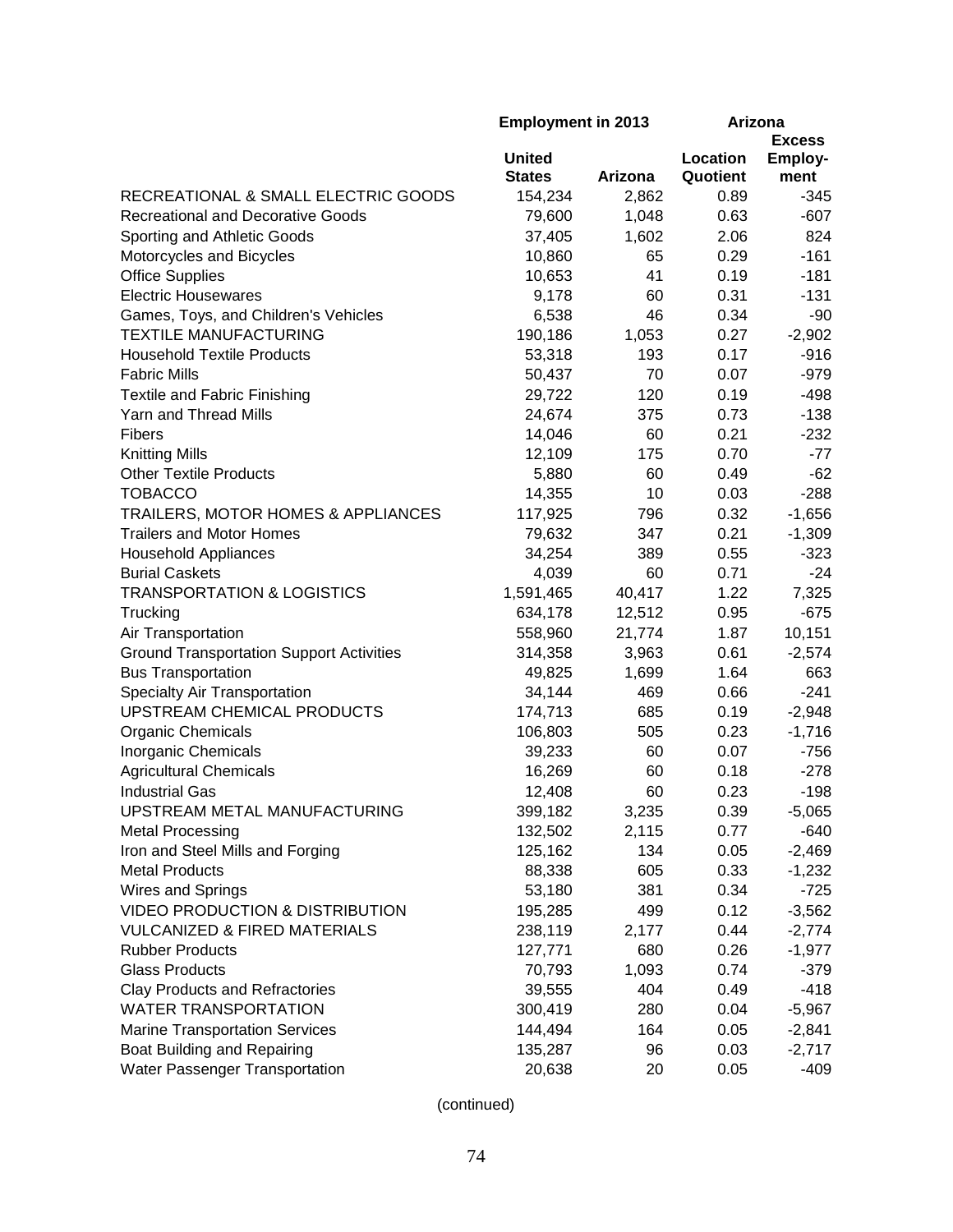|                                               | <b>Employment in 2013</b> |           | Arizona  |                |
|-----------------------------------------------|---------------------------|-----------|----------|----------------|
|                                               |                           |           |          | <b>Excess</b>  |
|                                               | <b>United</b>             |           | Location | <b>Employ-</b> |
|                                               | <b>States</b>             | Arizona   | Quotient | ment           |
| <b>WOOD PRODUCTS</b>                          | 328,576                   | 3,827     | 0.56     | $-3,005$       |
| <b>Wood Components and Products</b>           | 214,707                   | 3,121     | 0.70     | $-1,343$       |
| <b>Wood Processing</b>                        | 101,562                   | 197       | 0.09     | $-1,915$       |
| <b>Prefabricated Wood Building</b>            | 12,307                    | 509       | 1.99     | 253            |
| TOTAL OF LOCAL CLUSTERS                       | 75,719,641                | 1,455,001 | 0.92     | $-119,466$     |
| <b>LOCAL COMMERCIAL SERVICES</b>              | 8,319,195                 | 154,586   | 0.89     | $-18,398$      |
| <b>Local Professional Services</b>            | 5,520,935                 | 100,428   | 0.87     | $-14,371$      |
| <b>Building Support Services</b>              | 1,124,464                 | 25,846    | 1.11     | 2,465          |
| <b>Security Services</b>                      | 853,928                   | 15,067    | 0.85     | $-2,689$       |
| Miscellaneous Repair Services                 | 274,812                   | 3,711     | 0.65     | $-2,003$       |
| Laundry and Linen Services                    | 252,688                   | 4,916     | 0.94     | $-338$         |
| <b>Testing Laboratories</b>                   | 125,608                   | 1,880     | 0.72     | $-732$         |
| <b>Stationery and Office Supply Retailing</b> | 86,477                    | 1,614     | 0.90     | $-184$         |
| Commercial Photography, Printing & Signmaking | 80,283                    | 1,124     | 0.67     | $-545$         |
| LOCAL COMMUNITY & CIVIC ORGANIZATIONS         | 4,321,057                 | 71,210    | 0.79     | $-18,639$      |
| Social Service Organizations                  | 2,271,468                 | 46,382    | 0.98     | $-850$         |
| <b>Religious Organizations</b>                | 1,685,205                 | 21,557    | 0.62     | $-13,484$      |
| <b>Labor Organizations</b>                    | 151,567                   | 983       | 0.31     | $-2,169$       |
| <b>Business Associations</b>                  | 111,103                   | 1,167     | 0.51     | $-1,143$       |
| <b>Trusts</b>                                 | 91,807                    | 1,071     | 0.56     | $-838$         |
| <b>Political Organizations</b>                | 9,907                     | 50        | 0.24     | $-156$         |
| <b>LOCAL EDUCATION &amp; TRAINING</b>         | 1,437,961                 | 28,549    | 0.95     | $-1,351$       |
| <b>Elementary and Secondary Schools</b>       | 937,944                   | 19,435    | 1.00     | $-68$          |
| <b>Job Training Services</b>                  | 399,302                   | 7,517     | 0.91     | $-786$         |
| <b>Recreational and Other Services</b>        | 100,715                   | 1,597     | 0.76     | $-497$         |
| <b>LOCAL ENTERTAINMENT &amp; MEDIA</b>        | 1,428,439                 | 27,506    | 0.93     | $-2,196$       |
| Sporting and Hobby Retailing                  | 373,557                   | 7,593     | 0.98     | $-175$         |
| Electronic and Photographic Retailing         | 345,324                   | 6,712     | 0.93     | $-468$         |
| Newspapers                                    | 218,736                   | 3,349     | 0.74     | $-1,199$       |
| Electronic Media                              | 217,787                   | 3,271     | 0.72     | $-1,258$       |
| <b>Movie Theatres</b>                         | 126,178                   | 3,919     | 1.49     | 1,295          |
| <b>Book and Periodical Retailing</b>          | 93,277                    | 1,810     | 0.93     | $-130$         |
| <b>Musical Instruments Retailing</b>          | 28,521                    | 477       | 0.80     | $-116$         |
| Video Rental                                  | 25,059                    | 375       | 0.72     | $-146$         |
| <b>LOCAL FINANCIAL SERVICES</b>               | 3,001,990                 | 64,502    | 1.03     | 2,080          |
| Deposit-taking Institutions                   | 1,874,364                 | 41,018    | 1.05     | 2,044          |
| Insurance Agents and Brokers                  | 656,079                   | 9,787     | 0.72     | $-3,855$       |
| <b>Tax Return Preparation Services</b>        | 187,007                   | 4,034     | 1.04     | 145            |
| Pension, Health, and Welfare Funds            | 156,390                   | 5,722     | 1.76     | 2,470          |
| <b>Collection Agencies</b>                    | 128,150                   | 3,941     | 1.48     | 1,276          |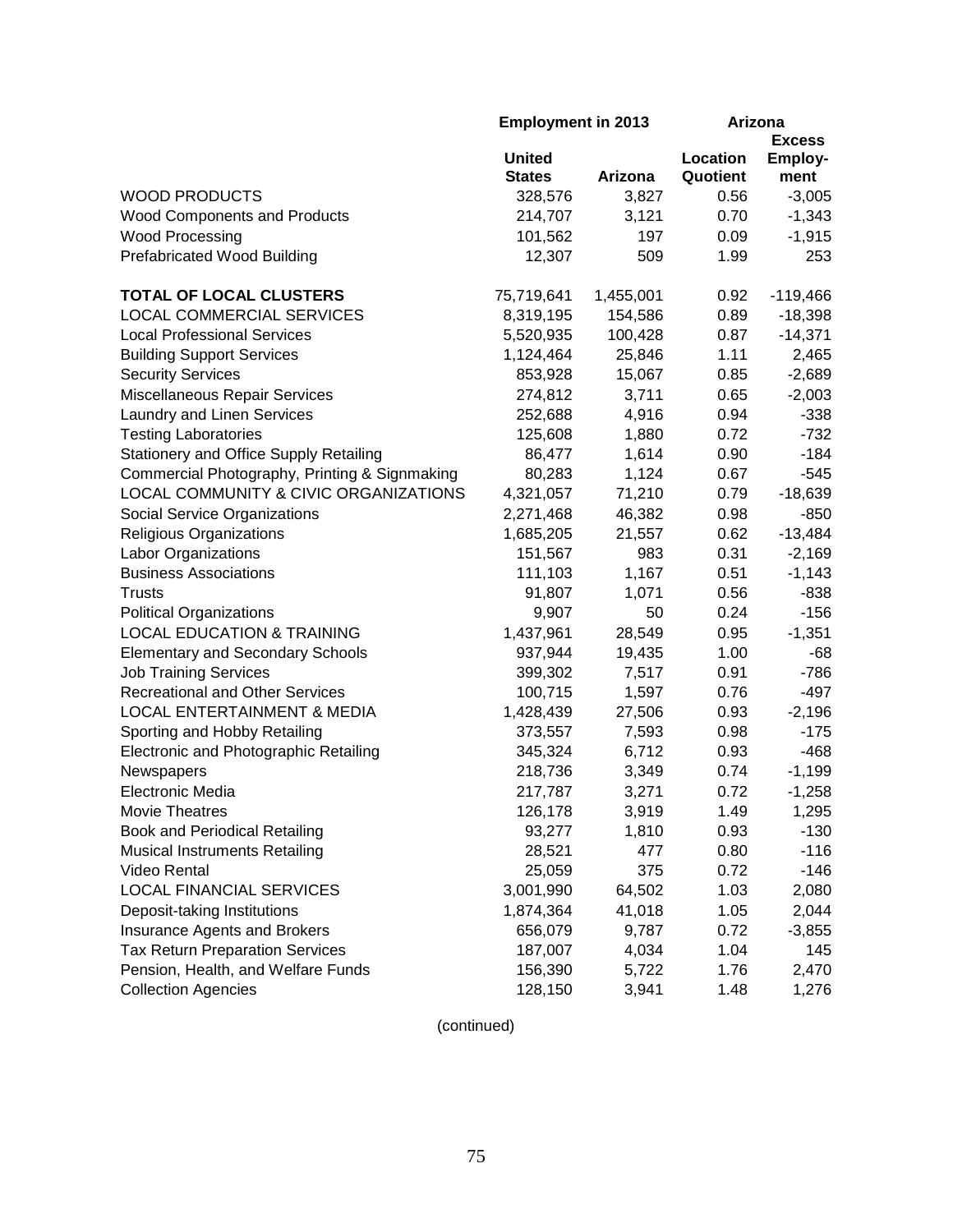|                                              | <b>Employment in 2013</b> |         | Arizona  |                |
|----------------------------------------------|---------------------------|---------|----------|----------------|
|                                              |                           |         |          | <b>Excess</b>  |
|                                              | <b>United</b>             |         | Location | <b>Employ-</b> |
|                                              | <b>States</b>             | Arizona | Quotient | ment           |
| LOCAL FOOD & BEV PROCESSING & DISTRIB        | 4,022,208                 | 71,932  | 0.86     | $-11,703$      |
| <b>Retail Food Stores</b>                    | 2,796,921                 | 51,508  | 0.89     | $-6,649$       |
| Food Wholesaling                             | 604,486                   | 10,176  | 0.81     | $-2,393$       |
| <b>Commercial and Retail Bakeries</b>        | 173,519                   | 2,341   | 0.65     | $-1,267$       |
| Beer, Wine, and Liquor Retailing             | 157,172                   | 1,217   | 0.37     | $-2,051$       |
| Vending and Direct Selling                   | 147,281                   | 3,274   | 1.07     | 212            |
| Beer and Liquor Wholesaling                  | 108,400                   | 2,582   | 1.15     | 328            |
| <b>Tobacco Retailing</b>                     | 34,429                    | 834     | 1.16     | 118            |
| <b>LOCAL HEALTH SERVICES</b>                 | 16,572,058                | 287,904 | 0.84     | $-56,685$      |
| Hospitals                                    | 5,814,098                 | 104,492 | 0.86     | $-16,403$      |
| <b>Healthcare Provider Offices</b>           | 4,878,065                 | 96,402  | 0.95     | $-5,029$       |
| Home and Residential Care                    | 4,632,713                 | 64,447  | 0.67     | $-31,883$      |
| <b>Drug Stores</b>                           | 699,975                   | 10,325  | 0.71     | $-4,230$       |
| <b>Medical Laboratories</b>                  | 293,895                   | 6,579   | 1.08     | 468            |
| <b>Funeral Service and Crematories</b>       | 135,705                   | 1,521   | 0.54     | $-1,301$       |
| <b>Optical Goods Retailing</b>               | 82,480                    | 2,184   | 1.27     | 469            |
| Medical Equipment Distribution and Rental    | 35,127                    | 1,954   | 2.68     | 1,224          |
| LOCAL HOSPITALITY ESTABLISHMENTS             | 11,652,210                | 241,459 | 1.00     | $-830$         |
| <b>Hospitality Establishments</b>            | 10,422,861                | 214,960 | 0.99     | $-1,767$       |
| Recreational Facilities and Instruction      | 1,072,749                 | 23,506  | 1.05     | 1,200          |
| <b>Gifts and Souvenirs Retailing</b>         | 156,600                   | 2,993   | 0.92     | $-263$         |
| LOCAL HOUSEHOLD GOODS & SERVICES             | 1,539,700                 | 32,913  | 1.03     | 897            |
| Landscape and Horticultural Services         | 547,533                   | 15,093  | 1.33     | 3,708          |
| Furniture and Homefurnishings Retailing      | 477,932                   | 9,823   | 0.99     | $-115$         |
| Gardening Products and Supplies Retailing    | 207,521                   | 2,587   | 0.60     | $-1,728$       |
| <b>Hardware Retailing</b>                    | 133,056                   | 2,774   | 1.00     | 7              |
| Hardware Wholesaling                         | 84,120                    | 1,334   | 0.76     | $-415$         |
| <b>Appliance Retailing</b>                   | 63,132                    | 1,032   | 0.79     | $-281$         |
| <b>Electronics Repair</b>                    | 26,406                    | 270     | 0.49     | $-279$         |
| LOCAL INDUSTRIAL PRODUCTS & SERVICES         | 535,302                   | 9,584   | 0.86     | $-1,547$       |
| Industrial Machinery and Distribution        | 248,297                   | 3,873   | 0.75     | $-1,290$       |
| Industrial Products and Services Wholesaling | 197,209                   | 3,772   | 0.92     | $-329$         |
| Miscellaneous Equipment Rental and Leasing   | 51,882                    | 1,114   | 1.03     | 35             |
| <b>Industrial Repair Services</b>            | 37,914                    | 825     | 1.05     | 37             |
| LOCAL LOGISTICAL SERVICES                    | 2,167,270                 | 36,919  | 0.82     | $-8,146$       |
| <b>Local Transportation Services</b>         | 1,432,329                 | 21,845  | 0.73     | $-7,938$       |
| Local Passenger Transportation               | 499,493                   | 10,495  | 1.01     | 109            |
| Passenger Car Rental                         | 150,716                   | 1,750   | 0.56     | $-1,384$       |
| <b>Truck Leasing</b>                         | 46,337                    | 1,750   | 1.82     | 786            |
| <b>Warehousing Services</b>                  | 38,395                    | 1,079   | 1.35     | 281            |